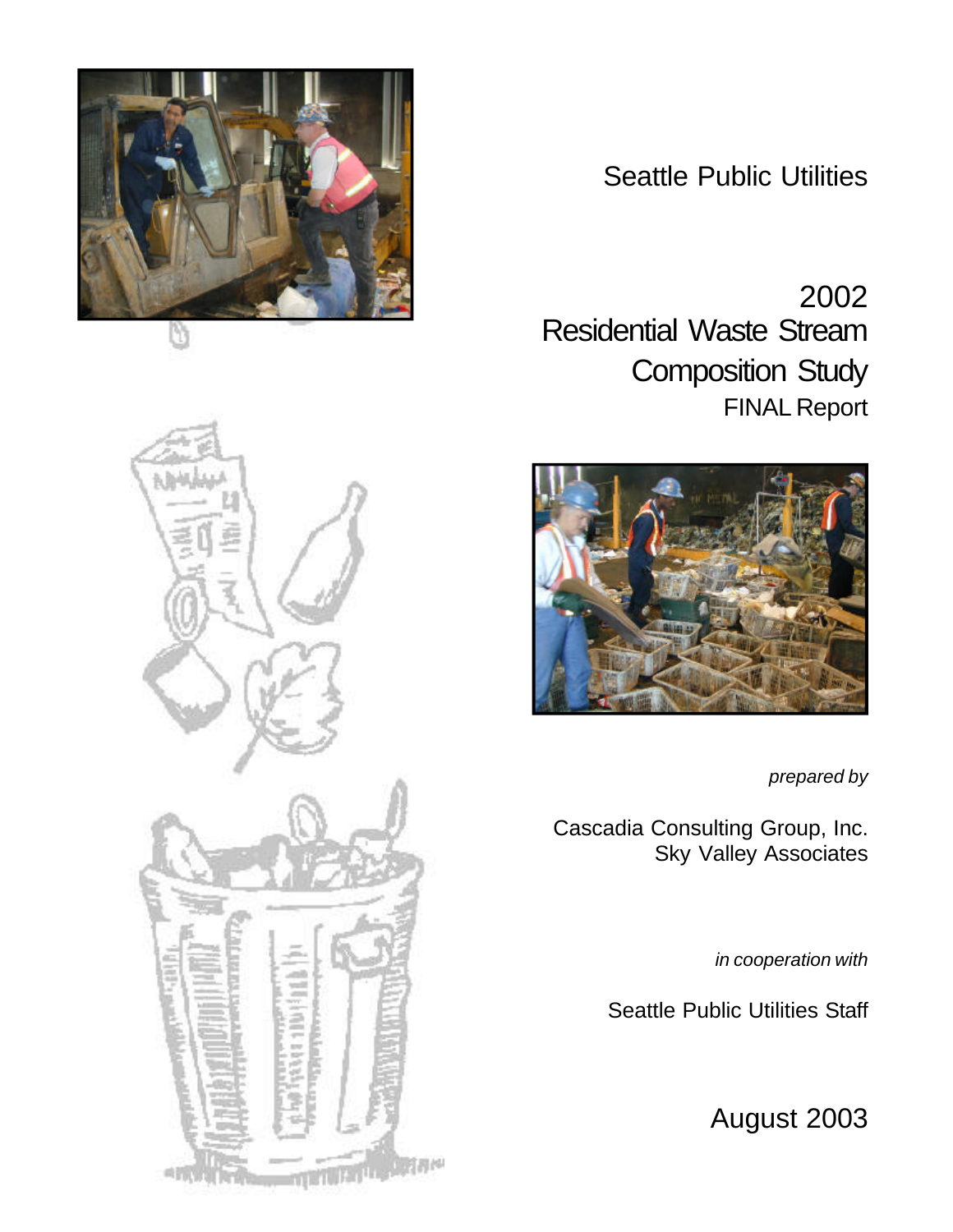# **Table of Contents**

| 1            | <b>OVERVIEW</b>                                                                                 | 1                |
|--------------|-------------------------------------------------------------------------------------------------|------------------|
|              | 1.1 Introduction and Background                                                                 | 1                |
|              | 1.2 Seattle's Residential Waste Stream                                                          | $\boldsymbol{2}$ |
|              | 1.3 Study Methodology                                                                           | 3                |
|              |                                                                                                 |                  |
| $\mathbf{2}$ | <b>SUMMARY OF YEAR 2002 SAMPLING RESULTS</b>                                                    | 5                |
|              | 2.1 Overall Residential Composition                                                             | 5                |
|              | 2.2 Residential Waste by Subpopulation                                                          | 8                |
| 3            | TRENDS IN RESIDENTIAL DISPOSAL: 1988/89 - 2002                                                  | 10               |
|              | 3.1 Trends in Waste Disposed Over the Last 14 Years                                             | 10               |
|              | 3.2 Changes in Residential Waste                                                                | 12               |
|              | 3.2.1 Changes in Residential Waste: 1988/89 vs. 2002                                            | 12               |
|              | 3.2.2 Changes in Residential Waste: 1998/99 vs. 2002                                            | 13               |
|              | <b>COMPOSITION RESULTS: BY SUBPOPULATION</b>                                                    | 14               |
| 4            |                                                                                                 |                  |
|              | 4.1 Overview                                                                                    | 14               |
|              | 4.2 By Residence Type<br>4.2.1 Single-family Residences                                         | 15<br>16         |
|              | 4.2.2 Multi-family Residences                                                                   | 16               |
|              | 4.2.3 Comparisons Between Single and Multi-family Residences                                    | 17               |
|              | 4.3 By Service Area                                                                             | 20               |
|              | 4.3.1 North Service Area                                                                        | 21               |
|              | 4.3.2 South Service Area<br>4.3.3 Comparisons Between North and South Service Areas             | 21<br>22         |
|              |                                                                                                 |                  |
|              | 4.4 By Service Area and Residence Type: Single-family<br>4.4.1 Single-family North              | 25<br>26         |
|              | 4.4.2 Single-family South                                                                       | 26               |
|              | 4.4.3 Comparisons Between Single-family North and Single-family South                           | 27               |
|              | 4.5 By Service Area and Residence Type: Multi-family                                            | 30               |
|              | 4.5.1 Multi-family North                                                                        | 31               |
|              | 4.5.2 Multi-family South<br>4.5.3 Comparisons Between Multi-family North and Multi-family South | 31<br>32         |
|              | 4.6 By Season                                                                                   | 35               |
|              | 4.6.1 Spring                                                                                    | 36               |
|              | 4.6.2 Summer                                                                                    | 36               |
|              | 4.6.3 Autumn                                                                                    | 37               |
|              | 4.6.4 Winter                                                                                    | 37               |
|              | 4.6.5 Comparisons between Seasons                                                               | 38               |
|              | 4.7 By Demographics                                                                             | 43               |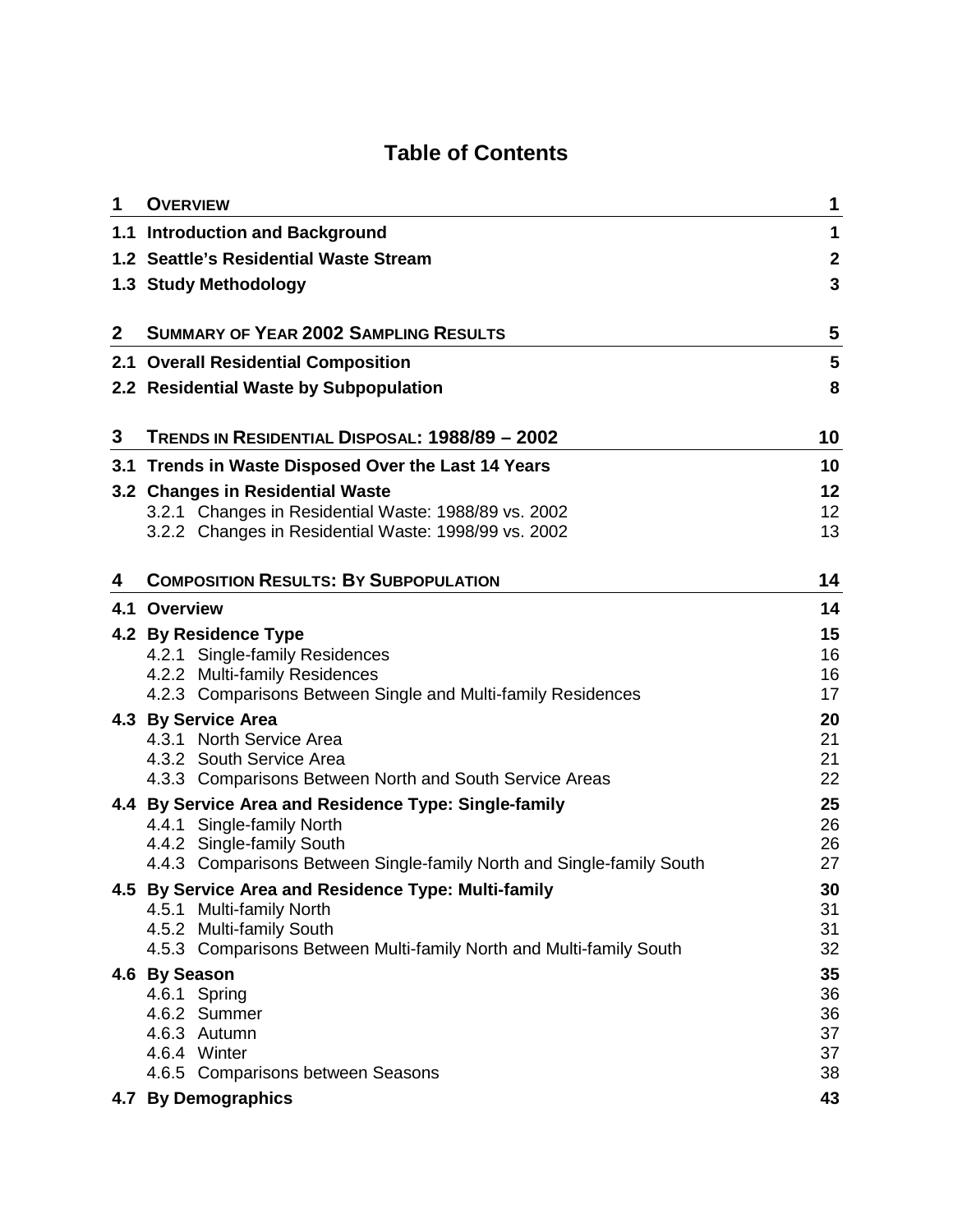| 4.7.1 By Household Income                            | 43. |
|------------------------------------------------------|-----|
| 4.7.2 By Household Size                              | 48. |
| 4.7.3 Comparisons between Small and Large Households | 50  |

- Appendix A: Waste Components
- Appendix B: Sampling Methodology
- Appendix C: Comments on Monthly Sampling Events
- Appendix D: Waste Composition Calculations
- Appendix E: Comparison Calculations
- Appendix F: Analytical Database Description
- Appendix G: Field Forms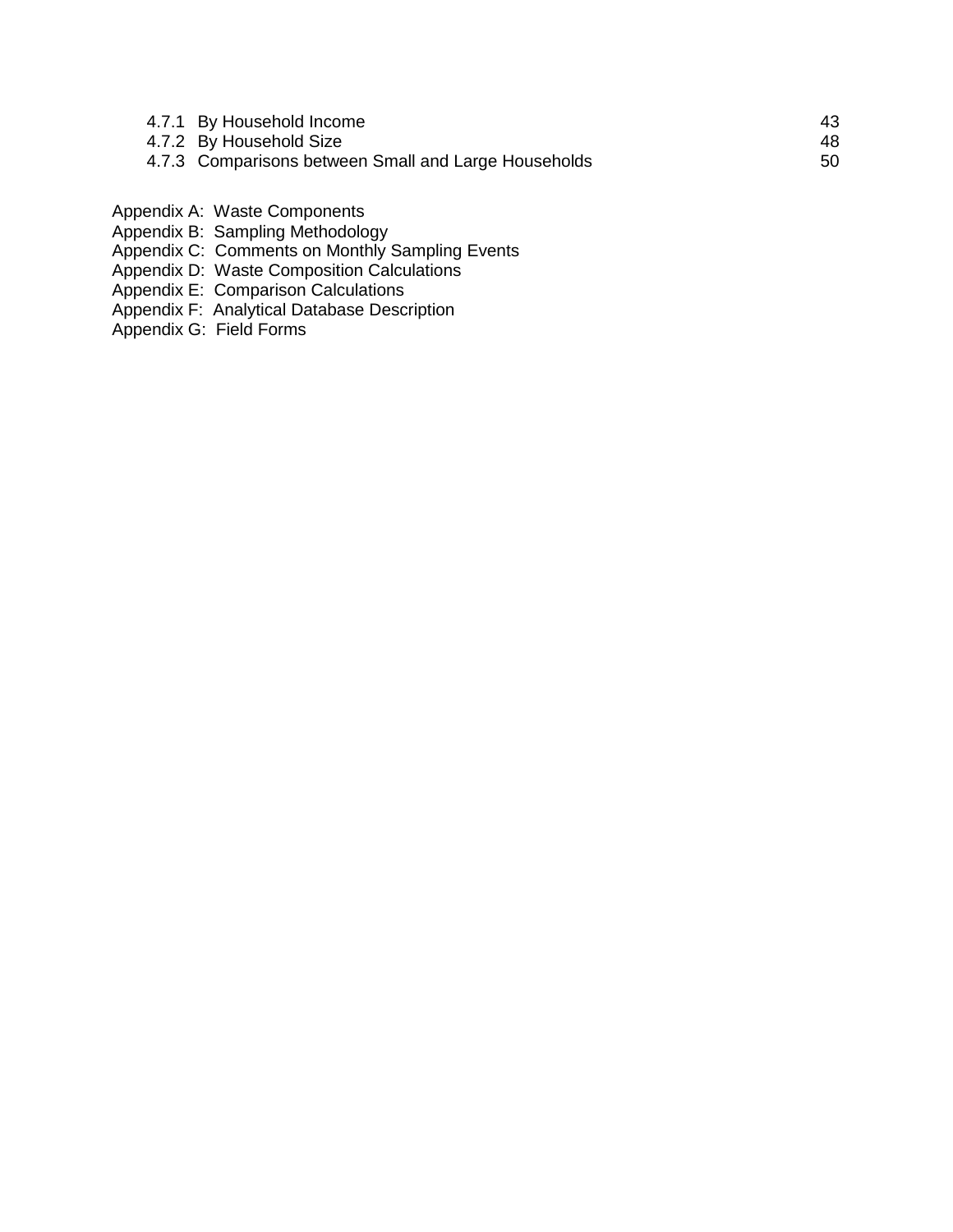# **Table of Tables**

| Table 1-1: Samples per Study Period, by Substream                        | $\mathbf 1$    |
|--------------------------------------------------------------------------|----------------|
| Table 2-1: Top Ten Components - Overall Residential                      | 6              |
| Table 2-2: Composition by Weight – Overall Residential                   | $\overline{7}$ |
| Table 2-3: Largest Waste Components, by Subpopulation                    | 8              |
| Table 3-1: Changes in Residential Waste - 1988/99 and 2002 Study Periods | 12             |
| Table 3-2: Changes in Residential Waste - 1998/99 and 2002 Study Periods | 13             |
| Table 4-1: Description of each Subpopulation                             | 14             |
| Table 4-2: Top Ten Components - Single-family                            | 16             |
| Table 4-3: Top Ten Components - Multi-family                             | 16             |
| Table 4-4: Composition by Weight – Single-family                         | 18             |
| Table 4-5: Composition by Weight – Multi-family                          | 19             |
| Table 4-6: Top Ten Components - North Service Area                       | 21             |
| Table 4-7: Top Ten Components - South Service Area                       | 21             |
| Table 4-8: Composition by Weight - North Service Area                    | 23             |
| Table 4-9: Composition by Weight - South Service Area                    | 24             |
| Table 4-10: Top Ten Components - Single-family North                     | 26             |
| Table 4-11: Top Ten Components - Single-family South                     | 26             |
| Table 4-12: Composition by Weight – Single-family North                  | 28             |
| Table 4-13: Composition by Weight – Single-family South                  | 29             |
| Table 4-14: Top Ten Components - Multi-family North                      | 31             |
| Table 4-15: Top Ten Components - Multi-family South                      | 31             |
| Table 4-16: Composition by Weight - Multi-family North                   | 33             |
| Table 4-17: Composition by Weight - Multi-family South                   | 34             |
| Table 4-18: Top Ten Components - Spring                                  | 36             |
| Table 4-19: Top Ten Components - Summer                                  | 36             |
| Table 4-20: Top Ten Components - Autumn                                  | 37             |
| Table 4-21: Top Ten Components - Winter                                  | 37             |
| Table 4-22: Composition by Weight - Spring                               | 39             |
| Table 4-23: Composition by Weight - Summer                               | 40             |
| Table 4-24: Composition by Weight - Autumn                               | 41             |
| Table 4-25: Composition by Weight - Winter                               | 42             |
| Table 4-26: Top Ten Components - High Income                             | 44             |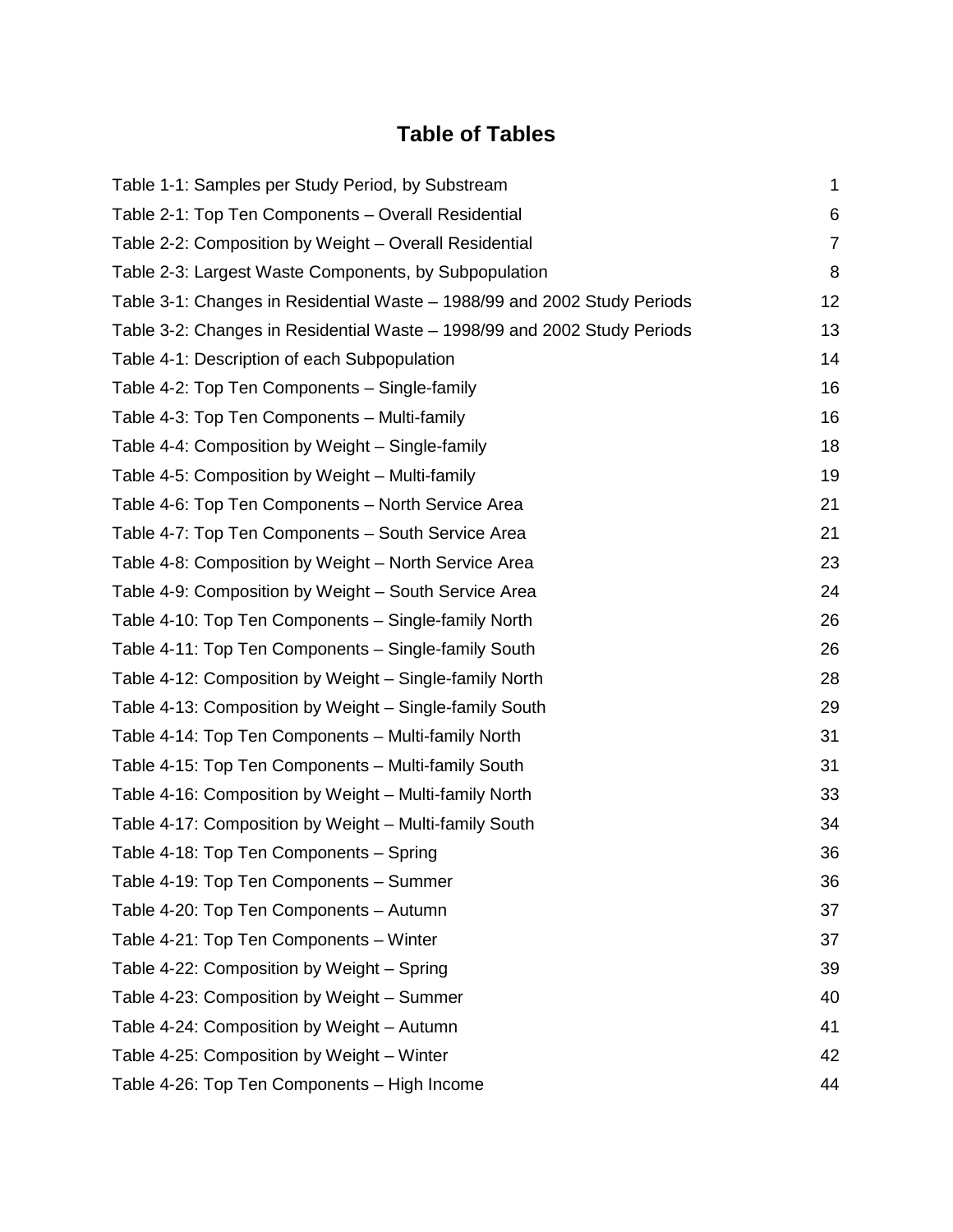| 44 |
|----|
| 46 |
| 47 |
| 49 |
| 49 |
| 51 |
| 52 |
|    |

# **Table of Figures**

| Figure 1-1: Seattle's Two Collection Areas                     | 2  |
|----------------------------------------------------------------|----|
| Figure 1-2: Subpopulations, by Residence Type and Service Area | 3  |
| Figure 2-1: Composition Summary - Overall Residential          | 5  |
| Figure 3-1: Changes in Disposed Tons – 1988/89 to 2002         | 11 |
| Figure 4-1: Composition Summary, by Residence Type             | 15 |
| Figure 4-2: Composition Summary, by Service Area               | 20 |
| Figure 4-3: Composition Summary, Single-family                 | 25 |
| Figure 4-4: Composition Summary, Multi-family                  | 30 |
| Figure 4-5: Composition Summary, by Season                     | 35 |
| Figure 4-6: Composition Summary, by Household Income           | 43 |
| Figure 4-7: Composition Summary, by Household Size             | 48 |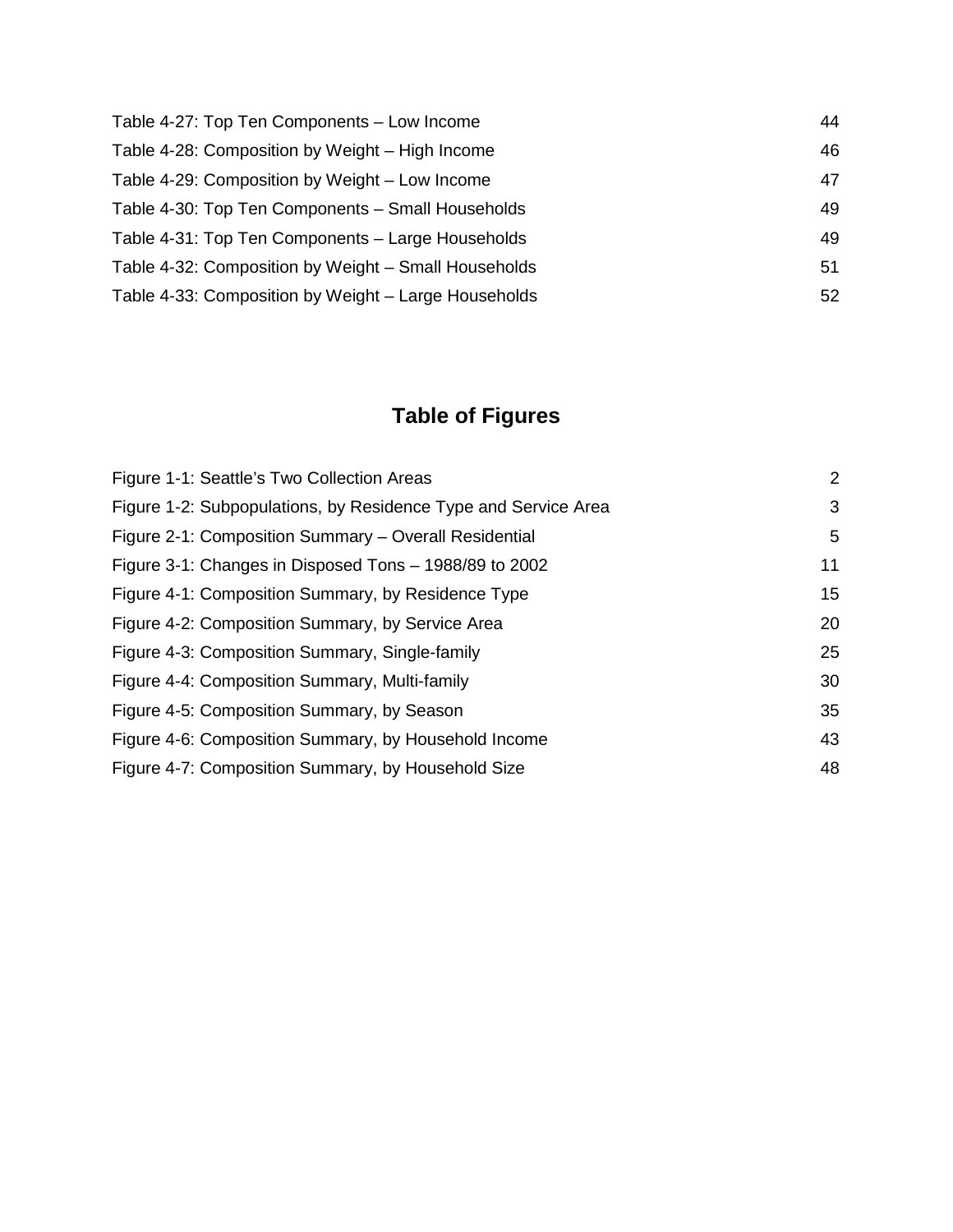# **1 Overview**

# **1.1 Introduction and Background**

Seattle Public Utilities (SPU) provides for the collection, transfer, and disposal of municipal solid waste (MSW) from within the City of Seattle. As part of this responsibility, SPU designs and implements programs intended to achieve a 60% recycling goal by 2008. To better understand the types and quantities of MSW disposed, and to assess the city's recycling potential, SPU has conducted waste composition studies since 1988. These studies analyzed the residential, commercial, and self-haul waste streams at intervals of about four years. Table 1-1 shows the number of waste samples sorted by these three waste streams from 1988 through the current study in 2002.

|         |                   | (Number of Samples) |           |       |  |  |  |  |
|---------|-------------------|---------------------|-----------|-------|--|--|--|--|
| Year    | <b>Commercial</b> | <b>Residential</b>  | Self-Haul | Total |  |  |  |  |
| 1988-89 | 121               | 212                 | 217       | 550   |  |  |  |  |
| 1990    | 0                 | 114                 | 203       | 317   |  |  |  |  |
| 1992    | 251               | 0                   | 197       | 448   |  |  |  |  |
| 1994-95 |                   | 368                 | 0         | 368   |  |  |  |  |
| 1996    | 348               | 0                   | 199       | 547   |  |  |  |  |
| 1998-99 | 0                 | 360                 | 0         | 360   |  |  |  |  |
| 2000    | 347               | ი                   | 200       | 547   |  |  |  |  |
| 2002    |                   | 309                 | 0         | 309   |  |  |  |  |

**Table 1-1: Samples per Study Period, by Substream** 

All of these studies share three common objectives, which include:

- Obtaining information about the City's residential, commercial, and self-haul waste streams in order to estimate the recycling potential for each;
- Understanding differences between these three streams so that targeted recycling programs can be designed, implemented, and monitored for each; and,
- Establishing a baseline for continued long-term measurement of system performance.

This report, which consists of four sections, presents the results of 2002 residential waste study. Section 1 briefly introduces the project and the methodology and Section 2 summarizes the findings. In Section 3, the 2002 findings are compared to those from the 1988/89, 1994/95, and 1998/99 residential studies. Detailed results of the 2002 residential waste composition study are presented in Section 4. Appendices follow the main body of the report and provide: material definitions; study methodology; comments on sampling events; waste composition calculations; year-to-year comparison calculations; and, copies of field forms.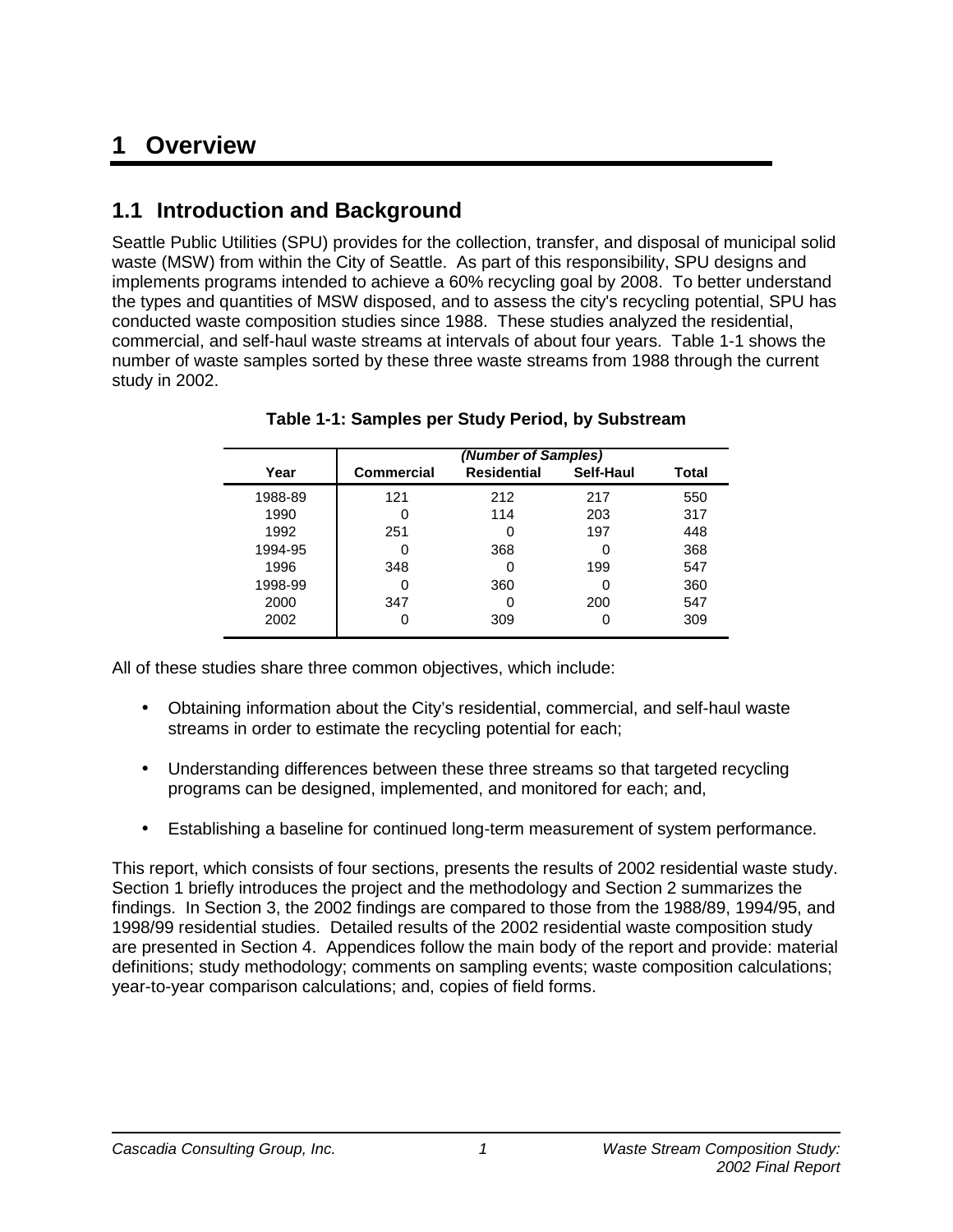# **1.2 Seattle's Residential Waste Stream**

This study examined waste disposed by two types of residences, *single-* and *multi-family.1* In Seattle, the single- and multi-family waste streams are defined as follows:

- *Single-family:* Waste set out for disposal in cans primarily from detached single family, duplex, triplex, and four-plex homes. These wastes are collected by one of two citycontracted residential haulers.
- *Multi-family:* Waste collected from dumpsters that primarily serve apartments and condominiums with five or more units. This waste is collected by one of two citycontracted residential haulers.

The contract haulers collect and deliver both single-family and multi-family residential waste to Seattle's two transfer stations. *Self-hauled* residential waste was not addressed by this study. Self-hauled waste is delivered to a transfer station by the individual homeowner or renter as opposed to a city-contracted hauler.<sup>2</sup>

There also are two service areas from which Seattle's residential waste is collected, *north* and *south*. The Lake Washington Ship Canal is the physical boundary that divides the north and south service areas. Please see Figure 1-1 below.



### **Figure 1-1: Seattle's Two Collection Areas**

To enhance the analytical value of the residential waste composition study and to improve the precision of the data, four *subpopulations* were established. On the next page, Figure 1-2 depicts these four residential waste stream *subpopulations,* which are defined by residence type and service area.

 $\overline{\phantom{a}}$  $1$  It should be noted that this study measures waste disposal, not generation. Waste generation equals

the sum of disposed and recycled amounts.<br><sup>2</sup> The last study completed on self-haul waste was in 2000.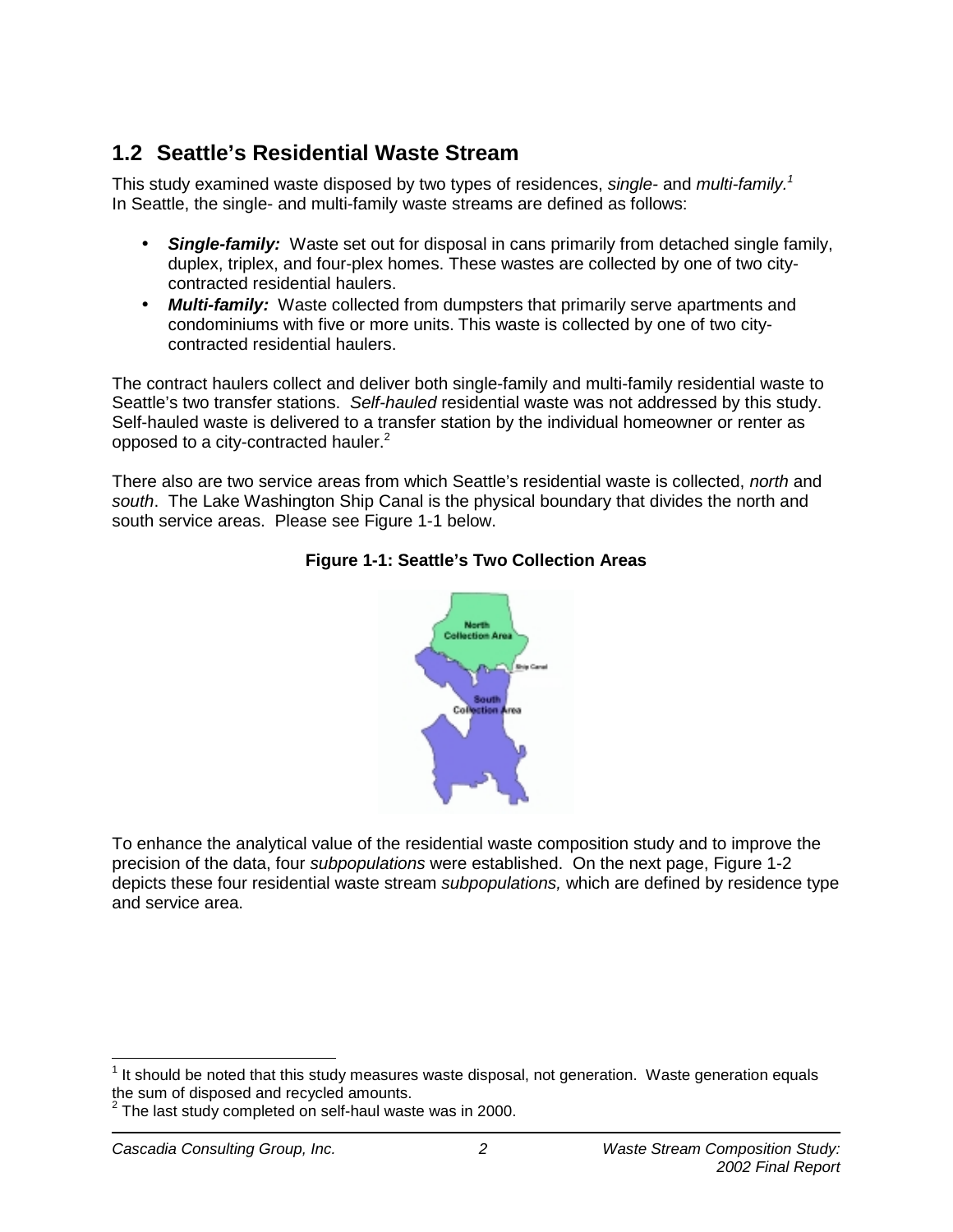|                  |                        | <b>Residence Type</b>        |
|------------------|------------------------|------------------------------|
|                  | Single-family          | Multi-family                 |
| Area<br>North    | Single-Family<br>North | Multi-Family<br><b>North</b> |
| Service<br>South | Single-Family<br>South | Multi-Family<br>South        |

## **Figure 1-2: Subpopulations, by Residence Type and Service Area**

# **1.3 Study Methodology**

The following section provides an overview of the 2002 study methodology. As shown, there were four major steps involved in conducting this waste composition study. The steps are presented according to the order in which they occurred during the course of the study. Please see Appendix B for a detailed description of the methodology.

## **Step 1: Develop Sampling Plan**

- Samples were allocated among the four residential subpopulations: about two-thirds to single-family residential waste, and about one-third to multi-family residential waste. Both single- and multi-family samples were evenly split between the north and south service areas.
- A sampling schedule was constructed for the 2002 calendar year, and consisted of two consecutive sampling days each month. Sampling days were randomly selected to assure a representative distribution across the days of the week and weeks of the month.

• A complete list of Seattle's residential routes was assembled in

conjunction with the City's contracted waste haulers.



## **Step 2: Schedule and Collect Waste Samples**

- Prior to each month's sampling, vehicle routes were randomly selected from each of the four subpopulations.
- The contract haulers were sent a list of the routes chosen for each day of sampling.
- Waste was collected from the designated routes, and delivered to the appropriate transfer station for sampling.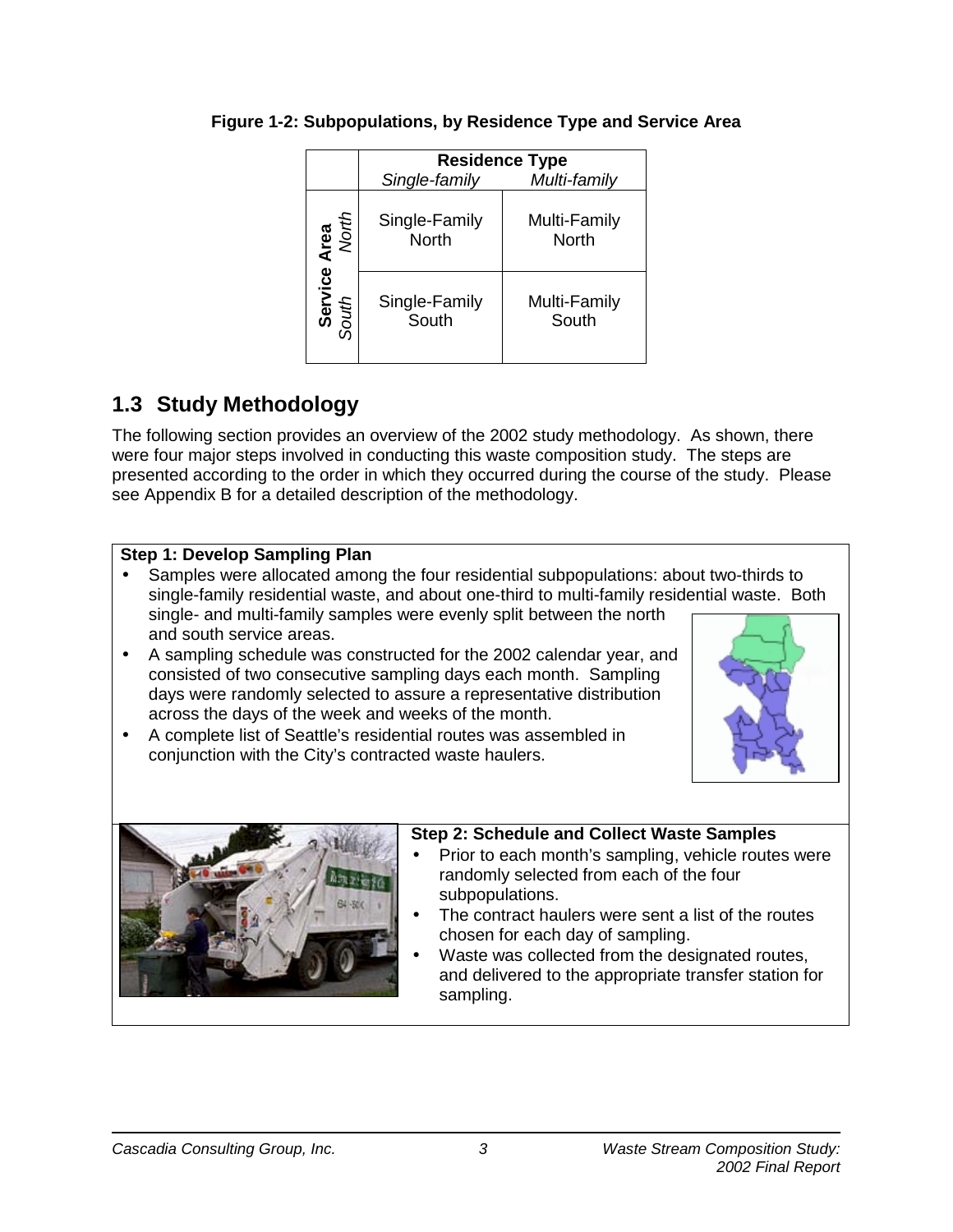### **Step 3: Capture and Sort Samples**

- As each vehicle entered the facility, the sampling crew supervisor verified information with the driver about the waste collected, and directed the front loader operator to scoop a portion of the waste being tipped out of the vehicle. About 250 pounds of this waste was placed on a tarpaulin for sorting.
- For this study, a total of 309 samples were sorted into 89 distinct component categories, such as office paper or PET plastic bottles. (Since the 1998/99



study, three additional components were added: *television sets*, *computer monitors*, and *other computer equipment* (all previously categorized as *A/V equipment*).

### **Step 4: Analyze Data and Prepare Report**

• Each month all sort data were entered into a customized database and reviewed for data entry errors. At the conclusion of the study, waste composition estimates were calculated by aggregating sampling data using a *weighted average* procedure. SPU provided annual waste tonnages to perform these calculations.





• Once the data were analyzed, an accompanying report was prepared.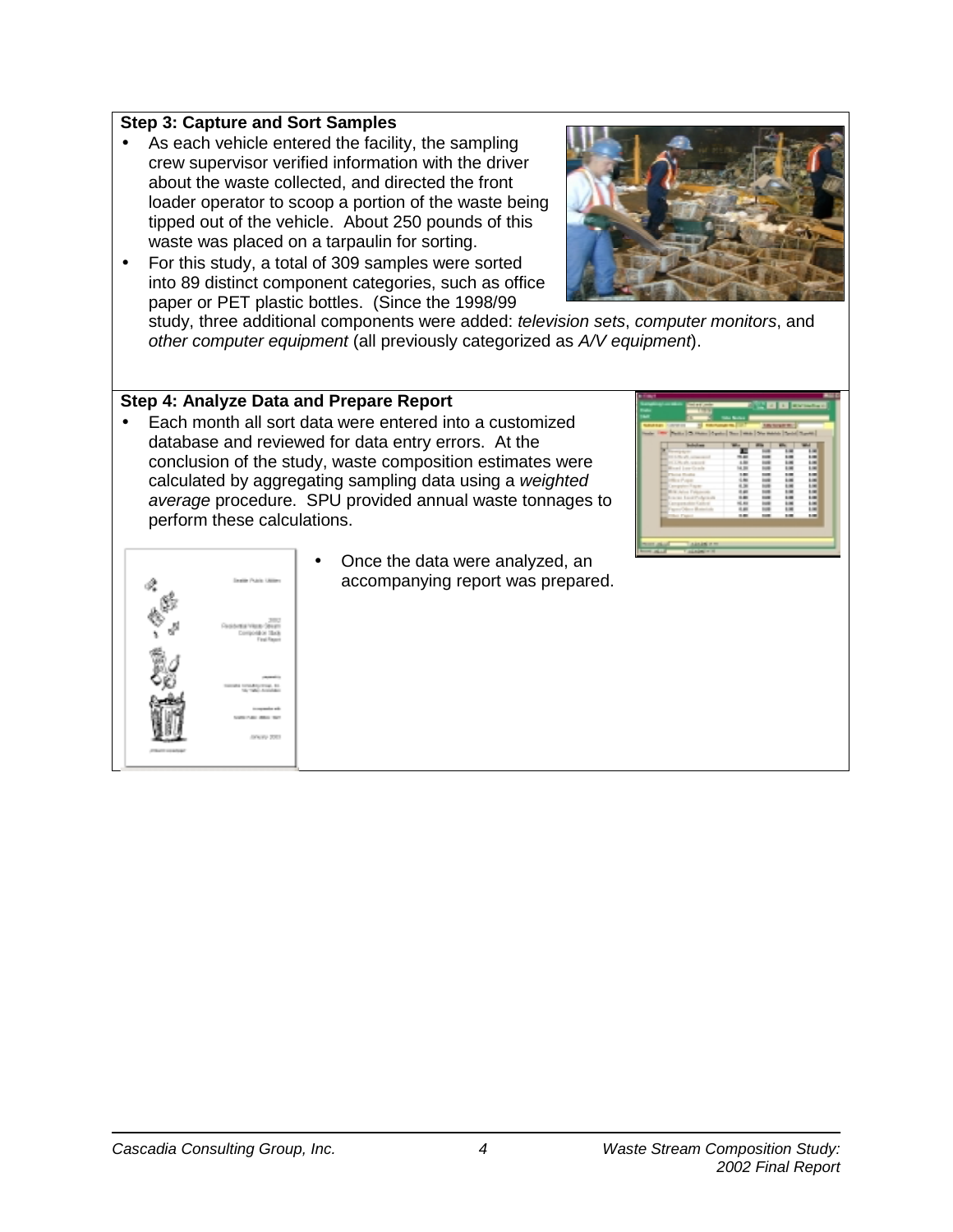# **2 Summary of Year 2002 Sampling Results**

# **2.1 Overall Residential Composition**

Composition results are presented in the following order in this report. First, a pie chart reflects the composition percentages of the eight broad material categories. A table that lists the top ten components, by weight, follows the pie charts. $3$  Lastly, a table listing the full composition results of all 89 components is presented. Percentages may not add to 100% in tables throughout the report due to rounding.

For this study, 309 residential waste loads were sampled between January and December 2002. Seattle residents disposed a total of 142,910 tons of waste during this time. The composition estimates were applied to these tons to estimate the amount of waste disposed in 2002 for each component category.

The detailed residential composition results are presented in Table 2-2. As shown in Figure 2-1, *organics* accounted for more than one-third of the residential tonnage, while *paper* and *other materials* each composed approximately 20% of the self-haul waste. *Other materials* includes materials such as *textiles/clothing, carpet/upholstery* and *furniture*.



#### **Figure 2-1: Composition Summary – Overall Residential (January – December 2002)**

j 3 Since the 1998/99 report, tables listing the *largest components* (greater than 5% by weight) have been replaced with tables listing the top ten components by weight.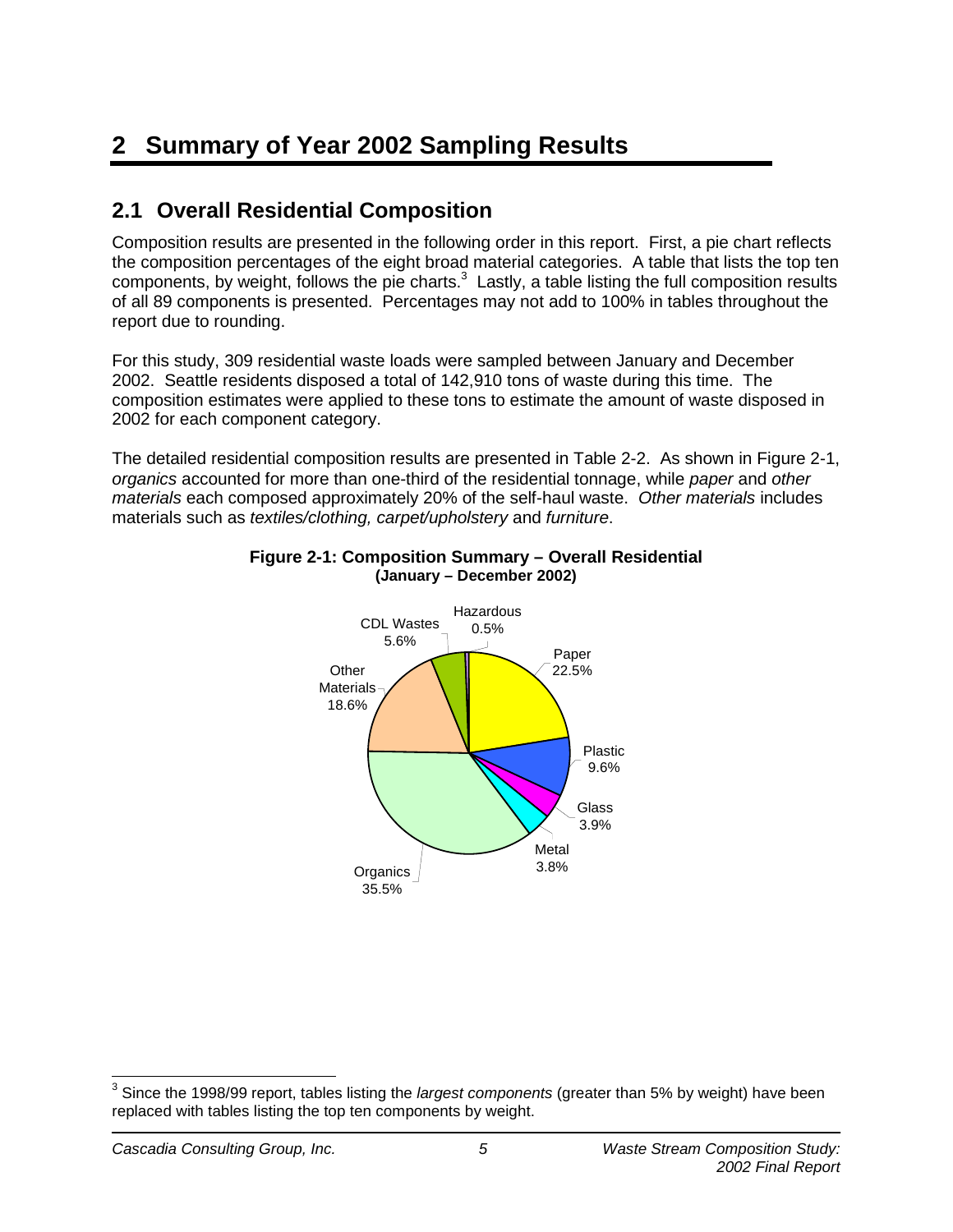The top ten components of Seattle's overall disposed waste are listed in Table 2-1. When summed, they account for approximately 68% of the overall residential tonnage. Making up nearly 33%, *food* was the largest single component of this waste. *Compostable/soiled paper*, *mixed low grade paper*, and *animal by-products* were large components of this substream as well (each more than 5%, by weight). Table 2-2 lists the composition percentages, by weight, of each component in Seattle's residential substream.<sup>4</sup>

| <b>Component</b>          | <b>Mean</b> | <b>Cum.</b> % | <b>Tons</b> |
|---------------------------|-------------|---------------|-------------|
| Food                      | 32.9%       | 32.9%         | 47,076      |
| Compostable/Soiled Paper  | 7.0%        | 39.9%         | 9,945       |
| Mixed Low Grade Paper     | 5.5%        | 45.4%         | 7,836       |
| <b>Animal By-Products</b> | 5.4%        | 50.7%         | 7,646       |
| Disposable Diapers        | 4.3%        | 55.0%         | 6,131       |
| Unwaxed OCC/Kraft Paper   | 3.1%        | 58.1%         | 4,414       |
| Newspaper                 | 2.9%        | 61.0%         | 4,164       |
| Textiles/Clothing         | 2.4%        | 63.4%         | 3,364       |
| Leaves and Grass          | 2.3%        | 65.7%         | 3,317       |
| Other Plastic Film        | 2.2%        | 67.9%         | 3,111       |
| <b>Total</b>              | 67.9%       |               | 97,005      |

### **Table 2-1: Top Ten Components – Overall Residential (January – December 2002)**

 $\overline{\phantom{a}}$  $<sup>4</sup>$  All waste composition results were derived using a 90% confidence level. This means that there is a</sup> 90% certainty that the actual composition is within the calculated range. In charts throughout this report, the values graphed represent the mean component percentage, not the range.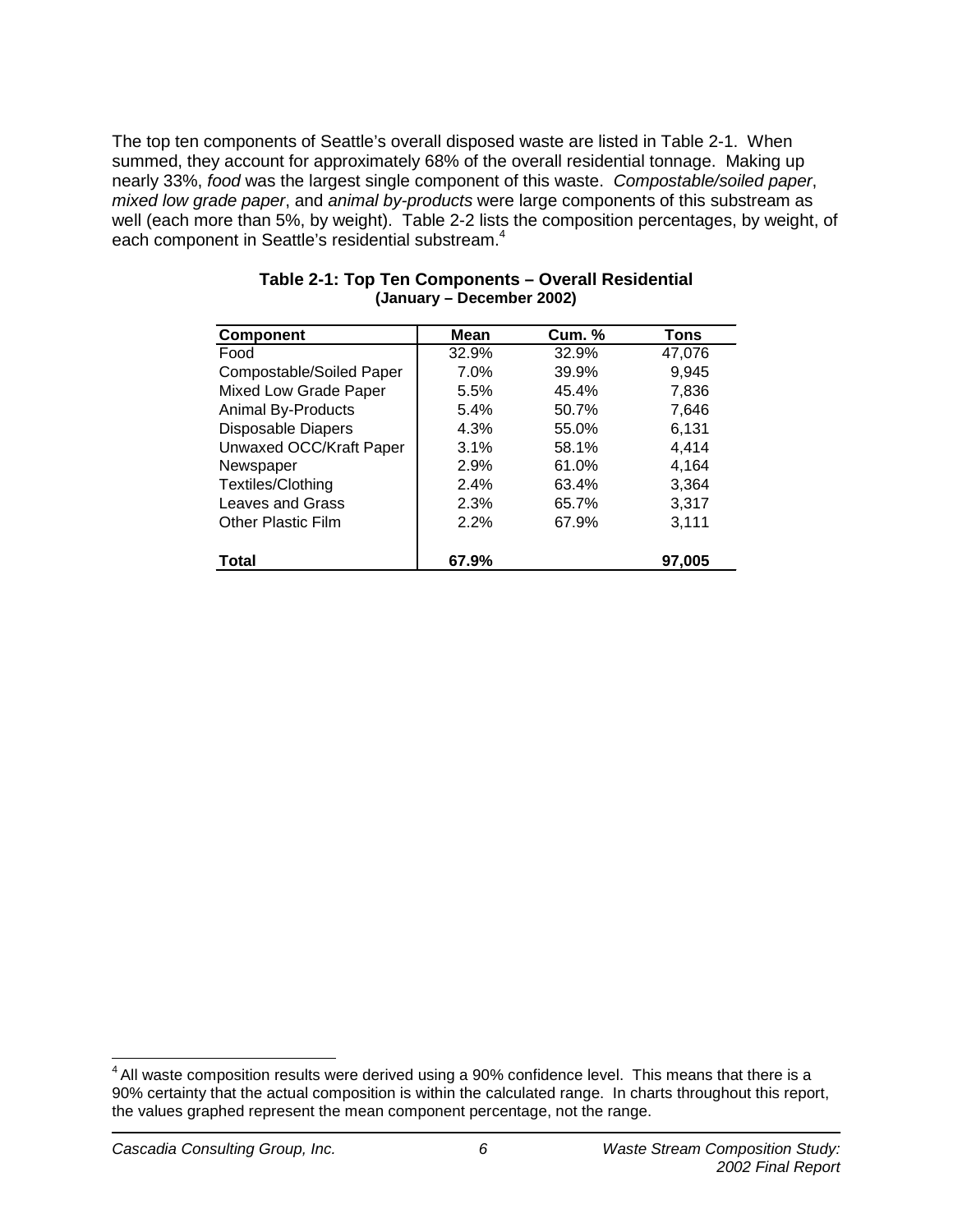#### **Table 2-2: Composition by Weight – Overall Residential (January – December 2002)**

| Calculated at a 90% confidence level |                |       |      |      |                                     |                |              |         |              |  |  |
|--------------------------------------|----------------|-------|------|------|-------------------------------------|----------------|--------------|---------|--------------|--|--|
|                                      | Tons           | Mean  | Low  | High |                                     | <b>Tons</b>    | Mean         | Low     | High         |  |  |
| Paper                                | 32,143         | 22.5% |      |      | <b>Organics</b>                     | 50,764         | 35.5%        |         |              |  |  |
| Newspaper                            | 4,164          | 2.9%  | 2.7% | 3.1% | Pallets                             | 6              | 0.0%         | 0.0%    | 0.0%         |  |  |
| OCC/Kraft, unwaxed                   | 4,414          | 3.1%  | 2.9% | 3.3% | Crates/Boxes                        | 59             | 0.0%         | 0.0%    | 0.1%         |  |  |
| OCC/Kraft, waxed                     | 21             | 0.0%  | 0.0% | 0.0% | <b>Leaves and Grass</b>             | 3,317          | 2.3%         | 1.9%    | 2.8%         |  |  |
| <b>Office Paper</b>                  | 2,200          | 1.5%  | 1.4% | 1.7% | Prunings                            | 306            | 0.2%         | 0.1%    | 0.3%         |  |  |
| <b>Computer Paper</b>                | 117            | 0.1%  | 0.1% | 0.1% | Food                                | 47,076         | 32.9%        | 32.2%   | 33.7%        |  |  |
| Mixed Low Grade                      | 7,836          | 5.5%  | 5.2% | 5.8% | <b>Other Materials</b>              | 26,647         | 18.6%        |         |              |  |  |
| <b>Phone Books</b>                   | 246            | 0.2%  | 0.1% | 0.2% | Textiles/Clothing                   | 3,364          | 2.4%         | 2.1%    | 2.6%         |  |  |
| Milk/Juice Polycoats                 | 490            | 0.3%  | 0.3% | 0.4% | Carpet/Upholstery                   | 3,063          | 2.1%         | 1.8%    | 2.4%         |  |  |
| Frozen Food Polycoats                | 277            | 0.2%  | 0.2% | 0.2% | Leather                             | 176            | 0.1%         | 0.1%    | 0.2%         |  |  |
| Compostable/Soiled                   | 9,945          | 7.0%  | 6.7% | 7.2% | <b>Disposable Diapers</b>           | 6,131          | 4.3%         | 3.9%    | 4.6%         |  |  |
| Paper/Other Materials                | 2,217          | 1.6%  | 1.4% | 1.7% | Animal By-Products                  | 7,646          | 5.4%         | 4.9%    | 5.8%         |  |  |
| Other Paper                          | 216            | 0.2%  | 0.1% | 0.2% | <b>Tires</b>                        | 4              | 0.0%         | 0.0%    | 0.0%         |  |  |
| <b>Plastic</b>                       | 13,663         | 9.6%  |      |      | Ash                                 | 225            | 0.2%         | 0.1%    | 0.2%         |  |  |
| PET Pop and Liquor                   | 271            | 0.2%  | 0.2% | 0.2% | <b>Rubber Products</b>              | 258            | 0.2%         | 0.1%    | 0.2%         |  |  |
| <b>Other PET Bottles</b>             | 514            | 0.4%  | 0.3% | 0.4% | Misc. Organics                      | 2,001          | 1.4%         | 1.2%    | 1.6%         |  |  |
| <b>HDPE Milk and Juice</b>           | 230            | 0.2%  | 0.1% | 0.2% | Furniture                           | 475            | 0.3%         | 0.1%    | 0.6%         |  |  |
| Other HDPE Bottles                   | 458            | 0.3%  | 0.3% | 0.3% | Mattresses                          | 118            | 0.1%         | 0.0%    | 0.2%         |  |  |
| <b>Other Plastic Bottles</b>         | 149            | 0.1%  | 0.1% | 0.1% | <b>Small Appliances</b>             | 449            | 0.3%         | 0.2%    | 0.4%         |  |  |
| Jars and Tubs                        | 495            | 0.3%  | 0.3% | 0.4% | A/V Equipment                       | 376            | 0.3%         | 0.2%    | 0.4%         |  |  |
| <b>Expanded Polystyrene</b>          | 859            | 0.6%  | 0.6% | 0.6% | Ceramics/Porcelain                  | 755            | 0.5%         | 0.4%    | 0.7%         |  |  |
| Other Rigid Packaging                | 1,541          | 1.1%  | 1.0% | 1.1% | <b>Non-distinct Fines</b>           | 618            | 0.4%         | 0.3%    | 0.5%         |  |  |
| Grocery/Bread Bags                   | 1,888          | 1.3%  | 1.3% | 1.4% | Misc. Inorganics                    | 538            | 0.4%         | 0.3%    | 0.5%         |  |  |
| Garbage Bags                         | 1,654          | 1.2%  | 1.1% | 1.2% | <b>Computer Monitors</b>            | 62             | 0.0%         | 0.0%    | 0.1%         |  |  |
| Other Film                           | 3,111          | 2.2%  | 2.1% | 2.3% | <b>Other Computer Components</b>    | 305            | 0.2%         | 0.1%    | 0.3%         |  |  |
| <b>Plastic Products</b>              | 1,425          | 1.0%  | 0.9% | 1.1% | TVs                                 | 82             | 0.1%         | 0.0%    | 0.2%         |  |  |
| <b>Plastic/Other Materials</b>       | 1,069          | 0.7%  | 0.6% | 0.8% | <b>CDL Wastes</b>                   | 8,059          | 5.6%         |         |              |  |  |
| Glass                                | 5,538          | 3.9%  |      |      | Dimension Lumber                    | 1,497          | 1.0%         | 0.9%    | 1.2%         |  |  |
| Clear Beverage                       | 1,441          | 1.0%  | 0.9% | 1.1% | <b>Other Untreated Wood</b>         | 286            | 0.2%         | 0.1%    | 0.3%         |  |  |
| Green Beverage                       | 1,166          | 0.8%  | 0.7% | 0.9% | <b>Treated Wood</b>                 | 600            | 0.4%         | 0.3%    | 0.6%         |  |  |
| <b>Brown Beverage</b>                | 1,119          | 0.8%  | 0.7% | 0.9% | <b>Contaminated Wood</b>            | 1,122          | 0.8%         | 0.6%    | 0.9%         |  |  |
| <b>Container Glass</b>               | 1,106          | 0.8%  | 0.7% | 0.8% | New Gypsum Scrap                    | 45             | 0.0%         | 0.0%    | 0.1%         |  |  |
| <b>Fluorescent Tubes</b>             | 9              | 0.0%  | 0.0% | 0.0% | Demo Gypsum Scrap                   | 1,039          | 0.7%         | 0.2%    | 1.2%         |  |  |
| <b>Other Glass</b>                   | 695            | 0.5%  | 0.4% | 0.6% | <b>Fiberglass Insulation</b>        | 10             | 0.0%         | 0.0%    | 0.0%         |  |  |
| <b>Metal</b>                         | 5,423          | 3.8%  |      |      | Rock/Concrete/Brick                 | 768            | 0.5%         | 0.2%    | 0.9%         |  |  |
| Aluminum Cans                        | 526            | 0.4%  | 0.3% | 0.4% | Asphaltic Roofing                   | 41             | 0.0%         | 0.0%    | 0.0%         |  |  |
| Alum. Foil/Containers                | 358            | 0.3%  | 0.2% | 0.3% | <b>Other Construction Debris</b>    | 803            | 0.6%         | 0.2%    | 0.9%         |  |  |
| Other Aluminum                       | 21             | 0.0%  | 0.0% | 0.0% | Sand/Soil/Dirt                      | 1,848          | 1.3%         | 0.9%    | 1.7%         |  |  |
| <b>Other Nonferrous</b>              | 96             | 0.1%  | 0.0% | 0.1% | <b>Hazardous</b>                    | 688            | 0.5%         |         |              |  |  |
| <b>Tin Food Cans</b>                 | 1,410          | 1.0%  | 0.9% | 1.1% | <b>Latex Paints</b>                 | 96             | 0.1%         | $0.0\%$ | 0.1%         |  |  |
| <b>Empty Aerosol Cans</b>            | 223            | 0.2%  | 0.1% | 0.2% | Hazardous Adhesives/Glues           | $\overline{2}$ | 0.0%         | 0.0%    | 0.0%         |  |  |
| <b>Other Ferrous</b>                 | 1,174          | 0.8%  | 0.6% | 1.0% | NonHazardous Adhesives/Glues        | 10             | 0.0%         | 0.0%    | 0.0%         |  |  |
| <b>Mixed Metals/Materials</b>        | 1,592          | 1.1%  | 0.9% | 1.3% | Oil-based Paints/Solvents           | 25             | 0.0%         | 0.0%    | 0.0%         |  |  |
| <b>Motor Oil Filters</b>             | 23             | 0.0%  | 0.0% | 0.0% | Cleaners                            | 34             | 0.0%         | 0.0%    | 0.0%         |  |  |
|                                      |                |       |      |      | Pesticides/Herbicides               | 37             | 0.0%         | 0.0%    | 0.0%         |  |  |
|                                      |                |       |      |      | <b>Dry-Cell Batteries</b>           | 114            | 0.1%         | 0.1%    | 0.1%         |  |  |
|                                      |                |       |      |      | <b>Wet-Cell Batteries</b>           | 136            | 0.1%         | 0.0%    | 0.2%         |  |  |
|                                      |                |       |      |      | Gasoline/Kerosene                   | 0              | 0.0%         | $0.0\%$ | 0.0%         |  |  |
|                                      |                |       |      |      | Motor Oil/Diesel Oil                | 32             | 0.0%         | $0.0\%$ | 0.0%         |  |  |
|                                      |                |       |      |      | Asbestos                            |                |              |         |              |  |  |
|                                      |                |       |      |      | Explosives                          | 0<br>1         | 0.0%<br>0.0% | 0.0%    | 0.0%         |  |  |
|                                      |                |       |      |      | Other Hazardous Chemicals           |                | 0.1%         | $0.0\%$ | 0.0%<br>0.2% |  |  |
|                                      |                |       |      |      | <b>Other NonHazardous Chemicals</b> | 182            |              | 0.1%    |              |  |  |
| <b>Total Tons</b>                    |                |       |      |      |                                     | 19             | 0.0%         | $0.0\%$ | 0.0%         |  |  |
|                                      | 142,910<br>309 |       |      |      |                                     |                |              |         |              |  |  |
| <b>Sample Count</b>                  |                |       |      |      |                                     |                |              |         |              |  |  |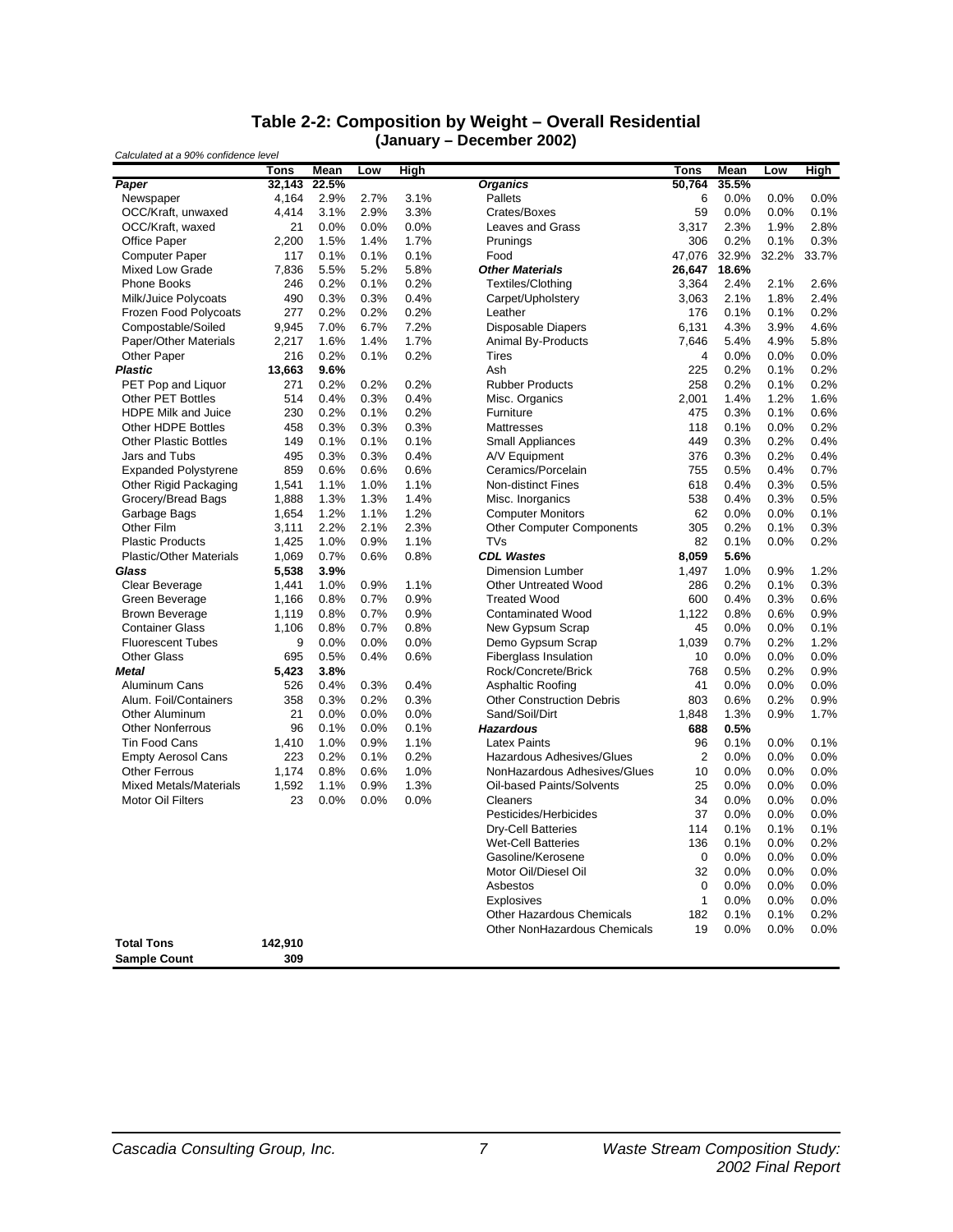# **2.2 Residential Waste by Subpopulation**

In addition to the overall residential substream, waste composition estimates were calculated for the following groups:

- *Residence type:* single-family and multi-family
- *Service area:* north and south
- *Residence type and service area:* single-family north, single-family south, multifamily north, and multi-family south
- *Season:* spring, summer, fall, and winter
- *Household income*: low and high
- *Household size*: small and large

As with the overall estimates, a *weighted average* procedure was employed to calculate composition estimates by residence type and service area (see Appendix D for more detail on weighted averages). The largest components for each sampling group are shown in Table 2-3 (each accounting for more than 5%). *Food* and *compostable/soiled paper* were large components in all groups. Frequently, *animal by-products* (which includes animal wastes and kitty litter) and *mixed low grade paper* were large components of each group. The largest components added to about 50% of each sampling group's total waste, by weight.

| Subpopulation                          |       | Paper        | Organics |                | <b>Other Materials</b> |            |
|----------------------------------------|-------|--------------|----------|----------------|------------------------|------------|
|                                        | Mixed |              |          |                |                        | <b>Sum</b> |
|                                        | Low   | Compostable/ |          | Disposable     | Animal                 | οf         |
|                                        | Grade | Soiled       | Food     | <b>Diapers</b> | By-products            | Largest    |
| <b>Residence Type</b>                  |       |              |          |                |                        |            |
| Single-family                          |       | 7.9%         | 35.8%    | 5.4%           | 6.1%                   | 55.1%      |
| Multi-family                           | 6.6%  | 5.4%         | 28.1%    |                |                        | 40.1%      |
| <b>Service Area</b>                    |       |              |          |                |                        |            |
| <b>North</b>                           | 5.5%  | 7.0%         | 34.8%    |                | 5.3%                   | 52.6%      |
| South                                  | 5.4%  | 6.9%         | 31.7%    |                | 5.4%                   | 49.5%      |
| <b>Service Area and Generator Type</b> |       |              |          |                |                        |            |
| Single-family North                    |       | 8.0%         | 37.8%    | 5.5%           | 6.1%                   | 57.4%      |
| Single-family South                    |       | 7.7%         | 34.4%    | 5.3%           | 6.1%                   | 53.5%      |
| Multi-family North                     | 7.0%  | 5.1%         | 29.3%    |                |                        | 41.4%      |
| Multi-family South                     | 6.3%  | 5.6%         | 27.4%    |                |                        | 39.3%      |
| <b>Season</b>                          |       |              |          |                |                        |            |
| Spring                                 | 5.4%  | 7.0%         | 34.5%    |                | 5.5%                   | 52.5%      |
| Summer                                 | 5.4%  | 6.5%         | 34.4%    |                |                        | 46.4%      |
| Autumn                                 | 5.5%  | 6.7%         | 34.4%    |                | 6.2%                   | 52.9%      |
| Winter                                 | 5.6%  | 7.5%         | 34.0%    |                | 5.6%                   | 52.7%      |
| <b>Demographics</b>                    |       |              |          |                |                        |            |
| Low Income                             |       | 8.2%         | 36.7%    | 5.4%           | 5.7%                   | 56.0%      |
| High Income                            | 5.6%  | 7.5%         | 34.0%    |                | 5.6%                   | 52.7%      |
| Small Households                       | 5.3%  | 7.4%         | 35.0%    |                | 6.8%                   | 54.5%      |
| Large Households                       |       | 8.5%         | 37.2%    | 6.3%           |                        | 52.0%      |
| <b>Overall Residential</b>             | 5.5%  | 7.0%         | 32.9%    |                | 5.4%                   | 50.7%      |

#### **Table 2-3: Largest Waste Components, by Subpopulation (January – December 2002)**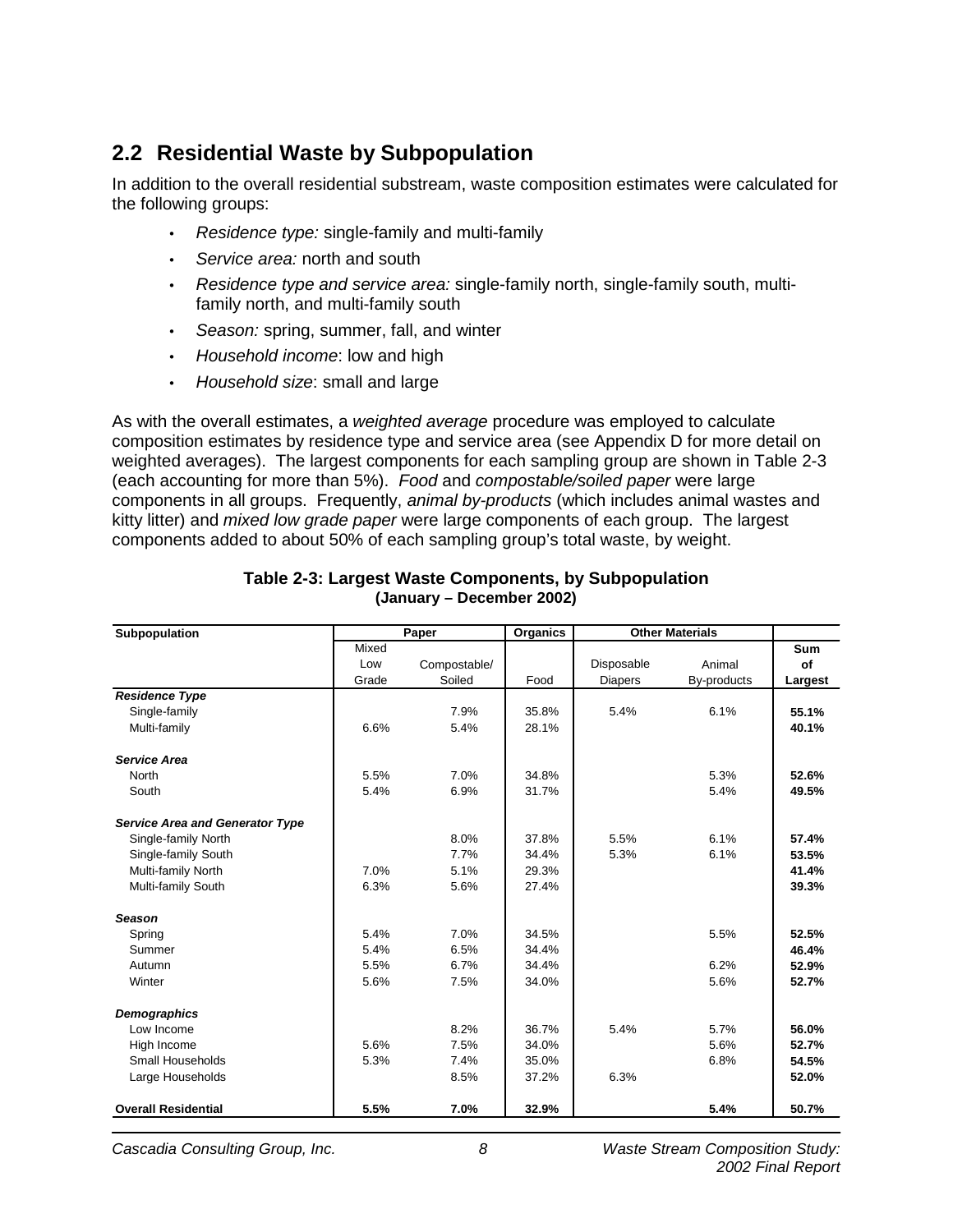The following conclusions can be drawn from the waste composition estimates of the overall residential substream and for each subpopulation.

- *Food* typically accounted for about a third of each substream's waste, by weight.
- *Food* and *compostable/soiled paper* were always among the largest components.
- The largest components were highly similar among subpopulations. The main differences appear to be the following.<sup>5</sup>
	- Single-family residents disposed a greater percentage of *food* and *animal byproducts;* multi-family residents disposed more *mixed low grade paper*.
	- More *food* was disposed in the north service area than in the south.
	- High-income households disposed more *mixed low grade paper* while *disposable diapers* were a larger percentage of low-income households.
	- Large households disposed less *mixed low grade paper* and more *disposable diapers* than small households.

<sup>————————————————————&</sup>lt;br><sup>5</sup> No statistical tests were performed to identify differences between sample groups in the estimated percentage of each component disposed. Therefore, the comparisons mentioned in this paragraph may not be statistically significant.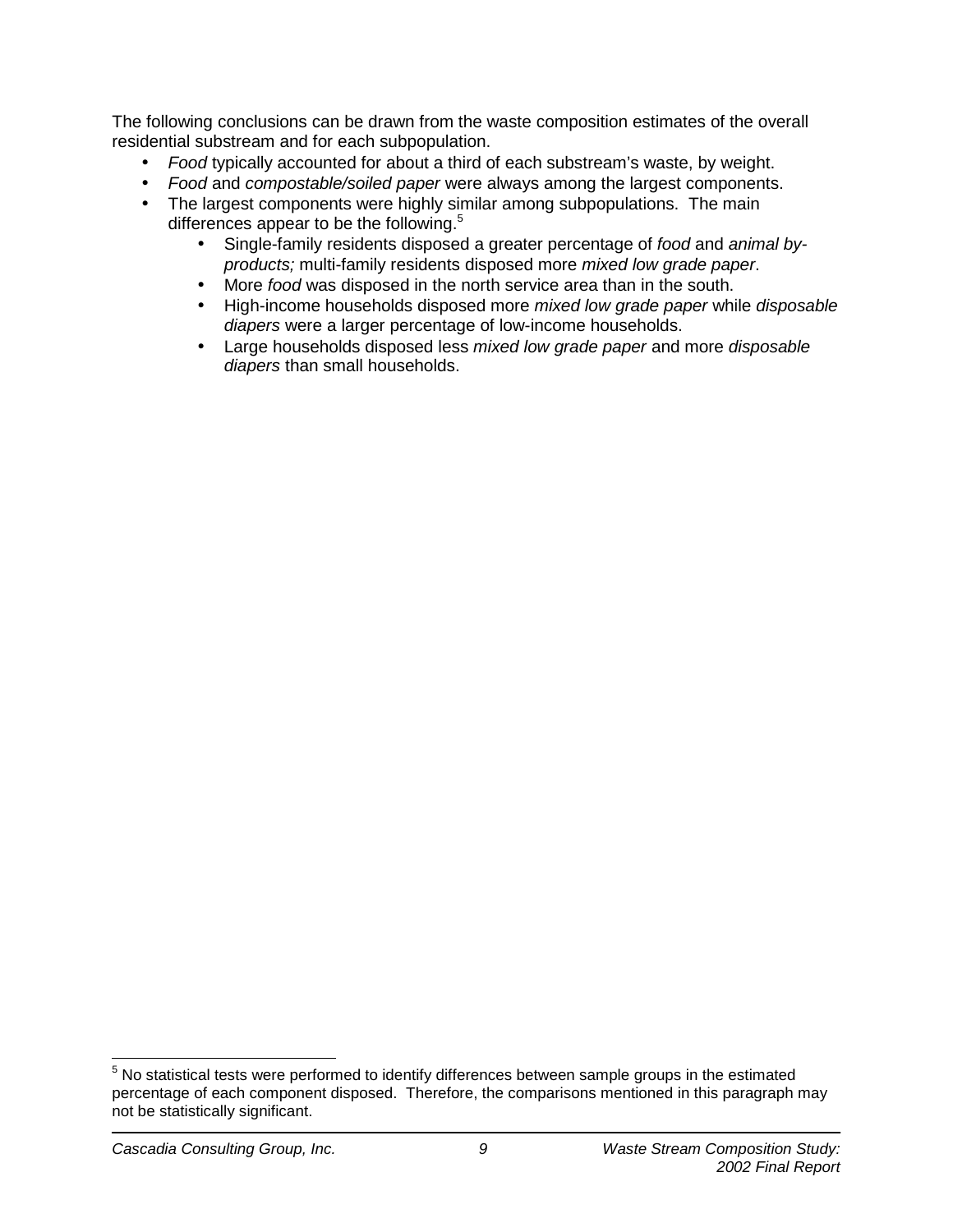# **3 Trends in Residential Disposal: 1988/89 – 2002**

The overall residential results for the 2002 study were compared to previous studies of the residential waste stream. $6$  Comparisons with the 1988/89 study identify trends that have occurred since the start of the curbside recycling program in 1988. Since the commingled recycling program was initiated in 2000, more recent comparisons will show trends since the development of this program.<sup>7</sup> All four of the previous residential studies followed the same basic methodology as the 2002 study.<sup>8</sup>

The year-to-year comparisons were made by examining the changes in the total amount of waste disposed and in composition percentages for each of the eight broad waste categories. Statistical t-tests were used to analyze differences in the composition percentages. Section 3.1 provides an overview of the changes in the last 14 years. Section 3.2 provides the detailed results of the comparisons. See Appendix E for details about year-to-year comparison calculations.

# **3.1 Trends in Waste Disposed Over the Last 14 Years**

Figure 3-1 illustrates the changes in disposed tons since the 1988/89 study for each of the eight broad waste categories: *paper*, *plastic*, *glass*, *metals*, *organics*, *other materials*, *CDL* wastes, and *hazardous*. The total amount of waste disposed decreased dramatically from 179,968 tons in 1988/89 to 145,591 tons in 1994/95. It then remained steady from 1994/95 to 1998/99 (an increase of about 1,050 tons). From 1998/99 to 2002, it decreased further to 142,910 tons. Overall, the broad waste categories of *paper*, *organics*, and *other materials* (which includes animal by-products, disposable diapers, furniture, carpet, etc.) showed the greatest relative changes.

A new commingled curbside recycling program with added materials began in April 2000. Trends since the beginning of the new curbside program (which also included extensive outreach to the multi-family sector) can be seen by comparing the 1998 study with the current 2002 study.

  $6$  The composition and tonnage figures presented in this Section were calculated using an unweighted analytical process. Thus, they may not necessarily equal the composition percentages (and associated tonnages) presented in Section 4 as these are derived using a weighted process. Appendix D provides more detail on weighted averages, while Appendix E outlines year-to-year comparison calculations.

<sup>&</sup>lt;sup>7</sup> The commingled recycling program allows residents to combine plastic and paper recyclable materials. Glass is still collected in a separate bin. Materials added include polycoated paper, aseptic packaging, plastic jars, tubs, and bottles, and clean plastic film bags.<br><sup>8</sup> See Appendix B for mare detail regarding the methodology

See Appendix B for more detail regarding the methodology.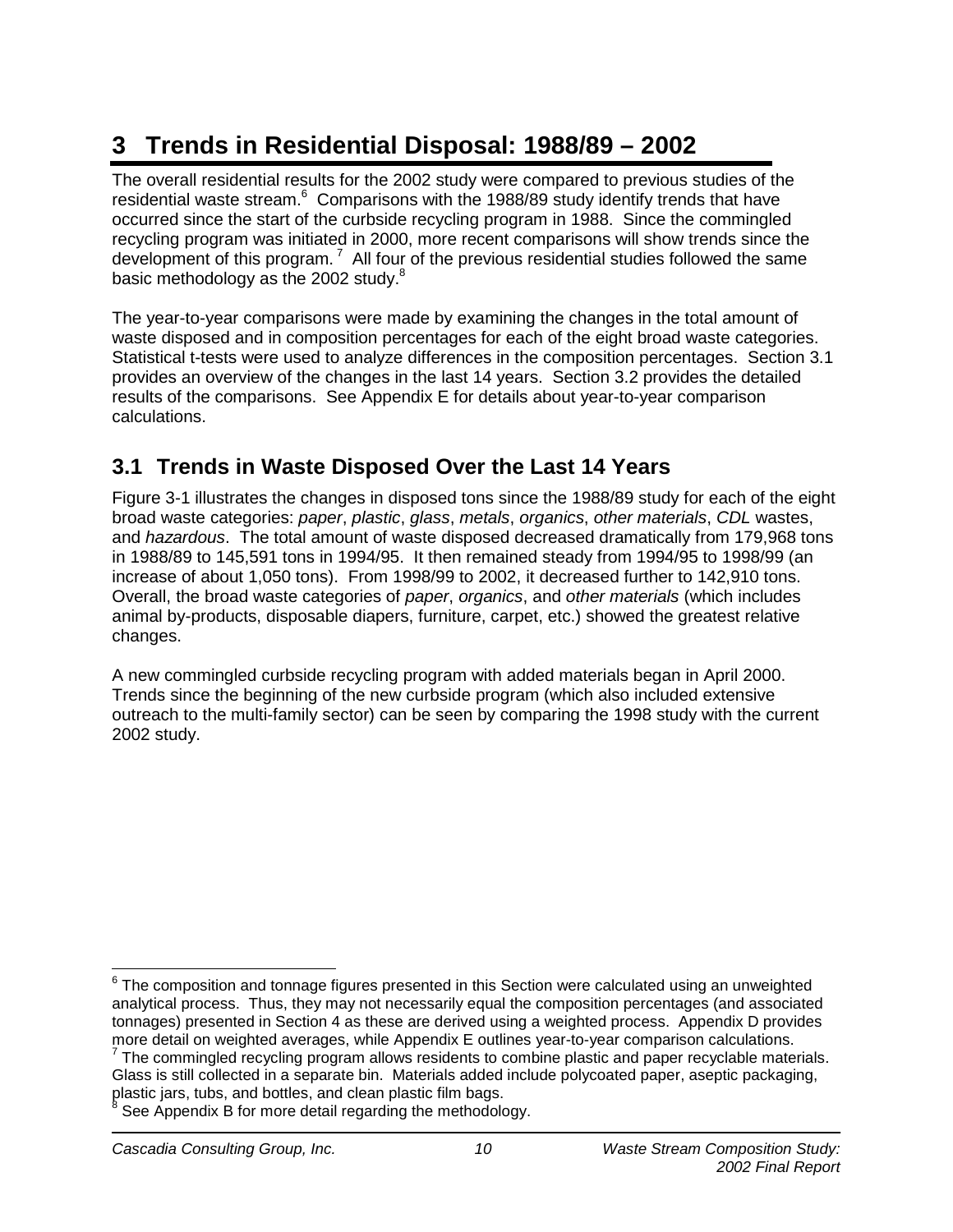

**Figure 3-1: Changes in Disposed Tons – 1988/89 to 2002** 

The following describes the changes in composition percentages of each commodity over the study years since 1988/89.

- *Paper*. The mean percentage of *paper* in the waste stream decreased each study year since 1988/89.
- *Plastic*. The mean percentage of *plastic* increased every study period through 1998/1999. It decreased between 1998/99 and 2002.
- *Glass*. The mean percentage of *glass* decreased from 6.41% in 1988/89 to 3.6% in 2002. The biggest decrease due to one material category occurred in *container glass* between 1988/89 and 1994/95.
- *Metal*. The mean percentage of *metal* in the waste stream decreased slightly between each of the study periods.
- *Organics*. From 1988/89 to 1994/95, the mean percentage of *organics* showed a noticeable decrease. Since 1994/95, however, the estimated percentage of *organics* has increased, particularly the amount of *food*.
- *Other Materials*. The mean percentage of other materials in the waste stream has increased since 1988/89. The increase since 1988/89 is difficult to measure because in that study period, *animal-by-products*, *furniture*, *mattresses*, *small appliances*, and *A/V equipment* were not sorted individually. The components in the *other materials* waste category in the study years since the 1994/95 study, however, were more comparable. The greatest change came between 1994/95 and 1998/99. Most of this increase can be attributed to *animal-by-products*.
- *CDL Wastes*. The mean percentage of *CDL wastes* decreased between 1988/89 (8.8%) and 1998/99 (5.0%) and has increased since 1998/99 to approximately 5.9%.
- *Hazardous*. The mean percentage of *hazardous* materials has remained steady since 1988/89. However, since the total amount of waste disposed has increased since 1988/89, so also has the quantity of *hazardous* materials.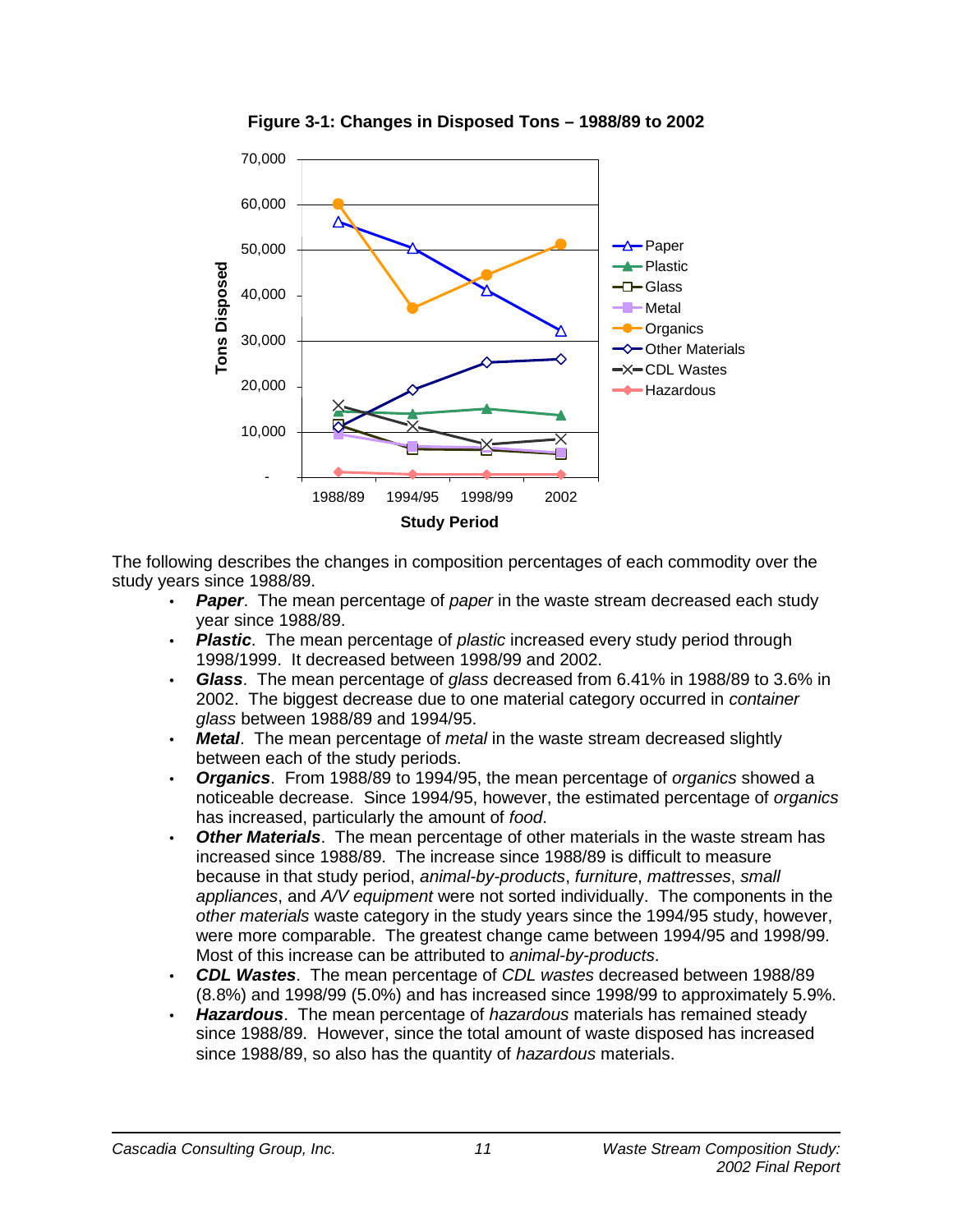# **3.2 Changes in Residential Waste**

### **3.2.1 Changes in Residential Waste: 1988/89 vs. 2002**

The bolded broad material categories in Table 3-1 showed statistically significant changes between 1988/89 and 2002. *Paper*, *glass*, *metal*, and *CDL wastes* experienced the largest decreases, while *plastic* and *other materials* increased. The amount of *other materials* disposed in the waste stream increased dramatically from 6.1% (11,046 tons) in 1988/89 to 18.2% (26,049 tons) in 2002, but at least part of this increase is due to the addition of various sorting categories such as *furniture*, *small appliances*, and *AV equipment*, which in the 1988/89 study were classified according to their dominant material type. See Appendix A for a table outlining changes in material categories across study periods.<sup>9</sup>

|                        |         | <b>Percent</b> |                        |         | <b>Disposed Tons</b> |  |  |
|------------------------|---------|----------------|------------------------|---------|----------------------|--|--|
|                        |         |                | <b>in</b>              |         |                      |  |  |
|                        | 1988/89 | 2002           | <b>Composition %</b>   | 1988/89 | 2002                 |  |  |
| Paper                  | 31.2%   | 22.6%          | $-8.7\%$ $\downarrow$  | 56.220  | 32,248               |  |  |
| <b>Plastic</b>         | 8.1%    | $9.6\%$        | 1.5%<br>$\blacksquare$ | 14.508  | 13,671               |  |  |
| <b>Glass</b>           | 6.4%    | $3.6\%$        | J.<br>$-2.8%$          | 11.537  | 5,170                |  |  |
| <b>Metal</b>           | 5.3%    | 3.8%           | J.<br>$-1.5%$          | 9.491   | 5,406                |  |  |
| Organics               | 33.4%   | 35.9%          | 2.4%<br>T              | 60.145  | 51.254               |  |  |
| <b>Other Materials</b> | 6.1%    | 18.2%          | 12.1%<br>T             | 11,046  | 26,049               |  |  |
| <b>CDL Wastes</b>      | 8.8%    | $5.9\%$        | J.<br>-2.9%            | 15.830  | 8,469                |  |  |
| Hazardous              | 0.7%    | 0.5%           | $-0.2\%$               | 1.192   | 644                  |  |  |
| Total                  | 100%    | 100%           |                        | 179,968 | 142,910              |  |  |

### **Table 3-1: Changes in Residential Waste – 1988/99 and 2002 Study Periods**

Bold type indicates statistically significant changes.

 9 The change in sorting categories may have also affected the estimated proportions of plastic, metal, and glass causing them to be slightly higher in the 1988/89 study. The exact amount of this difference cannot be calculated.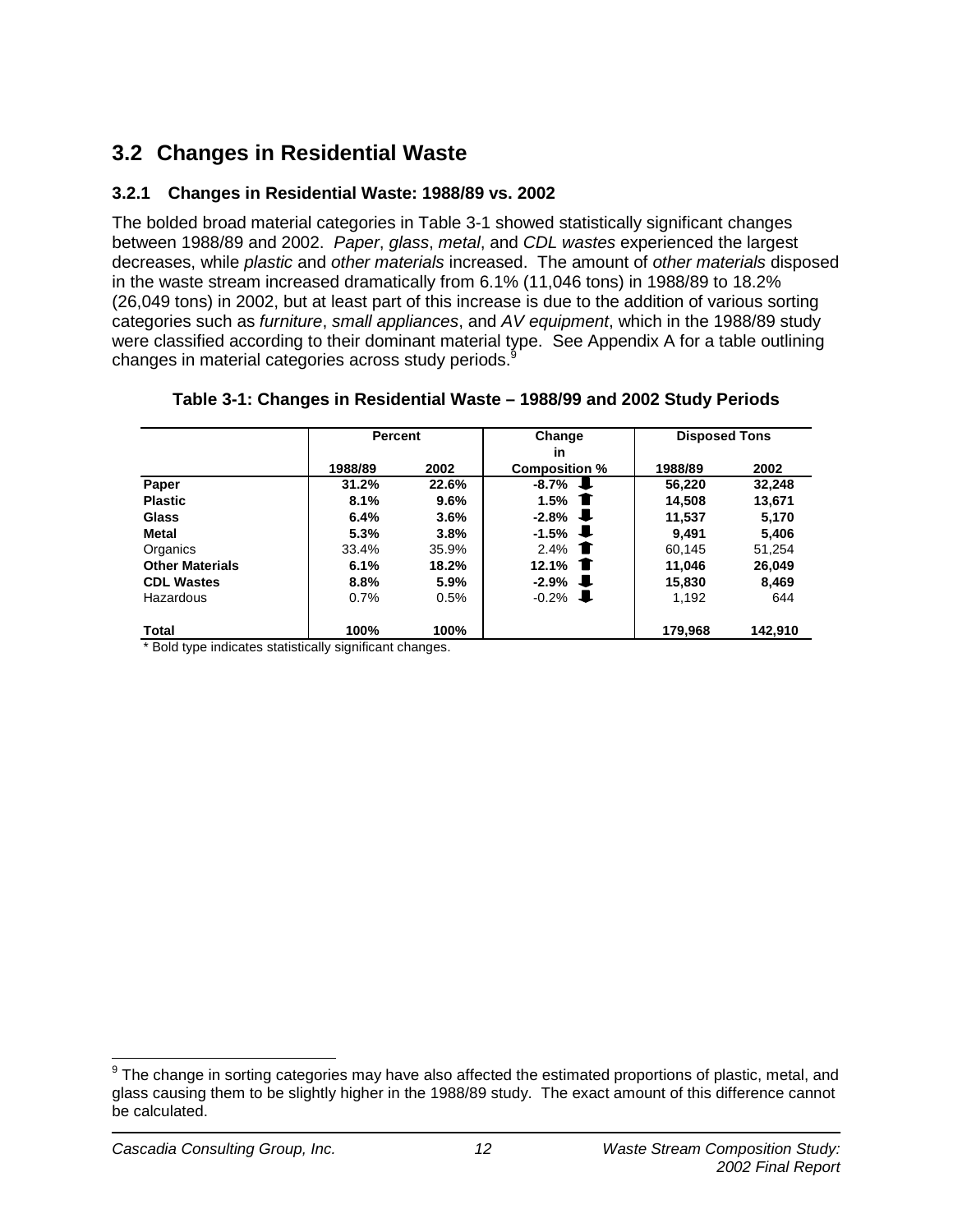### **3.2.2 Changes in Residential Waste: 1998/99 vs. 2002**

In Table 3-2, bolded broad material categories experienced significant differences between the 1998/99 and 2002 study periods. *Paper* showed the largest decrease of almost 6% and *plastic* also had a statistically significant decrease from 10.3% (15,085 tons) to 9.6% (13,671 tons). *Organics* increased significantly from about 30.4% (44,573 tons) in 1998/99 to 35.9% (51,254 tons) in 2002 mostly due to an increase in *food*.

|                        |           | <b>Percent</b> |                      | <b>Disposed Tons</b> |         |
|------------------------|-----------|----------------|----------------------|----------------------|---------|
|                        |           |                | in                   |                      |         |
|                        | 1998/1999 | 2002           | <b>Composition %</b> | 1998/1999            | 2002    |
| Paper                  | 28.1%     | 22.6%          | $-5.5%$              | 41,178               | 32,248  |
| <b>Plastic</b>         | 10.3%     | 9.6%           | $-0.7%$<br>J.        | 15.085               | 13.671  |
| Glass                  | 4.1%      | 3.6%           | $-0.5%$<br>æ.        | 6.055                | 5.170   |
| Metal                  | 4.5%      | 3.8%           | $-0.7%$<br>J.        | 6.541                | 5,406   |
| Organics               | 30.4%     | 35.9%          | 5.5%                 | 44.573               | 51.254  |
| <b>Other Materials</b> | 17.3%     | 18.2%          | 1.0%                 | 25,302               | 26,049  |
| <b>CDL Wastes</b>      | 5.0%      | 5.9%           | 1.0%                 | 7.280                | 8,469   |
| Hazardous              | 0.4%      | 0.5%           | 0.0%                 | 646                  | 644     |
| Total                  | 100%      | 100%           |                      | 146,660              | 142,910 |

**Table 3-2: Changes in Residential Waste – 1998/99 and 2002 Study Periods** 

\* Bold type indicates statistically significant changes.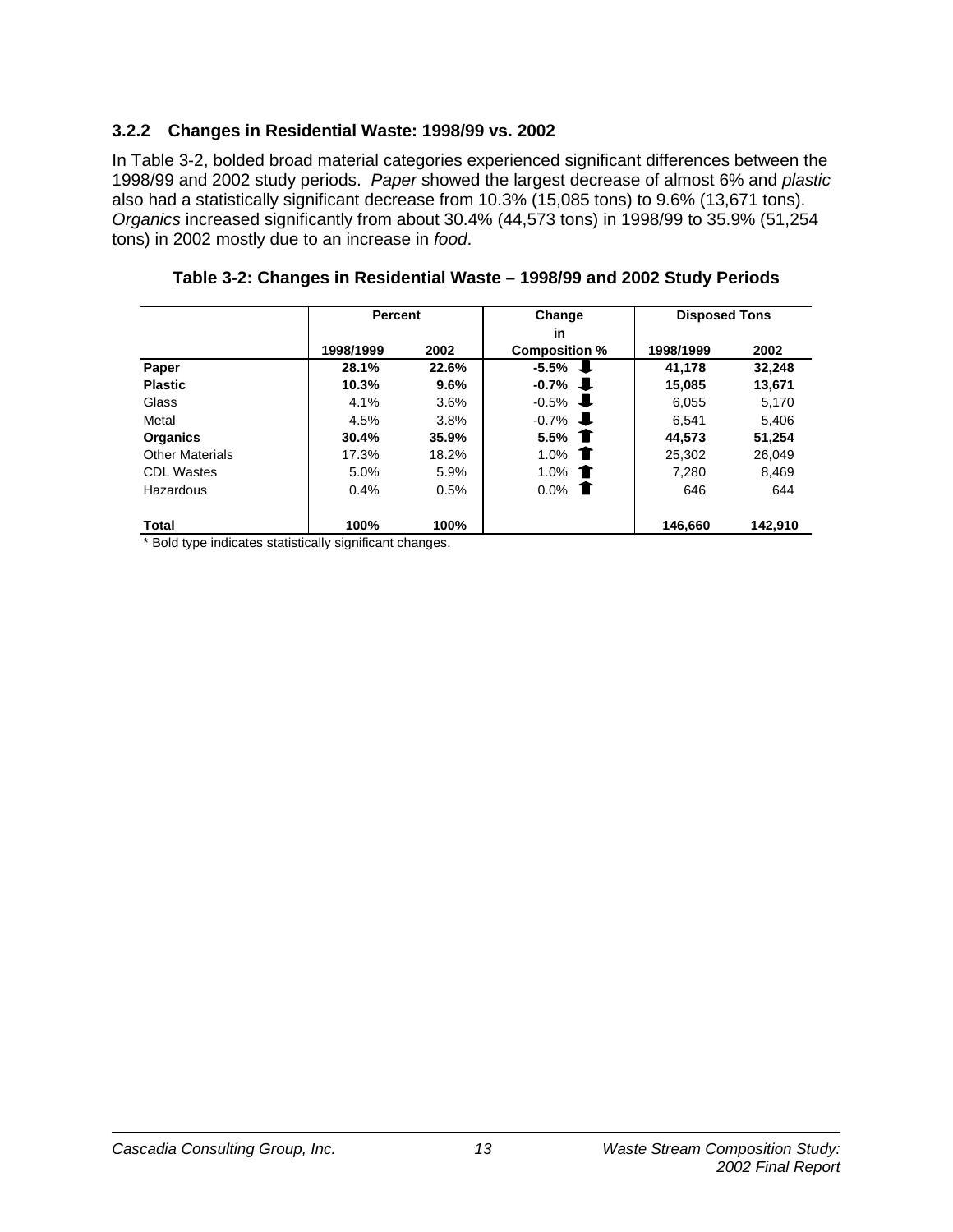# **4 Composition Results: By Subpopulation**

## **4.1 Overview**

A total of 309 loads from the residential waste stream were sampled from January to December 2002. Table 4-1 summarizes the sample information for each residential subpopulation. The average sample weight for the 309 residential samples was approximately 255 pounds. Seattle Public Utilities and the City's authorized waste haulers provided the total 2002 disposal tonnages presented in this section of the report.

| Subpopulation                          |               |               | (All Weights in pounds) |                    |
|----------------------------------------|---------------|---------------|-------------------------|--------------------|
|                                        | <b>Sample</b> | <b>Total</b>  | Average                 | <b>Average Net</b> |
|                                        | Count         | <b>Sample</b> | <b>Sample</b>           | <b>Load Weight</b> |
| <b>Residence Type</b>                  |               |               |                         |                    |
| Single-family                          | 204           | 50,167.9      | 245.9                   | 13,997.9           |
| Multi-family                           | 105           | 28,642.5      | 272.8                   | 17,560.8           |
| <b>Service Area</b>                    |               |               |                         |                    |
| North                                  | 154           | 38,909.2      | 252.7                   | 15,266.7           |
| South                                  | 155           | 39,901.2      | 257.4                   | 15,144.3           |
| <b>Service Area and Generator Type</b> |               |               |                         |                    |
| Single-family North                    | 101           | 24,294.2      | 240.5                   | 13,842.4           |
| Single-family South                    | 103           | 25,873.8      | 251.2                   | 14,148.9           |
| Multi-family North                     | 53            | 14,615.0      | 240.5                   | 18,005.8           |
| Multi-family South                     | 52            | 14,027.4      | 269.8                   | 17,115.8           |
| <b>Season</b>                          |               |               |                         |                    |
| Spring                                 | 76            | 18,204.1      | 239.5                   | 14,611.6           |
| Summer                                 | 79            | 20,602.4      | 260.8                   | 16,307.3           |
| Autumn                                 | 66            | 18,243.8      | 276.4                   | 14,560.3           |
| Winter                                 | 88            | 21,760.1      | 247.3                   | 15,236.1           |
| Demographics                           |               |               |                         |                    |
| Low Income                             | 48            | 11,742.5      | 244.6                   | 14,722.9           |
| High Income                            | 45            | 11,246.6      | 249.9                   | 13,888.9           |
| Small Households                       | 48            | 12,427.8      | 258.9                   | 13,689.2           |
| Large Households                       | 49            | 11,883.9      | 242.5                   | 14,892.2           |
| <b>Overall Residential</b>             | 309           | 78,810.4      | 255.1                   | 15,204.9           |

### **Table 4-1: Description of each Subpopulation (January – December 2002)**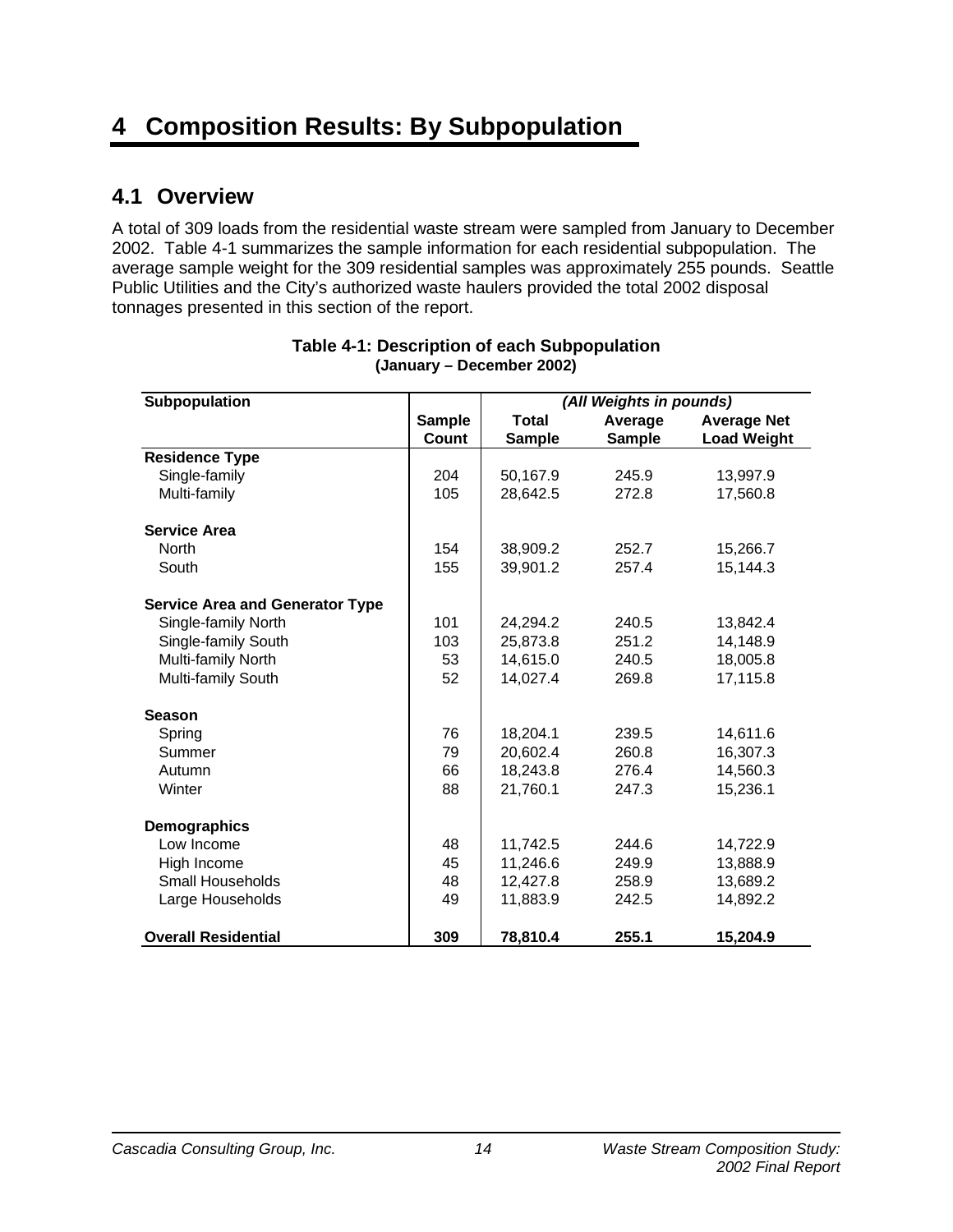# **4.2 By Residence Type**

A total of 204 samples were taken from single-family waste loads and 105 samples were captured from multi-family waste loads. Figure 4-1 summarizes the percentage of each of the broad waste categories disposed by both single- and multi-family residences. *Paper* and *organics* comprised the bulk of waste from both single- and the multi-family residences (a combined total of 59.0% for single-family and 56.3% for multi-family). *Organics* accounted for 38.0% of the waste from single-family residences, as compared to 31.3% of waste from multifamily residences. *Paper* accounted for 21.0% of single-family waste as compared to 25.0% of multi-family waste.



### **Figure 4-1: Composition Summary, by Residence Type (January – December 2002)**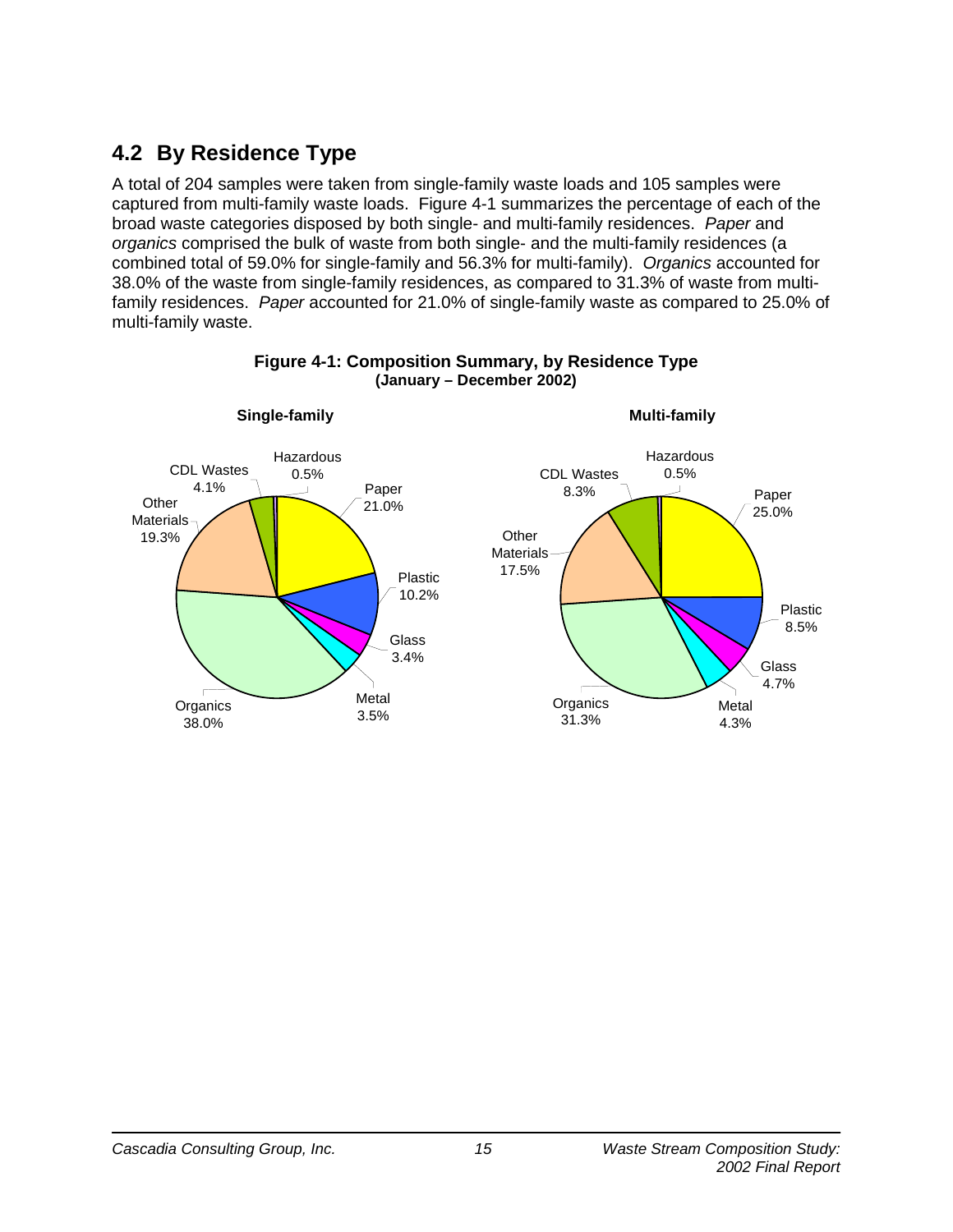### **4.2.1 Single-family Residences**

Single-family residences disposed approximately 89,900 tons of waste during the 2002 calendar year. The composition estimates were applied to these tons to estimate the amount of waste disposed for each component category. As shown in Table 4-2, *food* was the largest component, accounting for almost 36% of the total tons disposed by single-family residences in 2002. When added together, all of the top ten components summed to about 71% of the total, by weight. The full single-family composition results are presented in Table 4-4.

| (January – December 2002) |       |               |        |  |  |  |  |  |  |
|---------------------------|-------|---------------|--------|--|--|--|--|--|--|
| <b>Component</b>          | Mean  | <b>Cum.</b> % | Tons   |  |  |  |  |  |  |
| Food                      | 35.8% | 35.8%         | 32,186 |  |  |  |  |  |  |
| Compostable/Soiled Paper  | 7.9%  | 43.6%         | 7,061  |  |  |  |  |  |  |
| <b>Animal By-Products</b> | 6.1%  | 49.7%         | 5,463  |  |  |  |  |  |  |
| Disposable Diapers        | 5.4%  | 55.1%         | 4,821  |  |  |  |  |  |  |
| Mixed Low Grade Paper     | 4.9%  | 59.9%         | 4,365  |  |  |  |  |  |  |
| Unwaxed OCC/Kraft Paper   | 2.5%  | 62.4%         | 2,224  |  |  |  |  |  |  |
| <b>Other Plastic Film</b> | 2.4%  | 64.8%         | 2,200  |  |  |  |  |  |  |
| Newspaper                 | 2.2%  | 67.0%         | 1,956  |  |  |  |  |  |  |
| Leaves and Grass          | 2.0%  | 69.0%         | 1,809  |  |  |  |  |  |  |
| Textiles/Clothing         | 2.0%  | 71.0%         | 1,777  |  |  |  |  |  |  |
| <b>Total</b>              | 71.0% |               | 63.863 |  |  |  |  |  |  |

# **Table 4-2: Top Ten Components – Single-family**

### **4.2.2 Multi-family Residences**

Seattle's multi-family residents disposed of 53,000 tons of waste during the 2002 calendar year. The composition estimates were applied to these tons to estimate the amount of waste disposed for each component category. Table 4-3 lists the top ten components disposed by multi-family residences. *Food* alone accounted for approximately 28%, by weight. *Mixed low grade paper* and *compostable/soiled paper* were also large components. The top ten components listed in Table 4-3 summed to approximately 64% of the total waste disposed by multi-family residences. The full multi-family composition results are listed in Table 4-5.

| January – Deceniber Zuuz) |       |               |        |  |  |  |  |  |  |
|---------------------------|-------|---------------|--------|--|--|--|--|--|--|
| <b>Component</b>          | Mean  | <b>Cum.</b> % | Tons   |  |  |  |  |  |  |
| Food                      | 28.1% | 28.1%         | 14,886 |  |  |  |  |  |  |
| Mixed Low Grade Paper     | 6.6%  | 34.7%         | 3,470  |  |  |  |  |  |  |
| Compostable/Soiled Paper  | 5.4%  | 40.1%         | 2,883  |  |  |  |  |  |  |
| Newspaper                 | 4.2%  | 44.3%         | 2,207  |  |  |  |  |  |  |
| Unwaxed OCC/Kraft Paper   | 4.1%  | 48.4%         | 2,189  |  |  |  |  |  |  |
| <b>Animal By-Products</b> | 4.1%  | 52.5%         | 2,183  |  |  |  |  |  |  |
| Textiles/Clothing         | 3.0%  | 55.5%         | 1,587  |  |  |  |  |  |  |
| Carpet/Upholstery         | 2.9%  | 58.4%         | 1,516  |  |  |  |  |  |  |
| Leaves and Grass          | 2.8%  | 61.2%         | 1,508  |  |  |  |  |  |  |
| <b>Disposable Diapers</b> | 2.5%  | 63.7%         | 1,309  |  |  |  |  |  |  |
| <b>Total</b>              | 63.7% |               | 33,738 |  |  |  |  |  |  |

#### **Table 4-3: Top Ten Components – Multi-family (January – December 2002)**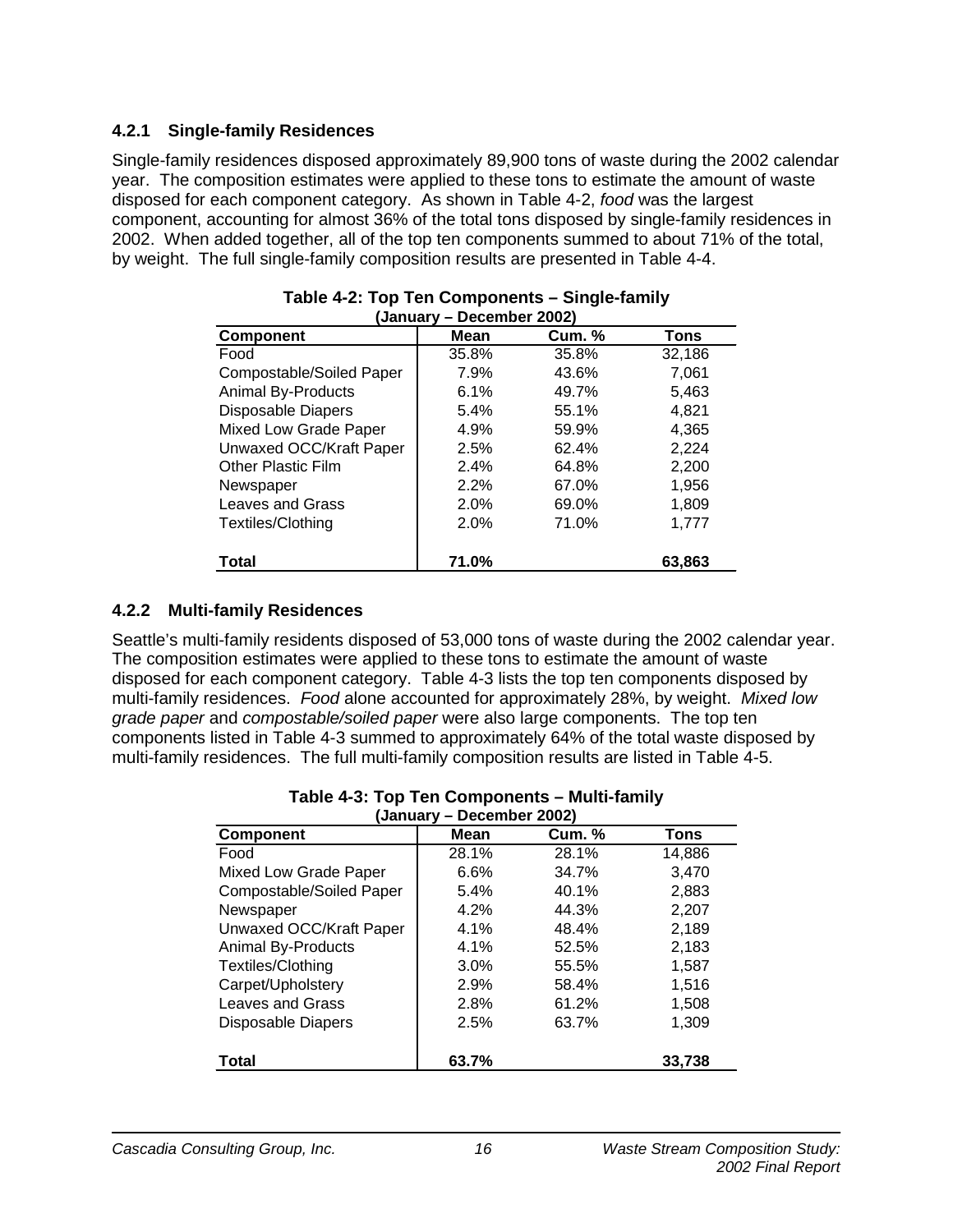### **4.2.3 Comparisons Between Single and Multi-family Residences**

While *food* was the largest component of both single- and multi-family wastes, it made up almost 36% of single-family wastes, as compared to slightly more than 28% of multi-family wastes. *Compostable/soiled paper*, *animal by-products*, *disposable diapers*, *mixed low grade paper*, *unwaxed OCC/Kraft paper*, *newspaper*, *leaves and grass*, and *textiles/clothing* were top ten components of waste from both residence types.

There were few differences between single- and multi-family wastes. *Disposable diapers* accounted for twice as much of waste from single-family residences (5.4%) as that from multifamily residences (2.5%). In addition, *carpet/upholstery* was a top ten component only for those wastes disposed by multi-family residences: *other plastic film* was a top ten component for single-family wastes only.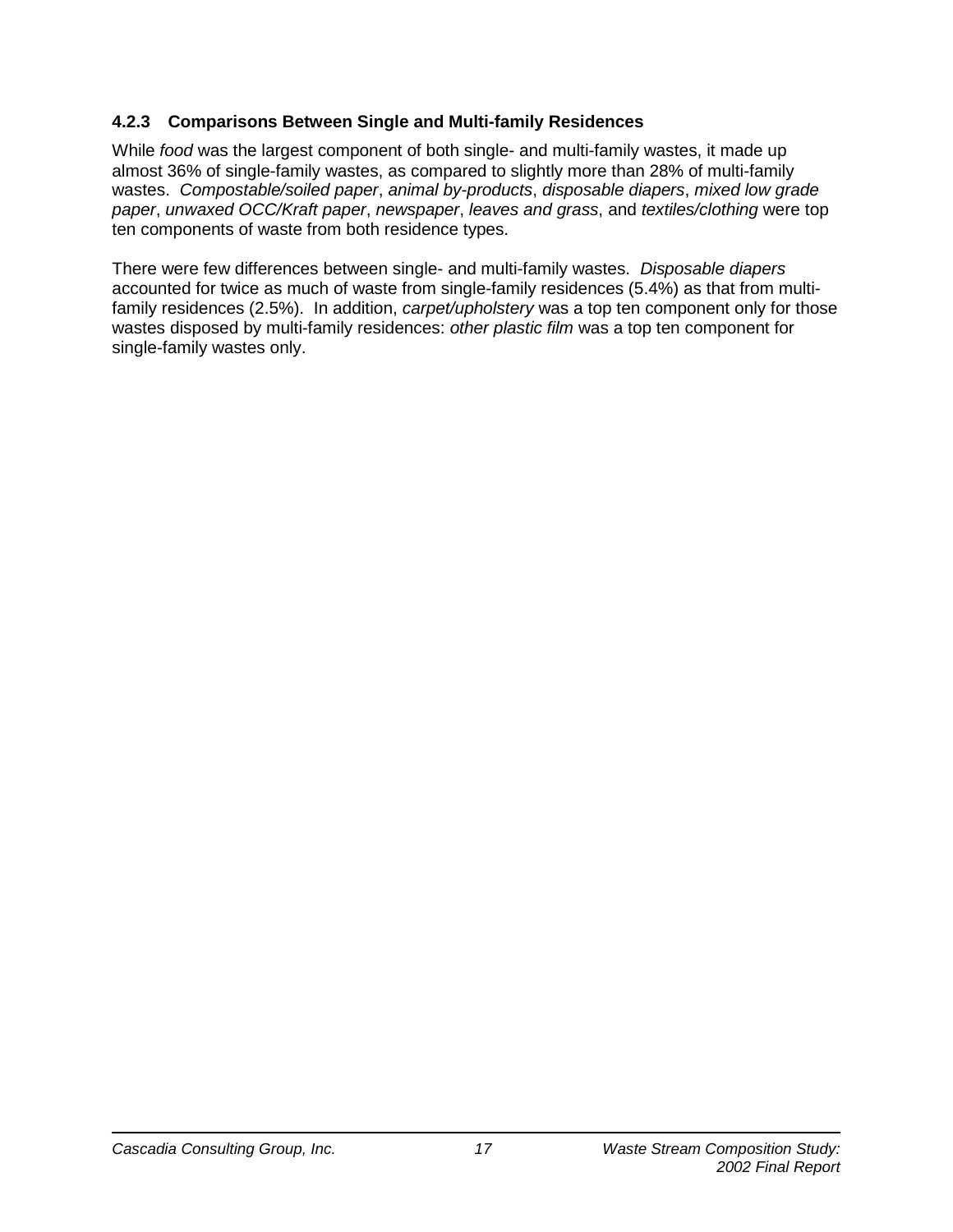#### **Table 4-4: Composition by Weight – Single-family (January – December 2002)**

| <b>Organics</b><br>34,198<br>Paper<br>18,901<br>21.0%<br>38.0%<br>1,956<br>2.2%<br>1.9%<br>2.4%<br><b>Pallets</b><br>0.0%<br>0.0%<br>Newspaper<br>6<br>0.0%<br>2,224<br>2.3%<br>2.6%<br>33<br>0.0%<br>0.1%<br>OCC/Kraft, unwaxed<br>2.5%<br>Crates/Boxes<br>0.0%<br>0.0%<br>0.0%<br><b>Leaves and Grass</b><br>1.809<br>2.0%<br>1.5%<br>2.5%<br>OCC/Kraft, waxed<br>1<br>0.0%<br>Office Paper<br>1.4%<br>1.2%<br>1.5%<br>Prunings<br>0.2%<br>0.1%<br>0.3%<br>1,219<br>165<br><b>Computer Paper</b><br>0.1%<br>0.0%<br>0.1%<br>Food<br>35.8%<br>34.8%<br>36.7%<br>50<br>32,186<br>Mixed Low Grade<br><b>Other Materials</b><br>4,365<br>4.9%<br>4.6%<br>5.1%<br>17,392<br>19.3%<br><b>Phone Books</b><br>0.0%<br>Textiles/Clothing<br>2.0%<br>1.8%<br>2.2%<br>50<br>0.1%<br>0.1%<br>1,777<br>Milk/Juice Polycoats<br>313<br>0.3%<br>0.3%<br>0.4%<br>Carpet/Upholstery<br>1,547<br>1.7%<br>1.4%<br>2.0%<br>Frozen Food Polycoats<br>158<br>0.2%<br>0.1%<br>0.2%<br>Leather<br>77<br>0.1%<br>0.0%<br>0.1%<br>Compostable/Soiled<br>7,061<br>7.9%<br>7.6%<br>8.1%<br><b>Disposable Diapers</b><br>4,821<br>5.4%<br>4.9%<br>5.8%<br>Paper/Other Materials<br>1,371<br>1.5%<br>1.4%<br>1.6%<br><b>Animal By-Products</b><br>5,463<br>6.1%<br>5.5%<br>6.7%<br>Other Paper<br>133<br>0.1%<br>0.1%<br>0.2%<br><b>Tires</b><br>$\mathbf 0$<br>0.0%<br>0.0%<br>0.0%<br>9,158<br>10.2%<br>209<br>0.2%<br>0.1%<br>0.3%<br><b>Plastic</b><br>Ash<br>0.3%<br>PET Pop and Liquor<br>128<br>0.1%<br>0.1%<br>0.2%<br><b>Rubber Products</b><br>186<br>0.2%<br>0.2%<br><b>Other PET Bottles</b><br>307<br>0.3%<br>0.3%<br>0.4%<br>Misc. Organics<br>1,466<br>1.6%<br>1.4%<br>1.9%<br>HDPE Milk and Juice<br>0.2%<br>109<br>0.1%<br>0.1%<br>0.1%<br>Furniture<br>71<br>0.1%<br>0.0%<br>Other HDPE Bottles<br>307<br>0.3%<br>0.3%<br>0.4%<br>118<br>0.1%<br>0.3%<br>Mattresses<br>0.0%<br><b>Other Plastic Bottles</b><br>0.1%<br>0.1%<br>0.1%<br><b>Small Appliances</b><br>290<br>0.3%<br>0.2%<br>0.4%<br>100<br>A/V Equipment<br>205<br>Jars and Tubs<br>341<br>0.4%<br>0.4%<br>0.4%<br>0.2%<br>0.1%<br>0.3%<br>Ceramics/Porcelain<br><b>Expanded Polystyrene</b><br>599<br>0.7%<br>0.6%<br>0.7%<br>323<br>0.4%<br>0.2%<br>0.5%<br>Other Rigid Packaging<br>1,084<br>1.2%<br>1.1%<br>1.3%<br><b>Non-distinct Fines</b><br>410<br>0.5%<br>0.6%<br>0.3%<br>Grocery/Bread Bags<br>1.4%<br>1.3%<br>1.5%<br>Misc. Inorganics<br>336<br>0.4%<br>0.3%<br>0.5%<br>1,270<br>Garbage Bags<br>1.2%<br>1.1%<br>1.2%<br>26<br>0.0%<br>0.1%<br>1,046<br><b>Computer Monitors</b><br>0.0%<br>Other Film<br>2,200<br>2.4%<br>2.3%<br>2.6%<br><b>Other Computer Components</b><br>68<br>0.1%<br>0.0%<br>0.1%<br><b>Plastic Products</b><br>887<br>1.0%<br>1.1%<br><b>TVs</b><br>$\mathbf 0$<br>0.0%<br>0.9%<br>0.0%<br>0.0%<br><b>Plastic/Other Materials</b><br>781<br>0.9%<br>0.7%<br>1.0%<br><b>CDL Wastes</b><br>3,668<br>4.1%<br>0.8%<br>Glass<br>3,052<br>3.4%<br><b>Dimension Lumber</b><br>741<br>0.6%<br>1.0%<br>0.2%<br>0.3%<br>Clear Beverage<br>727<br>0.8%<br>0.7%<br>0.9%<br><b>Other Untreated Wood</b><br>210<br>0.1%<br>Green Beverage<br>589<br>0.7%<br>0.6%<br>0.7%<br><b>Treated Wood</b><br>202<br>0.2%<br>0.3%<br>0.1%<br><b>Brown Beverage</b><br>532<br>0.6%<br>0.5%<br>0.7%<br><b>Contaminated Wood</b><br>520<br>0.6%<br>0.4%<br>0.7%<br><b>Container Glass</b><br>738<br>0.8%<br>0.7%<br>0.9%<br>New Gypsum Scrap<br>45<br>0.0%<br>0.0%<br>0.1%<br>Demo Gypsum Scrap<br>1.4%<br><b>Fluorescent Tubes</b><br>6<br>0.0%<br>0.0%<br>0.0%<br>651<br>0.7%<br>0.0%<br><b>Fiberglass Insulation</b><br><b>Other Glass</b><br>460<br>0.5%<br>0.4%<br>0.0%<br>0.0%<br>0.6%<br>10<br>0.0%<br>Rock/Concrete/Brick<br>278<br>0.3%<br>0.1%<br>0.5%<br><b>Metal</b><br>3,133<br>3.5%<br>Aluminum Cans<br>0.3%<br>0.3%<br>Asphaltic Roofing<br>28<br>0.0%<br>0.1%<br>263<br>0.3%<br>0.0%<br>Alum. Foil/Containers<br><b>Other Construction Debris</b><br>391<br>263<br>0.3%<br>0.3%<br>0.3%<br>0.4%<br>0.2%<br>0.6%<br>Other Aluminum<br>12<br>0.0%<br>0.0%<br>0.0%<br>Sand/Soil/Dirt<br>590<br>0.7%<br>0.4%<br>0.9%<br><b>Other Nonferrous</b><br>50<br>0.1%<br>0.0%<br>0.1%<br><b>Hazardous</b><br>440<br>0.5%<br><b>Tin Food Cans</b><br>868<br>1.0%<br>0.9%<br>1.0%<br><b>Latex Paints</b><br>57<br>0.1%<br>0.0%<br>0.1%<br>2<br>148<br>0.2%<br>0.1%<br>0.2%<br>Hazardous Adhesives/Glues<br>0.0%<br>0.0%<br>0.0%<br><b>Empty Aerosol Cans</b><br><b>Other Ferrous</b><br>0.7%<br>0.5%<br>0.8%<br>NonHazardous Adhesives/Glues<br>8<br>0.0%<br>0.0%<br>607<br>0.0%<br><b>Mixed Metals/Materials</b><br>903<br>1.0%<br>0.8%<br>1.2%<br>Oil-based Paints/Solvents<br>20<br>0.0%<br>0.0%<br>0.0%<br>19<br>0.0%<br>0.0%<br>12<br>0.0%<br>0.0%<br><b>Motor Oil Filters</b><br>0.0%<br><b>Cleaners</b><br>0.0%<br>Pesticides/Herbicides<br>36<br>0.0%<br>0.1%<br>0.0%<br><b>Dry-Cell Batteries</b><br>0.1%<br>0.1%<br>80<br>0.1%<br><b>Wet-Cell Batteries</b><br>77<br>0.1%<br>0.0%<br>0.2%<br>Gasoline/Kerosene<br>$\mathbf 0$<br>0.0%<br>0.0%<br>0.0%<br>Motor Oil/Diesel Oil<br>19<br>0.0%<br>0.0%<br>0.0%<br>0.0%<br>Asbestos<br>0<br>0.0%<br>0.0%<br>1<br>0.0%<br>0.0%<br>0.0%<br><b>Explosives</b><br><b>Other Hazardous Chemicals</b><br>112<br>0.1%<br>0.2%<br>0.0%<br>Other NonHazardous Chemicals<br>17<br>0.0%<br>0.0%<br>0.0%<br><b>Total Tons</b><br>89,942<br>204<br><b>Sample Count</b> | Calculated at a 90% confidence level |      |      |     |      |             |      |     |      |
|-------------------------------------------------------------------------------------------------------------------------------------------------------------------------------------------------------------------------------------------------------------------------------------------------------------------------------------------------------------------------------------------------------------------------------------------------------------------------------------------------------------------------------------------------------------------------------------------------------------------------------------------------------------------------------------------------------------------------------------------------------------------------------------------------------------------------------------------------------------------------------------------------------------------------------------------------------------------------------------------------------------------------------------------------------------------------------------------------------------------------------------------------------------------------------------------------------------------------------------------------------------------------------------------------------------------------------------------------------------------------------------------------------------------------------------------------------------------------------------------------------------------------------------------------------------------------------------------------------------------------------------------------------------------------------------------------------------------------------------------------------------------------------------------------------------------------------------------------------------------------------------------------------------------------------------------------------------------------------------------------------------------------------------------------------------------------------------------------------------------------------------------------------------------------------------------------------------------------------------------------------------------------------------------------------------------------------------------------------------------------------------------------------------------------------------------------------------------------------------------------------------------------------------------------------------------------------------------------------------------------------------------------------------------------------------------------------------------------------------------------------------------------------------------------------------------------------------------------------------------------------------------------------------------------------------------------------------------------------------------------------------------------------------------------------------------------------------------------------------------------------------------------------------------------------------------------------------------------------------------------------------------------------------------------------------------------------------------------------------------------------------------------------------------------------------------------------------------------------------------------------------------------------------------------------------------------------------------------------------------------------------------------------------------------------------------------------------------------------------------------------------------------------------------------------------------------------------------------------------------------------------------------------------------------------------------------------------------------------------------------------------------------------------------------------------------------------------------------------------------------------------------------------------------------------------------------------------------------------------------------------------------------------------------------------------------------------------------------------------------------------------------------------------------------------------------------------------------------------------------------------------------------------------------------------------------------------------------------------------------------------------------------------------------------------------------------------------------------------------------------------------------------------------------------------------------------------------------------------------------------------------------------------------------------------------------------------------------------------------------------------------------------------------------------------------------------------------------------------------------------------------------------------------------------------------------------------------------------------------------------------------------------------------------------------------------------------------------------------------------------------|--------------------------------------|------|------|-----|------|-------------|------|-----|------|
|                                                                                                                                                                                                                                                                                                                                                                                                                                                                                                                                                                                                                                                                                                                                                                                                                                                                                                                                                                                                                                                                                                                                                                                                                                                                                                                                                                                                                                                                                                                                                                                                                                                                                                                                                                                                                                                                                                                                                                                                                                                                                                                                                                                                                                                                                                                                                                                                                                                                                                                                                                                                                                                                                                                                                                                                                                                                                                                                                                                                                                                                                                                                                                                                                                                                                                                                                                                                                                                                                                                                                                                                                                                                                                                                                                                                                                                                                                                                                                                                                                                                                                                                                                                                                                                                                                                                                                                                                                                                                                                                                                                                                                                                                                                                                                                                                                                                                                                                                                                                                                                                                                                                                                                                                                                                                                                                                                               |                                      | Tons | Mean | Low | High | <u>Tons</u> | Mean | Low | High |
|                                                                                                                                                                                                                                                                                                                                                                                                                                                                                                                                                                                                                                                                                                                                                                                                                                                                                                                                                                                                                                                                                                                                                                                                                                                                                                                                                                                                                                                                                                                                                                                                                                                                                                                                                                                                                                                                                                                                                                                                                                                                                                                                                                                                                                                                                                                                                                                                                                                                                                                                                                                                                                                                                                                                                                                                                                                                                                                                                                                                                                                                                                                                                                                                                                                                                                                                                                                                                                                                                                                                                                                                                                                                                                                                                                                                                                                                                                                                                                                                                                                                                                                                                                                                                                                                                                                                                                                                                                                                                                                                                                                                                                                                                                                                                                                                                                                                                                                                                                                                                                                                                                                                                                                                                                                                                                                                                                               |                                      |      |      |     |      |             |      |     |      |
|                                                                                                                                                                                                                                                                                                                                                                                                                                                                                                                                                                                                                                                                                                                                                                                                                                                                                                                                                                                                                                                                                                                                                                                                                                                                                                                                                                                                                                                                                                                                                                                                                                                                                                                                                                                                                                                                                                                                                                                                                                                                                                                                                                                                                                                                                                                                                                                                                                                                                                                                                                                                                                                                                                                                                                                                                                                                                                                                                                                                                                                                                                                                                                                                                                                                                                                                                                                                                                                                                                                                                                                                                                                                                                                                                                                                                                                                                                                                                                                                                                                                                                                                                                                                                                                                                                                                                                                                                                                                                                                                                                                                                                                                                                                                                                                                                                                                                                                                                                                                                                                                                                                                                                                                                                                                                                                                                                               |                                      |      |      |     |      |             |      |     |      |
|                                                                                                                                                                                                                                                                                                                                                                                                                                                                                                                                                                                                                                                                                                                                                                                                                                                                                                                                                                                                                                                                                                                                                                                                                                                                                                                                                                                                                                                                                                                                                                                                                                                                                                                                                                                                                                                                                                                                                                                                                                                                                                                                                                                                                                                                                                                                                                                                                                                                                                                                                                                                                                                                                                                                                                                                                                                                                                                                                                                                                                                                                                                                                                                                                                                                                                                                                                                                                                                                                                                                                                                                                                                                                                                                                                                                                                                                                                                                                                                                                                                                                                                                                                                                                                                                                                                                                                                                                                                                                                                                                                                                                                                                                                                                                                                                                                                                                                                                                                                                                                                                                                                                                                                                                                                                                                                                                                               |                                      |      |      |     |      |             |      |     |      |
|                                                                                                                                                                                                                                                                                                                                                                                                                                                                                                                                                                                                                                                                                                                                                                                                                                                                                                                                                                                                                                                                                                                                                                                                                                                                                                                                                                                                                                                                                                                                                                                                                                                                                                                                                                                                                                                                                                                                                                                                                                                                                                                                                                                                                                                                                                                                                                                                                                                                                                                                                                                                                                                                                                                                                                                                                                                                                                                                                                                                                                                                                                                                                                                                                                                                                                                                                                                                                                                                                                                                                                                                                                                                                                                                                                                                                                                                                                                                                                                                                                                                                                                                                                                                                                                                                                                                                                                                                                                                                                                                                                                                                                                                                                                                                                                                                                                                                                                                                                                                                                                                                                                                                                                                                                                                                                                                                                               |                                      |      |      |     |      |             |      |     |      |
|                                                                                                                                                                                                                                                                                                                                                                                                                                                                                                                                                                                                                                                                                                                                                                                                                                                                                                                                                                                                                                                                                                                                                                                                                                                                                                                                                                                                                                                                                                                                                                                                                                                                                                                                                                                                                                                                                                                                                                                                                                                                                                                                                                                                                                                                                                                                                                                                                                                                                                                                                                                                                                                                                                                                                                                                                                                                                                                                                                                                                                                                                                                                                                                                                                                                                                                                                                                                                                                                                                                                                                                                                                                                                                                                                                                                                                                                                                                                                                                                                                                                                                                                                                                                                                                                                                                                                                                                                                                                                                                                                                                                                                                                                                                                                                                                                                                                                                                                                                                                                                                                                                                                                                                                                                                                                                                                                                               |                                      |      |      |     |      |             |      |     |      |
|                                                                                                                                                                                                                                                                                                                                                                                                                                                                                                                                                                                                                                                                                                                                                                                                                                                                                                                                                                                                                                                                                                                                                                                                                                                                                                                                                                                                                                                                                                                                                                                                                                                                                                                                                                                                                                                                                                                                                                                                                                                                                                                                                                                                                                                                                                                                                                                                                                                                                                                                                                                                                                                                                                                                                                                                                                                                                                                                                                                                                                                                                                                                                                                                                                                                                                                                                                                                                                                                                                                                                                                                                                                                                                                                                                                                                                                                                                                                                                                                                                                                                                                                                                                                                                                                                                                                                                                                                                                                                                                                                                                                                                                                                                                                                                                                                                                                                                                                                                                                                                                                                                                                                                                                                                                                                                                                                                               |                                      |      |      |     |      |             |      |     |      |
|                                                                                                                                                                                                                                                                                                                                                                                                                                                                                                                                                                                                                                                                                                                                                                                                                                                                                                                                                                                                                                                                                                                                                                                                                                                                                                                                                                                                                                                                                                                                                                                                                                                                                                                                                                                                                                                                                                                                                                                                                                                                                                                                                                                                                                                                                                                                                                                                                                                                                                                                                                                                                                                                                                                                                                                                                                                                                                                                                                                                                                                                                                                                                                                                                                                                                                                                                                                                                                                                                                                                                                                                                                                                                                                                                                                                                                                                                                                                                                                                                                                                                                                                                                                                                                                                                                                                                                                                                                                                                                                                                                                                                                                                                                                                                                                                                                                                                                                                                                                                                                                                                                                                                                                                                                                                                                                                                                               |                                      |      |      |     |      |             |      |     |      |
|                                                                                                                                                                                                                                                                                                                                                                                                                                                                                                                                                                                                                                                                                                                                                                                                                                                                                                                                                                                                                                                                                                                                                                                                                                                                                                                                                                                                                                                                                                                                                                                                                                                                                                                                                                                                                                                                                                                                                                                                                                                                                                                                                                                                                                                                                                                                                                                                                                                                                                                                                                                                                                                                                                                                                                                                                                                                                                                                                                                                                                                                                                                                                                                                                                                                                                                                                                                                                                                                                                                                                                                                                                                                                                                                                                                                                                                                                                                                                                                                                                                                                                                                                                                                                                                                                                                                                                                                                                                                                                                                                                                                                                                                                                                                                                                                                                                                                                                                                                                                                                                                                                                                                                                                                                                                                                                                                                               |                                      |      |      |     |      |             |      |     |      |
|                                                                                                                                                                                                                                                                                                                                                                                                                                                                                                                                                                                                                                                                                                                                                                                                                                                                                                                                                                                                                                                                                                                                                                                                                                                                                                                                                                                                                                                                                                                                                                                                                                                                                                                                                                                                                                                                                                                                                                                                                                                                                                                                                                                                                                                                                                                                                                                                                                                                                                                                                                                                                                                                                                                                                                                                                                                                                                                                                                                                                                                                                                                                                                                                                                                                                                                                                                                                                                                                                                                                                                                                                                                                                                                                                                                                                                                                                                                                                                                                                                                                                                                                                                                                                                                                                                                                                                                                                                                                                                                                                                                                                                                                                                                                                                                                                                                                                                                                                                                                                                                                                                                                                                                                                                                                                                                                                                               |                                      |      |      |     |      |             |      |     |      |
|                                                                                                                                                                                                                                                                                                                                                                                                                                                                                                                                                                                                                                                                                                                                                                                                                                                                                                                                                                                                                                                                                                                                                                                                                                                                                                                                                                                                                                                                                                                                                                                                                                                                                                                                                                                                                                                                                                                                                                                                                                                                                                                                                                                                                                                                                                                                                                                                                                                                                                                                                                                                                                                                                                                                                                                                                                                                                                                                                                                                                                                                                                                                                                                                                                                                                                                                                                                                                                                                                                                                                                                                                                                                                                                                                                                                                                                                                                                                                                                                                                                                                                                                                                                                                                                                                                                                                                                                                                                                                                                                                                                                                                                                                                                                                                                                                                                                                                                                                                                                                                                                                                                                                                                                                                                                                                                                                                               |                                      |      |      |     |      |             |      |     |      |
|                                                                                                                                                                                                                                                                                                                                                                                                                                                                                                                                                                                                                                                                                                                                                                                                                                                                                                                                                                                                                                                                                                                                                                                                                                                                                                                                                                                                                                                                                                                                                                                                                                                                                                                                                                                                                                                                                                                                                                                                                                                                                                                                                                                                                                                                                                                                                                                                                                                                                                                                                                                                                                                                                                                                                                                                                                                                                                                                                                                                                                                                                                                                                                                                                                                                                                                                                                                                                                                                                                                                                                                                                                                                                                                                                                                                                                                                                                                                                                                                                                                                                                                                                                                                                                                                                                                                                                                                                                                                                                                                                                                                                                                                                                                                                                                                                                                                                                                                                                                                                                                                                                                                                                                                                                                                                                                                                                               |                                      |      |      |     |      |             |      |     |      |
|                                                                                                                                                                                                                                                                                                                                                                                                                                                                                                                                                                                                                                                                                                                                                                                                                                                                                                                                                                                                                                                                                                                                                                                                                                                                                                                                                                                                                                                                                                                                                                                                                                                                                                                                                                                                                                                                                                                                                                                                                                                                                                                                                                                                                                                                                                                                                                                                                                                                                                                                                                                                                                                                                                                                                                                                                                                                                                                                                                                                                                                                                                                                                                                                                                                                                                                                                                                                                                                                                                                                                                                                                                                                                                                                                                                                                                                                                                                                                                                                                                                                                                                                                                                                                                                                                                                                                                                                                                                                                                                                                                                                                                                                                                                                                                                                                                                                                                                                                                                                                                                                                                                                                                                                                                                                                                                                                                               |                                      |      |      |     |      |             |      |     |      |
|                                                                                                                                                                                                                                                                                                                                                                                                                                                                                                                                                                                                                                                                                                                                                                                                                                                                                                                                                                                                                                                                                                                                                                                                                                                                                                                                                                                                                                                                                                                                                                                                                                                                                                                                                                                                                                                                                                                                                                                                                                                                                                                                                                                                                                                                                                                                                                                                                                                                                                                                                                                                                                                                                                                                                                                                                                                                                                                                                                                                                                                                                                                                                                                                                                                                                                                                                                                                                                                                                                                                                                                                                                                                                                                                                                                                                                                                                                                                                                                                                                                                                                                                                                                                                                                                                                                                                                                                                                                                                                                                                                                                                                                                                                                                                                                                                                                                                                                                                                                                                                                                                                                                                                                                                                                                                                                                                                               |                                      |      |      |     |      |             |      |     |      |
|                                                                                                                                                                                                                                                                                                                                                                                                                                                                                                                                                                                                                                                                                                                                                                                                                                                                                                                                                                                                                                                                                                                                                                                                                                                                                                                                                                                                                                                                                                                                                                                                                                                                                                                                                                                                                                                                                                                                                                                                                                                                                                                                                                                                                                                                                                                                                                                                                                                                                                                                                                                                                                                                                                                                                                                                                                                                                                                                                                                                                                                                                                                                                                                                                                                                                                                                                                                                                                                                                                                                                                                                                                                                                                                                                                                                                                                                                                                                                                                                                                                                                                                                                                                                                                                                                                                                                                                                                                                                                                                                                                                                                                                                                                                                                                                                                                                                                                                                                                                                                                                                                                                                                                                                                                                                                                                                                                               |                                      |      |      |     |      |             |      |     |      |
|                                                                                                                                                                                                                                                                                                                                                                                                                                                                                                                                                                                                                                                                                                                                                                                                                                                                                                                                                                                                                                                                                                                                                                                                                                                                                                                                                                                                                                                                                                                                                                                                                                                                                                                                                                                                                                                                                                                                                                                                                                                                                                                                                                                                                                                                                                                                                                                                                                                                                                                                                                                                                                                                                                                                                                                                                                                                                                                                                                                                                                                                                                                                                                                                                                                                                                                                                                                                                                                                                                                                                                                                                                                                                                                                                                                                                                                                                                                                                                                                                                                                                                                                                                                                                                                                                                                                                                                                                                                                                                                                                                                                                                                                                                                                                                                                                                                                                                                                                                                                                                                                                                                                                                                                                                                                                                                                                                               |                                      |      |      |     |      |             |      |     |      |
|                                                                                                                                                                                                                                                                                                                                                                                                                                                                                                                                                                                                                                                                                                                                                                                                                                                                                                                                                                                                                                                                                                                                                                                                                                                                                                                                                                                                                                                                                                                                                                                                                                                                                                                                                                                                                                                                                                                                                                                                                                                                                                                                                                                                                                                                                                                                                                                                                                                                                                                                                                                                                                                                                                                                                                                                                                                                                                                                                                                                                                                                                                                                                                                                                                                                                                                                                                                                                                                                                                                                                                                                                                                                                                                                                                                                                                                                                                                                                                                                                                                                                                                                                                                                                                                                                                                                                                                                                                                                                                                                                                                                                                                                                                                                                                                                                                                                                                                                                                                                                                                                                                                                                                                                                                                                                                                                                                               |                                      |      |      |     |      |             |      |     |      |
|                                                                                                                                                                                                                                                                                                                                                                                                                                                                                                                                                                                                                                                                                                                                                                                                                                                                                                                                                                                                                                                                                                                                                                                                                                                                                                                                                                                                                                                                                                                                                                                                                                                                                                                                                                                                                                                                                                                                                                                                                                                                                                                                                                                                                                                                                                                                                                                                                                                                                                                                                                                                                                                                                                                                                                                                                                                                                                                                                                                                                                                                                                                                                                                                                                                                                                                                                                                                                                                                                                                                                                                                                                                                                                                                                                                                                                                                                                                                                                                                                                                                                                                                                                                                                                                                                                                                                                                                                                                                                                                                                                                                                                                                                                                                                                                                                                                                                                                                                                                                                                                                                                                                                                                                                                                                                                                                                                               |                                      |      |      |     |      |             |      |     |      |
|                                                                                                                                                                                                                                                                                                                                                                                                                                                                                                                                                                                                                                                                                                                                                                                                                                                                                                                                                                                                                                                                                                                                                                                                                                                                                                                                                                                                                                                                                                                                                                                                                                                                                                                                                                                                                                                                                                                                                                                                                                                                                                                                                                                                                                                                                                                                                                                                                                                                                                                                                                                                                                                                                                                                                                                                                                                                                                                                                                                                                                                                                                                                                                                                                                                                                                                                                                                                                                                                                                                                                                                                                                                                                                                                                                                                                                                                                                                                                                                                                                                                                                                                                                                                                                                                                                                                                                                                                                                                                                                                                                                                                                                                                                                                                                                                                                                                                                                                                                                                                                                                                                                                                                                                                                                                                                                                                                               |                                      |      |      |     |      |             |      |     |      |
|                                                                                                                                                                                                                                                                                                                                                                                                                                                                                                                                                                                                                                                                                                                                                                                                                                                                                                                                                                                                                                                                                                                                                                                                                                                                                                                                                                                                                                                                                                                                                                                                                                                                                                                                                                                                                                                                                                                                                                                                                                                                                                                                                                                                                                                                                                                                                                                                                                                                                                                                                                                                                                                                                                                                                                                                                                                                                                                                                                                                                                                                                                                                                                                                                                                                                                                                                                                                                                                                                                                                                                                                                                                                                                                                                                                                                                                                                                                                                                                                                                                                                                                                                                                                                                                                                                                                                                                                                                                                                                                                                                                                                                                                                                                                                                                                                                                                                                                                                                                                                                                                                                                                                                                                                                                                                                                                                                               |                                      |      |      |     |      |             |      |     |      |
|                                                                                                                                                                                                                                                                                                                                                                                                                                                                                                                                                                                                                                                                                                                                                                                                                                                                                                                                                                                                                                                                                                                                                                                                                                                                                                                                                                                                                                                                                                                                                                                                                                                                                                                                                                                                                                                                                                                                                                                                                                                                                                                                                                                                                                                                                                                                                                                                                                                                                                                                                                                                                                                                                                                                                                                                                                                                                                                                                                                                                                                                                                                                                                                                                                                                                                                                                                                                                                                                                                                                                                                                                                                                                                                                                                                                                                                                                                                                                                                                                                                                                                                                                                                                                                                                                                                                                                                                                                                                                                                                                                                                                                                                                                                                                                                                                                                                                                                                                                                                                                                                                                                                                                                                                                                                                                                                                                               |                                      |      |      |     |      |             |      |     |      |
|                                                                                                                                                                                                                                                                                                                                                                                                                                                                                                                                                                                                                                                                                                                                                                                                                                                                                                                                                                                                                                                                                                                                                                                                                                                                                                                                                                                                                                                                                                                                                                                                                                                                                                                                                                                                                                                                                                                                                                                                                                                                                                                                                                                                                                                                                                                                                                                                                                                                                                                                                                                                                                                                                                                                                                                                                                                                                                                                                                                                                                                                                                                                                                                                                                                                                                                                                                                                                                                                                                                                                                                                                                                                                                                                                                                                                                                                                                                                                                                                                                                                                                                                                                                                                                                                                                                                                                                                                                                                                                                                                                                                                                                                                                                                                                                                                                                                                                                                                                                                                                                                                                                                                                                                                                                                                                                                                                               |                                      |      |      |     |      |             |      |     |      |
|                                                                                                                                                                                                                                                                                                                                                                                                                                                                                                                                                                                                                                                                                                                                                                                                                                                                                                                                                                                                                                                                                                                                                                                                                                                                                                                                                                                                                                                                                                                                                                                                                                                                                                                                                                                                                                                                                                                                                                                                                                                                                                                                                                                                                                                                                                                                                                                                                                                                                                                                                                                                                                                                                                                                                                                                                                                                                                                                                                                                                                                                                                                                                                                                                                                                                                                                                                                                                                                                                                                                                                                                                                                                                                                                                                                                                                                                                                                                                                                                                                                                                                                                                                                                                                                                                                                                                                                                                                                                                                                                                                                                                                                                                                                                                                                                                                                                                                                                                                                                                                                                                                                                                                                                                                                                                                                                                                               |                                      |      |      |     |      |             |      |     |      |
|                                                                                                                                                                                                                                                                                                                                                                                                                                                                                                                                                                                                                                                                                                                                                                                                                                                                                                                                                                                                                                                                                                                                                                                                                                                                                                                                                                                                                                                                                                                                                                                                                                                                                                                                                                                                                                                                                                                                                                                                                                                                                                                                                                                                                                                                                                                                                                                                                                                                                                                                                                                                                                                                                                                                                                                                                                                                                                                                                                                                                                                                                                                                                                                                                                                                                                                                                                                                                                                                                                                                                                                                                                                                                                                                                                                                                                                                                                                                                                                                                                                                                                                                                                                                                                                                                                                                                                                                                                                                                                                                                                                                                                                                                                                                                                                                                                                                                                                                                                                                                                                                                                                                                                                                                                                                                                                                                                               |                                      |      |      |     |      |             |      |     |      |
|                                                                                                                                                                                                                                                                                                                                                                                                                                                                                                                                                                                                                                                                                                                                                                                                                                                                                                                                                                                                                                                                                                                                                                                                                                                                                                                                                                                                                                                                                                                                                                                                                                                                                                                                                                                                                                                                                                                                                                                                                                                                                                                                                                                                                                                                                                                                                                                                                                                                                                                                                                                                                                                                                                                                                                                                                                                                                                                                                                                                                                                                                                                                                                                                                                                                                                                                                                                                                                                                                                                                                                                                                                                                                                                                                                                                                                                                                                                                                                                                                                                                                                                                                                                                                                                                                                                                                                                                                                                                                                                                                                                                                                                                                                                                                                                                                                                                                                                                                                                                                                                                                                                                                                                                                                                                                                                                                                               |                                      |      |      |     |      |             |      |     |      |
|                                                                                                                                                                                                                                                                                                                                                                                                                                                                                                                                                                                                                                                                                                                                                                                                                                                                                                                                                                                                                                                                                                                                                                                                                                                                                                                                                                                                                                                                                                                                                                                                                                                                                                                                                                                                                                                                                                                                                                                                                                                                                                                                                                                                                                                                                                                                                                                                                                                                                                                                                                                                                                                                                                                                                                                                                                                                                                                                                                                                                                                                                                                                                                                                                                                                                                                                                                                                                                                                                                                                                                                                                                                                                                                                                                                                                                                                                                                                                                                                                                                                                                                                                                                                                                                                                                                                                                                                                                                                                                                                                                                                                                                                                                                                                                                                                                                                                                                                                                                                                                                                                                                                                                                                                                                                                                                                                                               |                                      |      |      |     |      |             |      |     |      |
|                                                                                                                                                                                                                                                                                                                                                                                                                                                                                                                                                                                                                                                                                                                                                                                                                                                                                                                                                                                                                                                                                                                                                                                                                                                                                                                                                                                                                                                                                                                                                                                                                                                                                                                                                                                                                                                                                                                                                                                                                                                                                                                                                                                                                                                                                                                                                                                                                                                                                                                                                                                                                                                                                                                                                                                                                                                                                                                                                                                                                                                                                                                                                                                                                                                                                                                                                                                                                                                                                                                                                                                                                                                                                                                                                                                                                                                                                                                                                                                                                                                                                                                                                                                                                                                                                                                                                                                                                                                                                                                                                                                                                                                                                                                                                                                                                                                                                                                                                                                                                                                                                                                                                                                                                                                                                                                                                                               |                                      |      |      |     |      |             |      |     |      |
|                                                                                                                                                                                                                                                                                                                                                                                                                                                                                                                                                                                                                                                                                                                                                                                                                                                                                                                                                                                                                                                                                                                                                                                                                                                                                                                                                                                                                                                                                                                                                                                                                                                                                                                                                                                                                                                                                                                                                                                                                                                                                                                                                                                                                                                                                                                                                                                                                                                                                                                                                                                                                                                                                                                                                                                                                                                                                                                                                                                                                                                                                                                                                                                                                                                                                                                                                                                                                                                                                                                                                                                                                                                                                                                                                                                                                                                                                                                                                                                                                                                                                                                                                                                                                                                                                                                                                                                                                                                                                                                                                                                                                                                                                                                                                                                                                                                                                                                                                                                                                                                                                                                                                                                                                                                                                                                                                                               |                                      |      |      |     |      |             |      |     |      |
|                                                                                                                                                                                                                                                                                                                                                                                                                                                                                                                                                                                                                                                                                                                                                                                                                                                                                                                                                                                                                                                                                                                                                                                                                                                                                                                                                                                                                                                                                                                                                                                                                                                                                                                                                                                                                                                                                                                                                                                                                                                                                                                                                                                                                                                                                                                                                                                                                                                                                                                                                                                                                                                                                                                                                                                                                                                                                                                                                                                                                                                                                                                                                                                                                                                                                                                                                                                                                                                                                                                                                                                                                                                                                                                                                                                                                                                                                                                                                                                                                                                                                                                                                                                                                                                                                                                                                                                                                                                                                                                                                                                                                                                                                                                                                                                                                                                                                                                                                                                                                                                                                                                                                                                                                                                                                                                                                                               |                                      |      |      |     |      |             |      |     |      |
|                                                                                                                                                                                                                                                                                                                                                                                                                                                                                                                                                                                                                                                                                                                                                                                                                                                                                                                                                                                                                                                                                                                                                                                                                                                                                                                                                                                                                                                                                                                                                                                                                                                                                                                                                                                                                                                                                                                                                                                                                                                                                                                                                                                                                                                                                                                                                                                                                                                                                                                                                                                                                                                                                                                                                                                                                                                                                                                                                                                                                                                                                                                                                                                                                                                                                                                                                                                                                                                                                                                                                                                                                                                                                                                                                                                                                                                                                                                                                                                                                                                                                                                                                                                                                                                                                                                                                                                                                                                                                                                                                                                                                                                                                                                                                                                                                                                                                                                                                                                                                                                                                                                                                                                                                                                                                                                                                                               |                                      |      |      |     |      |             |      |     |      |
|                                                                                                                                                                                                                                                                                                                                                                                                                                                                                                                                                                                                                                                                                                                                                                                                                                                                                                                                                                                                                                                                                                                                                                                                                                                                                                                                                                                                                                                                                                                                                                                                                                                                                                                                                                                                                                                                                                                                                                                                                                                                                                                                                                                                                                                                                                                                                                                                                                                                                                                                                                                                                                                                                                                                                                                                                                                                                                                                                                                                                                                                                                                                                                                                                                                                                                                                                                                                                                                                                                                                                                                                                                                                                                                                                                                                                                                                                                                                                                                                                                                                                                                                                                                                                                                                                                                                                                                                                                                                                                                                                                                                                                                                                                                                                                                                                                                                                                                                                                                                                                                                                                                                                                                                                                                                                                                                                                               |                                      |      |      |     |      |             |      |     |      |
|                                                                                                                                                                                                                                                                                                                                                                                                                                                                                                                                                                                                                                                                                                                                                                                                                                                                                                                                                                                                                                                                                                                                                                                                                                                                                                                                                                                                                                                                                                                                                                                                                                                                                                                                                                                                                                                                                                                                                                                                                                                                                                                                                                                                                                                                                                                                                                                                                                                                                                                                                                                                                                                                                                                                                                                                                                                                                                                                                                                                                                                                                                                                                                                                                                                                                                                                                                                                                                                                                                                                                                                                                                                                                                                                                                                                                                                                                                                                                                                                                                                                                                                                                                                                                                                                                                                                                                                                                                                                                                                                                                                                                                                                                                                                                                                                                                                                                                                                                                                                                                                                                                                                                                                                                                                                                                                                                                               |                                      |      |      |     |      |             |      |     |      |
|                                                                                                                                                                                                                                                                                                                                                                                                                                                                                                                                                                                                                                                                                                                                                                                                                                                                                                                                                                                                                                                                                                                                                                                                                                                                                                                                                                                                                                                                                                                                                                                                                                                                                                                                                                                                                                                                                                                                                                                                                                                                                                                                                                                                                                                                                                                                                                                                                                                                                                                                                                                                                                                                                                                                                                                                                                                                                                                                                                                                                                                                                                                                                                                                                                                                                                                                                                                                                                                                                                                                                                                                                                                                                                                                                                                                                                                                                                                                                                                                                                                                                                                                                                                                                                                                                                                                                                                                                                                                                                                                                                                                                                                                                                                                                                                                                                                                                                                                                                                                                                                                                                                                                                                                                                                                                                                                                                               |                                      |      |      |     |      |             |      |     |      |
|                                                                                                                                                                                                                                                                                                                                                                                                                                                                                                                                                                                                                                                                                                                                                                                                                                                                                                                                                                                                                                                                                                                                                                                                                                                                                                                                                                                                                                                                                                                                                                                                                                                                                                                                                                                                                                                                                                                                                                                                                                                                                                                                                                                                                                                                                                                                                                                                                                                                                                                                                                                                                                                                                                                                                                                                                                                                                                                                                                                                                                                                                                                                                                                                                                                                                                                                                                                                                                                                                                                                                                                                                                                                                                                                                                                                                                                                                                                                                                                                                                                                                                                                                                                                                                                                                                                                                                                                                                                                                                                                                                                                                                                                                                                                                                                                                                                                                                                                                                                                                                                                                                                                                                                                                                                                                                                                                                               |                                      |      |      |     |      |             |      |     |      |
|                                                                                                                                                                                                                                                                                                                                                                                                                                                                                                                                                                                                                                                                                                                                                                                                                                                                                                                                                                                                                                                                                                                                                                                                                                                                                                                                                                                                                                                                                                                                                                                                                                                                                                                                                                                                                                                                                                                                                                                                                                                                                                                                                                                                                                                                                                                                                                                                                                                                                                                                                                                                                                                                                                                                                                                                                                                                                                                                                                                                                                                                                                                                                                                                                                                                                                                                                                                                                                                                                                                                                                                                                                                                                                                                                                                                                                                                                                                                                                                                                                                                                                                                                                                                                                                                                                                                                                                                                                                                                                                                                                                                                                                                                                                                                                                                                                                                                                                                                                                                                                                                                                                                                                                                                                                                                                                                                                               |                                      |      |      |     |      |             |      |     |      |
|                                                                                                                                                                                                                                                                                                                                                                                                                                                                                                                                                                                                                                                                                                                                                                                                                                                                                                                                                                                                                                                                                                                                                                                                                                                                                                                                                                                                                                                                                                                                                                                                                                                                                                                                                                                                                                                                                                                                                                                                                                                                                                                                                                                                                                                                                                                                                                                                                                                                                                                                                                                                                                                                                                                                                                                                                                                                                                                                                                                                                                                                                                                                                                                                                                                                                                                                                                                                                                                                                                                                                                                                                                                                                                                                                                                                                                                                                                                                                                                                                                                                                                                                                                                                                                                                                                                                                                                                                                                                                                                                                                                                                                                                                                                                                                                                                                                                                                                                                                                                                                                                                                                                                                                                                                                                                                                                                                               |                                      |      |      |     |      |             |      |     |      |
|                                                                                                                                                                                                                                                                                                                                                                                                                                                                                                                                                                                                                                                                                                                                                                                                                                                                                                                                                                                                                                                                                                                                                                                                                                                                                                                                                                                                                                                                                                                                                                                                                                                                                                                                                                                                                                                                                                                                                                                                                                                                                                                                                                                                                                                                                                                                                                                                                                                                                                                                                                                                                                                                                                                                                                                                                                                                                                                                                                                                                                                                                                                                                                                                                                                                                                                                                                                                                                                                                                                                                                                                                                                                                                                                                                                                                                                                                                                                                                                                                                                                                                                                                                                                                                                                                                                                                                                                                                                                                                                                                                                                                                                                                                                                                                                                                                                                                                                                                                                                                                                                                                                                                                                                                                                                                                                                                                               |                                      |      |      |     |      |             |      |     |      |
|                                                                                                                                                                                                                                                                                                                                                                                                                                                                                                                                                                                                                                                                                                                                                                                                                                                                                                                                                                                                                                                                                                                                                                                                                                                                                                                                                                                                                                                                                                                                                                                                                                                                                                                                                                                                                                                                                                                                                                                                                                                                                                                                                                                                                                                                                                                                                                                                                                                                                                                                                                                                                                                                                                                                                                                                                                                                                                                                                                                                                                                                                                                                                                                                                                                                                                                                                                                                                                                                                                                                                                                                                                                                                                                                                                                                                                                                                                                                                                                                                                                                                                                                                                                                                                                                                                                                                                                                                                                                                                                                                                                                                                                                                                                                                                                                                                                                                                                                                                                                                                                                                                                                                                                                                                                                                                                                                                               |                                      |      |      |     |      |             |      |     |      |
|                                                                                                                                                                                                                                                                                                                                                                                                                                                                                                                                                                                                                                                                                                                                                                                                                                                                                                                                                                                                                                                                                                                                                                                                                                                                                                                                                                                                                                                                                                                                                                                                                                                                                                                                                                                                                                                                                                                                                                                                                                                                                                                                                                                                                                                                                                                                                                                                                                                                                                                                                                                                                                                                                                                                                                                                                                                                                                                                                                                                                                                                                                                                                                                                                                                                                                                                                                                                                                                                                                                                                                                                                                                                                                                                                                                                                                                                                                                                                                                                                                                                                                                                                                                                                                                                                                                                                                                                                                                                                                                                                                                                                                                                                                                                                                                                                                                                                                                                                                                                                                                                                                                                                                                                                                                                                                                                                                               |                                      |      |      |     |      |             |      |     |      |
|                                                                                                                                                                                                                                                                                                                                                                                                                                                                                                                                                                                                                                                                                                                                                                                                                                                                                                                                                                                                                                                                                                                                                                                                                                                                                                                                                                                                                                                                                                                                                                                                                                                                                                                                                                                                                                                                                                                                                                                                                                                                                                                                                                                                                                                                                                                                                                                                                                                                                                                                                                                                                                                                                                                                                                                                                                                                                                                                                                                                                                                                                                                                                                                                                                                                                                                                                                                                                                                                                                                                                                                                                                                                                                                                                                                                                                                                                                                                                                                                                                                                                                                                                                                                                                                                                                                                                                                                                                                                                                                                                                                                                                                                                                                                                                                                                                                                                                                                                                                                                                                                                                                                                                                                                                                                                                                                                                               |                                      |      |      |     |      |             |      |     |      |
|                                                                                                                                                                                                                                                                                                                                                                                                                                                                                                                                                                                                                                                                                                                                                                                                                                                                                                                                                                                                                                                                                                                                                                                                                                                                                                                                                                                                                                                                                                                                                                                                                                                                                                                                                                                                                                                                                                                                                                                                                                                                                                                                                                                                                                                                                                                                                                                                                                                                                                                                                                                                                                                                                                                                                                                                                                                                                                                                                                                                                                                                                                                                                                                                                                                                                                                                                                                                                                                                                                                                                                                                                                                                                                                                                                                                                                                                                                                                                                                                                                                                                                                                                                                                                                                                                                                                                                                                                                                                                                                                                                                                                                                                                                                                                                                                                                                                                                                                                                                                                                                                                                                                                                                                                                                                                                                                                                               |                                      |      |      |     |      |             |      |     |      |
|                                                                                                                                                                                                                                                                                                                                                                                                                                                                                                                                                                                                                                                                                                                                                                                                                                                                                                                                                                                                                                                                                                                                                                                                                                                                                                                                                                                                                                                                                                                                                                                                                                                                                                                                                                                                                                                                                                                                                                                                                                                                                                                                                                                                                                                                                                                                                                                                                                                                                                                                                                                                                                                                                                                                                                                                                                                                                                                                                                                                                                                                                                                                                                                                                                                                                                                                                                                                                                                                                                                                                                                                                                                                                                                                                                                                                                                                                                                                                                                                                                                                                                                                                                                                                                                                                                                                                                                                                                                                                                                                                                                                                                                                                                                                                                                                                                                                                                                                                                                                                                                                                                                                                                                                                                                                                                                                                                               |                                      |      |      |     |      |             |      |     |      |
|                                                                                                                                                                                                                                                                                                                                                                                                                                                                                                                                                                                                                                                                                                                                                                                                                                                                                                                                                                                                                                                                                                                                                                                                                                                                                                                                                                                                                                                                                                                                                                                                                                                                                                                                                                                                                                                                                                                                                                                                                                                                                                                                                                                                                                                                                                                                                                                                                                                                                                                                                                                                                                                                                                                                                                                                                                                                                                                                                                                                                                                                                                                                                                                                                                                                                                                                                                                                                                                                                                                                                                                                                                                                                                                                                                                                                                                                                                                                                                                                                                                                                                                                                                                                                                                                                                                                                                                                                                                                                                                                                                                                                                                                                                                                                                                                                                                                                                                                                                                                                                                                                                                                                                                                                                                                                                                                                                               |                                      |      |      |     |      |             |      |     |      |
|                                                                                                                                                                                                                                                                                                                                                                                                                                                                                                                                                                                                                                                                                                                                                                                                                                                                                                                                                                                                                                                                                                                                                                                                                                                                                                                                                                                                                                                                                                                                                                                                                                                                                                                                                                                                                                                                                                                                                                                                                                                                                                                                                                                                                                                                                                                                                                                                                                                                                                                                                                                                                                                                                                                                                                                                                                                                                                                                                                                                                                                                                                                                                                                                                                                                                                                                                                                                                                                                                                                                                                                                                                                                                                                                                                                                                                                                                                                                                                                                                                                                                                                                                                                                                                                                                                                                                                                                                                                                                                                                                                                                                                                                                                                                                                                                                                                                                                                                                                                                                                                                                                                                                                                                                                                                                                                                                                               |                                      |      |      |     |      |             |      |     |      |
|                                                                                                                                                                                                                                                                                                                                                                                                                                                                                                                                                                                                                                                                                                                                                                                                                                                                                                                                                                                                                                                                                                                                                                                                                                                                                                                                                                                                                                                                                                                                                                                                                                                                                                                                                                                                                                                                                                                                                                                                                                                                                                                                                                                                                                                                                                                                                                                                                                                                                                                                                                                                                                                                                                                                                                                                                                                                                                                                                                                                                                                                                                                                                                                                                                                                                                                                                                                                                                                                                                                                                                                                                                                                                                                                                                                                                                                                                                                                                                                                                                                                                                                                                                                                                                                                                                                                                                                                                                                                                                                                                                                                                                                                                                                                                                                                                                                                                                                                                                                                                                                                                                                                                                                                                                                                                                                                                                               |                                      |      |      |     |      |             |      |     |      |
|                                                                                                                                                                                                                                                                                                                                                                                                                                                                                                                                                                                                                                                                                                                                                                                                                                                                                                                                                                                                                                                                                                                                                                                                                                                                                                                                                                                                                                                                                                                                                                                                                                                                                                                                                                                                                                                                                                                                                                                                                                                                                                                                                                                                                                                                                                                                                                                                                                                                                                                                                                                                                                                                                                                                                                                                                                                                                                                                                                                                                                                                                                                                                                                                                                                                                                                                                                                                                                                                                                                                                                                                                                                                                                                                                                                                                                                                                                                                                                                                                                                                                                                                                                                                                                                                                                                                                                                                                                                                                                                                                                                                                                                                                                                                                                                                                                                                                                                                                                                                                                                                                                                                                                                                                                                                                                                                                                               |                                      |      |      |     |      |             |      |     |      |
|                                                                                                                                                                                                                                                                                                                                                                                                                                                                                                                                                                                                                                                                                                                                                                                                                                                                                                                                                                                                                                                                                                                                                                                                                                                                                                                                                                                                                                                                                                                                                                                                                                                                                                                                                                                                                                                                                                                                                                                                                                                                                                                                                                                                                                                                                                                                                                                                                                                                                                                                                                                                                                                                                                                                                                                                                                                                                                                                                                                                                                                                                                                                                                                                                                                                                                                                                                                                                                                                                                                                                                                                                                                                                                                                                                                                                                                                                                                                                                                                                                                                                                                                                                                                                                                                                                                                                                                                                                                                                                                                                                                                                                                                                                                                                                                                                                                                                                                                                                                                                                                                                                                                                                                                                                                                                                                                                                               |                                      |      |      |     |      |             |      |     |      |
|                                                                                                                                                                                                                                                                                                                                                                                                                                                                                                                                                                                                                                                                                                                                                                                                                                                                                                                                                                                                                                                                                                                                                                                                                                                                                                                                                                                                                                                                                                                                                                                                                                                                                                                                                                                                                                                                                                                                                                                                                                                                                                                                                                                                                                                                                                                                                                                                                                                                                                                                                                                                                                                                                                                                                                                                                                                                                                                                                                                                                                                                                                                                                                                                                                                                                                                                                                                                                                                                                                                                                                                                                                                                                                                                                                                                                                                                                                                                                                                                                                                                                                                                                                                                                                                                                                                                                                                                                                                                                                                                                                                                                                                                                                                                                                                                                                                                                                                                                                                                                                                                                                                                                                                                                                                                                                                                                                               |                                      |      |      |     |      |             |      |     |      |
|                                                                                                                                                                                                                                                                                                                                                                                                                                                                                                                                                                                                                                                                                                                                                                                                                                                                                                                                                                                                                                                                                                                                                                                                                                                                                                                                                                                                                                                                                                                                                                                                                                                                                                                                                                                                                                                                                                                                                                                                                                                                                                                                                                                                                                                                                                                                                                                                                                                                                                                                                                                                                                                                                                                                                                                                                                                                                                                                                                                                                                                                                                                                                                                                                                                                                                                                                                                                                                                                                                                                                                                                                                                                                                                                                                                                                                                                                                                                                                                                                                                                                                                                                                                                                                                                                                                                                                                                                                                                                                                                                                                                                                                                                                                                                                                                                                                                                                                                                                                                                                                                                                                                                                                                                                                                                                                                                                               |                                      |      |      |     |      |             |      |     |      |
|                                                                                                                                                                                                                                                                                                                                                                                                                                                                                                                                                                                                                                                                                                                                                                                                                                                                                                                                                                                                                                                                                                                                                                                                                                                                                                                                                                                                                                                                                                                                                                                                                                                                                                                                                                                                                                                                                                                                                                                                                                                                                                                                                                                                                                                                                                                                                                                                                                                                                                                                                                                                                                                                                                                                                                                                                                                                                                                                                                                                                                                                                                                                                                                                                                                                                                                                                                                                                                                                                                                                                                                                                                                                                                                                                                                                                                                                                                                                                                                                                                                                                                                                                                                                                                                                                                                                                                                                                                                                                                                                                                                                                                                                                                                                                                                                                                                                                                                                                                                                                                                                                                                                                                                                                                                                                                                                                                               |                                      |      |      |     |      |             |      |     |      |
|                                                                                                                                                                                                                                                                                                                                                                                                                                                                                                                                                                                                                                                                                                                                                                                                                                                                                                                                                                                                                                                                                                                                                                                                                                                                                                                                                                                                                                                                                                                                                                                                                                                                                                                                                                                                                                                                                                                                                                                                                                                                                                                                                                                                                                                                                                                                                                                                                                                                                                                                                                                                                                                                                                                                                                                                                                                                                                                                                                                                                                                                                                                                                                                                                                                                                                                                                                                                                                                                                                                                                                                                                                                                                                                                                                                                                                                                                                                                                                                                                                                                                                                                                                                                                                                                                                                                                                                                                                                                                                                                                                                                                                                                                                                                                                                                                                                                                                                                                                                                                                                                                                                                                                                                                                                                                                                                                                               |                                      |      |      |     |      |             |      |     |      |
|                                                                                                                                                                                                                                                                                                                                                                                                                                                                                                                                                                                                                                                                                                                                                                                                                                                                                                                                                                                                                                                                                                                                                                                                                                                                                                                                                                                                                                                                                                                                                                                                                                                                                                                                                                                                                                                                                                                                                                                                                                                                                                                                                                                                                                                                                                                                                                                                                                                                                                                                                                                                                                                                                                                                                                                                                                                                                                                                                                                                                                                                                                                                                                                                                                                                                                                                                                                                                                                                                                                                                                                                                                                                                                                                                                                                                                                                                                                                                                                                                                                                                                                                                                                                                                                                                                                                                                                                                                                                                                                                                                                                                                                                                                                                                                                                                                                                                                                                                                                                                                                                                                                                                                                                                                                                                                                                                                               |                                      |      |      |     |      |             |      |     |      |
|                                                                                                                                                                                                                                                                                                                                                                                                                                                                                                                                                                                                                                                                                                                                                                                                                                                                                                                                                                                                                                                                                                                                                                                                                                                                                                                                                                                                                                                                                                                                                                                                                                                                                                                                                                                                                                                                                                                                                                                                                                                                                                                                                                                                                                                                                                                                                                                                                                                                                                                                                                                                                                                                                                                                                                                                                                                                                                                                                                                                                                                                                                                                                                                                                                                                                                                                                                                                                                                                                                                                                                                                                                                                                                                                                                                                                                                                                                                                                                                                                                                                                                                                                                                                                                                                                                                                                                                                                                                                                                                                                                                                                                                                                                                                                                                                                                                                                                                                                                                                                                                                                                                                                                                                                                                                                                                                                                               |                                      |      |      |     |      |             |      |     |      |
|                                                                                                                                                                                                                                                                                                                                                                                                                                                                                                                                                                                                                                                                                                                                                                                                                                                                                                                                                                                                                                                                                                                                                                                                                                                                                                                                                                                                                                                                                                                                                                                                                                                                                                                                                                                                                                                                                                                                                                                                                                                                                                                                                                                                                                                                                                                                                                                                                                                                                                                                                                                                                                                                                                                                                                                                                                                                                                                                                                                                                                                                                                                                                                                                                                                                                                                                                                                                                                                                                                                                                                                                                                                                                                                                                                                                                                                                                                                                                                                                                                                                                                                                                                                                                                                                                                                                                                                                                                                                                                                                                                                                                                                                                                                                                                                                                                                                                                                                                                                                                                                                                                                                                                                                                                                                                                                                                                               |                                      |      |      |     |      |             |      |     |      |
|                                                                                                                                                                                                                                                                                                                                                                                                                                                                                                                                                                                                                                                                                                                                                                                                                                                                                                                                                                                                                                                                                                                                                                                                                                                                                                                                                                                                                                                                                                                                                                                                                                                                                                                                                                                                                                                                                                                                                                                                                                                                                                                                                                                                                                                                                                                                                                                                                                                                                                                                                                                                                                                                                                                                                                                                                                                                                                                                                                                                                                                                                                                                                                                                                                                                                                                                                                                                                                                                                                                                                                                                                                                                                                                                                                                                                                                                                                                                                                                                                                                                                                                                                                                                                                                                                                                                                                                                                                                                                                                                                                                                                                                                                                                                                                                                                                                                                                                                                                                                                                                                                                                                                                                                                                                                                                                                                                               |                                      |      |      |     |      |             |      |     |      |
|                                                                                                                                                                                                                                                                                                                                                                                                                                                                                                                                                                                                                                                                                                                                                                                                                                                                                                                                                                                                                                                                                                                                                                                                                                                                                                                                                                                                                                                                                                                                                                                                                                                                                                                                                                                                                                                                                                                                                                                                                                                                                                                                                                                                                                                                                                                                                                                                                                                                                                                                                                                                                                                                                                                                                                                                                                                                                                                                                                                                                                                                                                                                                                                                                                                                                                                                                                                                                                                                                                                                                                                                                                                                                                                                                                                                                                                                                                                                                                                                                                                                                                                                                                                                                                                                                                                                                                                                                                                                                                                                                                                                                                                                                                                                                                                                                                                                                                                                                                                                                                                                                                                                                                                                                                                                                                                                                                               |                                      |      |      |     |      |             |      |     |      |
|                                                                                                                                                                                                                                                                                                                                                                                                                                                                                                                                                                                                                                                                                                                                                                                                                                                                                                                                                                                                                                                                                                                                                                                                                                                                                                                                                                                                                                                                                                                                                                                                                                                                                                                                                                                                                                                                                                                                                                                                                                                                                                                                                                                                                                                                                                                                                                                                                                                                                                                                                                                                                                                                                                                                                                                                                                                                                                                                                                                                                                                                                                                                                                                                                                                                                                                                                                                                                                                                                                                                                                                                                                                                                                                                                                                                                                                                                                                                                                                                                                                                                                                                                                                                                                                                                                                                                                                                                                                                                                                                                                                                                                                                                                                                                                                                                                                                                                                                                                                                                                                                                                                                                                                                                                                                                                                                                                               |                                      |      |      |     |      |             |      |     |      |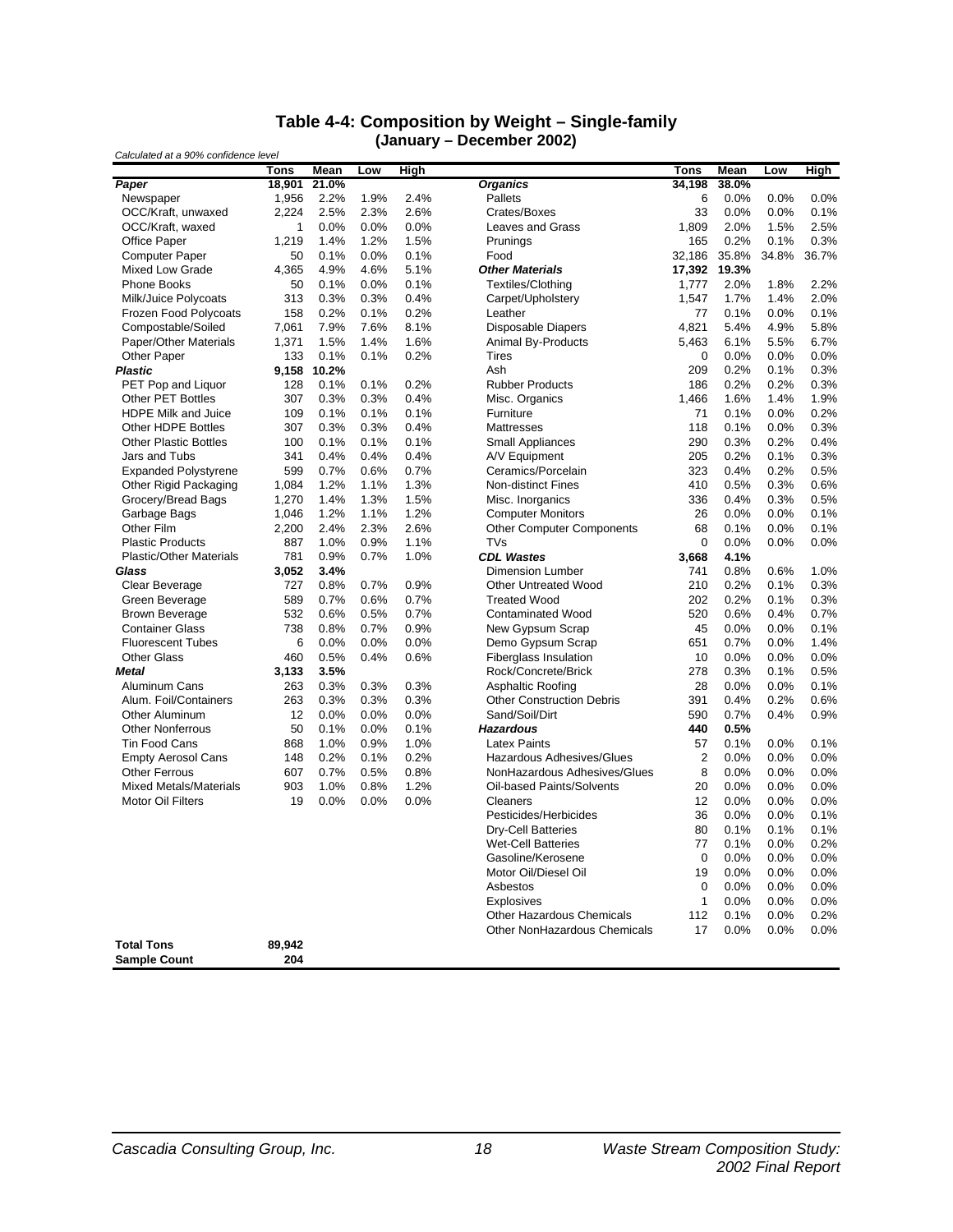#### **Table 4-5: Composition by Weight – Multi-family (January – December 2002)**

| Calculated at a 90% confidence level    |                       |               |              |      |                                   |                |               |       |       |
|-----------------------------------------|-----------------------|---------------|--------------|------|-----------------------------------|----------------|---------------|-------|-------|
| Paper                                   | <b>Tons</b><br>13,239 | Mean<br>25.0% | Low          | High | <b>Organics</b>                   | <b>Tons</b>    | Mean<br>31.3% | Low   | High  |
|                                         | 2,207                 | 4.2%          | 3.7%         | 4.6% | Pallets                           | 16,561<br>0    | 0.0%          | 0.0%  | 0.0%  |
| Newspaper<br>OCC/Kraft, unwaxed         | 2,189                 | 4.1%          | 3.7%         | 4.6% | Crates/Boxes                      | 26             | 0.0%          | 0.0%  | 0.1%  |
| OCC/Kraft, waxed                        | 20                    | 0.0%          | 0.0%         | 0.1% | <b>Leaves and Grass</b>           | 1.508          | 2.8%          | 2.0%  | 3.7%  |
| Office Paper                            | 981                   | 1.9%          | 1.6%         | 2.1% | Prunings                          | 141            | 0.3%          | 0.1%  | 0.5%  |
| <b>Computer Paper</b>                   | 67                    | 0.1%          | 0.1%         | 0.2% | Food                              | 14,886         | 28.1%         | 26.7% | 29.5% |
| <b>Mixed Low Grade</b>                  | 3,470                 | 6.6%          | 6.0%         | 7.2% | <b>Other Materials</b>            | 9,252          | 17.5%         |       |       |
| <b>Phone Books</b>                      | 196                   | 0.4%          | 0.2%         | 0.5% | Textiles/Clothing                 | 1,587          | 3.0%          | 2.5%  | 3.5%  |
| Milk/Juice Polycoats                    | 177                   | 0.3%          | 0.2%         | 0.5% | Carpet/Upholstery                 | 1,516          | 2.9%          | 2.2%  | 3.5%  |
| Frozen Food Polycoats                   | 119                   | 0.2%          | 0.2%         | 0.3% | Leather                           | 99             | 0.2%          | 0.1%  | 0.3%  |
| Compostable/Soiled                      | 2.883                 | 5.4%          | 4.9%         | 5.9% | <b>Disposable Diapers</b>         | 1,309          | 2.5%          | 2.0%  | 3.0%  |
| Paper/Other Materials                   | 846                   | 1.6%          | 1.3%         | 1.9% | <b>Animal By-Products</b>         | 2,183          | 4.1%          | 3.3%  | 4.9%  |
| <b>Other Paper</b>                      | 83                    | 0.2%          | 0.1%         | 0.3% | <b>Tires</b>                      | $\overline{4}$ | 0.0%          | 0.0%  | 0.0%  |
| <b>Plastic</b>                          | 4,504                 | 8.5%          |              |      | Ash                               | 17             | 0.0%          | 0.0%  | 0.1%  |
|                                         | 143                   | 0.3%          |              | 0.3% | <b>Rubber Products</b>            | 72             | 0.1%          | 0.1%  | 0.2%  |
| PET Pop and Liquor<br>Other PET Bottles | 208                   | 0.4%          | 0.2%<br>0.4% | 0.4% |                                   | 535            | 1.0%          | 0.8%  | 1.2%  |
| <b>HDPE Milk and Juice</b>              | 121                   | 0.2%          | 0.2%         | 0.3% | Misc. Organics<br>Furniture       | 404            | 0.8%          | 0.2%  | 1.4%  |
| Other HDPE Bottles                      | 151                   | 0.3%          | 0.2%         | 0.3% | Mattresses                        | $\pmb{0}$      | 0.0%          | 0.0%  | 0.0%  |
| <b>Other Plastic Bottles</b>            | 49                    | 0.1%          | 0.1%         | 0.1% |                                   | 159            | 0.3%          | 0.2%  | 0.4%  |
| Jars and Tubs                           | 154                   | 0.3%          | 0.3%         | 0.3% | Small Appliances<br>A/V Equipment | 171            | 0.3%          | 0.2%  | 0.5%  |
| <b>Expanded Polystyrene</b>             | 260                   | 0.5%          | 0.4%         | 0.6% | Ceramics/Porcelain                | 432            | 0.8%          | 0.5%  | 1.1%  |
| Other Rigid Packaging                   | 457                   | 0.9%          | 0.8%         | 0.9% | <b>Non-distinct Fines</b>         | 208            | 0.4%          | 0.2%  | 0.6%  |
| Grocery/Bread Bags                      | 618                   | 1.2%          | 1.1%         | 1.3% | Misc. Inorganics                  | 202            | 0.4%          | 0.1%  | 0.6%  |
| Garbage Bags                            | 608                   | 1.1%          | 1.0%         | 1.3% | <b>Computer Monitors</b>          | 36             | 0.1%          | 0.0%  | 0.2%  |
| Other Film                              | 911                   | 1.7%          | 1.6%         | 1.9% | <b>Other Computer Components</b>  | 237            | 0.4%          | 0.1%  | 0.8%  |
| <b>Plastic Products</b>                 | 537                   | 1.0%          | 0.8%         | 1.2% | TVs                               | 82             | 0.2%          | 0.0%  | 0.4%  |
|                                         | 288                   | 0.5%          | 0.4%         | 0.7% | <b>CDL Wastes</b>                 | 4,391          | 8.3%          |       |       |
| Plastic/Other Materials<br>Glass        | 2,485                 | 4.7%          |              |      | <b>Dimension Lumber</b>           | 755            | 1.4%          | 1.1%  | 1.8%  |
| Clear Beverage                          | 714                   | 1.3%          | 1.1%         | 1.6% | <b>Other Untreated Wood</b>       | 76             | 0.1%          | 0.1%  | 0.2%  |
| Green Beverage                          | 577                   | 1.1%          | 0.9%         | 1.3% | <b>Treated Wood</b>               | 398            | 0.8%          | 0.4%  | 1.1%  |
| <b>Brown Beverage</b>                   | 587                   | 1.1%          | 0.9%         | 1.3% | <b>Contaminated Wood</b>          | 602            | 1.1%          | 0.8%  | 1.5%  |
| <b>Container Glass</b>                  | 368                   | 0.7%          | 0.6%         | 0.8% | New Gypsum Scrap                  | $\Omega$       | 0.0%          | 0.0%  | 0.0%  |
| <b>Fluorescent Tubes</b>                | 3                     | 0.0%          | 0.0%         | 0.0% | Demo Gypsum Scrap                 | 388            | 0.7%          | 0.1%  | 1.4%  |
| <b>Other Glass</b>                      | 236                   | 0.4%          | 0.3%         | 0.6% | <b>Fiberglass Insulation</b>      | $\mathbf 0$    | 0.0%          | 0.0%  | 0.0%  |
| <b>Metal</b>                            | 2,290                 | 4.3%          |              |      | Rock/Concrete/Brick               | 489            | 0.9%          | 0.1%  | 1.8%  |
| Aluminum Cans                           | 263                   | 0.5%          | 0.4%         | 0.6% | Asphaltic Roofing                 | 13             | 0.0%          | 0.0%  | 0.0%  |
| Alum. Foil/Containers                   | 95                    | 0.2%          | 0.2%         | 0.2% | <b>Other Construction Debris</b>  | 412            | 0.8%          | 0.0%  | 1.6%  |
| Other Aluminum                          | 9                     | 0.0%          | 0.0%         | 0.0% | Sand/Soil/Dirt                    | 1,258          | 2.4%          | 1.5%  | 3.3%  |
| <b>Other Nonferrous</b>                 | 46                    | 0.1%          | 0.0%         | 0.1% | <b>Hazardous</b>                  | 248            | 0.5%          |       |       |
| <b>Tin Food Cans</b>                    | 542                   | 1.0%          | 0.9%         | 1.1% | <b>Latex Paints</b>               | 40             | 0.1%          | 0.0%  | 0.2%  |
| <b>Empty Aerosol Cans</b>               | 76                    | 0.1%          | 0.1%         | 0.2% | Hazardous Adhesives/Glues         | $\mathbf 0$    | 0.0%          | 0.0%  | 0.0%  |
| <b>Other Ferrous</b>                    | 567                   | 1.1%          | 0.7%         | 1.5% | NonHazardous Adhesives/Glues      | 2              | 0.0%          | 0.0%  | 0.0%  |
| <b>Mixed Metals/Materials</b>           | 688                   | 1.3%          | 1.0%         | 1.6% | Oil-based Paints/Solvents         | 5              | 0.0%          | 0.0%  | 0.0%  |
| <b>Motor Oil Filters</b>                | 4                     | 0.0%          | 0.0%         | 0.0% | Cleaners                          | 22             | 0.0%          | 0.0%  | 0.1%  |
|                                         |                       |               |              |      | Pesticides/Herbicides             | $\mathbf{1}$   | 0.0%          | 0.0%  | 0.0%  |
|                                         |                       |               |              |      | <b>Dry-Cell Batteries</b>         | 34             | 0.1%          | 0.0%  | 0.1%  |
|                                         |                       |               |              |      | <b>Wet-Cell Batteries</b>         | 59             | 0.1%          | 0.0%  | 0.3%  |
|                                         |                       |               |              |      | Gasoline/Kerosene                 | $\mathbf 0$    | 0.0%          | 0.0%  | 0.0%  |
|                                         |                       |               |              |      | Motor Oil/Diesel Oil              | 13             | 0.0%          | 0.0%  | 0.1%  |
|                                         |                       |               |              |      | Asbestos                          | $\mathbf 0$    | 0.0%          | 0.0%  | 0.0%  |
|                                         |                       |               |              |      | <b>Explosives</b>                 | $\mathbf 0$    | 0.0%          | 0.0%  | 0.0%  |
|                                         |                       |               |              |      | Other Hazardous Chemicals         | 69             | 0.1%          | 0.0%  | 0.3%  |
|                                         |                       |               |              |      | Other NonHazardous Chemicals      | $\overline{2}$ | 0.0%          | 0.0%  | 0.0%  |
| <b>Total Tons</b>                       | 52.969                |               |              |      |                                   |                |               |       |       |
| <b>Sample Count</b>                     | 105                   |               |              |      |                                   |                |               |       |       |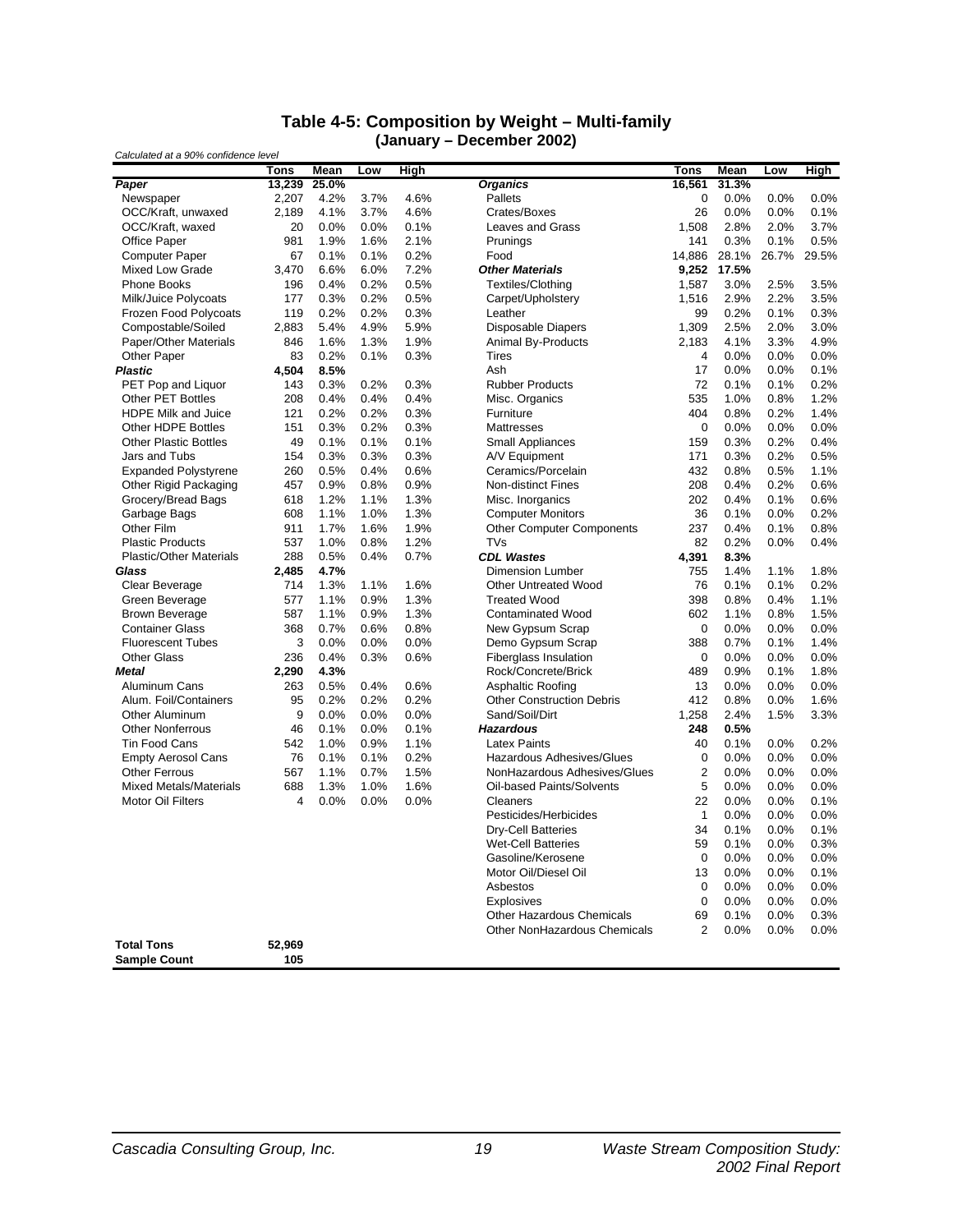# **4.3 By Service Area<sup>10</sup>**

On a broad waste category level, *paper* and *organics* accounted for the highest percentage of waste from both the north and south service areas.<sup>11</sup> Combined, these two categories accounted for 60.4% of the waste from the north and 56.5% of the waste from the south. *Other materials* made up almost 19% in each service area, by weight. Other than *CDL wastes* and *glass,* which were each slightly greater in the south than in the north service area, very little differences existed between the other broad waste categories.



### **Figure 4-2: Composition Summary, by Service Area (January – December 2002)**

j  $10$  Comparison of composition between north and south service areas was important prior to 2000. In April 2000, the new commingled recycling program was implemented city-wide. The previous program had different collection containers, separation requirements, and pick-up frequencies. These differences made it important to track disposal composition by service territory as one means of evaluating the curbside program. Future reports will likely exclude this comparison.

 $11$  The Lake Washington Ship Canal is the physical boundary that divides the north and south service areas. See Section 1 for a map outlining these two areas.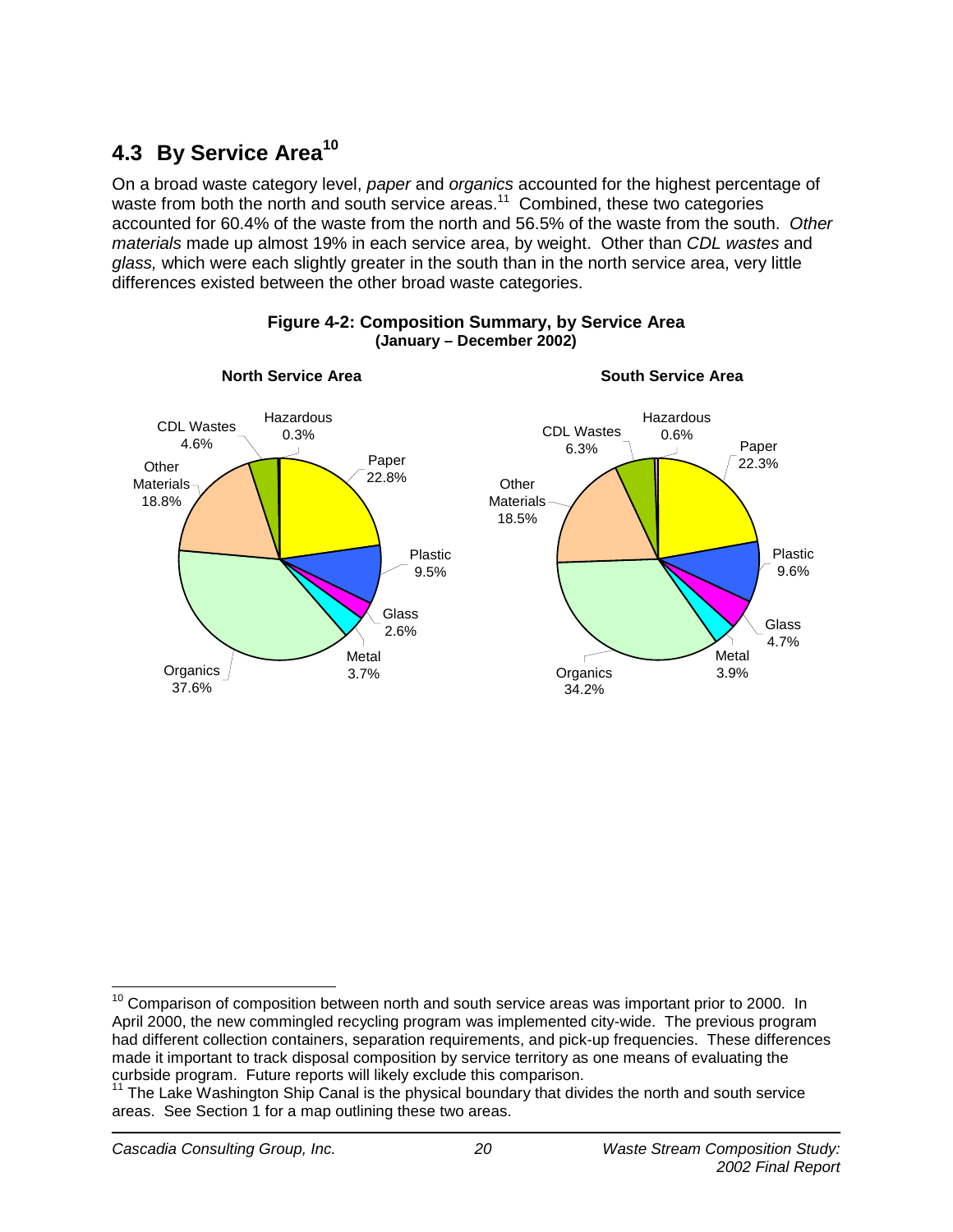### **4.3.1 North Service Area**

From the north service area, 154 samples were sorted between January and December 2002. North service area residents disposed an estimated 55,699 tons of waste in 2002. Table 4-6 lists the top ten components from the north. *Food* accounted for more than a third (34.8%, by weight). C*ompostable/soiled paper*, *mixed low grade paper,* and *animal by-products* were also large components, each greater than 5% of the total, by weight. The top ten components listed in Table 4-6 summed to approximately 70% of the total waste disposed in the north. The full composition results for the north service area are listed in Table 4-8.

| vunuur y                  | PUUUIINUI LUULI |               |        |
|---------------------------|-----------------|---------------|--------|
| <b>Component</b>          | Mean            | <b>Cum.</b> % | Tons   |
| Food                      | 34.8%           | 34.8%         | 19,385 |
| Compostable/Soiled Paper  | 7.0%            | 41.8%         | 3,915  |
| Mixed Low Grade Paper     | 5.5%            | 47.4%         | 3,083  |
| <b>Animal By-Products</b> | 5.3%            | 52.7%         | 2,957  |
| <b>Disposable Diapers</b> | 4.5%            | 57.2%         | 2,499  |
| Unwaxed OCC/Kraft Paper   | 3.2%            | 60.3%         | 1,767  |
| Newspaper                 | 3.0%            | 63.3%         | 1,655  |
| Leaves and Grass          | 2.5%            | 65.8%         | 1,382  |
| Carpet/Upholstery         | 2.4%            | 68.1%         | 1,314  |
| <b>Other Plastic Film</b> | 2.2%            | 70.4%         | 1,244  |
| <b>Total</b>              | 70.4%           |               | 39,200 |

#### **Table 4-6: Top Ten Components – North Service Area (January – December 2002)**

### **4.3.2 South Service Area**

During the calendar year 2002, 155 loads were sampled in the south service area. Seattle's south end residents disposed approximately 87,212 tons in 2002. The composition estimates for this service area were applied to these tons to estimate the amount of waste disposed for each component category. *Food* accounted for over 30% of this waste, by weight. *Compostable/soiled paper*, *mixed low grade paper*, and *animal by-products* each accounted for more than 5% of the total disposed waste for the south service area. The top ten components summed to almost 67% and represented almost 58,000 tons of the annual waste disposed. The full composition results for the south service area are listed in Table 4-9.

|                           | Table 4-7: Top Ten Components – South Service Area |
|---------------------------|----------------------------------------------------|
| (January – December 2002) |                                                    |

| January – Deceniber Zuuz) |       |               |        |  |  |  |  |  |  |
|---------------------------|-------|---------------|--------|--|--|--|--|--|--|
| <b>Component</b>          | Mean  | <b>Cum. %</b> | Tons   |  |  |  |  |  |  |
| Food                      | 31.7% | 31.7%         | 27,687 |  |  |  |  |  |  |
| Compostable/Soiled Paper  | 6.9%  | 38.7%         | 6,029  |  |  |  |  |  |  |
| Mixed Low Grade Paper     | 5.4%  | 44.1%         | 4,753  |  |  |  |  |  |  |
| <b>Animal By-Products</b> | 5.4%  | 49.5%         | 4,688  |  |  |  |  |  |  |
| <b>Disposable Diapers</b> | 4.2%  | 53.6%         | 3,631  |  |  |  |  |  |  |
| Unwaxed OCC/Kraft Paper   | 3.0%  | 56.7%         | 2,646  |  |  |  |  |  |  |
| Newspaper                 | 2.9%  | 59.6%         | 2,509  |  |  |  |  |  |  |
| Textiles/Clothing         | 2.5%  | 62.1%         | 2,209  |  |  |  |  |  |  |
| Leaves and Grass          | 2.2%  | 64.3%         | 1,935  |  |  |  |  |  |  |
| <b>Other Plastic Film</b> | 2.1%  | 66.5%         | 1,867  |  |  |  |  |  |  |
| <b>Total</b>              | 66.5% |               | 57,953 |  |  |  |  |  |  |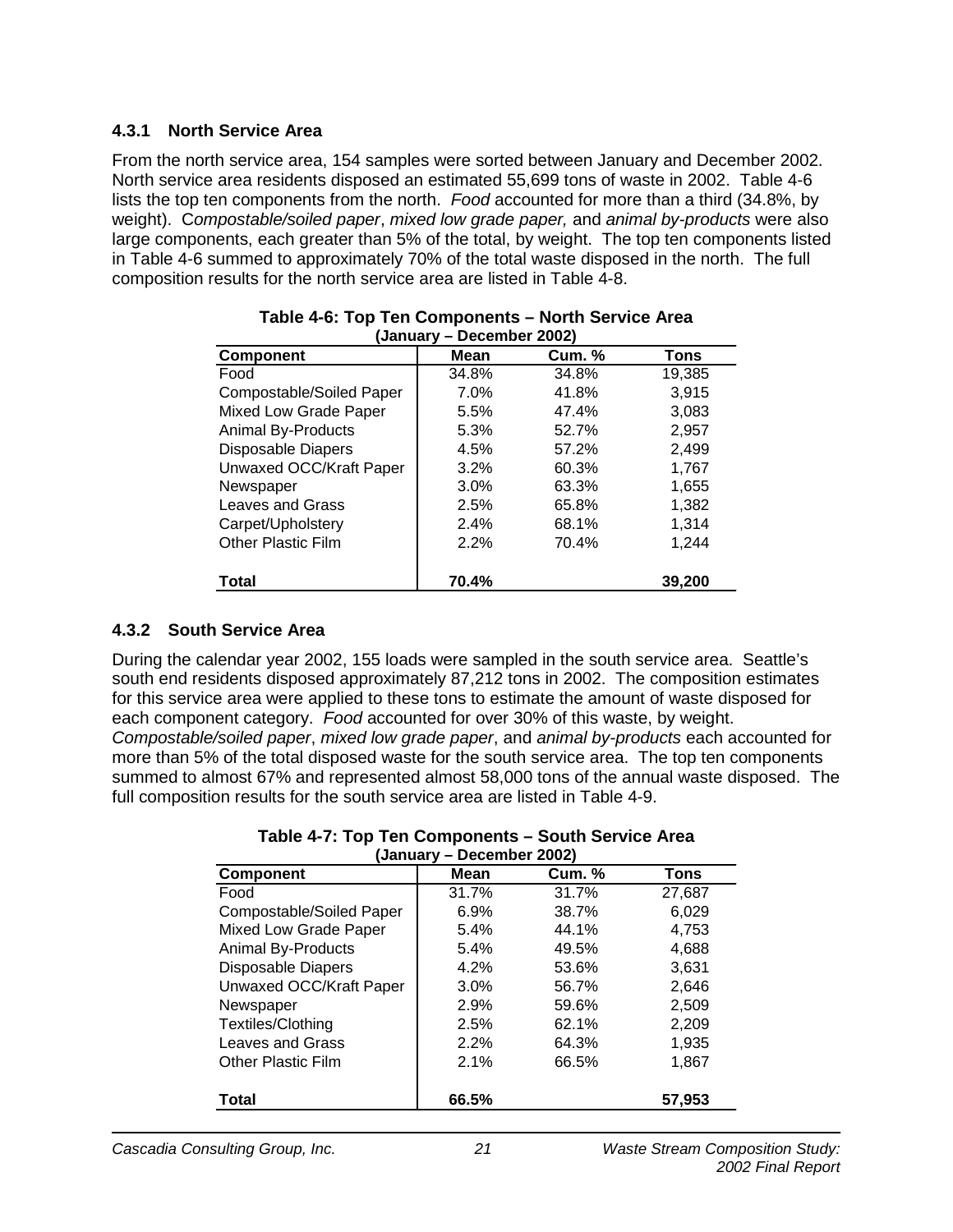### **4.3.3 Comparisons Between North and South Service Areas**

At approximately 34.8% for the north service area and 31.7% for the south service area, *food* was the largest component of waste from both service areas. *Compostable/soiled paper*, *mixed low grade paper*, and *animal by-products* were the next three largest components for both groups. Nine of the top ten components were common to waste from both the north and south areas. *Carpet/upholstery* was present as a top ten component in waste only from the north service area, while *textiles/clothing* was a top ten component only in waste from the south service area.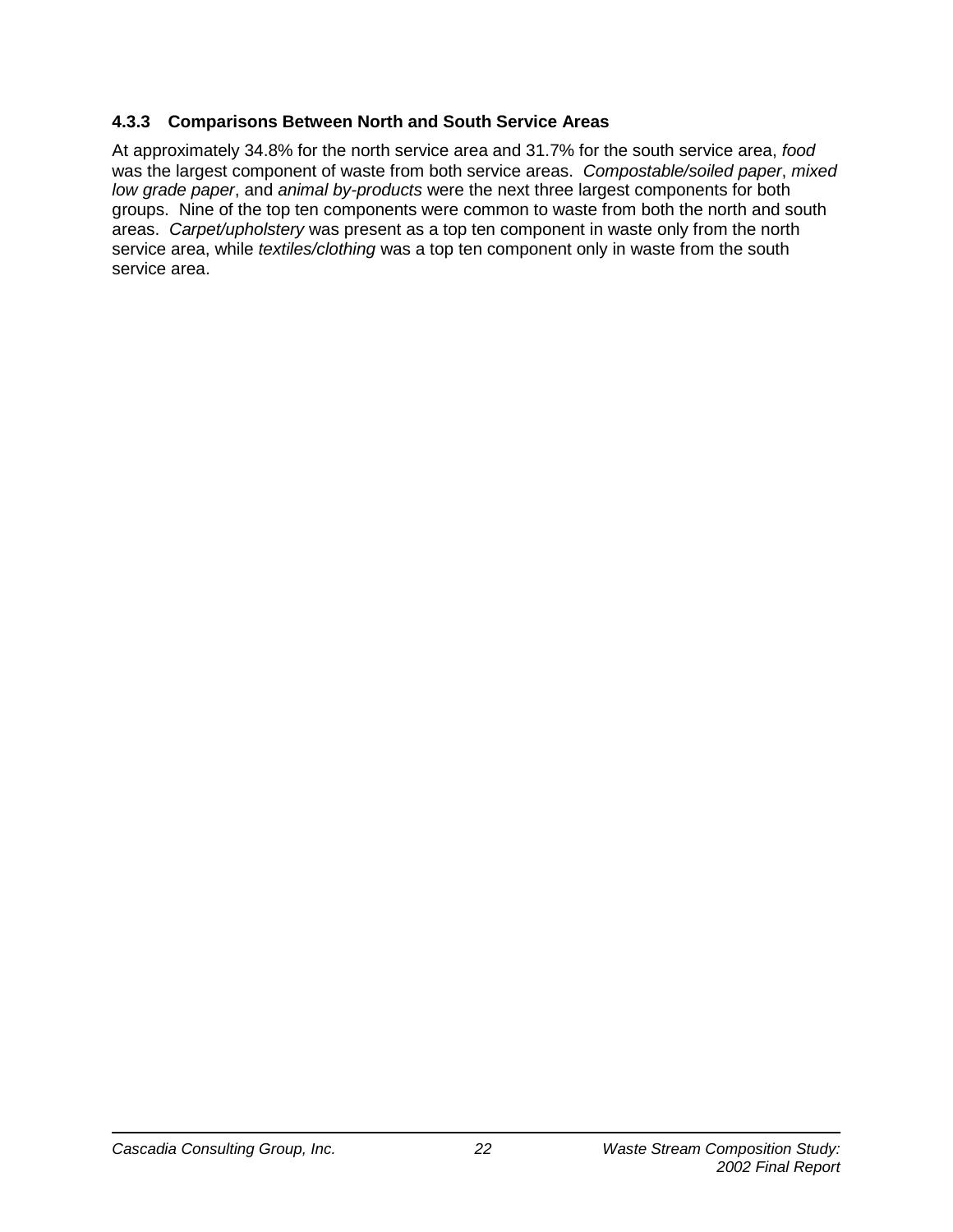#### **Table 4-8: Composition by Weight – North Service Area (January – December 2002)**

| Calculated at a 90% confidence level |        |       | PVVVIIIVVI EVVEJ |             |                                  |             |       |         |             |
|--------------------------------------|--------|-------|------------------|-------------|----------------------------------|-------------|-------|---------|-------------|
|                                      | Tons   | Mean  | Low              | <b>High</b> |                                  | <b>Tons</b> | Mean  | Low     | <b>High</b> |
| Paper                                | 12,725 | 22.8% |                  |             | <b>Organics</b>                  | 20,958      | 37.6% |         |             |
| Newspaper                            | 1,655  | 3.0%  | 2.6%             | 3.4%        | Pallets                          | 6           | 0.0%  | 0.0%    | 0.0%        |
| OCC/Kraft, unwaxed                   | 1,767  | 3.2%  | 2.9%             | 3.5%        | Crates/Boxes                     | 11          | 0.0%  | 0.0%    | 0.1%        |
| OCC/Kraft, waxed                     | 6      | 0.0%  | 0.0%             | 0.0%        | <b>Leaves and Grass</b>          | 1,382       | 2.5%  | 1.8%    | 3.2%        |
| Office Paper                         | 851    | 1.5%  | 1.3%             | 1.7%        | Prunings                         | 174         | 0.3%  | 0.1%    | 0.5%        |
| <b>Computer Paper</b>                | 34     | 0.1%  | 0.0%             | 0.1%        | Food                             | 19,385      | 34.8% | 33.7%   | 35.9%       |
| Mixed Low Grade                      | 3,083  | 5.5%  | 5.2%             | 5.9%        | Other Materials                  | 10,479      | 18.8% |         |             |
| <b>Phone Books</b>                   | 78     | 0.1%  | 0.1%             | 0.2%        | Textiles/Clothing                | 1,155       | 2.1%  | 1.8%    | 2.4%        |
| Milk/Juice Polycoats                 | 184    | 0.3%  | 0.3%             | 0.4%        | Carpet/Upholstery                | 1.314       | 2.4%  | 1.8%    | 2.9%        |
| Frozen Food Polycoats                | 117    | 0.2%  | 0.2%             | 0.2%        | Leather                          | 53          | 0.1%  | 0.0%    | 0.2%        |
| Compostable/Soiled                   | 3,915  | 7.0%  | 6.7%             | 7.4%        | <b>Disposable Diapers</b>        | 2,499       | 4.5%  | 4.0%    | 5.0%        |
| Paper/Other Materials                | 924    | 1.7%  | 1.5%             | 1.8%        | <b>Animal By-Products</b>        | 2,957       | 5.3%  | 4.6%    | 6.0%        |
| Other Paper                          | 111    | 0.2%  | 0.1%             | 0.3%        | Tires                            | 4           | 0.0%  | 0.0%    | 0.0%        |
| Plastic                              | 5,265  | 9.5%  |                  |             | Ash                              | 106         | 0.2%  | 0.1%    | 0.3%        |
| PET Pop and Liquor                   | 92     | 0.2%  | 0.1%             | 0.2%        | <b>Rubber Products</b>           | 114         | 0.2%  | 0.1%    | 0.3%        |
| <b>Other PET Bottles</b>             | 173    | 0.3%  | 0.3%             | 0.3%        | Misc. Organics                   | 870         | 1.6%  | 1.3%    | 1.8%        |
| <b>HDPE Milk and Juice</b>           | 88     | 0.2%  | 0.1%             | 0.2%        | Furniture                        | 87          | 0.2%  | 0.1%    | 0.3%        |
| <b>Other HDPE Bottles</b>            | 167    | 0.3%  | 0.3%             | 0.3%        | <b>Mattresses</b>                | 0           | 0.0%  | 0.0%    | 0.0%        |
| <b>Other Plastic Bottles</b>         | 54     | 0.1%  | 0.1%             | 0.1%        | Small Appliances                 | 97          | 0.2%  | 0.1%    | 0.3%        |
| Jars and Tubs                        | 218    | 0.4%  | 0.4%             | 0.4%        | A/V Equipment                    | 178         | 0.3%  | 0.2%    | 0.5%        |
| <b>Expanded Polystyrene</b>          | 356    | 0.6%  | 0.6%             | 0.7%        | Ceramics/Porcelain               | 274         | 0.5%  | 0.3%    | 0.7%        |
| Other Rigid Packaging                | 646    | 1.2%  | 1.1%             | 1.2%        | <b>Non-distinct Fines</b>        | 304         | 0.5%  | 0.4%    | 0.7%        |
| Grocery/Bread Bags                   | 669    | 1.2%  | 1.1%             | 1.3%        | Misc. Inorganics                 | 193         | 0.3%  | 0.2%    | 0.5%        |
| Garbage Bags                         | 615    | 1.1%  | 1.0%             | 1.2%        | <b>Computer Monitors</b>         | 26          | 0.0%  | 0.0%    | 0.1%        |
| Other Film                           | 1,244  | 2.2%  | 2.1%             | 2.4%        | <b>Other Computer Components</b> | 165         | 0.3%  | 0.1%    | 0.5%        |
| <b>Plastic Products</b>              | 512    | 0.9%  | 0.8%             | 1.0%        | <b>TVs</b>                       | 82          | 0.1%  | 0.0%    | 0.4%        |
| <b>Plastic/Other Materials</b>       | 432    | 0.8%  | 0.6%             | 0.9%        | <b>CDL Wastes</b>                | 2,579       | 4.6%  |         |             |
| Glass                                | 1,466  | 2.6%  |                  |             | <b>Dimension Lumber</b>          | 458         | 0.8%  | 0.6%    | 1.0%        |
| Clear Beverage                       | 313    | 0.6%  | 0.5%             | 0.7%        | <b>Other Untreated Wood</b>      | 142         | 0.3%  | 0.1%    | 0.4%        |
| Green Beverage                       | 254    | 0.5%  | 0.4%             | 0.5%        | <b>Treated Wood</b>              | 290         | 0.5%  | 0.3%    | 0.7%        |
| <b>Brown Beverage</b>                | 336    | 0.6%  | 0.5%             | 0.7%        | <b>Contaminated Wood</b>         | 366         | 0.7%  | 0.4%    | 0.9%        |
| <b>Container Glass</b>               | 345    | 0.6%  | 0.5%             | 0.7%        | New Gypsum Scrap                 | 41          | 0.1%  | 0.0%    | 0.1%        |
| <b>Fluorescent Tubes</b>             | 5      | 0.0%  | 0.0%             | 0.0%        | Demo Gypsum Scrap                | 139         | 0.3%  | 0.1%    | 0.4%        |
| <b>Other Glass</b>                   | 213    | 0.4%  | 0.3%             | 0.5%        | <b>Fiberglass Insulation</b>     | 5           | 0.0%  | 0.0%    | 0.0%        |
| <b>Metal</b>                         | 2,064  | 3.7%  |                  |             | Rock/Concrete/Brick              | 138         | 0.2%  | 0.1%    | 0.4%        |
| Aluminum Cans                        | 183    | 0.3%  | 0.3%             | 0.4%        | Asphaltic Roofing                | 28          | 0.1%  | 0.0%    | 0.1%        |
| Alum. Foil/Containers                | 151    | 0.3%  | 0.2%             | 0.3%        | <b>Other Construction Debris</b> | 254         | 0.5%  | 0.2%    | 0.7%        |
| Other Aluminum                       | 6      | 0.0%  | 0.0%             | 0.0%        | Sand/Soil/Dirt                   | 717         | 1.3%  | 0.8%    | 1.8%        |
| <b>Other Nonferrous</b>              | 51     | 0.1%  | 0.0%             | 0.1%        | <b>Hazardous</b>                 | 162         | 0.3%  |         |             |
| <b>Tin Food Cans</b>                 | 473    | 0.8%  | 0.8%             | 0.9%        | <b>Latex Paints</b>              | 19          | 0.0%  | 0.0%    | 0.1%        |
| <b>Empty Aerosol Cans</b>            | 92     | 0.2%  | 0.1%             | 0.2%        | Hazardous Adhesives/Glues        | 0           | 0.0%  | $0.0\%$ | 0.0%        |
| <b>Other Ferrous</b>                 | 469    | 0.8%  | 0.6%             | 1.1%        | NonHazardous Adhesives/Glues     | 7           | 0.0%  | 0.0%    | 0.0%        |
| <b>Mixed Metals/Materials</b>        | 634    | 1.1%  | 0.9%             | 1.4%        | Oil-based Paints/Solvents        | 5           | 0.0%  | 0.0%    | 0.0%        |
| <b>Motor Oil Filters</b>             | 6      | 0.0%  | 0.0%             | 0.0%        | Cleaners                         | 9           | 0.0%  | 0.0%    | 0.0%        |
|                                      |        |       |                  |             | Pesticides/Herbicides            | 3           | 0.0%  | 0.0%    | 0.0%        |
|                                      |        |       |                  |             | Dry-Cell Batteries               | 43          | 0.1%  | 0.1%    | 0.1%        |
|                                      |        |       |                  |             | <b>Wet-Cell Batteries</b>        | 1           | 0.0%  | 0.0%    | 0.0%        |
|                                      |        |       |                  |             | Gasoline/Kerosene                | 0           | 0.0%  | 0.0%    | $0.0\%$     |
|                                      |        |       |                  |             | Motor Oil/Diesel Oil             | 2           | 0.0%  | 0.0%    | 0.0%        |
|                                      |        |       |                  |             | Asbestos                         | 0           | 0.0%  | 0.0%    | 0.0%        |
|                                      |        |       |                  |             | <b>Explosives</b>                | 1           | 0.0%  | 0.0%    | 0.0%        |
|                                      |        |       |                  |             | <b>Other Hazardous Chemicals</b> | 70          | 0.1%  | 0.0%    | 0.3%        |
|                                      |        |       |                  |             | Other NonHazardous Chemicals     | 4           | 0.0%  | 0.0%    | 0.0%        |
| <b>Total Tons</b>                    | 55,699 |       |                  |             |                                  |             |       |         |             |
| <b>Sample Count</b>                  | 154    |       |                  |             |                                  |             |       |         |             |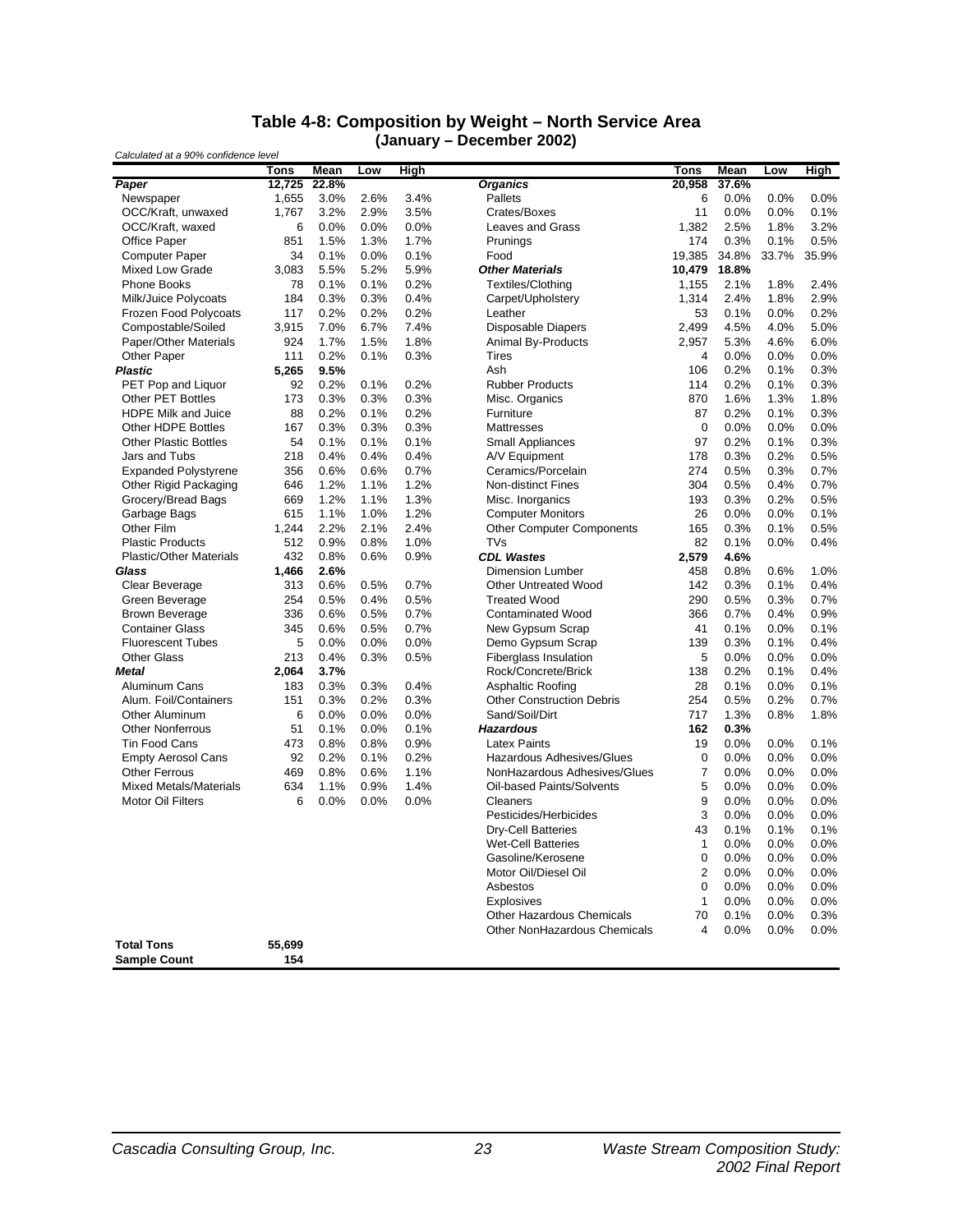#### **Table 4-9: Composition by Weight – South Service Area (January – December 2002)**

| laannaa y<br>Calculated at a 90% confidence level |        |       | DUUUTINUI LUULJ |      |                                     |                |       |         |             |
|---------------------------------------------------|--------|-------|-----------------|------|-------------------------------------|----------------|-------|---------|-------------|
|                                                   | Tons   | Mean  | Low             | High |                                     | <b>Tons</b>    | Mean  | Low     | <b>High</b> |
| Paper                                             | 19,415 | 22.3% |                 |      | <b>Organics</b>                     | 29,801         | 34.2% |         |             |
| Newspaper                                         | 2,509  | 2.9%  | 2.6%            | 3.2% | Pallets                             | 0              | 0.0%  | 0.0%    | 0.0%        |
| OCC/Kraft, unwaxed                                | 2,646  | 3.0%  | 2.8%            | 3.3% | Crates/Boxes                        | 48             | 0.1%  | 0.0%    | 0.1%        |
| OCC/Kraft, waxed                                  | 15     | 0.0%  | 0.0%            | 0.0% | <b>Leaves and Grass</b>             | 1,935          | 2.2%  | 1.6%    | 2.8%        |
| <b>Office Paper</b>                               | 1,348  | 1.5%  | 1.4%            | 1.7% | Prunings                            | 131            | 0.2%  | 0.1%    | 0.2%        |
| <b>Computer Paper</b>                             | 83     | 0.1%  | 0.1%            | 0.1% | Food                                | 27,687         | 31.7% | 30.7%   | 32.8%       |
| Mixed Low Grade                                   | 4,753  | 5.4%  | 5.0%            | 5.9% | <b>Other Materials</b>              | 16,165         | 18.5% |         |             |
| <b>Phone Books</b>                                | 168    | 0.2%  | 0.1%            | 0.3% | Textiles/Clothing                   | 2,209          | 2.5%  | 2.2%    | 2.9%        |
| Milk/Juice Polycoats                              | 306    | 0.4%  | 0.3%            | 0.4% | Carpet/Upholstery                   | 1,749          | 2.0%  | 1.6%    | 2.4%        |
| Frozen Food Polycoats                             | 159    | 0.2%  | 0.1%            | 0.2% | Leather                             | 124            | 0.1%  | 0.1%    | 0.2%        |
| Compostable/Soiled                                | 6,029  | 6.9%  | 6.6%            | 7.3% | <b>Disposable Diapers</b>           | 3,631          | 4.2%  | 3.7%    | 4.6%        |
| Paper/Other Materials                             | 1,293  | 1.5%  | 1.3%            | 1.6% | Animal By-Products                  | 4,688          | 5.4%  | 4.7%    | 6.0%        |
| Other Paper                                       | 106    | 0.1%  | 0.1%            | 0.2% | Tires                               | 0              | 0.0%  | $0.0\%$ | 0.0%        |
| <b>Plastic</b>                                    | 8,396  | 9.6%  |                 |      | Ash                                 | 119            | 0.1%  | 0.1%    | 0.2%        |
| PET Pop and Liquor                                | 178    | 0.2%  | 0.2%            | 0.2% | <b>Rubber Products</b>              | 144            | 0.2%  | 0.1%    | 0.2%        |
| <b>Other PET Bottles</b>                          | 341    | 0.4%  | 0.4%            | 0.4% | Misc. Organics                      | 1,131          | 1.3%  | 1.1%    | 1.5%        |
| <b>HDPE Milk and Juice</b>                        | 142    | 0.2%  | 0.1%            | 0.2% | Furniture                           | 388            | 0.4%  | 0.1%    | 0.8%        |
| <b>Other HDPE Bottles</b>                         | 291    | 0.3%  | 0.3%            | 0.4% | Mattresses                          | 118            | 0.1%  | 0.0%    | 0.4%        |
| <b>Other Plastic Bottles</b>                      | 95     | 0.1%  | 0.1%            | 0.1% | <b>Small Appliances</b>             | 352            | 0.4%  | 0.3%    | 0.5%        |
| Jars and Tubs                                     | 277    | 0.3%  | 0.3%            | 0.3% | A/V Equipment                       | 198            | 0.2%  | 0.1%    | 0.4%        |
| <b>Expanded Polystyrene</b>                       | 502    | 0.6%  | 0.5%            | 0.6% | Ceramics/Porcelain                  | 481            | 0.6%  | 0.4%    | 0.7%        |
| Other Rigid Packaging                             | 895    | 1.0%  | 1.0%            | 1.1% | <b>Non-distinct Fines</b>           | 314            | 0.4%  | 0.2%    | 0.5%        |
| Grocery/Bread Bags                                | 1,219  | 1.4%  | 1.3%            | 1.5% | Misc. Inorganics                    | 345            | 0.4%  | 0.2%    | 0.6%        |
| Garbage Bags                                      | 1,039  | 1.2%  | 1.1%            | 1.3% | <b>Computer Monitors</b>            | 36             | 0.0%  | 0.0%    | 0.1%        |
| Other Film                                        | 1,867  | 2.1%  | 2.0%            | 2.3% | <b>Other Computer Components</b>    | 140            | 0.2%  | 0.0%    | 0.3%        |
| <b>Plastic Products</b>                           | 913    | 1.0%  | 0.9%            | 1.2% | TVs                                 | 0              | 0.0%  | 0.0%    | 0.0%        |
| <b>Plastic/Other Materials</b>                    | 637    | 0.7%  | 0.6%            | 0.9% | <b>CDL Wastes</b>                   | 5,480          | 6.3%  |         |             |
| Glass                                             | 4,071  | 4.7%  |                 |      | Dimension Lumber                    | 1,038          | 1.2%  | 0.9%    | 1.4%        |
| Clear Beverage                                    | 1,128  | 1.3%  | 1.1%            | 1.5% | <b>Other Untreated Wood</b>         | 144            | 0.2%  | 0.1%    | 0.2%        |
| Green Beverage                                    | 913    | 1.0%  | 0.9%            | 1.2% | <b>Treated Wood</b>                 | 310            | 0.4%  | 0.2%    | 0.6%        |
| <b>Brown Beverage</b>                             | 783    | 0.9%  | 0.7%            | 1.1% | <b>Contaminated Wood</b>            | 755            | 0.9%  | 0.7%    | 1.1%        |
| <b>Container Glass</b>                            | 760    | 0.9%  | 0.8%            | 1.0% | New Gypsum Scrap                    | 3              | 0.0%  | 0.0%    | 0.0%        |
| <b>Fluorescent Tubes</b>                          | 5      | 0.0%  | 0.0%            | 0.0% | Demo Gypsum Scrap                   | 900            | 1.0%  | 0.2%    | 1.8%        |
| <b>Other Glass</b>                                | 482    | 0.6%  | 0.4%            | 0.7% | <b>Fiberglass Insulation</b>        | 5              | 0.0%  | 0.0%    | 0.0%        |
| <b>Metal</b>                                      | 3,358  | 3.9%  |                 |      | Rock/Concrete/Brick                 | 630            | 0.7%  | 0.2%    | 1.3%        |
| Aluminum Cans                                     | 343    | 0.4%  | 0.4%            | 0.4% | Asphaltic Roofing                   | 13             | 0.0%  | 0.0%    | 0.0%        |
| Alum. Foil/Containers                             | 207    | 0.2%  | 0.2%            | 0.3% | <b>Other Construction Debris</b>    | 550            | 0.6%  | 0.1%    | 1.1%        |
| Other Aluminum                                    | 15     | 0.0%  | 0.0%            | 0.0% | Sand/Soil/Dirt                      | 1,131          | 1.3%  | 0.8%    | 1.8%        |
| <b>Other Nonferrous</b>                           | 45     | 0.1%  | 0.0%            | 0.1% | <b>Hazardous</b>                    | 526            | 0.6%  |         |             |
| <b>Tin Food Cans</b>                              | 937    | 1.1%  | 1.0%            | 1.2% | <b>Latex Paints</b>                 | 78             | 0.1%  | 0.0%    | 0.2%        |
| <b>Empty Aerosol Cans</b>                         | 131    | 0.2%  | 0.1%            | 0.2% | Hazardous Adhesives/Glues           | $\overline{2}$ | 0.0%  | 0.0%    | 0.0%        |
| <b>Other Ferrous</b>                              | 705    | 0.8%  | 0.6%            | 1.1% | NonHazardous Adhesives/Glues        | 3              | 0.0%  | 0.0%    | 0.0%        |
| <b>Mixed Metals/Materials</b>                     | 958    | 1.1%  | 0.9%            | 1.3% | Oil-based Paints/Solvents           | 20             | 0.0%  | 0.0%    | 0.1%        |
| <b>Motor Oil Filters</b>                          | 17     | 0.0%  | 0.0%            | 0.0% | Cleaners                            | 25             | 0.0%  | 0.0%    | 0.0%        |
|                                                   |        |       |                 |      | Pesticides/Herbicides               | 33             | 0.0%  | 0.0%    | 0.1%        |
|                                                   |        |       |                 |      | <b>Dry-Cell Batteries</b>           | 72             | 0.1%  | 0.1%    | 0.1%        |
|                                                   |        |       |                 |      | Wet-Cell Batteries                  | 135            | 0.2%  | 0.0%    | 0.3%        |
|                                                   |        |       |                 |      | Gasoline/Kerosene                   | 0              | 0.0%  | 0.0%    | 0.0%        |
|                                                   |        |       |                 |      | Motor Oil/Diesel Oil                | 30             | 0.0%  | 0.0%    | 0.1%        |
|                                                   |        |       |                 |      | Asbestos                            | 0              | 0.0%  | 0.0%    | 0.0%        |
|                                                   |        |       |                 |      | <b>Explosives</b>                   | 0              | 0.0%  | 0.0%    | 0.0%        |
|                                                   |        |       |                 |      | <b>Other Hazardous Chemicals</b>    | 112            | 0.1%  | 0.0%    | 0.2%        |
|                                                   |        |       |                 |      | <b>Other NonHazardous Chemicals</b> | 16             | 0.0%  | 0.0%    | 0.0%        |
| <b>Total Tons</b>                                 | 87,212 |       |                 |      |                                     |                |       |         |             |
| <b>Sample Count</b>                               | 155    |       |                 |      |                                     |                |       |         |             |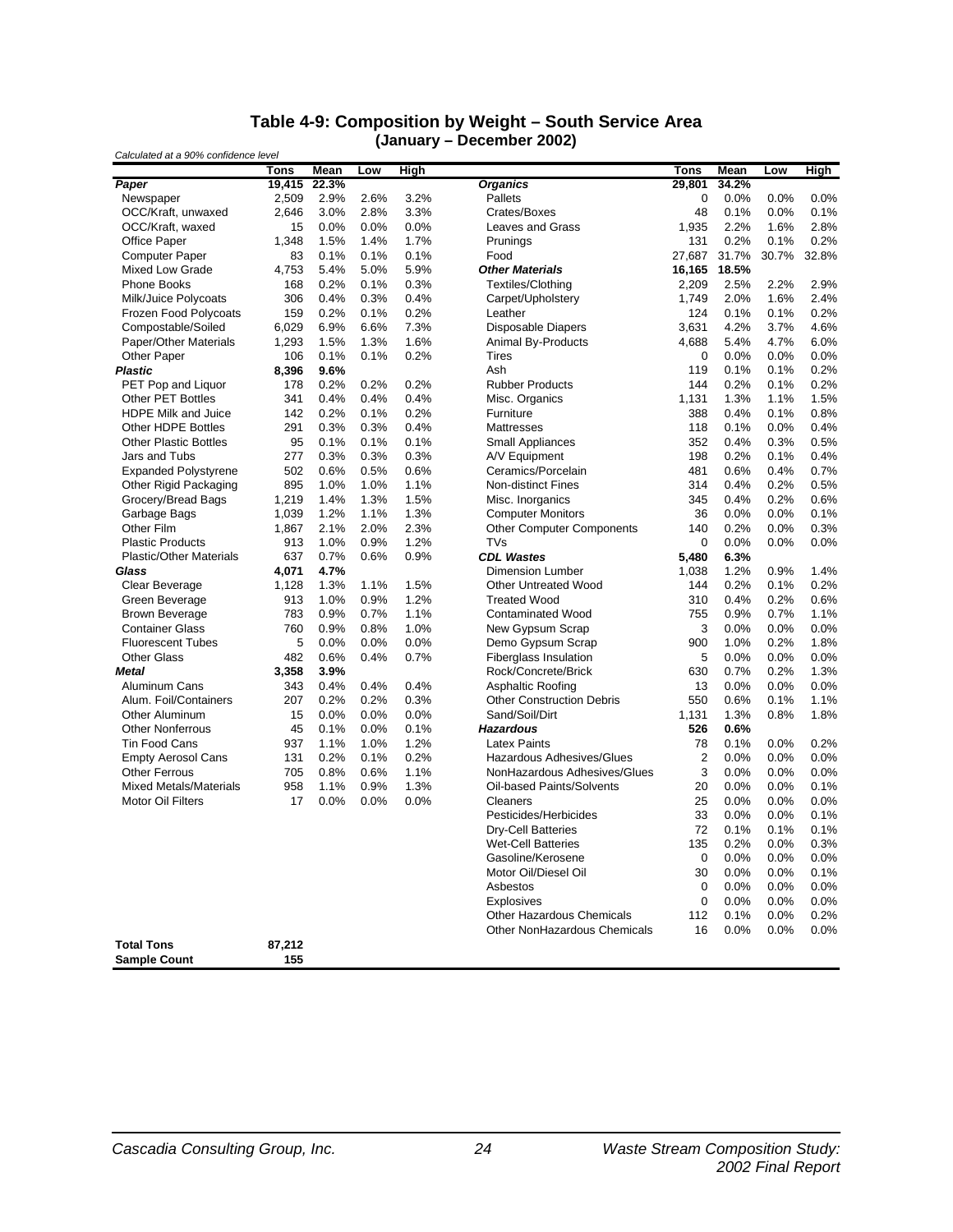# **4.4 By Service Area and Residence Type: Single-family**

Broad material categories (as shown in Figure 4-3) were compared between single-family north and single-family south subpopulations. In both subpopulations, *organics* made up almost 40% of the total. Other predominant categories included *paper*, at about 21% in each subpopulation, and *other materials*, at slightly more than 19% in both subpopulations. The remaining categories were similarly proportioned for both the single-family north and south waste.



#### **Figure 4-3: Composition Summary, Single-family (January – December 2002)**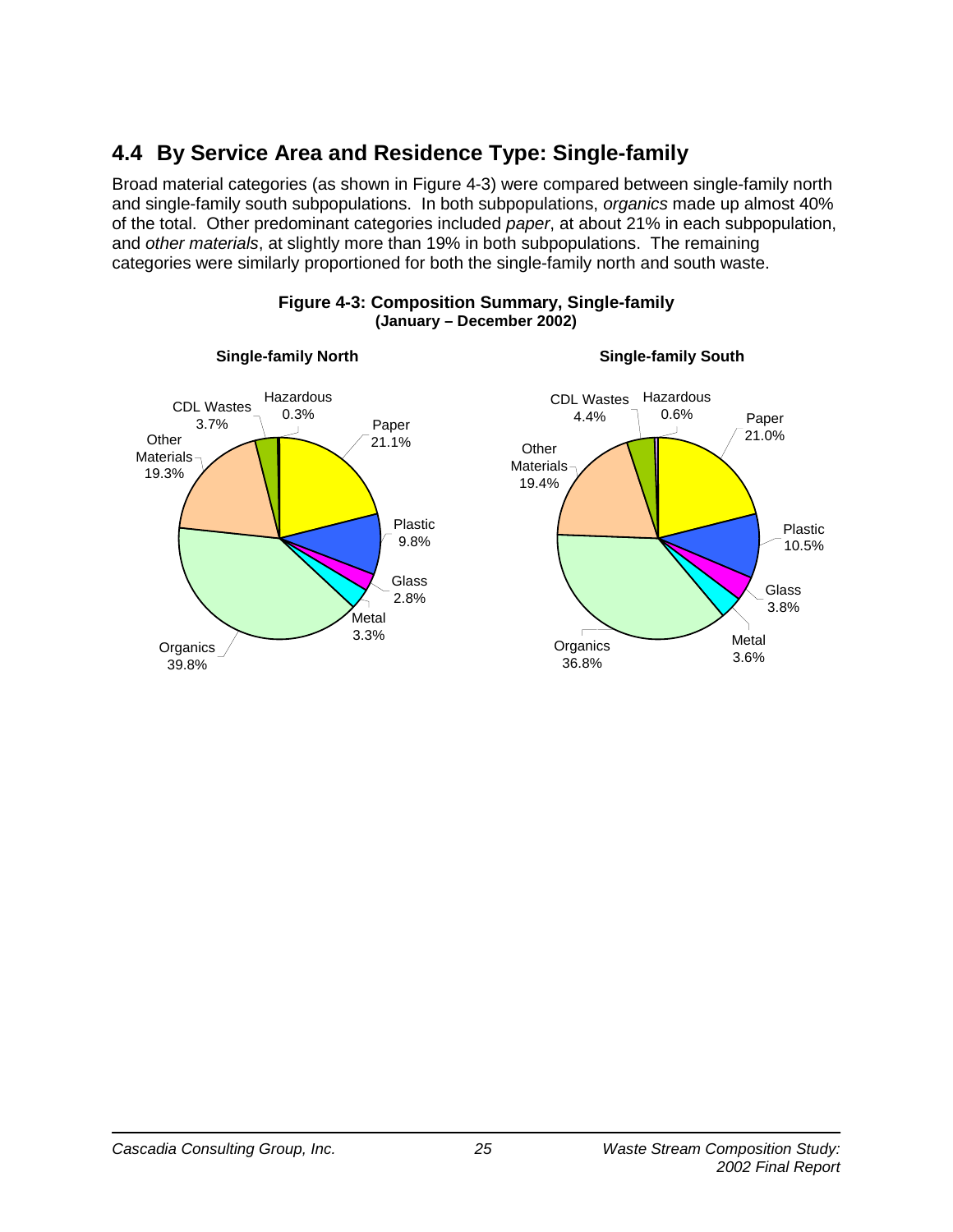### **4.4.1 Single-family North**

A total of 101 samples were sorted from single-family north waste loads. This subpopulation disposed of approximately 36,340 tons during the calendar year 2002. Composition estimates for this subpopulation were applied to these tons to estimate the amount of waste disposed for each component category. The top ten components for the single-family north subpopulation accounted for nearly 73% and 26,441 tons of the annual waste disposed. *Food* was, by far, the largest component, at nearly 40% of the waste stream. *Compostable/soiled paper* (8.0%), *animal by-products* (6.1%), and *disposable diapers* (5.5%) were also large components. Table 4-12 details the full composition results for the single-family north subpopulation.

| (January – December 2002) |             |               |        |  |  |  |  |  |  |
|---------------------------|-------------|---------------|--------|--|--|--|--|--|--|
| <b>Component</b>          | <b>Mean</b> | <b>Cum. %</b> | Tons   |  |  |  |  |  |  |
| Food                      | 37.8%       | 37.8%         | 13,723 |  |  |  |  |  |  |
| Compostable/Soiled Paper  | 8.0%        | 45.8%         | 2,920  |  |  |  |  |  |  |
| <b>Animal By-Products</b> | 6.1%        | 51.9%         | 2,213  |  |  |  |  |  |  |
| <b>Disposable Diapers</b> | 5.5%        | 57.4%         | 1,988  |  |  |  |  |  |  |
| Mixed Low Grade Paper     | 4.8%        | 62.1%         | 1,731  |  |  |  |  |  |  |
| <b>Other Plastic Film</b> | 2.5%        | 64.6%         | 914    |  |  |  |  |  |  |
| Unwaxed OCC/Kraft Paper   | 2.4%        | 67.0%         | 875    |  |  |  |  |  |  |
| Newspaper                 | 2.0%        | 69.1%         | 736    |  |  |  |  |  |  |
| Miscellaneous Organics    | 1.8%        | 70.9%         | 670    |  |  |  |  |  |  |
| Leaves and Grass          | 1.8%        | 72.8%         | 670    |  |  |  |  |  |  |
| Total                     | 72.8%       |               | 26,441 |  |  |  |  |  |  |

|  |                           | Table 4-10: Top Ten Components – Single-family North |  |
|--|---------------------------|------------------------------------------------------|--|
|  | (January – December 2002) |                                                      |  |

### **4.4.2 Single-family South**

There were a total of 103 samples taken from single-family south loads. It is estimated that this subpopulation disposed of 53,601 tons of waste between January and December 2002. *Food* accounted for slightly less than in the single-family north subpopulation, at 34.4%, by weight. *Compostable/soiled paper* (7.7%), *animal by-products* (6.1%), and *disposable diapers* (5.3%) were also large components. Alternately, *miscellaneous organics* is a top ten component for single-family north. The detailed composition results for the single-family south subpopulation are listed in Table 4-13.

**Table 4-11: Top Ten Components – Single-family South (January – December 2002)** 

| January,<br>DECEITING LAUVE |             |               |        |  |  |  |  |
|-----------------------------|-------------|---------------|--------|--|--|--|--|
| <b>Component</b>            | <b>Mean</b> | <b>Cum.</b> % | Tons   |  |  |  |  |
| Food                        | 34.4%       | 34.4%         | 18,463 |  |  |  |  |
| Compostable/Soiled Paper    | 7.7%        | 42.2%         | 4,141  |  |  |  |  |
| <b>Animal By-Products</b>   | 6.1%        | 48.2%         | 3,250  |  |  |  |  |
| Disposable Diapers          | 5.3%        | 53.5%         | 2,834  |  |  |  |  |
| Mixed Low Grade Paper       | 4.9%        | 58.4%         | 2,635  |  |  |  |  |
| Unwaxed OCC/Kraft Paper     | 2.5%        | 61.0%         | 1,349  |  |  |  |  |
| <b>Other Plastic Film</b>   | 2.4%        | 63.4%         | 1,286  |  |  |  |  |
| Newspaper                   | 2.3%        | 65.6%         | 1,220  |  |  |  |  |
| Leaves and Grass            | 2.1%        | 67.8%         | 1,139  |  |  |  |  |
| Textiles/Clothing           | 2.1%        | 69.8%         | 1,116  |  |  |  |  |
| Total                       | 69.8%       |               | 37.432 |  |  |  |  |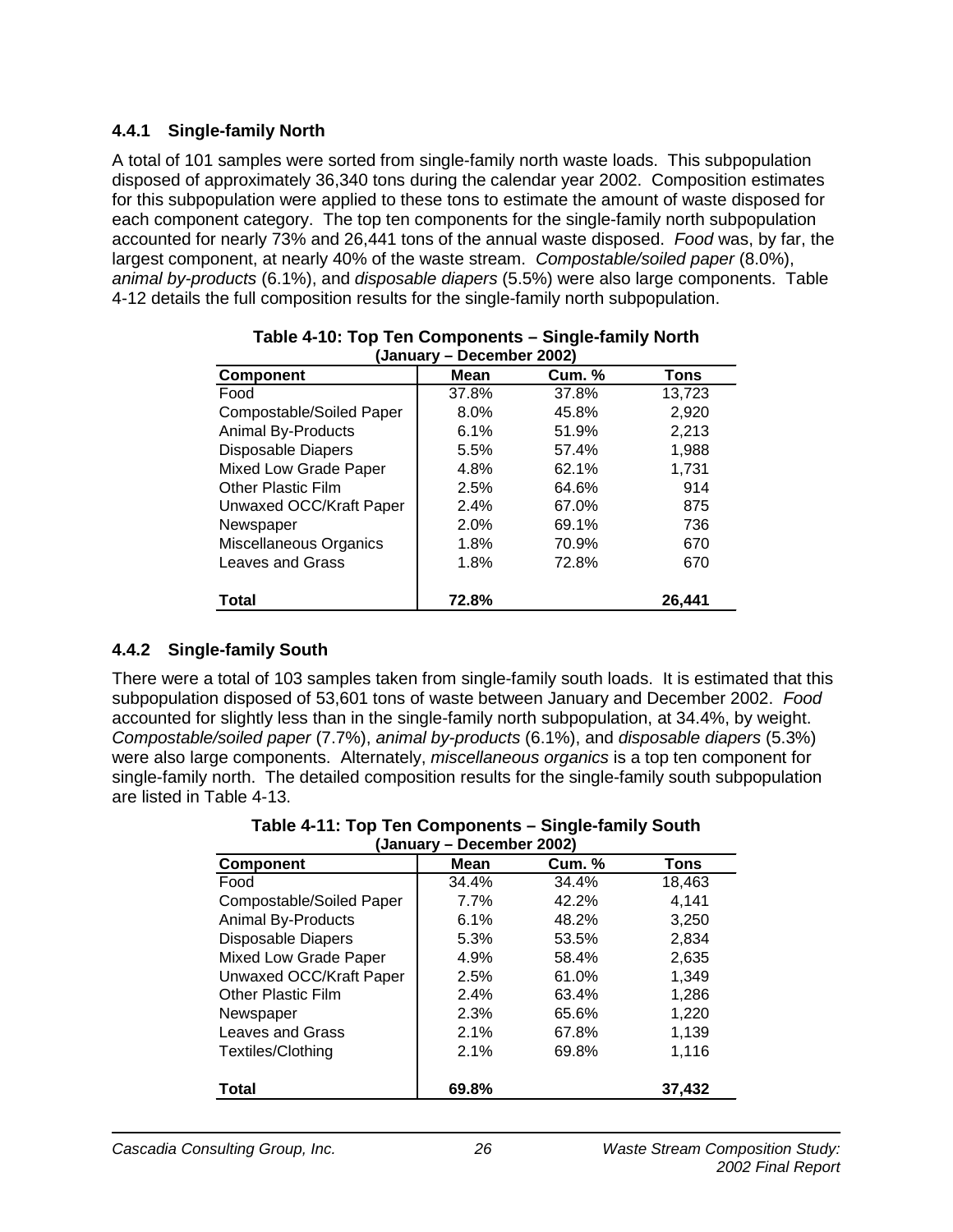### **4.4.3 Comparisons Between Single-family North and Single-family South**

At over one-third, *food* is the largest component of waste from both the single-family north and south subpopulations. *Compostable/soiled paper*, *animal by-products*, and *disposable diapers* were next largest components for both subpopulations. Nine of the top ten components are the present in both top ten lists. However, *miscellaneous organics* was found to be a top ten component only in the single-family subpopulation (this component includes such items as wax, modeling clay, bar soap, cigarette butts, etc.). *Textiles/clothing* was a top ten component in the single-family south, but not in the single-family north subpopulation.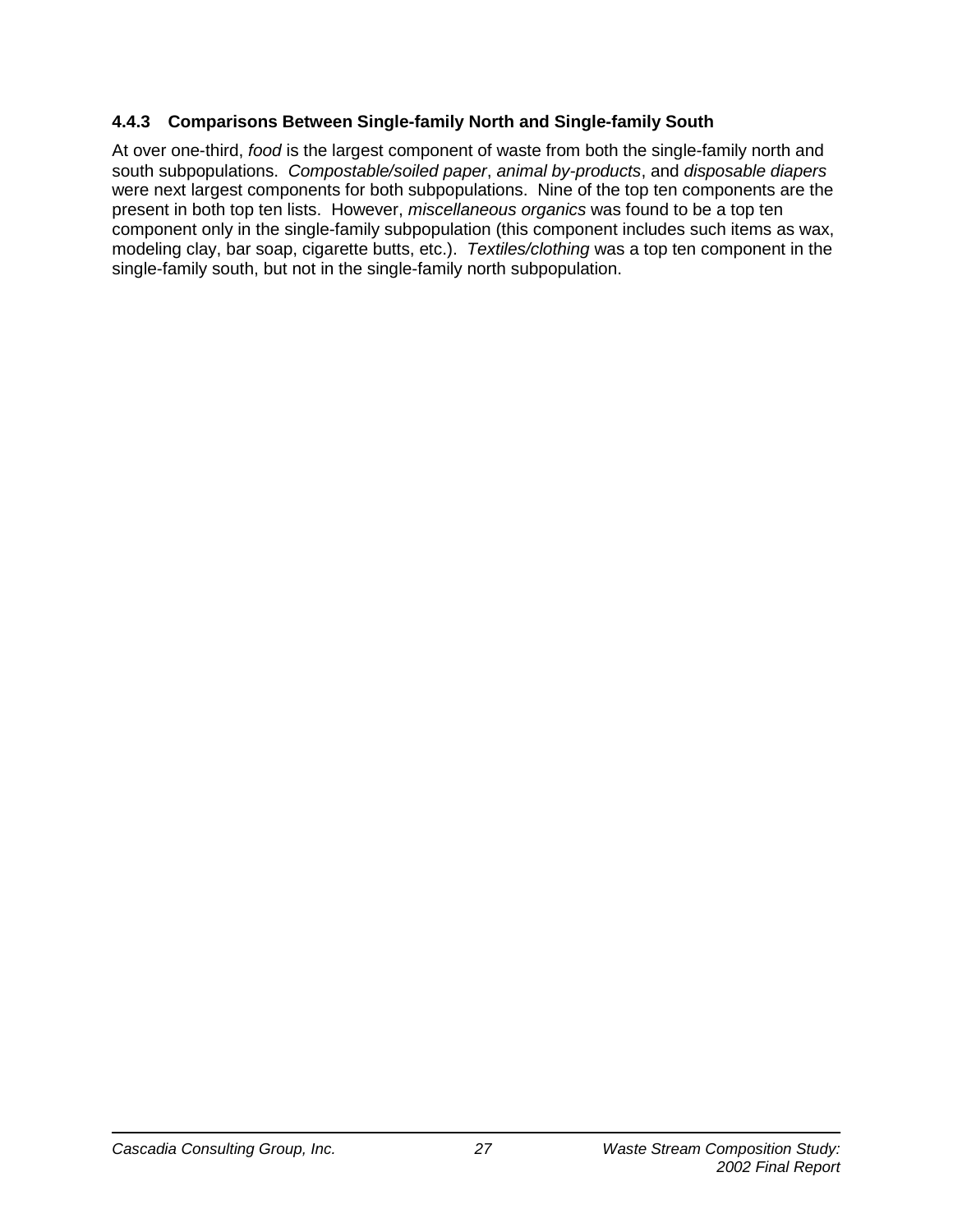#### **Table 4-12: Composition by Weight – Single-family North (January – December 2002)**

| Calculated at a 90% confidence level |             |       |      |             | PVVVIIINVI EVVE <i> </i>         |              |       |         |             |
|--------------------------------------|-------------|-------|------|-------------|----------------------------------|--------------|-------|---------|-------------|
|                                      | <b>Tons</b> | Mean  | Low  | <b>High</b> |                                  | Tons         | Mean  | Low     | <b>High</b> |
| Paper                                | 7,650       | 21.1% |      |             | <b>Organics</b>                  | 14,466       | 39.8% |         |             |
| Newspaper                            | 736         | 2.0%  | 1.6% | 2.5%        | Pallets                          | 6            | 0.0%  | 0.0%    | 0.0%        |
| OCC/Kraft, unwaxed                   | 875         | 2.4%  | 2.2% | 2.6%        | Crates/Boxes                     | 0            | 0.0%  | 0.0%    | 0.0%        |
| OCC/Kraft, waxed                     | 0           | 0.0%  | 0.0% | 0.0%        | <b>Leaves and Grass</b>          | 670          | 1.8%  | 1.2%    | 2.5%        |
| <b>Office Paper</b>                  | 466         | 1.3%  | 1.1% | 1.5%        | Prunings                         | 68           | 0.2%  | 0.1%    | 0.3%        |
| <b>Computer Paper</b>                | 20          | 0.1%  | 0.0% | 0.1%        | Food                             | 13,723       | 37.8% | 36.4%   | 39.1%       |
| Mixed Low Grade                      | 1,731       | 4.8%  | 4.3% | 5.2%        | <b>Other Materials</b>           | 7,018        | 19.3% |         |             |
| <b>Phone Books</b>                   | 21          | 0.1%  | 0.0% | 0.1%        | Textiles/Clothing                | 661          | 1.8%  | 1.5%    | 2.1%        |
| Milk/Juice Polycoats                 | 133         | 0.4%  | 0.3% | 0.4%        | Carpet/Upholstery                | 623          | 1.7%  | 1.2%    | 2.3%        |
| Frozen Food Polycoats                | 71          | 0.2%  | 0.2% | 0.2%        | Leather                          | 22           | 0.1%  | 0.0%    | 0.1%        |
| Compostable/Soiled                   | 2,920       | 8.0%  | 7.6% | 8.5%        | Disposable Diapers               | 1,988        | 5.5%  | 4.8%    | 6.1%        |
| Paper/Other Materials                | 603         | 1.7%  | 1.5% | 1.9%        | Animal By-Products               | 2,213        | 6.1%  | 5.1%    | 7.0%        |
| Other Paper                          | 72          | 0.2%  | 0.1% | 0.3%        | Tires                            | 0            | 0.0%  | 0.0%    | 0.0%        |
| Plastic                              | 3,552       | 9.8%  |      |             | Ash                              | 96           | 0.3%  | 0.1%    | 0.5%        |
| PET Pop and Liquor                   | 41          | 0.1%  | 0.1% | 0.1%        | <b>Rubber Products</b>           | 92           | 0.3%  | 0.1%    | 0.4%        |
| <b>Other PET Bottles</b>             | 98          | 0.3%  | 0.2% | 0.3%        | Misc. Organics                   | 670          | 1.8%  | 1.6%    | 2.1%        |
| <b>HDPE Milk and Juice</b>           | 36          | 0.1%  | 0.1% | 0.1%        | Furniture                        | 9            | 0.0%  | 0.0%    | 0.1%        |
| Other HDPE Bottles                   | 117         | 0.3%  | 0.3% | 0.4%        | Mattresses                       | 0            | 0.0%  | 0.0%    | 0.0%        |
| <b>Other Plastic Bottles</b>         | 37          | 0.1%  | 0.1% | 0.1%        | Small Appliances                 | 45           | 0.1%  | 0.0%    | 0.2%        |
| Jars and Tubs                        | 159         | 0.4%  | 0.4% | 0.5%        | A/V Equipment                    | 121          | 0.3%  | 0.2%    | 0.5%        |
| <b>Expanded Polystyrene</b>          | 254         | 0.7%  | 0.6% | 0.8%        | Ceramics/Porcelain               | 110          | 0.3%  | 0.2%    | 0.4%        |
| Other Rigid Packaging                | 451         | 1.2%  | 1.2% | 1.3%        | <b>Non-distinct Fines</b>        | 155          | 0.4%  | 0.3%    | 0.6%        |
| Grocery/Bread Bags                   | 441         | 1.2%  | 1.1% | 1.3%        | Misc. Inorganics                 | 167          | 0.5%  | 0.2%    | 0.7%        |
| Garbage Bags                         | 392         | 1.1%  | 1.0% | 1.2%        | <b>Computer Monitors</b>         | 26           | 0.1%  | 0.0%    | 0.2%        |
| Other Film                           | 914         | 2.5%  | 2.3% | 2.7%        | <b>Other Computer Components</b> | 22           | 0.1%  | 0.0%    | 0.1%        |
| <b>Plastic Products</b>              | 305         | 0.8%  | 0.7% | 1.0%        | <b>TVs</b>                       | 0            | 0.0%  | 0.0%    | 0.0%        |
| <b>Plastic/Other Materials</b>       | 308         | 0.8%  | 0.7% | 1.0%        | <b>CDL Wastes</b>                | 1,328        | 3.7%  |         |             |
| Glass                                | 1,014       | 2.8%  |      |             | <b>Dimension Lumber</b>          | 312          | 0.9%  | 0.6%    | 1.2%        |
| Clear Beverage                       | 210         | 0.6%  | 0.5% | 0.7%        | <b>Other Untreated Wood</b>      | 101          | 0.3%  | 0.1%    | 0.5%        |
| Green Beverage                       | 174         | 0.5%  | 0.4% | 0.6%        | <b>Treated Wood</b>              | 115          | 0.3%  | 0.1%    | 0.5%        |
| <b>Brown Beverage</b>                | 204         | 0.6%  | 0.4% | 0.7%        | <b>Contaminated Wood</b>         | 126          | 0.3%  | 0.2%    | 0.5%        |
| <b>Container Glass</b>               | 267         | 0.7%  | 0.6% | 0.8%        | New Gypsum Scrap                 | 41           | 0.1%  | 0.0%    | 0.2%        |
| <b>Fluorescent Tubes</b>             | 3           | 0.0%  | 0.0% | 0.0%        | Demo Gypsum Scrap                | 130          | 0.4%  | 0.1%    | 0.6%        |
| <b>Other Glass</b>                   | 157         | 0.4%  | 0.3% | 0.5%        | <b>Fiberglass Insulation</b>     | 5            | 0.0%  | 0.0%    | 0.0%        |
| <b>Metal</b>                         | 1,210       | 3.3%  |      |             | Rock/Concrete/Brick              | 46           | 0.1%  | 0.0%    | 0.2%        |
| Aluminum Cans                        | 84          | 0.2%  | 0.2% | 0.3%        | Asphaltic Roofing                | 19           | 0.1%  | 0.0%    | 0.1%        |
| Alum. Foil/Containers                | 113         | 0.3%  | 0.3% | 0.4%        | <b>Other Construction Debris</b> | 139          | 0.4%  | 0.1%    | 0.7%        |
| Other Aluminum                       | 3           | 0.0%  | 0.0% | 0.0%        | Sand/Soil/Dirt                   | 293          | 0.8%  | 0.4%    | 1.2%        |
| <b>Other Nonferrous</b>              | 21          | 0.1%  | 0.0% | 0.1%        | <b>Hazardous</b>                 | 102          | 0.3%  |         |             |
| <b>Tin Food Cans</b>                 | 290         | 0.8%  | 0.7% | 0.9%        | <b>Latex Paints</b>              | 18           | 0.0%  | $0.0\%$ | 0.1%        |
| <b>Empty Aerosol Cans</b>            | 59          | 0.2%  | 0.1% | 0.2%        | Hazardous Adhesives/Glues        | 0            | 0.0%  | 0.0%    | 0.0%        |
| <b>Other Ferrous</b>                 | 271         | 0.7%  | 0.6% | 0.9%        | NonHazardous Adhesives/Glues     | 6            | 0.0%  | 0.0%    | 0.0%        |
| <b>Mixed Metals/Materials</b>        | 366         | 1.0%  | 0.8% | 1.2%        | Oil-based Paints/Solvents        | 5            | 0.0%  | 0.0%    | 0.0%        |
| <b>Motor Oil Filters</b>             | 4           | 0.0%  | 0.0% | 0.0%        | Cleaners                         | 1            | 0.0%  | 0.0%    | 0.0%        |
|                                      |             |       |      |             | Pesticides/Herbicides            | 3            | 0.0%  | 0.0%    | 0.0%        |
|                                      |             |       |      |             | Dry-Cell Batteries               | 32           | 0.1%  | 0.1%    | 0.1%        |
|                                      |             |       |      |             | Wet-Cell Batteries               | 1            | 0.0%  | 0.0%    | 0.0%        |
|                                      |             |       |      |             | Gasoline/Kerosene                | 0            | 0.0%  | 0.0%    | $0.0\%$     |
|                                      |             |       |      |             | Motor Oil/Diesel Oil             | 2            | 0.0%  | 0.0%    | 0.0%        |
|                                      |             |       |      |             | Asbestos                         | 0            | 0.0%  | 0.0%    | 0.0%        |
|                                      |             |       |      |             | Explosives                       | $\mathbf{1}$ | 0.0%  | 0.0%    | 0.0%        |
|                                      |             |       |      |             | <b>Other Hazardous Chemicals</b> | 30           | 0.1%  | 0.0%    | 0.2%        |
|                                      |             |       |      |             | Other NonHazardous Chemicals     | 3            | 0.0%  | 0.0%    | 0.0%        |
| <b>Total Tons</b>                    | 36,340      |       |      |             |                                  |              |       |         |             |
| <b>Sample Count</b>                  | 101         |       |      |             |                                  |              |       |         |             |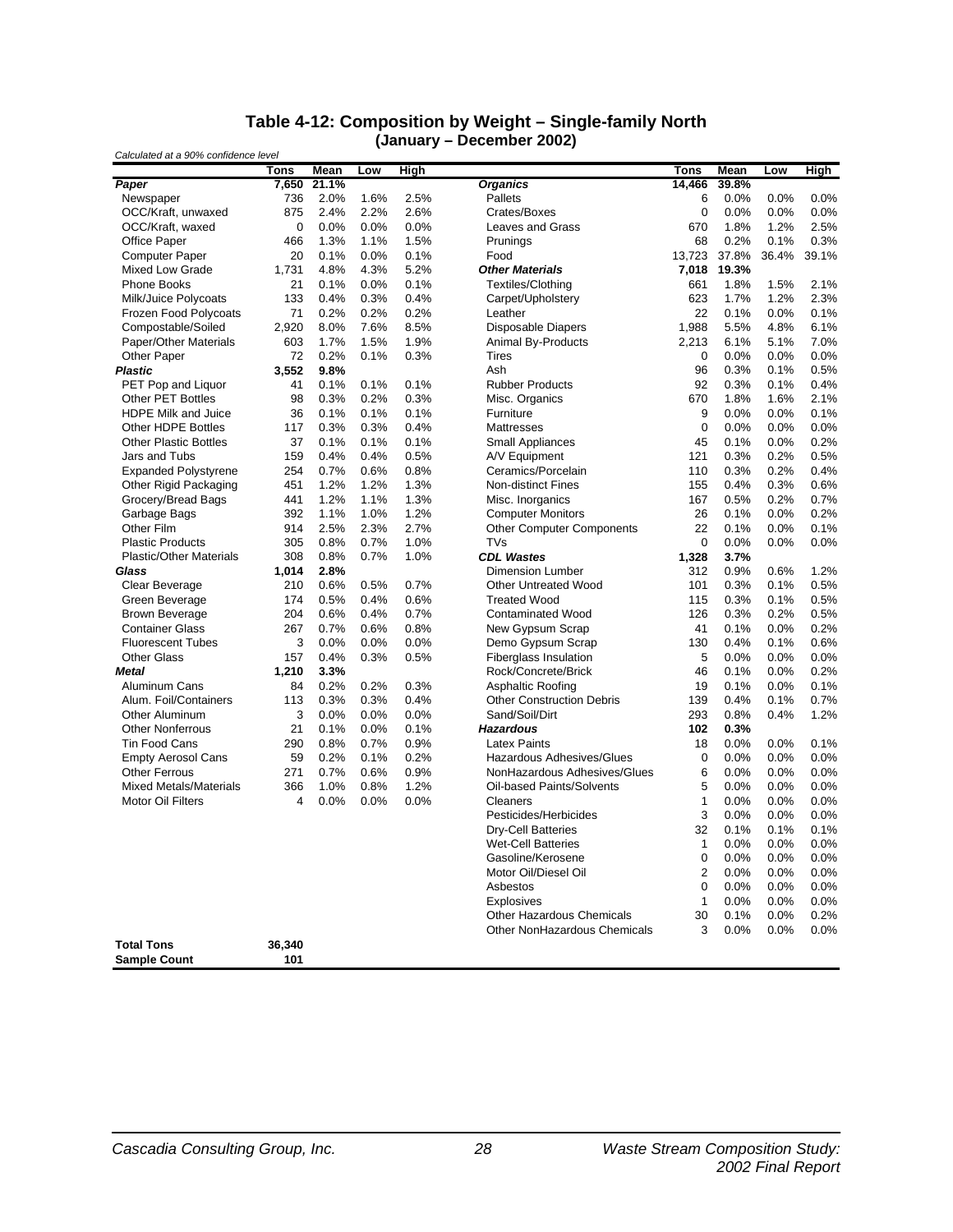#### **Table 4-13: Composition by Weight – Single-family South (January – December 2002)**

| Tons<br>Mean<br>High<br>Tons<br>Mean<br>High<br>Low<br>Low<br>21.0%<br><b>Organics</b><br>36.8%<br>Paper<br>11.251<br>19,732<br>1,220<br>2.3%<br>2.0%<br>2.6%<br>Pallets<br>0<br>0.0%<br>0.0%<br>0.0%<br>Newspaper<br>2.5%<br>2.3%<br>2.7%<br>Crates/Boxes<br>33<br>0.1%<br>OCC/Kraft, unwaxed<br>1,349<br>0.1%<br>0.0%<br>2.9%<br>OCC/Kraft, waxed<br>1<br>0.0%<br>0.0%<br>0.0%<br>Leaves and Grass<br>1,139<br>2.1%<br>1.3%<br>1.4%<br>0.2%<br>0.3%<br><b>Office Paper</b><br>753<br>1.2%<br>1.6%<br>97<br>0.0%<br>Prunings<br>0.1%<br>0.0%<br>0.1%<br>18,463<br>34.4%<br>35.7%<br>30<br>Food<br>33.1%<br><b>Computer Paper</b><br>4.5%<br>5.3%<br>19.4%<br><b>Mixed Low Grade</b><br>2,635<br>4.9%<br><b>Other Materials</b><br>10,374<br><b>Phone Books</b><br>0.1%<br>0.0%<br>0.1%<br>Textiles/Clothing<br>2.1%<br>1.8%<br>2.4%<br>29<br>1,116<br>2.0%<br>Milk/Juice Polycoats<br>179<br>0.3%<br>0.3%<br>0.4%<br>Carpet/Upholstery<br>924<br>1.7%<br>1.4%<br>0.2%<br>0.2%<br>Frozen Food Polycoats<br>86<br>0.2%<br>0.1%<br>Leather<br>55<br>0.1%<br>0.0%<br>5.9%<br>Compostable/Soiled<br>7.7%<br>7.3%<br>8.1%<br><b>Disposable Diapers</b><br>2,834<br>5.3%<br>4.6%<br>4,141<br>1.4%<br>6.9%<br>Paper/Other Materials<br>767<br>1.3%<br>1.6%<br><b>Animal By-Products</b><br>3,250<br>6.1%<br>5.3%<br>0.0%<br><b>Other Paper</b><br>61<br>0.1%<br>0.1%<br>0.2%<br>Tires<br>0<br>0.0%<br>0.0%<br>10.5%<br>0.2%<br>0.3%<br><b>Plastic</b><br>5,607<br>Ash<br>112<br>0.1%<br>94<br>0.2%<br>0.2%<br>PET Pop and Liquor<br>87<br>0.2%<br>0.1%<br>0.2%<br><b>Rubber Products</b><br>0.1%<br>1.8%<br><b>Other PET Bottles</b><br>208<br>0.4%<br>0.3%<br>0.4%<br>Misc. Organics<br>796<br>1.5%<br>1.1%<br>0.1%<br>0.2%<br>62<br>0.3%<br><b>HDPE Milk and Juice</b><br>73<br>0.1%<br>Furniture<br>0.1%<br>0.0%<br>0.4%<br>0.2%<br>0.6%<br><b>Other HDPE Bottles</b><br>190<br>0.3%<br>0.4%<br>118<br>0.0%<br><b>Mattresses</b><br>63<br>0.1%<br>0.7%<br><b>Other Plastic Bottles</b><br>0.1%<br>0.1%<br><b>Small Appliances</b><br>245<br>0.5%<br>0.3%<br>0.3%<br>182<br>0.3%<br>0.3%<br>0.4%<br>85<br>0.2%<br>0.0%<br>Jars and Tubs<br>A/V Equipment<br>0.6%<br><b>Expanded Polystyrene</b><br>345<br>0.6%<br>0.6%<br>0.7%<br>Ceramics/Porcelain<br>214<br>0.4%<br>0.2%<br>Other Rigid Packaging<br>633<br>1.2%<br>1.1%<br>1.3%<br><b>Non-distinct Fines</b><br>255<br>0.5%<br>0.3%<br>0.6%<br>Grocery/Bread Bags<br>830<br>1.5%<br>1.4%<br>1.7%<br>Misc. Inorganics<br>169<br>0.3%<br>0.2%<br>0.4%<br>1.2%<br>1.3%<br>0.0%<br>Garbage Bags<br>654<br>1.1%<br><b>Computer Monitors</b><br>0<br>0.0%<br>0.0%<br>Other Film<br>2.4%<br>2.2%<br>2.6%<br>46<br>0.2%<br>1,286<br><b>Other Computer Components</b><br>0.1%<br>0.0%<br>582<br>1.3%<br><b>TVs</b><br>0<br>0.0%<br><b>Plastic Products</b><br>1.1%<br>0.9%<br>0.0%<br>0.0%<br>473<br>0.7%<br>1.1%<br><b>CDL Wastes</b><br><b>Plastic/Other Materials</b><br>0.9%<br>2,340<br>4.4%<br><b>Dimension Lumber</b><br>429<br>0.8%<br>1.0%<br>Glass<br>2,038<br>3.8%<br>0.6%<br>0.3%<br>Clear Beverage<br>517<br>1.0%<br>0.8%<br>1.2%<br><b>Other Untreated Wood</b><br>109<br>0.2%<br>0.1%<br>0.9%<br>0.2%<br>0.2%<br>Green Beverage<br>415<br>0.8%<br>0.7%<br><b>Treated Wood</b><br>87<br>0.1%<br>394<br>1.0%<br><b>Brown Beverage</b><br>329<br>0.6%<br>0.5%<br>0.8%<br><b>Contaminated Wood</b><br>0.7%<br>0.5%<br>0.8%<br>1.0%<br>3<br>0.0%<br><b>Container Glass</b><br>471<br>0.9%<br>New Gypsum Scrap<br>0.0%<br>0.0%<br>3<br>0.0%<br>2.1%<br>0.0%<br>0.0%<br>Demo Gypsum Scrap<br>521<br>1.0%<br>0.0%<br><b>Fluorescent Tubes</b><br>0.4%<br>5<br>0.0%<br><b>Other Glass</b><br>303<br>0.6%<br>0.7%<br>Fiberglass Insulation<br>0.0%<br>0.0%<br>Rock/Concrete/Brick<br>233<br>0.4%<br>0.1%<br>0.8%<br><b>Metal</b><br>1,922<br>3.6%<br>0.0%<br>Aluminum Cans<br>0.3%<br>0.3%<br>0.4%<br>Asphaltic Roofing<br>9<br>0.0%<br>0.0%<br>179<br>0.8%<br>Alum. Foil/Containers<br>150<br>0.3%<br>0.2%<br>0.3%<br><b>Other Construction Debris</b><br>252<br>0.5%<br>0.2%<br>Other Aluminum<br>9<br>0.0%<br>0.0%<br>0.0%<br>Sand/Soil/Dirt<br>297<br>0.6%<br>0.3%<br>0.8%<br>29<br><b>Other Nonferrous</b><br>0.1%<br>0.0%<br>0.1%<br><b>Hazardous</b><br>338<br>0.6%<br>1.2%<br>39<br><b>Tin Food Cans</b><br>579<br>1.1%<br>1.0%<br><b>Latex Paints</b><br>0.1%<br>0.0%<br>0.1%<br>2<br>0.0%<br><b>Empty Aerosol Cans</b><br>89<br>0.2%<br>0.1%<br>0.2%<br>Hazardous Adhesives/Glues<br>0.0%<br>0.0%<br>$\overline{2}$<br>0.0%<br><b>Other Ferrous</b><br>336<br>0.6%<br>0.5%<br>0.8%<br>NonHazardous Adhesives/Glues<br>0.0%<br>0.0%<br>0.1%<br><b>Mixed Metals/Materials</b><br>537<br>1.0%<br>0.8%<br>1.3%<br>Oil-based Paints/Solvents<br>15<br>0.0%<br>0.0%<br>0.0%<br>0.0%<br>0.0%<br><b>Motor Oil Filters</b><br>15<br>0.0%<br>Cleaners<br>11<br>0.0%<br>0.0%<br>0.1%<br>Pesticides/Herbicides<br>33<br>0.1%<br>0.0%<br>48<br>0.1%<br>0.1%<br>0.1%<br><b>Dry-Cell Batteries</b><br><b>Wet-Cell Batteries</b><br>76<br>0.1%<br>$0.0\%$<br>0.4%<br>Gasoline/Kerosene<br>0<br>0.0%<br>0.0%<br>0.0%<br>Motor Oil/Diesel Oil<br>0.0%<br>0.0%<br>0.1%<br>17<br>Asbestos<br>0.0%<br>0.0%<br>0<br>0.0%<br>Explosives<br>0.0%<br>0.0%<br>0.0%<br>0<br>0.2%<br><b>Other Hazardous Chemicals</b><br>82<br>0.0%<br>0.3%<br><b>Other NonHazardous Chemicals</b><br>14<br>0.0%<br>0.0%<br>0.1%<br><b>Total Tons</b><br>53,601<br><b>Sample Count</b><br>103 | Calculated at a 90% confidence level |  |  | (January – Decenner Zuuz) |  |  |
|--------------------------------------------------------------------------------------------------------------------------------------------------------------------------------------------------------------------------------------------------------------------------------------------------------------------------------------------------------------------------------------------------------------------------------------------------------------------------------------------------------------------------------------------------------------------------------------------------------------------------------------------------------------------------------------------------------------------------------------------------------------------------------------------------------------------------------------------------------------------------------------------------------------------------------------------------------------------------------------------------------------------------------------------------------------------------------------------------------------------------------------------------------------------------------------------------------------------------------------------------------------------------------------------------------------------------------------------------------------------------------------------------------------------------------------------------------------------------------------------------------------------------------------------------------------------------------------------------------------------------------------------------------------------------------------------------------------------------------------------------------------------------------------------------------------------------------------------------------------------------------------------------------------------------------------------------------------------------------------------------------------------------------------------------------------------------------------------------------------------------------------------------------------------------------------------------------------------------------------------------------------------------------------------------------------------------------------------------------------------------------------------------------------------------------------------------------------------------------------------------------------------------------------------------------------------------------------------------------------------------------------------------------------------------------------------------------------------------------------------------------------------------------------------------------------------------------------------------------------------------------------------------------------------------------------------------------------------------------------------------------------------------------------------------------------------------------------------------------------------------------------------------------------------------------------------------------------------------------------------------------------------------------------------------------------------------------------------------------------------------------------------------------------------------------------------------------------------------------------------------------------------------------------------------------------------------------------------------------------------------------------------------------------------------------------------------------------------------------------------------------------------------------------------------------------------------------------------------------------------------------------------------------------------------------------------------------------------------------------------------------------------------------------------------------------------------------------------------------------------------------------------------------------------------------------------------------------------------------------------------------------------------------------------------------------------------------------------------------------------------------------------------------------------------------------------------------------------------------------------------------------------------------------------------------------------------------------------------------------------------------------------------------------------------------------------------------------------------------------------------------------------------------------------------------------------------------------------------------------------------------------------------------------------------------------------------------------------------------------------------------------------------------------------------------------------------------------------------------------------------------------------------------------------------------------------------------------------------------------------------------------------------------------------------------------------------------------------------------------------------------------------------------|--------------------------------------|--|--|---------------------------|--|--|
|                                                                                                                                                                                                                                                                                                                                                                                                                                                                                                                                                                                                                                                                                                                                                                                                                                                                                                                                                                                                                                                                                                                                                                                                                                                                                                                                                                                                                                                                                                                                                                                                                                                                                                                                                                                                                                                                                                                                                                                                                                                                                                                                                                                                                                                                                                                                                                                                                                                                                                                                                                                                                                                                                                                                                                                                                                                                                                                                                                                                                                                                                                                                                                                                                                                                                                                                                                                                                                                                                                                                                                                                                                                                                                                                                                                                                                                                                                                                                                                                                                                                                                                                                                                                                                                                                                                                                                                                                                                                                                                                                                                                                                                                                                                                                                                                                                                                                                                                                                                                                                                                                                                                                                                                                                                                                                                                                                                                        |                                      |  |  |                           |  |  |
|                                                                                                                                                                                                                                                                                                                                                                                                                                                                                                                                                                                                                                                                                                                                                                                                                                                                                                                                                                                                                                                                                                                                                                                                                                                                                                                                                                                                                                                                                                                                                                                                                                                                                                                                                                                                                                                                                                                                                                                                                                                                                                                                                                                                                                                                                                                                                                                                                                                                                                                                                                                                                                                                                                                                                                                                                                                                                                                                                                                                                                                                                                                                                                                                                                                                                                                                                                                                                                                                                                                                                                                                                                                                                                                                                                                                                                                                                                                                                                                                                                                                                                                                                                                                                                                                                                                                                                                                                                                                                                                                                                                                                                                                                                                                                                                                                                                                                                                                                                                                                                                                                                                                                                                                                                                                                                                                                                                                        |                                      |  |  |                           |  |  |
|                                                                                                                                                                                                                                                                                                                                                                                                                                                                                                                                                                                                                                                                                                                                                                                                                                                                                                                                                                                                                                                                                                                                                                                                                                                                                                                                                                                                                                                                                                                                                                                                                                                                                                                                                                                                                                                                                                                                                                                                                                                                                                                                                                                                                                                                                                                                                                                                                                                                                                                                                                                                                                                                                                                                                                                                                                                                                                                                                                                                                                                                                                                                                                                                                                                                                                                                                                                                                                                                                                                                                                                                                                                                                                                                                                                                                                                                                                                                                                                                                                                                                                                                                                                                                                                                                                                                                                                                                                                                                                                                                                                                                                                                                                                                                                                                                                                                                                                                                                                                                                                                                                                                                                                                                                                                                                                                                                                                        |                                      |  |  |                           |  |  |
|                                                                                                                                                                                                                                                                                                                                                                                                                                                                                                                                                                                                                                                                                                                                                                                                                                                                                                                                                                                                                                                                                                                                                                                                                                                                                                                                                                                                                                                                                                                                                                                                                                                                                                                                                                                                                                                                                                                                                                                                                                                                                                                                                                                                                                                                                                                                                                                                                                                                                                                                                                                                                                                                                                                                                                                                                                                                                                                                                                                                                                                                                                                                                                                                                                                                                                                                                                                                                                                                                                                                                                                                                                                                                                                                                                                                                                                                                                                                                                                                                                                                                                                                                                                                                                                                                                                                                                                                                                                                                                                                                                                                                                                                                                                                                                                                                                                                                                                                                                                                                                                                                                                                                                                                                                                                                                                                                                                                        |                                      |  |  |                           |  |  |
|                                                                                                                                                                                                                                                                                                                                                                                                                                                                                                                                                                                                                                                                                                                                                                                                                                                                                                                                                                                                                                                                                                                                                                                                                                                                                                                                                                                                                                                                                                                                                                                                                                                                                                                                                                                                                                                                                                                                                                                                                                                                                                                                                                                                                                                                                                                                                                                                                                                                                                                                                                                                                                                                                                                                                                                                                                                                                                                                                                                                                                                                                                                                                                                                                                                                                                                                                                                                                                                                                                                                                                                                                                                                                                                                                                                                                                                                                                                                                                                                                                                                                                                                                                                                                                                                                                                                                                                                                                                                                                                                                                                                                                                                                                                                                                                                                                                                                                                                                                                                                                                                                                                                                                                                                                                                                                                                                                                                        |                                      |  |  |                           |  |  |
|                                                                                                                                                                                                                                                                                                                                                                                                                                                                                                                                                                                                                                                                                                                                                                                                                                                                                                                                                                                                                                                                                                                                                                                                                                                                                                                                                                                                                                                                                                                                                                                                                                                                                                                                                                                                                                                                                                                                                                                                                                                                                                                                                                                                                                                                                                                                                                                                                                                                                                                                                                                                                                                                                                                                                                                                                                                                                                                                                                                                                                                                                                                                                                                                                                                                                                                                                                                                                                                                                                                                                                                                                                                                                                                                                                                                                                                                                                                                                                                                                                                                                                                                                                                                                                                                                                                                                                                                                                                                                                                                                                                                                                                                                                                                                                                                                                                                                                                                                                                                                                                                                                                                                                                                                                                                                                                                                                                                        |                                      |  |  |                           |  |  |
|                                                                                                                                                                                                                                                                                                                                                                                                                                                                                                                                                                                                                                                                                                                                                                                                                                                                                                                                                                                                                                                                                                                                                                                                                                                                                                                                                                                                                                                                                                                                                                                                                                                                                                                                                                                                                                                                                                                                                                                                                                                                                                                                                                                                                                                                                                                                                                                                                                                                                                                                                                                                                                                                                                                                                                                                                                                                                                                                                                                                                                                                                                                                                                                                                                                                                                                                                                                                                                                                                                                                                                                                                                                                                                                                                                                                                                                                                                                                                                                                                                                                                                                                                                                                                                                                                                                                                                                                                                                                                                                                                                                                                                                                                                                                                                                                                                                                                                                                                                                                                                                                                                                                                                                                                                                                                                                                                                                                        |                                      |  |  |                           |  |  |
|                                                                                                                                                                                                                                                                                                                                                                                                                                                                                                                                                                                                                                                                                                                                                                                                                                                                                                                                                                                                                                                                                                                                                                                                                                                                                                                                                                                                                                                                                                                                                                                                                                                                                                                                                                                                                                                                                                                                                                                                                                                                                                                                                                                                                                                                                                                                                                                                                                                                                                                                                                                                                                                                                                                                                                                                                                                                                                                                                                                                                                                                                                                                                                                                                                                                                                                                                                                                                                                                                                                                                                                                                                                                                                                                                                                                                                                                                                                                                                                                                                                                                                                                                                                                                                                                                                                                                                                                                                                                                                                                                                                                                                                                                                                                                                                                                                                                                                                                                                                                                                                                                                                                                                                                                                                                                                                                                                                                        |                                      |  |  |                           |  |  |
|                                                                                                                                                                                                                                                                                                                                                                                                                                                                                                                                                                                                                                                                                                                                                                                                                                                                                                                                                                                                                                                                                                                                                                                                                                                                                                                                                                                                                                                                                                                                                                                                                                                                                                                                                                                                                                                                                                                                                                                                                                                                                                                                                                                                                                                                                                                                                                                                                                                                                                                                                                                                                                                                                                                                                                                                                                                                                                                                                                                                                                                                                                                                                                                                                                                                                                                                                                                                                                                                                                                                                                                                                                                                                                                                                                                                                                                                                                                                                                                                                                                                                                                                                                                                                                                                                                                                                                                                                                                                                                                                                                                                                                                                                                                                                                                                                                                                                                                                                                                                                                                                                                                                                                                                                                                                                                                                                                                                        |                                      |  |  |                           |  |  |
|                                                                                                                                                                                                                                                                                                                                                                                                                                                                                                                                                                                                                                                                                                                                                                                                                                                                                                                                                                                                                                                                                                                                                                                                                                                                                                                                                                                                                                                                                                                                                                                                                                                                                                                                                                                                                                                                                                                                                                                                                                                                                                                                                                                                                                                                                                                                                                                                                                                                                                                                                                                                                                                                                                                                                                                                                                                                                                                                                                                                                                                                                                                                                                                                                                                                                                                                                                                                                                                                                                                                                                                                                                                                                                                                                                                                                                                                                                                                                                                                                                                                                                                                                                                                                                                                                                                                                                                                                                                                                                                                                                                                                                                                                                                                                                                                                                                                                                                                                                                                                                                                                                                                                                                                                                                                                                                                                                                                        |                                      |  |  |                           |  |  |
|                                                                                                                                                                                                                                                                                                                                                                                                                                                                                                                                                                                                                                                                                                                                                                                                                                                                                                                                                                                                                                                                                                                                                                                                                                                                                                                                                                                                                                                                                                                                                                                                                                                                                                                                                                                                                                                                                                                                                                                                                                                                                                                                                                                                                                                                                                                                                                                                                                                                                                                                                                                                                                                                                                                                                                                                                                                                                                                                                                                                                                                                                                                                                                                                                                                                                                                                                                                                                                                                                                                                                                                                                                                                                                                                                                                                                                                                                                                                                                                                                                                                                                                                                                                                                                                                                                                                                                                                                                                                                                                                                                                                                                                                                                                                                                                                                                                                                                                                                                                                                                                                                                                                                                                                                                                                                                                                                                                                        |                                      |  |  |                           |  |  |
|                                                                                                                                                                                                                                                                                                                                                                                                                                                                                                                                                                                                                                                                                                                                                                                                                                                                                                                                                                                                                                                                                                                                                                                                                                                                                                                                                                                                                                                                                                                                                                                                                                                                                                                                                                                                                                                                                                                                                                                                                                                                                                                                                                                                                                                                                                                                                                                                                                                                                                                                                                                                                                                                                                                                                                                                                                                                                                                                                                                                                                                                                                                                                                                                                                                                                                                                                                                                                                                                                                                                                                                                                                                                                                                                                                                                                                                                                                                                                                                                                                                                                                                                                                                                                                                                                                                                                                                                                                                                                                                                                                                                                                                                                                                                                                                                                                                                                                                                                                                                                                                                                                                                                                                                                                                                                                                                                                                                        |                                      |  |  |                           |  |  |
|                                                                                                                                                                                                                                                                                                                                                                                                                                                                                                                                                                                                                                                                                                                                                                                                                                                                                                                                                                                                                                                                                                                                                                                                                                                                                                                                                                                                                                                                                                                                                                                                                                                                                                                                                                                                                                                                                                                                                                                                                                                                                                                                                                                                                                                                                                                                                                                                                                                                                                                                                                                                                                                                                                                                                                                                                                                                                                                                                                                                                                                                                                                                                                                                                                                                                                                                                                                                                                                                                                                                                                                                                                                                                                                                                                                                                                                                                                                                                                                                                                                                                                                                                                                                                                                                                                                                                                                                                                                                                                                                                                                                                                                                                                                                                                                                                                                                                                                                                                                                                                                                                                                                                                                                                                                                                                                                                                                                        |                                      |  |  |                           |  |  |
|                                                                                                                                                                                                                                                                                                                                                                                                                                                                                                                                                                                                                                                                                                                                                                                                                                                                                                                                                                                                                                                                                                                                                                                                                                                                                                                                                                                                                                                                                                                                                                                                                                                                                                                                                                                                                                                                                                                                                                                                                                                                                                                                                                                                                                                                                                                                                                                                                                                                                                                                                                                                                                                                                                                                                                                                                                                                                                                                                                                                                                                                                                                                                                                                                                                                                                                                                                                                                                                                                                                                                                                                                                                                                                                                                                                                                                                                                                                                                                                                                                                                                                                                                                                                                                                                                                                                                                                                                                                                                                                                                                                                                                                                                                                                                                                                                                                                                                                                                                                                                                                                                                                                                                                                                                                                                                                                                                                                        |                                      |  |  |                           |  |  |
|                                                                                                                                                                                                                                                                                                                                                                                                                                                                                                                                                                                                                                                                                                                                                                                                                                                                                                                                                                                                                                                                                                                                                                                                                                                                                                                                                                                                                                                                                                                                                                                                                                                                                                                                                                                                                                                                                                                                                                                                                                                                                                                                                                                                                                                                                                                                                                                                                                                                                                                                                                                                                                                                                                                                                                                                                                                                                                                                                                                                                                                                                                                                                                                                                                                                                                                                                                                                                                                                                                                                                                                                                                                                                                                                                                                                                                                                                                                                                                                                                                                                                                                                                                                                                                                                                                                                                                                                                                                                                                                                                                                                                                                                                                                                                                                                                                                                                                                                                                                                                                                                                                                                                                                                                                                                                                                                                                                                        |                                      |  |  |                           |  |  |
|                                                                                                                                                                                                                                                                                                                                                                                                                                                                                                                                                                                                                                                                                                                                                                                                                                                                                                                                                                                                                                                                                                                                                                                                                                                                                                                                                                                                                                                                                                                                                                                                                                                                                                                                                                                                                                                                                                                                                                                                                                                                                                                                                                                                                                                                                                                                                                                                                                                                                                                                                                                                                                                                                                                                                                                                                                                                                                                                                                                                                                                                                                                                                                                                                                                                                                                                                                                                                                                                                                                                                                                                                                                                                                                                                                                                                                                                                                                                                                                                                                                                                                                                                                                                                                                                                                                                                                                                                                                                                                                                                                                                                                                                                                                                                                                                                                                                                                                                                                                                                                                                                                                                                                                                                                                                                                                                                                                                        |                                      |  |  |                           |  |  |
|                                                                                                                                                                                                                                                                                                                                                                                                                                                                                                                                                                                                                                                                                                                                                                                                                                                                                                                                                                                                                                                                                                                                                                                                                                                                                                                                                                                                                                                                                                                                                                                                                                                                                                                                                                                                                                                                                                                                                                                                                                                                                                                                                                                                                                                                                                                                                                                                                                                                                                                                                                                                                                                                                                                                                                                                                                                                                                                                                                                                                                                                                                                                                                                                                                                                                                                                                                                                                                                                                                                                                                                                                                                                                                                                                                                                                                                                                                                                                                                                                                                                                                                                                                                                                                                                                                                                                                                                                                                                                                                                                                                                                                                                                                                                                                                                                                                                                                                                                                                                                                                                                                                                                                                                                                                                                                                                                                                                        |                                      |  |  |                           |  |  |
|                                                                                                                                                                                                                                                                                                                                                                                                                                                                                                                                                                                                                                                                                                                                                                                                                                                                                                                                                                                                                                                                                                                                                                                                                                                                                                                                                                                                                                                                                                                                                                                                                                                                                                                                                                                                                                                                                                                                                                                                                                                                                                                                                                                                                                                                                                                                                                                                                                                                                                                                                                                                                                                                                                                                                                                                                                                                                                                                                                                                                                                                                                                                                                                                                                                                                                                                                                                                                                                                                                                                                                                                                                                                                                                                                                                                                                                                                                                                                                                                                                                                                                                                                                                                                                                                                                                                                                                                                                                                                                                                                                                                                                                                                                                                                                                                                                                                                                                                                                                                                                                                                                                                                                                                                                                                                                                                                                                                        |                                      |  |  |                           |  |  |
|                                                                                                                                                                                                                                                                                                                                                                                                                                                                                                                                                                                                                                                                                                                                                                                                                                                                                                                                                                                                                                                                                                                                                                                                                                                                                                                                                                                                                                                                                                                                                                                                                                                                                                                                                                                                                                                                                                                                                                                                                                                                                                                                                                                                                                                                                                                                                                                                                                                                                                                                                                                                                                                                                                                                                                                                                                                                                                                                                                                                                                                                                                                                                                                                                                                                                                                                                                                                                                                                                                                                                                                                                                                                                                                                                                                                                                                                                                                                                                                                                                                                                                                                                                                                                                                                                                                                                                                                                                                                                                                                                                                                                                                                                                                                                                                                                                                                                                                                                                                                                                                                                                                                                                                                                                                                                                                                                                                                        |                                      |  |  |                           |  |  |
|                                                                                                                                                                                                                                                                                                                                                                                                                                                                                                                                                                                                                                                                                                                                                                                                                                                                                                                                                                                                                                                                                                                                                                                                                                                                                                                                                                                                                                                                                                                                                                                                                                                                                                                                                                                                                                                                                                                                                                                                                                                                                                                                                                                                                                                                                                                                                                                                                                                                                                                                                                                                                                                                                                                                                                                                                                                                                                                                                                                                                                                                                                                                                                                                                                                                                                                                                                                                                                                                                                                                                                                                                                                                                                                                                                                                                                                                                                                                                                                                                                                                                                                                                                                                                                                                                                                                                                                                                                                                                                                                                                                                                                                                                                                                                                                                                                                                                                                                                                                                                                                                                                                                                                                                                                                                                                                                                                                                        |                                      |  |  |                           |  |  |
|                                                                                                                                                                                                                                                                                                                                                                                                                                                                                                                                                                                                                                                                                                                                                                                                                                                                                                                                                                                                                                                                                                                                                                                                                                                                                                                                                                                                                                                                                                                                                                                                                                                                                                                                                                                                                                                                                                                                                                                                                                                                                                                                                                                                                                                                                                                                                                                                                                                                                                                                                                                                                                                                                                                                                                                                                                                                                                                                                                                                                                                                                                                                                                                                                                                                                                                                                                                                                                                                                                                                                                                                                                                                                                                                                                                                                                                                                                                                                                                                                                                                                                                                                                                                                                                                                                                                                                                                                                                                                                                                                                                                                                                                                                                                                                                                                                                                                                                                                                                                                                                                                                                                                                                                                                                                                                                                                                                                        |                                      |  |  |                           |  |  |
|                                                                                                                                                                                                                                                                                                                                                                                                                                                                                                                                                                                                                                                                                                                                                                                                                                                                                                                                                                                                                                                                                                                                                                                                                                                                                                                                                                                                                                                                                                                                                                                                                                                                                                                                                                                                                                                                                                                                                                                                                                                                                                                                                                                                                                                                                                                                                                                                                                                                                                                                                                                                                                                                                                                                                                                                                                                                                                                                                                                                                                                                                                                                                                                                                                                                                                                                                                                                                                                                                                                                                                                                                                                                                                                                                                                                                                                                                                                                                                                                                                                                                                                                                                                                                                                                                                                                                                                                                                                                                                                                                                                                                                                                                                                                                                                                                                                                                                                                                                                                                                                                                                                                                                                                                                                                                                                                                                                                        |                                      |  |  |                           |  |  |
|                                                                                                                                                                                                                                                                                                                                                                                                                                                                                                                                                                                                                                                                                                                                                                                                                                                                                                                                                                                                                                                                                                                                                                                                                                                                                                                                                                                                                                                                                                                                                                                                                                                                                                                                                                                                                                                                                                                                                                                                                                                                                                                                                                                                                                                                                                                                                                                                                                                                                                                                                                                                                                                                                                                                                                                                                                                                                                                                                                                                                                                                                                                                                                                                                                                                                                                                                                                                                                                                                                                                                                                                                                                                                                                                                                                                                                                                                                                                                                                                                                                                                                                                                                                                                                                                                                                                                                                                                                                                                                                                                                                                                                                                                                                                                                                                                                                                                                                                                                                                                                                                                                                                                                                                                                                                                                                                                                                                        |                                      |  |  |                           |  |  |
|                                                                                                                                                                                                                                                                                                                                                                                                                                                                                                                                                                                                                                                                                                                                                                                                                                                                                                                                                                                                                                                                                                                                                                                                                                                                                                                                                                                                                                                                                                                                                                                                                                                                                                                                                                                                                                                                                                                                                                                                                                                                                                                                                                                                                                                                                                                                                                                                                                                                                                                                                                                                                                                                                                                                                                                                                                                                                                                                                                                                                                                                                                                                                                                                                                                                                                                                                                                                                                                                                                                                                                                                                                                                                                                                                                                                                                                                                                                                                                                                                                                                                                                                                                                                                                                                                                                                                                                                                                                                                                                                                                                                                                                                                                                                                                                                                                                                                                                                                                                                                                                                                                                                                                                                                                                                                                                                                                                                        |                                      |  |  |                           |  |  |
|                                                                                                                                                                                                                                                                                                                                                                                                                                                                                                                                                                                                                                                                                                                                                                                                                                                                                                                                                                                                                                                                                                                                                                                                                                                                                                                                                                                                                                                                                                                                                                                                                                                                                                                                                                                                                                                                                                                                                                                                                                                                                                                                                                                                                                                                                                                                                                                                                                                                                                                                                                                                                                                                                                                                                                                                                                                                                                                                                                                                                                                                                                                                                                                                                                                                                                                                                                                                                                                                                                                                                                                                                                                                                                                                                                                                                                                                                                                                                                                                                                                                                                                                                                                                                                                                                                                                                                                                                                                                                                                                                                                                                                                                                                                                                                                                                                                                                                                                                                                                                                                                                                                                                                                                                                                                                                                                                                                                        |                                      |  |  |                           |  |  |
|                                                                                                                                                                                                                                                                                                                                                                                                                                                                                                                                                                                                                                                                                                                                                                                                                                                                                                                                                                                                                                                                                                                                                                                                                                                                                                                                                                                                                                                                                                                                                                                                                                                                                                                                                                                                                                                                                                                                                                                                                                                                                                                                                                                                                                                                                                                                                                                                                                                                                                                                                                                                                                                                                                                                                                                                                                                                                                                                                                                                                                                                                                                                                                                                                                                                                                                                                                                                                                                                                                                                                                                                                                                                                                                                                                                                                                                                                                                                                                                                                                                                                                                                                                                                                                                                                                                                                                                                                                                                                                                                                                                                                                                                                                                                                                                                                                                                                                                                                                                                                                                                                                                                                                                                                                                                                                                                                                                                        |                                      |  |  |                           |  |  |
|                                                                                                                                                                                                                                                                                                                                                                                                                                                                                                                                                                                                                                                                                                                                                                                                                                                                                                                                                                                                                                                                                                                                                                                                                                                                                                                                                                                                                                                                                                                                                                                                                                                                                                                                                                                                                                                                                                                                                                                                                                                                                                                                                                                                                                                                                                                                                                                                                                                                                                                                                                                                                                                                                                                                                                                                                                                                                                                                                                                                                                                                                                                                                                                                                                                                                                                                                                                                                                                                                                                                                                                                                                                                                                                                                                                                                                                                                                                                                                                                                                                                                                                                                                                                                                                                                                                                                                                                                                                                                                                                                                                                                                                                                                                                                                                                                                                                                                                                                                                                                                                                                                                                                                                                                                                                                                                                                                                                        |                                      |  |  |                           |  |  |
|                                                                                                                                                                                                                                                                                                                                                                                                                                                                                                                                                                                                                                                                                                                                                                                                                                                                                                                                                                                                                                                                                                                                                                                                                                                                                                                                                                                                                                                                                                                                                                                                                                                                                                                                                                                                                                                                                                                                                                                                                                                                                                                                                                                                                                                                                                                                                                                                                                                                                                                                                                                                                                                                                                                                                                                                                                                                                                                                                                                                                                                                                                                                                                                                                                                                                                                                                                                                                                                                                                                                                                                                                                                                                                                                                                                                                                                                                                                                                                                                                                                                                                                                                                                                                                                                                                                                                                                                                                                                                                                                                                                                                                                                                                                                                                                                                                                                                                                                                                                                                                                                                                                                                                                                                                                                                                                                                                                                        |                                      |  |  |                           |  |  |
|                                                                                                                                                                                                                                                                                                                                                                                                                                                                                                                                                                                                                                                                                                                                                                                                                                                                                                                                                                                                                                                                                                                                                                                                                                                                                                                                                                                                                                                                                                                                                                                                                                                                                                                                                                                                                                                                                                                                                                                                                                                                                                                                                                                                                                                                                                                                                                                                                                                                                                                                                                                                                                                                                                                                                                                                                                                                                                                                                                                                                                                                                                                                                                                                                                                                                                                                                                                                                                                                                                                                                                                                                                                                                                                                                                                                                                                                                                                                                                                                                                                                                                                                                                                                                                                                                                                                                                                                                                                                                                                                                                                                                                                                                                                                                                                                                                                                                                                                                                                                                                                                                                                                                                                                                                                                                                                                                                                                        |                                      |  |  |                           |  |  |
|                                                                                                                                                                                                                                                                                                                                                                                                                                                                                                                                                                                                                                                                                                                                                                                                                                                                                                                                                                                                                                                                                                                                                                                                                                                                                                                                                                                                                                                                                                                                                                                                                                                                                                                                                                                                                                                                                                                                                                                                                                                                                                                                                                                                                                                                                                                                                                                                                                                                                                                                                                                                                                                                                                                                                                                                                                                                                                                                                                                                                                                                                                                                                                                                                                                                                                                                                                                                                                                                                                                                                                                                                                                                                                                                                                                                                                                                                                                                                                                                                                                                                                                                                                                                                                                                                                                                                                                                                                                                                                                                                                                                                                                                                                                                                                                                                                                                                                                                                                                                                                                                                                                                                                                                                                                                                                                                                                                                        |                                      |  |  |                           |  |  |
|                                                                                                                                                                                                                                                                                                                                                                                                                                                                                                                                                                                                                                                                                                                                                                                                                                                                                                                                                                                                                                                                                                                                                                                                                                                                                                                                                                                                                                                                                                                                                                                                                                                                                                                                                                                                                                                                                                                                                                                                                                                                                                                                                                                                                                                                                                                                                                                                                                                                                                                                                                                                                                                                                                                                                                                                                                                                                                                                                                                                                                                                                                                                                                                                                                                                                                                                                                                                                                                                                                                                                                                                                                                                                                                                                                                                                                                                                                                                                                                                                                                                                                                                                                                                                                                                                                                                                                                                                                                                                                                                                                                                                                                                                                                                                                                                                                                                                                                                                                                                                                                                                                                                                                                                                                                                                                                                                                                                        |                                      |  |  |                           |  |  |
|                                                                                                                                                                                                                                                                                                                                                                                                                                                                                                                                                                                                                                                                                                                                                                                                                                                                                                                                                                                                                                                                                                                                                                                                                                                                                                                                                                                                                                                                                                                                                                                                                                                                                                                                                                                                                                                                                                                                                                                                                                                                                                                                                                                                                                                                                                                                                                                                                                                                                                                                                                                                                                                                                                                                                                                                                                                                                                                                                                                                                                                                                                                                                                                                                                                                                                                                                                                                                                                                                                                                                                                                                                                                                                                                                                                                                                                                                                                                                                                                                                                                                                                                                                                                                                                                                                                                                                                                                                                                                                                                                                                                                                                                                                                                                                                                                                                                                                                                                                                                                                                                                                                                                                                                                                                                                                                                                                                                        |                                      |  |  |                           |  |  |
|                                                                                                                                                                                                                                                                                                                                                                                                                                                                                                                                                                                                                                                                                                                                                                                                                                                                                                                                                                                                                                                                                                                                                                                                                                                                                                                                                                                                                                                                                                                                                                                                                                                                                                                                                                                                                                                                                                                                                                                                                                                                                                                                                                                                                                                                                                                                                                                                                                                                                                                                                                                                                                                                                                                                                                                                                                                                                                                                                                                                                                                                                                                                                                                                                                                                                                                                                                                                                                                                                                                                                                                                                                                                                                                                                                                                                                                                                                                                                                                                                                                                                                                                                                                                                                                                                                                                                                                                                                                                                                                                                                                                                                                                                                                                                                                                                                                                                                                                                                                                                                                                                                                                                                                                                                                                                                                                                                                                        |                                      |  |  |                           |  |  |
|                                                                                                                                                                                                                                                                                                                                                                                                                                                                                                                                                                                                                                                                                                                                                                                                                                                                                                                                                                                                                                                                                                                                                                                                                                                                                                                                                                                                                                                                                                                                                                                                                                                                                                                                                                                                                                                                                                                                                                                                                                                                                                                                                                                                                                                                                                                                                                                                                                                                                                                                                                                                                                                                                                                                                                                                                                                                                                                                                                                                                                                                                                                                                                                                                                                                                                                                                                                                                                                                                                                                                                                                                                                                                                                                                                                                                                                                                                                                                                                                                                                                                                                                                                                                                                                                                                                                                                                                                                                                                                                                                                                                                                                                                                                                                                                                                                                                                                                                                                                                                                                                                                                                                                                                                                                                                                                                                                                                        |                                      |  |  |                           |  |  |
|                                                                                                                                                                                                                                                                                                                                                                                                                                                                                                                                                                                                                                                                                                                                                                                                                                                                                                                                                                                                                                                                                                                                                                                                                                                                                                                                                                                                                                                                                                                                                                                                                                                                                                                                                                                                                                                                                                                                                                                                                                                                                                                                                                                                                                                                                                                                                                                                                                                                                                                                                                                                                                                                                                                                                                                                                                                                                                                                                                                                                                                                                                                                                                                                                                                                                                                                                                                                                                                                                                                                                                                                                                                                                                                                                                                                                                                                                                                                                                                                                                                                                                                                                                                                                                                                                                                                                                                                                                                                                                                                                                                                                                                                                                                                                                                                                                                                                                                                                                                                                                                                                                                                                                                                                                                                                                                                                                                                        |                                      |  |  |                           |  |  |
|                                                                                                                                                                                                                                                                                                                                                                                                                                                                                                                                                                                                                                                                                                                                                                                                                                                                                                                                                                                                                                                                                                                                                                                                                                                                                                                                                                                                                                                                                                                                                                                                                                                                                                                                                                                                                                                                                                                                                                                                                                                                                                                                                                                                                                                                                                                                                                                                                                                                                                                                                                                                                                                                                                                                                                                                                                                                                                                                                                                                                                                                                                                                                                                                                                                                                                                                                                                                                                                                                                                                                                                                                                                                                                                                                                                                                                                                                                                                                                                                                                                                                                                                                                                                                                                                                                                                                                                                                                                                                                                                                                                                                                                                                                                                                                                                                                                                                                                                                                                                                                                                                                                                                                                                                                                                                                                                                                                                        |                                      |  |  |                           |  |  |
|                                                                                                                                                                                                                                                                                                                                                                                                                                                                                                                                                                                                                                                                                                                                                                                                                                                                                                                                                                                                                                                                                                                                                                                                                                                                                                                                                                                                                                                                                                                                                                                                                                                                                                                                                                                                                                                                                                                                                                                                                                                                                                                                                                                                                                                                                                                                                                                                                                                                                                                                                                                                                                                                                                                                                                                                                                                                                                                                                                                                                                                                                                                                                                                                                                                                                                                                                                                                                                                                                                                                                                                                                                                                                                                                                                                                                                                                                                                                                                                                                                                                                                                                                                                                                                                                                                                                                                                                                                                                                                                                                                                                                                                                                                                                                                                                                                                                                                                                                                                                                                                                                                                                                                                                                                                                                                                                                                                                        |                                      |  |  |                           |  |  |
|                                                                                                                                                                                                                                                                                                                                                                                                                                                                                                                                                                                                                                                                                                                                                                                                                                                                                                                                                                                                                                                                                                                                                                                                                                                                                                                                                                                                                                                                                                                                                                                                                                                                                                                                                                                                                                                                                                                                                                                                                                                                                                                                                                                                                                                                                                                                                                                                                                                                                                                                                                                                                                                                                                                                                                                                                                                                                                                                                                                                                                                                                                                                                                                                                                                                                                                                                                                                                                                                                                                                                                                                                                                                                                                                                                                                                                                                                                                                                                                                                                                                                                                                                                                                                                                                                                                                                                                                                                                                                                                                                                                                                                                                                                                                                                                                                                                                                                                                                                                                                                                                                                                                                                                                                                                                                                                                                                                                        |                                      |  |  |                           |  |  |
|                                                                                                                                                                                                                                                                                                                                                                                                                                                                                                                                                                                                                                                                                                                                                                                                                                                                                                                                                                                                                                                                                                                                                                                                                                                                                                                                                                                                                                                                                                                                                                                                                                                                                                                                                                                                                                                                                                                                                                                                                                                                                                                                                                                                                                                                                                                                                                                                                                                                                                                                                                                                                                                                                                                                                                                                                                                                                                                                                                                                                                                                                                                                                                                                                                                                                                                                                                                                                                                                                                                                                                                                                                                                                                                                                                                                                                                                                                                                                                                                                                                                                                                                                                                                                                                                                                                                                                                                                                                                                                                                                                                                                                                                                                                                                                                                                                                                                                                                                                                                                                                                                                                                                                                                                                                                                                                                                                                                        |                                      |  |  |                           |  |  |
|                                                                                                                                                                                                                                                                                                                                                                                                                                                                                                                                                                                                                                                                                                                                                                                                                                                                                                                                                                                                                                                                                                                                                                                                                                                                                                                                                                                                                                                                                                                                                                                                                                                                                                                                                                                                                                                                                                                                                                                                                                                                                                                                                                                                                                                                                                                                                                                                                                                                                                                                                                                                                                                                                                                                                                                                                                                                                                                                                                                                                                                                                                                                                                                                                                                                                                                                                                                                                                                                                                                                                                                                                                                                                                                                                                                                                                                                                                                                                                                                                                                                                                                                                                                                                                                                                                                                                                                                                                                                                                                                                                                                                                                                                                                                                                                                                                                                                                                                                                                                                                                                                                                                                                                                                                                                                                                                                                                                        |                                      |  |  |                           |  |  |
|                                                                                                                                                                                                                                                                                                                                                                                                                                                                                                                                                                                                                                                                                                                                                                                                                                                                                                                                                                                                                                                                                                                                                                                                                                                                                                                                                                                                                                                                                                                                                                                                                                                                                                                                                                                                                                                                                                                                                                                                                                                                                                                                                                                                                                                                                                                                                                                                                                                                                                                                                                                                                                                                                                                                                                                                                                                                                                                                                                                                                                                                                                                                                                                                                                                                                                                                                                                                                                                                                                                                                                                                                                                                                                                                                                                                                                                                                                                                                                                                                                                                                                                                                                                                                                                                                                                                                                                                                                                                                                                                                                                                                                                                                                                                                                                                                                                                                                                                                                                                                                                                                                                                                                                                                                                                                                                                                                                                        |                                      |  |  |                           |  |  |
|                                                                                                                                                                                                                                                                                                                                                                                                                                                                                                                                                                                                                                                                                                                                                                                                                                                                                                                                                                                                                                                                                                                                                                                                                                                                                                                                                                                                                                                                                                                                                                                                                                                                                                                                                                                                                                                                                                                                                                                                                                                                                                                                                                                                                                                                                                                                                                                                                                                                                                                                                                                                                                                                                                                                                                                                                                                                                                                                                                                                                                                                                                                                                                                                                                                                                                                                                                                                                                                                                                                                                                                                                                                                                                                                                                                                                                                                                                                                                                                                                                                                                                                                                                                                                                                                                                                                                                                                                                                                                                                                                                                                                                                                                                                                                                                                                                                                                                                                                                                                                                                                                                                                                                                                                                                                                                                                                                                                        |                                      |  |  |                           |  |  |
|                                                                                                                                                                                                                                                                                                                                                                                                                                                                                                                                                                                                                                                                                                                                                                                                                                                                                                                                                                                                                                                                                                                                                                                                                                                                                                                                                                                                                                                                                                                                                                                                                                                                                                                                                                                                                                                                                                                                                                                                                                                                                                                                                                                                                                                                                                                                                                                                                                                                                                                                                                                                                                                                                                                                                                                                                                                                                                                                                                                                                                                                                                                                                                                                                                                                                                                                                                                                                                                                                                                                                                                                                                                                                                                                                                                                                                                                                                                                                                                                                                                                                                                                                                                                                                                                                                                                                                                                                                                                                                                                                                                                                                                                                                                                                                                                                                                                                                                                                                                                                                                                                                                                                                                                                                                                                                                                                                                                        |                                      |  |  |                           |  |  |
|                                                                                                                                                                                                                                                                                                                                                                                                                                                                                                                                                                                                                                                                                                                                                                                                                                                                                                                                                                                                                                                                                                                                                                                                                                                                                                                                                                                                                                                                                                                                                                                                                                                                                                                                                                                                                                                                                                                                                                                                                                                                                                                                                                                                                                                                                                                                                                                                                                                                                                                                                                                                                                                                                                                                                                                                                                                                                                                                                                                                                                                                                                                                                                                                                                                                                                                                                                                                                                                                                                                                                                                                                                                                                                                                                                                                                                                                                                                                                                                                                                                                                                                                                                                                                                                                                                                                                                                                                                                                                                                                                                                                                                                                                                                                                                                                                                                                                                                                                                                                                                                                                                                                                                                                                                                                                                                                                                                                        |                                      |  |  |                           |  |  |
|                                                                                                                                                                                                                                                                                                                                                                                                                                                                                                                                                                                                                                                                                                                                                                                                                                                                                                                                                                                                                                                                                                                                                                                                                                                                                                                                                                                                                                                                                                                                                                                                                                                                                                                                                                                                                                                                                                                                                                                                                                                                                                                                                                                                                                                                                                                                                                                                                                                                                                                                                                                                                                                                                                                                                                                                                                                                                                                                                                                                                                                                                                                                                                                                                                                                                                                                                                                                                                                                                                                                                                                                                                                                                                                                                                                                                                                                                                                                                                                                                                                                                                                                                                                                                                                                                                                                                                                                                                                                                                                                                                                                                                                                                                                                                                                                                                                                                                                                                                                                                                                                                                                                                                                                                                                                                                                                                                                                        |                                      |  |  |                           |  |  |
|                                                                                                                                                                                                                                                                                                                                                                                                                                                                                                                                                                                                                                                                                                                                                                                                                                                                                                                                                                                                                                                                                                                                                                                                                                                                                                                                                                                                                                                                                                                                                                                                                                                                                                                                                                                                                                                                                                                                                                                                                                                                                                                                                                                                                                                                                                                                                                                                                                                                                                                                                                                                                                                                                                                                                                                                                                                                                                                                                                                                                                                                                                                                                                                                                                                                                                                                                                                                                                                                                                                                                                                                                                                                                                                                                                                                                                                                                                                                                                                                                                                                                                                                                                                                                                                                                                                                                                                                                                                                                                                                                                                                                                                                                                                                                                                                                                                                                                                                                                                                                                                                                                                                                                                                                                                                                                                                                                                                        |                                      |  |  |                           |  |  |
|                                                                                                                                                                                                                                                                                                                                                                                                                                                                                                                                                                                                                                                                                                                                                                                                                                                                                                                                                                                                                                                                                                                                                                                                                                                                                                                                                                                                                                                                                                                                                                                                                                                                                                                                                                                                                                                                                                                                                                                                                                                                                                                                                                                                                                                                                                                                                                                                                                                                                                                                                                                                                                                                                                                                                                                                                                                                                                                                                                                                                                                                                                                                                                                                                                                                                                                                                                                                                                                                                                                                                                                                                                                                                                                                                                                                                                                                                                                                                                                                                                                                                                                                                                                                                                                                                                                                                                                                                                                                                                                                                                                                                                                                                                                                                                                                                                                                                                                                                                                                                                                                                                                                                                                                                                                                                                                                                                                                        |                                      |  |  |                           |  |  |
|                                                                                                                                                                                                                                                                                                                                                                                                                                                                                                                                                                                                                                                                                                                                                                                                                                                                                                                                                                                                                                                                                                                                                                                                                                                                                                                                                                                                                                                                                                                                                                                                                                                                                                                                                                                                                                                                                                                                                                                                                                                                                                                                                                                                                                                                                                                                                                                                                                                                                                                                                                                                                                                                                                                                                                                                                                                                                                                                                                                                                                                                                                                                                                                                                                                                                                                                                                                                                                                                                                                                                                                                                                                                                                                                                                                                                                                                                                                                                                                                                                                                                                                                                                                                                                                                                                                                                                                                                                                                                                                                                                                                                                                                                                                                                                                                                                                                                                                                                                                                                                                                                                                                                                                                                                                                                                                                                                                                        |                                      |  |  |                           |  |  |
|                                                                                                                                                                                                                                                                                                                                                                                                                                                                                                                                                                                                                                                                                                                                                                                                                                                                                                                                                                                                                                                                                                                                                                                                                                                                                                                                                                                                                                                                                                                                                                                                                                                                                                                                                                                                                                                                                                                                                                                                                                                                                                                                                                                                                                                                                                                                                                                                                                                                                                                                                                                                                                                                                                                                                                                                                                                                                                                                                                                                                                                                                                                                                                                                                                                                                                                                                                                                                                                                                                                                                                                                                                                                                                                                                                                                                                                                                                                                                                                                                                                                                                                                                                                                                                                                                                                                                                                                                                                                                                                                                                                                                                                                                                                                                                                                                                                                                                                                                                                                                                                                                                                                                                                                                                                                                                                                                                                                        |                                      |  |  |                           |  |  |
|                                                                                                                                                                                                                                                                                                                                                                                                                                                                                                                                                                                                                                                                                                                                                                                                                                                                                                                                                                                                                                                                                                                                                                                                                                                                                                                                                                                                                                                                                                                                                                                                                                                                                                                                                                                                                                                                                                                                                                                                                                                                                                                                                                                                                                                                                                                                                                                                                                                                                                                                                                                                                                                                                                                                                                                                                                                                                                                                                                                                                                                                                                                                                                                                                                                                                                                                                                                                                                                                                                                                                                                                                                                                                                                                                                                                                                                                                                                                                                                                                                                                                                                                                                                                                                                                                                                                                                                                                                                                                                                                                                                                                                                                                                                                                                                                                                                                                                                                                                                                                                                                                                                                                                                                                                                                                                                                                                                                        |                                      |  |  |                           |  |  |
|                                                                                                                                                                                                                                                                                                                                                                                                                                                                                                                                                                                                                                                                                                                                                                                                                                                                                                                                                                                                                                                                                                                                                                                                                                                                                                                                                                                                                                                                                                                                                                                                                                                                                                                                                                                                                                                                                                                                                                                                                                                                                                                                                                                                                                                                                                                                                                                                                                                                                                                                                                                                                                                                                                                                                                                                                                                                                                                                                                                                                                                                                                                                                                                                                                                                                                                                                                                                                                                                                                                                                                                                                                                                                                                                                                                                                                                                                                                                                                                                                                                                                                                                                                                                                                                                                                                                                                                                                                                                                                                                                                                                                                                                                                                                                                                                                                                                                                                                                                                                                                                                                                                                                                                                                                                                                                                                                                                                        |                                      |  |  |                           |  |  |
|                                                                                                                                                                                                                                                                                                                                                                                                                                                                                                                                                                                                                                                                                                                                                                                                                                                                                                                                                                                                                                                                                                                                                                                                                                                                                                                                                                                                                                                                                                                                                                                                                                                                                                                                                                                                                                                                                                                                                                                                                                                                                                                                                                                                                                                                                                                                                                                                                                                                                                                                                                                                                                                                                                                                                                                                                                                                                                                                                                                                                                                                                                                                                                                                                                                                                                                                                                                                                                                                                                                                                                                                                                                                                                                                                                                                                                                                                                                                                                                                                                                                                                                                                                                                                                                                                                                                                                                                                                                                                                                                                                                                                                                                                                                                                                                                                                                                                                                                                                                                                                                                                                                                                                                                                                                                                                                                                                                                        |                                      |  |  |                           |  |  |
|                                                                                                                                                                                                                                                                                                                                                                                                                                                                                                                                                                                                                                                                                                                                                                                                                                                                                                                                                                                                                                                                                                                                                                                                                                                                                                                                                                                                                                                                                                                                                                                                                                                                                                                                                                                                                                                                                                                                                                                                                                                                                                                                                                                                                                                                                                                                                                                                                                                                                                                                                                                                                                                                                                                                                                                                                                                                                                                                                                                                                                                                                                                                                                                                                                                                                                                                                                                                                                                                                                                                                                                                                                                                                                                                                                                                                                                                                                                                                                                                                                                                                                                                                                                                                                                                                                                                                                                                                                                                                                                                                                                                                                                                                                                                                                                                                                                                                                                                                                                                                                                                                                                                                                                                                                                                                                                                                                                                        |                                      |  |  |                           |  |  |
|                                                                                                                                                                                                                                                                                                                                                                                                                                                                                                                                                                                                                                                                                                                                                                                                                                                                                                                                                                                                                                                                                                                                                                                                                                                                                                                                                                                                                                                                                                                                                                                                                                                                                                                                                                                                                                                                                                                                                                                                                                                                                                                                                                                                                                                                                                                                                                                                                                                                                                                                                                                                                                                                                                                                                                                                                                                                                                                                                                                                                                                                                                                                                                                                                                                                                                                                                                                                                                                                                                                                                                                                                                                                                                                                                                                                                                                                                                                                                                                                                                                                                                                                                                                                                                                                                                                                                                                                                                                                                                                                                                                                                                                                                                                                                                                                                                                                                                                                                                                                                                                                                                                                                                                                                                                                                                                                                                                                        |                                      |  |  |                           |  |  |
|                                                                                                                                                                                                                                                                                                                                                                                                                                                                                                                                                                                                                                                                                                                                                                                                                                                                                                                                                                                                                                                                                                                                                                                                                                                                                                                                                                                                                                                                                                                                                                                                                                                                                                                                                                                                                                                                                                                                                                                                                                                                                                                                                                                                                                                                                                                                                                                                                                                                                                                                                                                                                                                                                                                                                                                                                                                                                                                                                                                                                                                                                                                                                                                                                                                                                                                                                                                                                                                                                                                                                                                                                                                                                                                                                                                                                                                                                                                                                                                                                                                                                                                                                                                                                                                                                                                                                                                                                                                                                                                                                                                                                                                                                                                                                                                                                                                                                                                                                                                                                                                                                                                                                                                                                                                                                                                                                                                                        |                                      |  |  |                           |  |  |
|                                                                                                                                                                                                                                                                                                                                                                                                                                                                                                                                                                                                                                                                                                                                                                                                                                                                                                                                                                                                                                                                                                                                                                                                                                                                                                                                                                                                                                                                                                                                                                                                                                                                                                                                                                                                                                                                                                                                                                                                                                                                                                                                                                                                                                                                                                                                                                                                                                                                                                                                                                                                                                                                                                                                                                                                                                                                                                                                                                                                                                                                                                                                                                                                                                                                                                                                                                                                                                                                                                                                                                                                                                                                                                                                                                                                                                                                                                                                                                                                                                                                                                                                                                                                                                                                                                                                                                                                                                                                                                                                                                                                                                                                                                                                                                                                                                                                                                                                                                                                                                                                                                                                                                                                                                                                                                                                                                                                        |                                      |  |  |                           |  |  |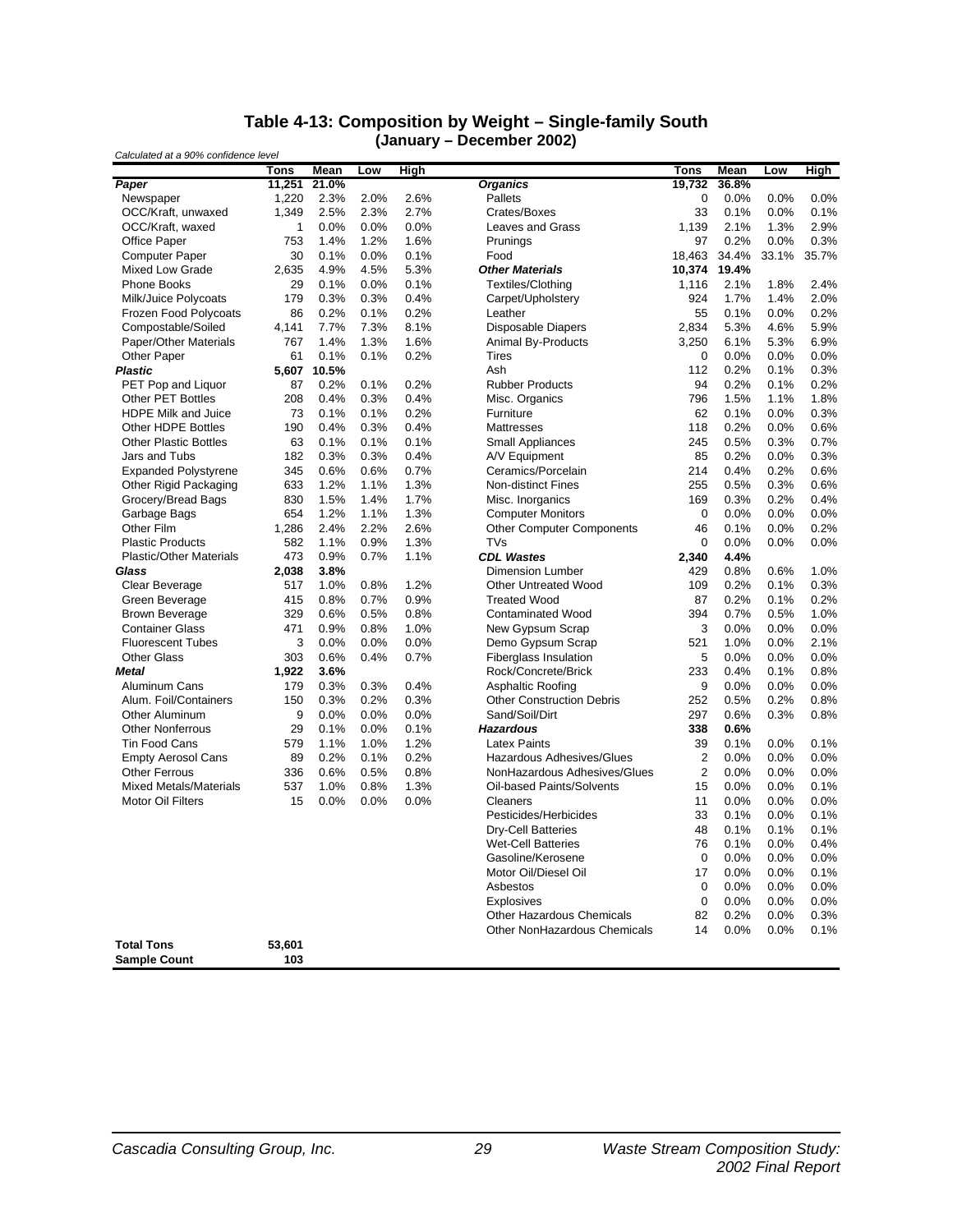# **4.5 By Service Area and Residence Type: Multi-family**

As shown in Figure 4-4, *paper* and *organics* comprise the bulk of the waste from multi-family residences both in the north (59.7%) and in the south (54.3%). *Other materials* was another large component, accounting for slightly more than 17% of both subpopulations. As with the single-family subpopulations, *CDL wastes* and *glass* accounted for a larger percentage of the waste from the south than from the north.



#### **Figure 4-4: Composition Summary, Multi-family (January – December 2002)**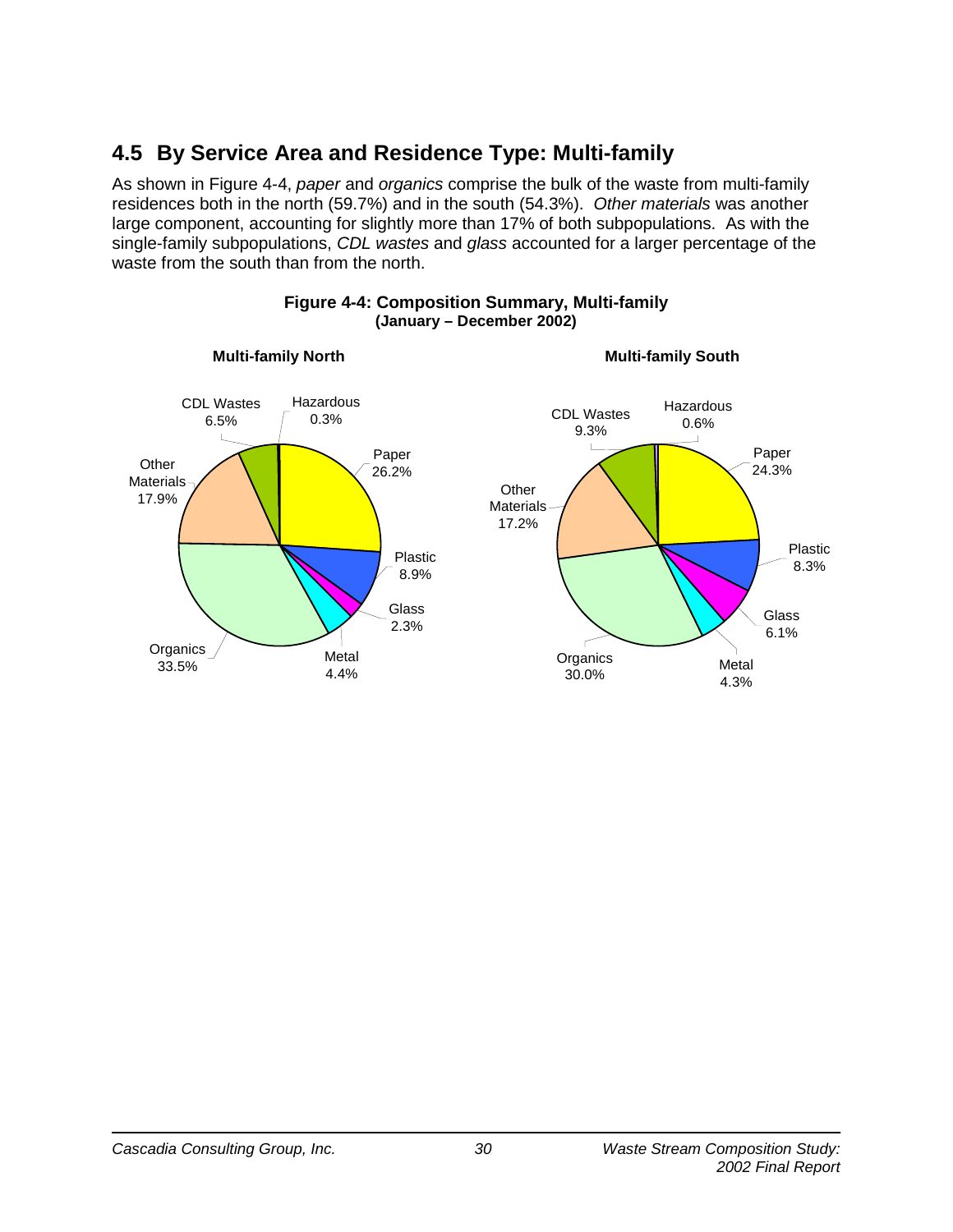### **4.5.1 Multi-family North**

A total of 53 loads were sampled for the multi-family north subpopulation. The amount of disposed waste for this subpopulation for calendar year 2002 was 19,358 tons. Composition estimates for this subpopulation were applied to these tons to estimate the amount of waste disposed for each component category. Almost 30% of the subpopulation was composed of *food*. *Mixed low grade paper* and *compostable/soiled paper* each accounted for more than 5% of the subpopulation. The full composition results for the multi-family north subpopulation are listed in Table 4-16.

| . <b>.</b><br>P000.11.001 E0021 |             |               |        |  |  |  |
|---------------------------------|-------------|---------------|--------|--|--|--|
| <b>Component</b>                | <b>Mean</b> | <b>Cum. %</b> | Tons   |  |  |  |
| Food                            | 29.3%       | 29.3%         | 5,663  |  |  |  |
| Mixed Low Grade Paper           | $7.0\%$     | 36.2%         | 1,352  |  |  |  |
| Compostable/Soiled Paper        | 5.1%        | 41.4%         | 994    |  |  |  |
| Newspaper                       | 4.7%        | 46.1%         | 918    |  |  |  |
| Unwaxed OCC/Kraft Paper         | 4.6%        | 50.7%         | 892    |  |  |  |
| <b>Animal By-Products</b>       | 3.8%        | 54.6%         | 744    |  |  |  |
| Leaves and Grass                | 3.7%        | 58.2%         | 712    |  |  |  |
| Carpet/Upholstery               | 3.6%        | 61.8%         | 691    |  |  |  |
| <b>Disposable Diapers</b>       | 2.6%        | 64.5%         | 511    |  |  |  |
| Textiles/Clothing               | 2.6%        | 67.0%         | 494    |  |  |  |
| <b>Total</b>                    | 67.0%       |               | 12,972 |  |  |  |

#### **Table 4-14: Top Ten Components – Multi-family North (January – December 2002)**

### **4.5.2 Multi-family South**

To characterize waste from the multi-family south subpopulation, 52 samples were sorted. It is estimated that multi-family residents in the south service area disposed about 33,610 tons in 2002. Composition estimates for this subpopulation were applied to the 33,610 tons to estimate the amount of waste disposed for each component category. The top ten components for this subpopulation accounted for almost 62%, or 20,804 tons. Table 4-17 lists detailed composition results for waste from multi-family residences in the south service area.

| (January – December 2002) |             |               |        |  |  |  |  |
|---------------------------|-------------|---------------|--------|--|--|--|--|
| <b>Component</b>          | <b>Mean</b> | <b>Cum.</b> % | Tons   |  |  |  |  |
| Food                      | 27.4%       | 27.4%         | 9,224  |  |  |  |  |
| Mixed Low Grade Paper     | 6.3%        | 33.7%         | 2,118  |  |  |  |  |
| Compostable/Soiled Paper  | 5.6%        | 39.4%         | 1,888  |  |  |  |  |
| <b>Animal By-Products</b> | 4.3%        | 43.6%         | 1,438  |  |  |  |  |
| Unwaxed OCC/Kraft Paper   | 3.9%        | 47.5%         | 1,297  |  |  |  |  |
| Newspaper                 | 3.8%        | 51.3%         | 1,289  |  |  |  |  |
| Textiles/Clothing         | 3.3%        | 54.6%         | 1,093  |  |  |  |  |
| Sand/Soil/Dirt            | 2.5%        | 57.1%         | 834    |  |  |  |  |
| Carpet/Upholstery         | 2.5%        | 59.5%         | 825    |  |  |  |  |
| <b>Disposable Diapers</b> | 2.4%        | 61.9%         | 797    |  |  |  |  |
| <b>Total</b>              | 61.9%       |               | 20,804 |  |  |  |  |

#### **Table 4-15: Top Ten Components – Multi-family South (January – December 2002)**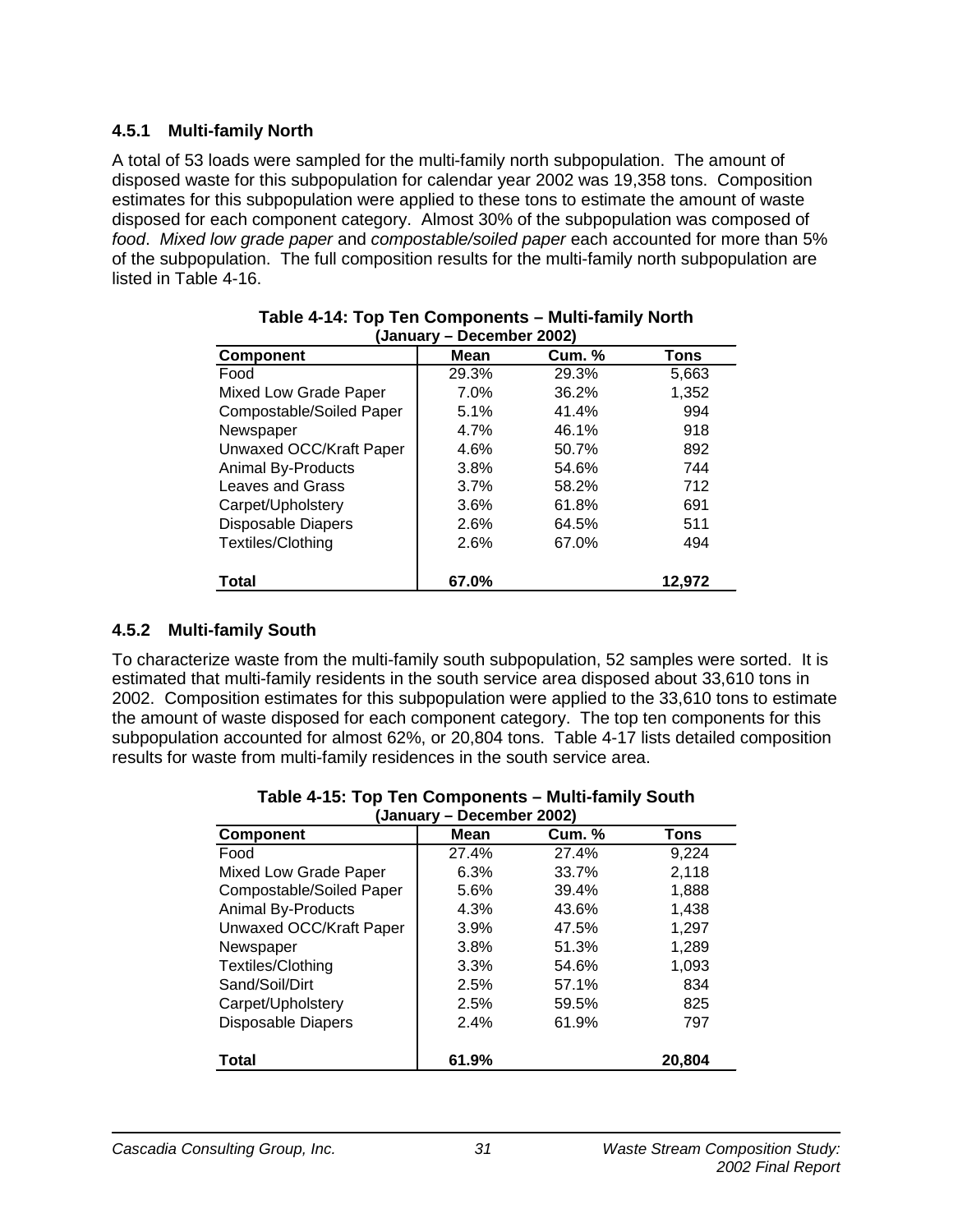### **4.5.3 Comparisons Between Multi-family North and Multi-family South**

In waste from both multi-family north and multi-family south residences, *food* comprised almost 30% of the subpopulation. Also, *mixed low grade paper* and *compostable/soiled paper* were the second and third largest components for both.

Only one of the top ten components differs between the two subpopulations – *leaves and grass.* It is a top ten component only in the multi-family north subpopulation, while *sand/soil/dirt* is a top ten component only in the multi-family south subpopulation.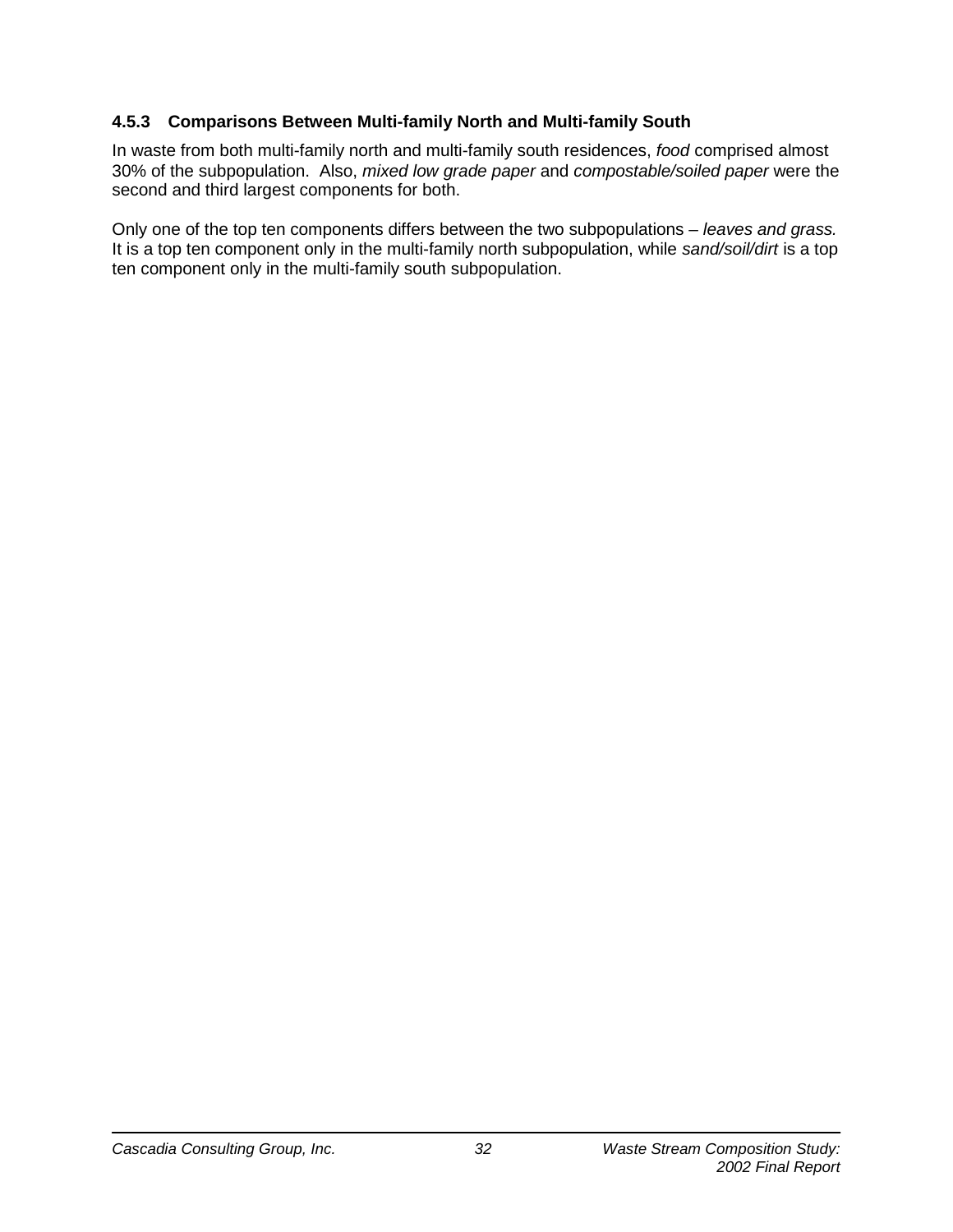#### **Table 4-16: Composition by Weight – Multi-family North (January – December 2002)**

| Calculated at a 90% confidence level |             |       |      |             | PVVVIINVI EVVEJ                  |             |       |       |       |
|--------------------------------------|-------------|-------|------|-------------|----------------------------------|-------------|-------|-------|-------|
|                                      | <b>Tons</b> | Mean  | Low  | <b>High</b> |                                  | Tons        | Mean  | Low   | High  |
| Paper                                | 5,075       | 26.2% |      |             | <b>Organics</b>                  | 6,492       | 33.5% |       |       |
| Newspaper                            | 918         | 4.7%  | 4.0% | 5.5%        | Pallets                          | 0           | 0.0%  | 0.0%  | 0.0%  |
| OCC/Kraft, unwaxed                   | 892         | 4.6%  | 3.9% | 5.3%        | Crates/Boxes                     | 11          | 0.1%  | 0.0%  | 0.2%  |
| OCC/Kraft, waxed                     | 6           | 0.0%  | 0.0% | 0.1%        | Leaves and Grass                 | 712         | 3.7%  | 2.1%  | 5.2%  |
| <b>Office Paper</b>                  | 385         | 2.0%  | 1.6% | 2.3%        | Prunings                         | 107         | 0.6%  | 0.0%  | 1.1%  |
| <b>Computer Paper</b>                | 14          | 0.1%  | 0.0% | 0.1%        | Food                             | 5,663       | 29.3% | 27.3% | 31.2% |
| Mixed Low Grade                      | 1,352       | 7.0%  | 6.4% | 7.6%        | <b>Other Materials</b>           | 3,461       | 17.9% |       |       |
| <b>Phone Books</b>                   | 57          | 0.3%  | 0.1% | 0.5%        | Textiles/Clothing                | 494         | 2.6%  | 2.0%  | 3.1%  |
| Milk/Juice Polycoats                 | 51          | 0.3%  | 0.2% | 0.3%        | Carpet/Upholstery                | 691         | 3.6%  | 2.4%  | 4.7%  |
| Frozen Food Polycoats                | 46          | 0.2%  | 0.2% | 0.3%        | Leather                          | 31          | 0.2%  | 0.0%  | 0.3%  |
| Compostable/Soiled                   | 994         | 5.1%  | 4.6% | 5.7%        | <b>Disposable Diapers</b>        | 511         | 2.6%  | 1.8%  | 3.5%  |
| Paper/Other Materials                | 320         | 1.7%  | 1.3% | 2.0%        | Animal By-Products               | 744         | 3.8%  | 2.7%  | 5.0%  |
| Other Paper                          | 39          | 0.2%  | 0.0% | 0.4%        | <b>Tires</b>                     | 4           | 0.0%  | 0.0%  | 0.1%  |
| Plastic                              | 1,714       | 8.9%  |      |             | Ash                              | 10          | 0.1%  | 0.0%  | 0.1%  |
| PET Pop and Liquor                   | 51          | 0.3%  | 0.2% | 0.3%        | <b>Rubber Products</b>           | 22          | 0.1%  | 0.1%  | 0.2%  |
| <b>Other PET Bottles</b>             | 75          | 0.4%  | 0.3% | 0.5%        | Misc. Organics                   | 199         | 1.0%  | 0.6%  | 1.4%  |
| <b>HDPE Milk and Juice</b>           | 52          | 0.3%  | 0.2% | 0.3%        | Furniture                        | 78          | 0.4%  | 0.1%  | 0.7%  |
| Other HDPE Bottles                   | 49          | 0.3%  | 0.2% | 0.3%        | Mattresses                       | 0           | 0.0%  | 0.0%  | 0.0%  |
| <b>Other Plastic Bottles</b>         | 17          | 0.1%  | 0.1% | 0.1%        | <b>Small Appliances</b>          | 52          | 0.3%  | 0.1%  | 0.5%  |
| Jars and Tubs                        | 59          | 0.3%  | 0.3% | 0.3%        | A/V Equipment                    | 57          | 0.3%  | 0.1%  | 0.5%  |
| <b>Expanded Polystyrene</b>          | 103         | 0.5%  | 0.3% | 0.7%        | Ceramics/Porcelain               | 165         | 0.9%  | 0.3%  | 1.4%  |
| Other Rigid Packaging                | 195         | 1.0%  | 0.9% | 1.1%        | <b>Non-distinct Fines</b>        | 149         | 0.8%  | 0.4%  | 1.2%  |
| Grocery/Bread Bags                   | 228         | 1.2%  | 1.0% | 1.3%        | Misc. Inorganics                 | 26          | 0.1%  | 0.0%  | 0.2%  |
| Garbage Bags                         | 223         | 1.2%  | 1.0% | 1.3%        | <b>Computer Monitors</b>         | $\mathbf 0$ | 0.0%  | 0.0%  | 0.0%  |
| Other Film                           | 330         | 1.7%  | 1.5% | 1.9%        | <b>Other Computer Components</b> | 144         | 0.7%  | 0.1%  | 1.3%  |
| <b>Plastic Products</b>              | 207         | 1.1%  | 0.8% | 1.3%        | <b>TVs</b>                       | 82          | 0.4%  | 0.0%  | 1.1%  |
| <b>Plastic/Other Materials</b>       | 124         | 0.6%  | 0.4% | 0.8%        | <b>CDL Wastes</b>                | 1,251       | 6.5%  |       |       |
| Glass                                | 452         | 2.3%  |      |             | Dimension Lumber                 | 146         | 0.8%  | 0.5%  | 1.0%  |
| Clear Beverage                       | 104         | 0.5%  | 0.4% | 0.7%        | <b>Other Untreated Wood</b>      | 41          | 0.2%  | 0.0%  | 0.4%  |
| Green Beverage                       | 79          | 0.4%  | 0.3% | 0.5%        | <b>Treated Wood</b>              | 174         | 0.9%  | 0.4%  | 1.4%  |
| <b>Brown Beverage</b>                | 132         | 0.7%  | 0.5% | 0.9%        | <b>Contaminated Wood</b>         | 240         | 1.2%  | 0.6%  | 1.8%  |
| <b>Container Glass</b>               | 78          | 0.4%  | 0.3% | 0.5%        | New Gypsum Scrap                 | 0           | 0.0%  | 0.0%  | 0.0%  |
| <b>Fluorescent Tubes</b>             | 1           | 0.0%  | 0.0% | 0.0%        | Demo Gypsum Scrap                | 10          | 0.1%  | 0.0%  | 0.1%  |
| <b>Other Glass</b>                   | 57          | 0.3%  | 0.2% | 0.4%        | <b>Fiberglass Insulation</b>     | 0           | 0.0%  | 0.0%  | 0.0%  |
| <b>Metal</b>                         | 854         | 4.4%  |      |             | Rock/Concrete/Brick              | 92          | 0.5%  | 0.1%  | 0.8%  |
| Aluminum Cans                        | 99          | 0.5%  | 0.4% | 0.6%        | Asphaltic Roofing                | 9           | 0.0%  | 0.0%  | 0.1%  |
| Alum. Foil/Containers                | 38          | 0.2%  | 0.1% | 0.2%        | <b>Other Construction Debris</b> | 115         | 0.6%  | 0.1%  | 1.1%  |
| Other Aluminum                       | 3           | 0.0%  | 0.0% | 0.0%        | Sand/Soil/Dirt                   | 423         | 2.2%  | 1.0%  | 3.4%  |
| <b>Other Nonferrous</b>              | 30          | 0.2%  | 0.1% | 0.3%        | <b>Hazardous</b>                 | 59          | 0.3%  |       |       |
| <b>Tin Food Cans</b>                 | 184         | 0.9%  | 0.8% | 1.1%        | <b>Latex Paints</b>              | 0           | 0.0%  | 0.0%  | 0.0%  |
| <b>Empty Aerosol Cans</b>            | 33          | 0.2%  | 0.1% | 0.3%        | Hazardous Adhesives/Glues        | 0           | 0.0%  | 0.0%  | 0.0%  |
| <b>Other Ferrous</b>                 | 198         | 1.0%  | 0.5% | 1.6%        | NonHazardous Adhesives/Glues     | 0           | 0.0%  | 0.0%  | 0.0%  |
| <b>Mixed Metals/Materials</b>        | 268         | 1.4%  | 0.9% | 1.9%        | Oil-based Paints/Solvents        | 0           | 0.0%  | 0.0%  | 0.0%  |
| <b>Motor Oil Filters</b>             | 2           | 0.0%  | 0.0% | 0.0%        | Cleaners                         | 7           | 0.0%  | 0.0%  | 0.1%  |
|                                      |             |       |      |             | Pesticides/Herbicides            | 1           | 0.0%  | 0.0%  | 0.0%  |
|                                      |             |       |      |             | <b>Dry-Cell Batteries</b>        | 11          | 0.1%  | 0.0%  | 0.1%  |
|                                      |             |       |      |             | <b>Wet-Cell Batteries</b>        | 0           | 0.0%  | 0.0%  | 0.0%  |
|                                      |             |       |      |             | Gasoline/Kerosene                | 0           | 0.0%  | 0.0%  | 0.0%  |
|                                      |             |       |      |             | Motor Oil/Diesel Oil             | 0           | 0.0%  | 0.0%  | 0.0%  |
|                                      |             |       |      |             | Asbestos                         | 0           | 0.0%  | 0.0%  | 0.0%  |
|                                      |             |       |      |             | Explosives                       | 0           | 0.0%  | 0.0%  | 0.0%  |
|                                      |             |       |      |             | <b>Other Hazardous Chemicals</b> | 39          | 0.2%  | 0.0%  | 0.5%  |
|                                      |             |       |      |             | Other NonHazardous Chemicals     | 1           | 0.0%  | 0.0%  | 0.0%  |
| <b>Total Tons</b>                    | 19,358      |       |      |             |                                  |             |       |       |       |
| <b>Sample Count</b>                  | 53          |       |      |             |                                  |             |       |       |       |
|                                      |             |       |      |             |                                  |             |       |       |       |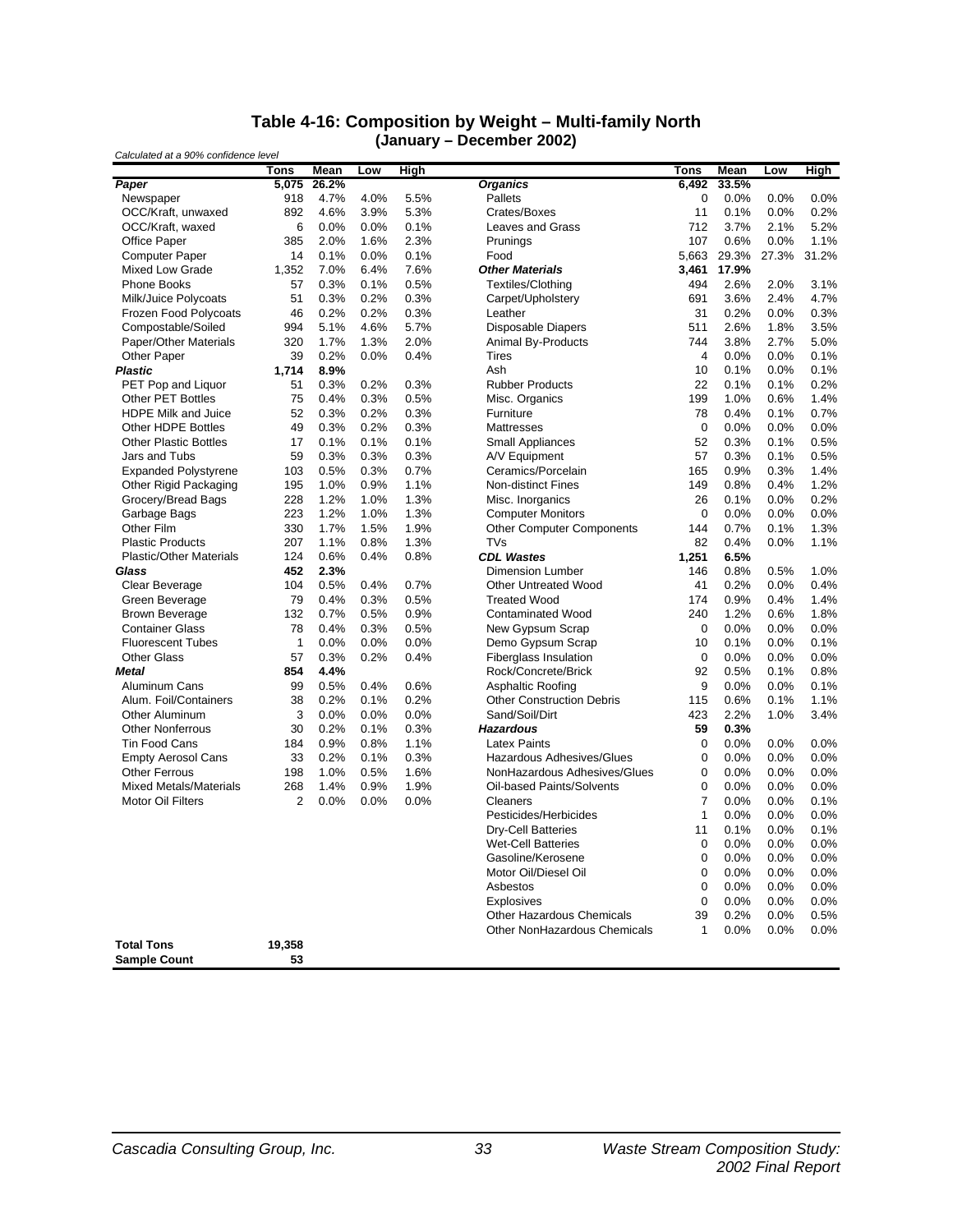#### **Table 4-17: Composition by Weight – Multi-family South (January – December 2002)**

| Calculated at a 90% confidence level |             |       |      |             |                                  |                |       |       |         |
|--------------------------------------|-------------|-------|------|-------------|----------------------------------|----------------|-------|-------|---------|
|                                      | <b>Tons</b> | Mean  | Low  | <b>High</b> |                                  | <b>Tons</b>    | Mean  | Low   | High    |
| Paper                                | 8,164       | 24.3% |      |             | <b>Organics</b>                  | 10,069         | 30.0% |       |         |
| Newspaper                            | 1,289       | 3.8%  | 3.3% | 4.4%        | Pallets                          | 0              | 0.0%  | 0.0%  | 0.0%    |
| OCC/Kraft, unwaxed                   | 1,297       | 3.9%  | 3.3% | 4.4%        | Crates/Boxes                     | 15             | 0.0%  | 0.0%  | 0.1%    |
| OCC/Kraft, waxed                     | 15          | 0.0%  | 0.0% | 0.1%        | Leaves and Grass                 | 796            | 2.4%  | 1.4%  | 3.4%    |
| <b>Office Paper</b>                  | 595         | 1.8%  | 1.4% | 2.1%        | Prunings                         | 34             | 0.1%  | 0.0%  | 0.2%    |
| <b>Computer Paper</b>                | 53          | 0.2%  | 0.1% | 0.2%        | Food                             | 9,224          | 27.4% | 25.6% | 29.3%   |
| Mixed Low Grade                      | 2,118       | 6.3%  | 5.4% | 7.2%        | <b>Other Materials</b>           | 5,791          | 17.2% |       |         |
| <b>Phone Books</b>                   | 139         | 0.4%  | 0.2% | 0.6%        | Textiles/Clothing                | 1,093          | 3.3%  | 2.5%  | 4.0%    |
| Milk/Juice Polycoats                 | 127         | 0.4%  | 0.2% | 0.6%        | Carpet/Upholstery                | 825            | 2.5%  | 1.6%  | 3.3%    |
| Frozen Food Polycoats                | 73          | 0.2%  | 0.1% | 0.3%        | Leather                          | 68             | 0.2%  | 0.1%  | 0.4%    |
| Compostable/Soiled                   | 1,888       | 5.6%  | 4.9% | 6.3%        | <b>Disposable Diapers</b>        | 797            | 2.4%  | 1.8%  | 3.0%    |
| Paper/Other Materials                | 525         | 1.6%  | 1.2% | 1.9%        | Animal By-Products               | 1.438          | 4.3%  | 3.1%  | 5.4%    |
| Other Paper                          | 45          | 0.1%  | 0.0% | 0.2%        | <b>Tires</b>                     | 0              | 0.0%  | 0.0%  | 0.0%    |
| <b>Plastic</b>                       | 2,790       | 8.3%  |      |             | Ash                              | 6              | 0.0%  | 0.0%  | 0.0%    |
| PET Pop and Liquor                   | 91          | 0.3%  | 0.2% | 0.3%        | <b>Rubber Products</b>           | 50             | 0.1%  | 0.1%  | 0.2%    |
| <b>Other PET Bottles</b>             | 133         | 0.4%  | 0.3% | 0.4%        | Misc. Organics                   | 335            | 1.0%  | 0.8%  | 1.2%    |
| <b>HDPE Milk and Juice</b>           | 69          | 0.2%  | 0.2% | 0.2%        | Furniture                        | 326            | 1.0%  | 0.0%  | 1.9%    |
| Other HDPE Bottles                   | 101         | 0.3%  | 0.2% | 0.4%        | Mattresses                       | 0              | 0.0%  | 0.0%  | 0.0%    |
| <b>Other Plastic Bottles</b>         | 32          | 0.1%  | 0.1% | 0.1%        | Small Appliances                 | 107            | 0.3%  | 0.1%  | 0.5%    |
| Jars and Tubs                        | 94          | 0.3%  | 0.2% | 0.3%        | A/V Equipment                    | 113            | 0.3%  | 0.1%  | 0.5%    |
| <b>Expanded Polystyrene</b>          | 157         | 0.5%  | 0.4% | 0.6%        | Ceramics/Porcelain               | 267            | 0.8%  | 0.5%  | 1.1%    |
| Other Rigid Packaging                | 262         | 0.8%  | 0.7% | 0.9%        | <b>Non-distinct Fines</b>        | 59             | 0.2%  | 0.1%  | 0.3%    |
| Grocery/Bread Bags                   | 390         | 1.2%  | 1.0% | 1.3%        | Misc. Inorganics                 | 176            | 0.5%  | 0.2%  | 0.9%    |
| Garbage Bags                         | 385         | 1.1%  | 0.9% | 1.4%        | <b>Computer Monitors</b>         | 36             | 0.1%  | 0.0%  | 0.3%    |
| Other Film                           | 581         | 1.7%  | 1.5% | 2.0%        | <b>Other Computer Components</b> | 93             | 0.3%  | 0.0%  | 0.6%    |
| <b>Plastic Products</b>              | 330         | 1.0%  | 0.8% | 1.2%        | TVs                              | 0              | 0.0%  | 0.0%  | 0.0%    |
| <b>Plastic/Other Materials</b>       | 164         | 0.5%  | 0.4% | 0.6%        | <b>CDL Wastes</b>                | 3.140          | 9.3%  |       |         |
| Glass                                | 2,033       | 6.1%  |      |             | Dimension Lumber                 | 609            | 1.8%  | 1.3%  | 2.4%    |
| Clear Beverage                       | 611         | 1.8%  | 1.4% | 2.2%        | <b>Other Untreated Wood</b>      | 35             | 0.1%  | 0.0%  | 0.2%    |
| Green Beverage                       | 498         | 1.5%  | 1.2% | 1.7%        | <b>Treated Wood</b>              | 224            | 0.7%  | 0.2%  | 1.2%    |
| <b>Brown Beverage</b>                | 455         | 1.4%  | 1.0% | 1.7%        | <b>Contaminated Wood</b>         | 361            | 1.1%  | 0.7%  | 1.5%    |
| <b>Container Glass</b>               | 290         | 0.9%  | 0.7% | 1.0%        | New Gypsum Scrap                 | 0              | 0.0%  | 0.0%  | 0.0%    |
| <b>Fluorescent Tubes</b>             | 2           | 0.0%  | 0.0% | 0.0%        | Demo Gypsum Scrap                | 379            | 1.1%  | 0.1%  | 2.2%    |
| <b>Other Glass</b>                   | 179         | 0.5%  | 0.4% | 0.7%        | <b>Fiberglass Insulation</b>     | 0              | 0.0%  | 0.0%  | 0.0%    |
| <b>Metal</b>                         | 1,436       | 4.3%  |      |             | Rock/Concrete/Brick              | 397            | 1.2%  | 0.0%  | 2.5%    |
| Aluminum Cans                        | 164         | 0.5%  | 0.4% | 0.6%        | Asphaltic Roofing                | 3              | 0.0%  | 0.0%  | 0.0%    |
| Alum. Foil/Containers                | 57          | 0.2%  | 0.1% | 0.2%        | <b>Other Construction Debris</b> | 297            | 0.9%  | 0.0%  | 2.1%    |
| Other Aluminum                       | 6           | 0.0%  | 0.0% | 0.0%        | Sand/Soil/Dirt                   | 834            | 2.5%  | 1.2%  | 3.8%    |
| <b>Other Nonferrous</b>              | 17          | 0.0%  | 0.0% | 0.1%        | <b>Hazardous</b>                 | 188            | 0.6%  |       |         |
| <b>Tin Food Cans</b>                 | 358         | 1.1%  | 0.9% | 1.2%        | <b>Latex Paints</b>              | 39             | 0.1%  | 0.0%  | 0.2%    |
| <b>Empty Aerosol Cans</b>            | 43          | 0.1%  | 0.1% | 0.2%        | Hazardous Adhesives/Glues        | 0              | 0.0%  | 0.0%  | 0.0%    |
| <b>Other Ferrous</b>                 | 369         | 1.1%  | 0.5% | 1.7%        | NonHazardous Adhesives/Glues     | $\overline{2}$ | 0.0%  | 0.0%  | 0.0%    |
| <b>Mixed Metals/Materials</b>        | 420         | 1.3%  | 0.8% | 1.7%        | Oil-based Paints/Solvents        | 5              | 0.0%  | 0.0%  | 0.0%    |
| <b>Motor Oil Filters</b>             | 2           | 0.0%  | 0.0% | 0.0%        | Cleaners                         | 15             | 0.0%  | 0.0%  | 0.1%    |
|                                      |             |       |      |             | Pesticides/Herbicides            | 0              | 0.0%  | 0.0%  | 0.0%    |
|                                      |             |       |      |             | <b>Dry-Cell Batteries</b>        | 23             | 0.1%  | 0.0%  | 0.1%    |
|                                      |             |       |      |             | <b>Wet-Cell Batteries</b>        | 59             | 0.2%  | 0.0%  | 0.5%    |
|                                      |             |       |      |             | Gasoline/Kerosene                | 0              | 0.0%  | 0.0%  | 0.0%    |
|                                      |             |       |      |             | Motor Oil/Diesel Oil             | 13             | 0.0%  | 0.0%  | 0.1%    |
|                                      |             |       |      |             | Asbestos                         | 0              | 0.0%  | 0.0%  | 0.0%    |
|                                      |             |       |      |             | <b>Explosives</b>                | 0              | 0.0%  | 0.0%  | 0.0%    |
|                                      |             |       |      |             | <b>Other Hazardous Chemicals</b> | 30             | 0.1%  | 0.0%  | 0.2%    |
|                                      |             |       |      |             | Other NonHazardous Chemicals     | 2              | 0.0%  | 0.0%  | $0.0\%$ |
| <b>Total Tons</b>                    | 33,610      |       |      |             |                                  |                |       |       |         |
| <b>Sample Count</b>                  | 52          |       |      |             |                                  |                |       |       |         |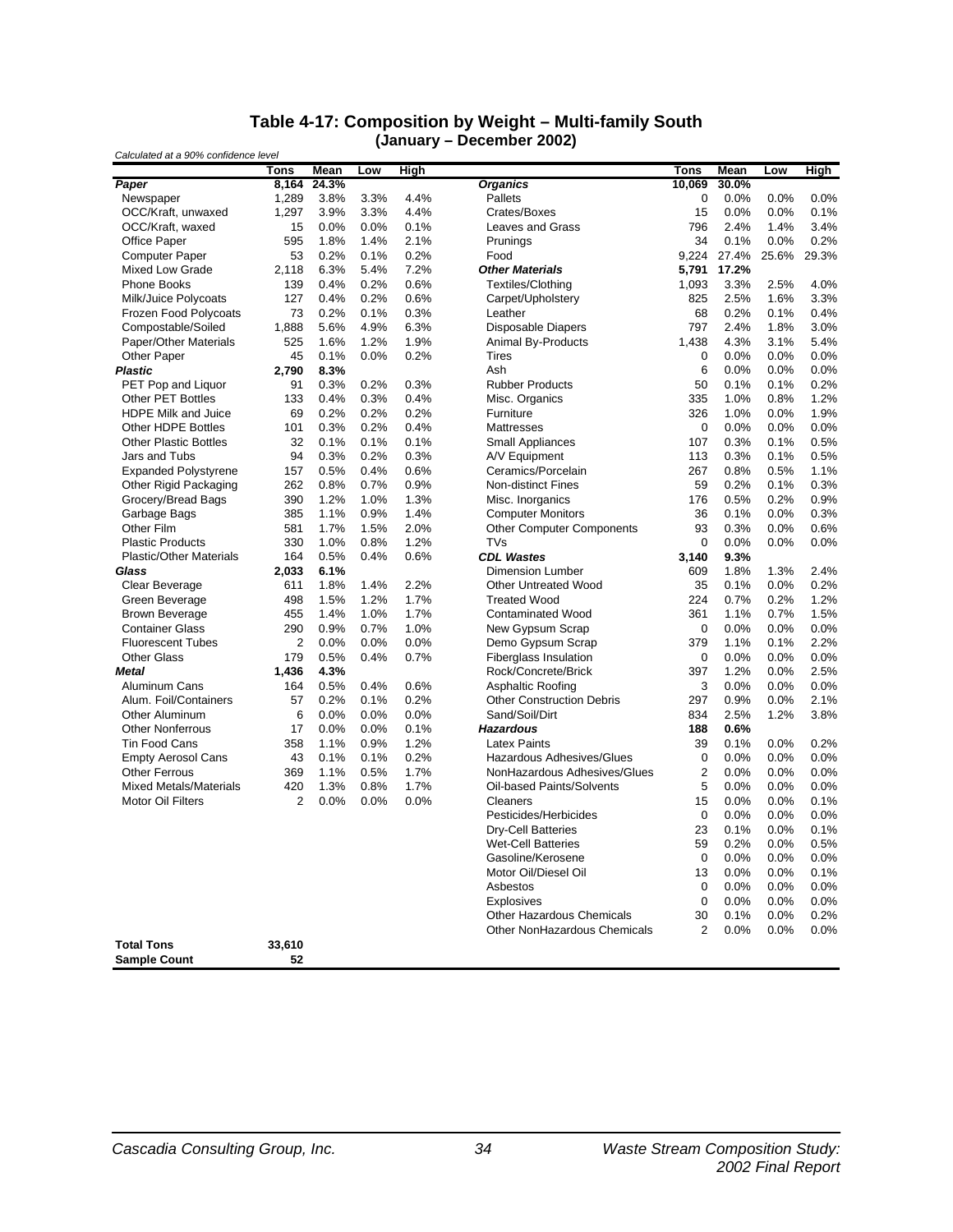## **4.6 By Season**

Waste composition results were examined for seasonal variations. Samples were classified into four seasons according to the month in which they were sorted: March, April, and May are spring; June, July, and August are summer; September, October, and November are autumn; and December, January, and February are winter. Figure 4-5 summarizes the results by broad material category for each season. When summed together, *paper* and *organics* accounted for almost 60% of the total tonnage for each of the four seasons. *Organics* accounted for a slightly smaller percentage of waste in the autumn (33% compared with about 37% for the other three seasons).









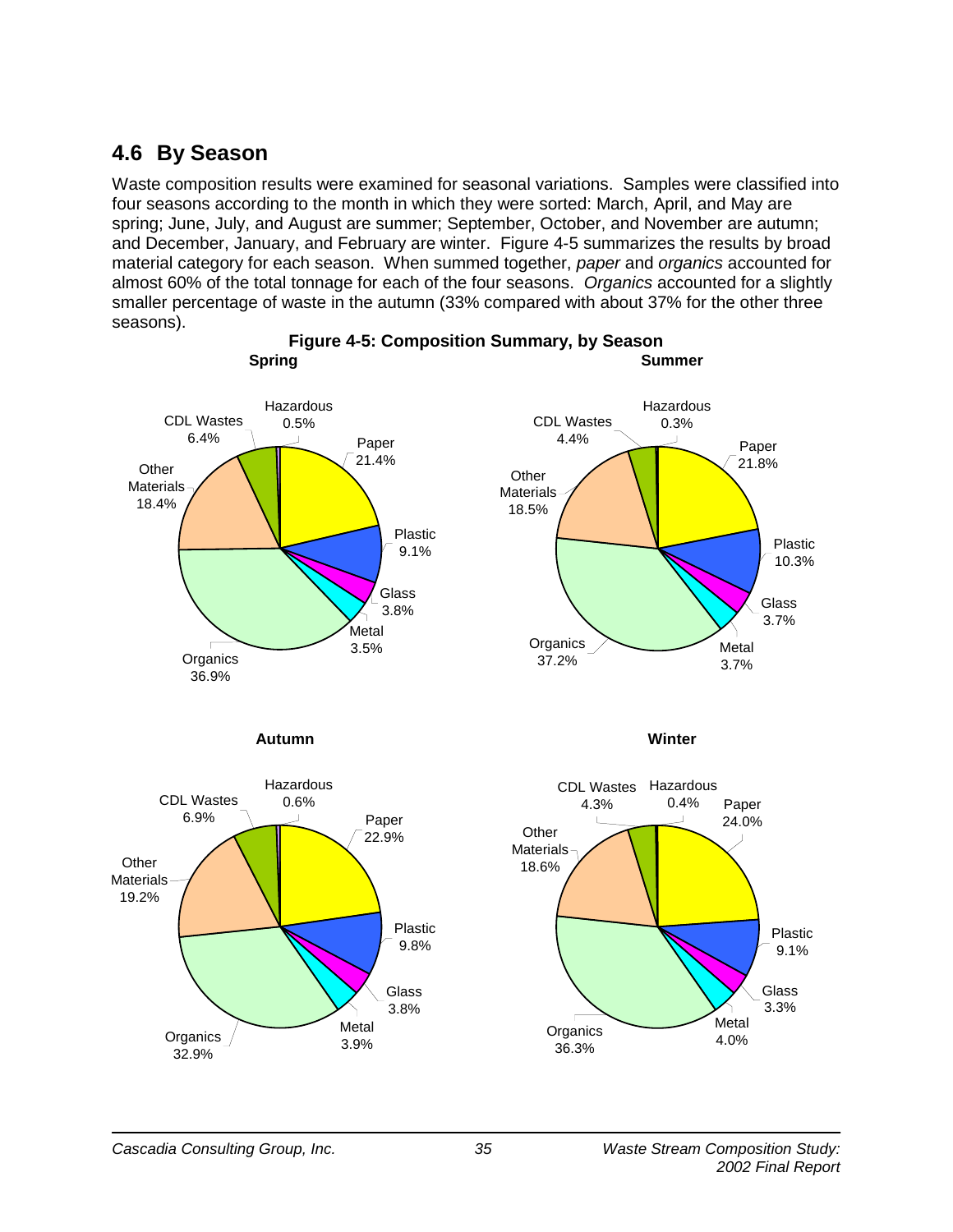#### **4.6.1 Spring**

A total of 76 samples were captured between the months of March and May 2002. The top ten components, which are listed in Table 4-18, sum to approximately 69.2% of the total, by weight. *Food* accounted for more than one-third of the total tons disposed in the spring (34.5%). The remaining top ten components – *compostable/soiled paper*, *animal by-products*, *mixed low grade paper*, *disposable diapers*, *newspaper*, *unwaxed OCC/Kraft paper*, *carpet/upholstery*, *textiles/clothing*, and *other film* – each account for 7% or less. Table 4-22 lists the full composition results for residential waste disposed during the spring of 2002.

| (March - May 2002)        |       |               |  |  |  |  |  |  |  |  |
|---------------------------|-------|---------------|--|--|--|--|--|--|--|--|
| <b>Component</b>          | Mean  | <b>Cum. %</b> |  |  |  |  |  |  |  |  |
| Food                      | 34.5% | 34.5%         |  |  |  |  |  |  |  |  |
| Compostable/Soiled Paper  | 7.0%  | 41.6%         |  |  |  |  |  |  |  |  |
| <b>Animal By-Products</b> | 5.5%  | 47.0%         |  |  |  |  |  |  |  |  |
| Mixed Low Grade Paper     | 5.4%  | 52.5%         |  |  |  |  |  |  |  |  |
| <b>Disposable Diapers</b> | 4.3%  | 56.7%         |  |  |  |  |  |  |  |  |
| Newspaper                 | 2.9%  | 59.6%         |  |  |  |  |  |  |  |  |
| Unwaxed OCC/Kraft Paper   | 2.8%  | 62.4%         |  |  |  |  |  |  |  |  |
| Carpet/Upholstery         | 2.7%  | 65.1%         |  |  |  |  |  |  |  |  |
| Textiles/Clothing         | 2.2%  | 67.3%         |  |  |  |  |  |  |  |  |
| <b>Other Plastic Film</b> | 1.9%  | 69.2%         |  |  |  |  |  |  |  |  |
| Total                     | 69.2% |               |  |  |  |  |  |  |  |  |

# **Table 4-18: Top Ten Components – Spring**

### **4.6.2 Summer**

In the summer of 2002, 79 samples were taken. As shown in Table 4-19, *food* was the largest component at 34.4%. The remaining components – *compostable/soiled paper*, *mixed low grade paper*, *disposable diapers*, *animal by-products*, *unwaxed OCC/Kraft paper*, *carpet/upholstery*, *newspaper*, *leaves and grass*, and *other film* – each represented less than 7% of the total, by weight. See Table 4-23 for a complete list of the composition results for residential waste disposed in the summer.

| (June – August 2002)      |       |               |  |  |  |  |  |  |  |
|---------------------------|-------|---------------|--|--|--|--|--|--|--|
| Component                 | Mean  | <b>Cum.</b> % |  |  |  |  |  |  |  |
| Food                      | 34.4% | 34.4%         |  |  |  |  |  |  |  |
| Compostable/Soiled Paper  | 6.5%  | 40.9%         |  |  |  |  |  |  |  |
| Mixed Low Grade Paper     | 5.4%  | 46.4%         |  |  |  |  |  |  |  |
| <b>Disposable Diapers</b> | 4.7%  | 51.0%         |  |  |  |  |  |  |  |
| <b>Animal By-Products</b> | 4.2%  | 55.2%         |  |  |  |  |  |  |  |
| Unwaxed OCC/Kraft Paper   | 3.0%  | 58.2%         |  |  |  |  |  |  |  |
| Carpet/Upholstery         | 2.8%  | 61.0%         |  |  |  |  |  |  |  |
| Newspaper                 | 2.7%  | 63.7%         |  |  |  |  |  |  |  |
| Leaves and Grass          | 2.6%  | 66.4%         |  |  |  |  |  |  |  |
| <b>Other Plastic Film</b> | 2.3%  | 68.6%         |  |  |  |  |  |  |  |
| Total                     | 68.6% |               |  |  |  |  |  |  |  |

## **Table 4-19: Top Ten Components – Summer**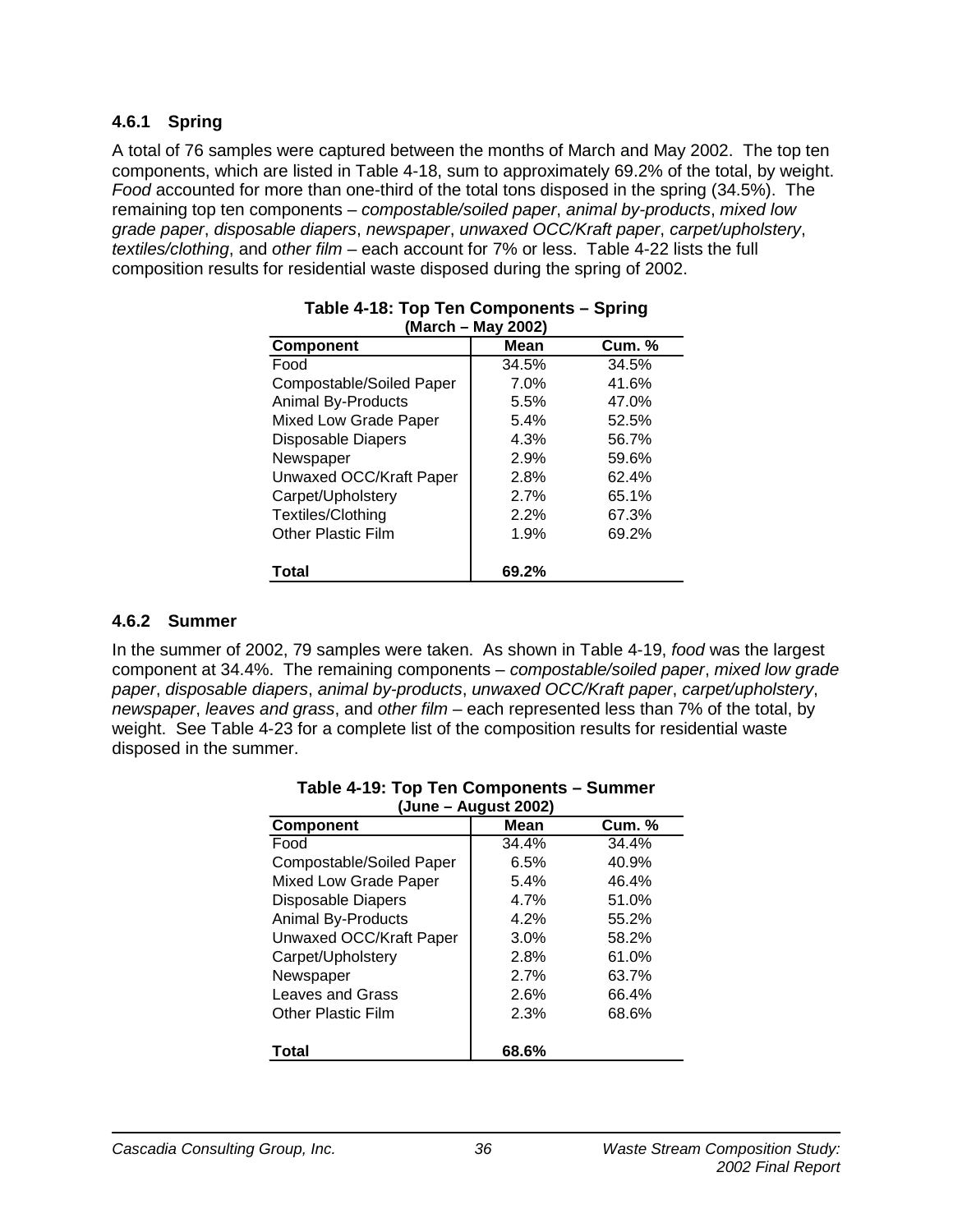#### **4.6.3 Autumn**

Between September and November of 2003, a total of 66 samples were captured from residential loads. Table 4-20 lists the top ten components of waste disposed in the autumn. *Food* composed almost 30% of the total, while *compostable/soiled paper*, *animal by-products*, *mixed low grade paper*, *disposable diapers*, *unwaxed OCC/Kraft paper*, *newspaper*, *leaves and grass*, *other film*, and *textiles/clothing* together accounted for another 36%. When summed together, the top ten components made up almost 66% of the total waste disposed in the autumn of 2002. Table 4-24 lists the composition results for this season in detail.

| (September – November ZUUZ) |       |               |  |  |  |  |  |  |  |  |  |
|-----------------------------|-------|---------------|--|--|--|--|--|--|--|--|--|
| <b>Component</b>            | Mean  | <b>Cum.</b> % |  |  |  |  |  |  |  |  |  |
| Food                        | 29.8% | 29.8%         |  |  |  |  |  |  |  |  |  |
| Compostable/Soiled Paper    | 6.7%  | 36.5%         |  |  |  |  |  |  |  |  |  |
| Animal By-Products          | 6.2%  | 42.7%         |  |  |  |  |  |  |  |  |  |
| Mixed Low Grade Paper       | 5.5%  | 48.3%         |  |  |  |  |  |  |  |  |  |
| <b>Disposable Diapers</b>   | 3.9%  | 52.1%         |  |  |  |  |  |  |  |  |  |
| Unwaxed OCC/Kraft Paper     | 3.3%  | 55.4%         |  |  |  |  |  |  |  |  |  |
| Newspaper                   | 3.0%  | 58.4%         |  |  |  |  |  |  |  |  |  |
| Leaves and Grass            | 2.9%  | 61.3%         |  |  |  |  |  |  |  |  |  |
| <b>Other Plastic Film</b>   | 2.3%  | 63.6%         |  |  |  |  |  |  |  |  |  |
| Textiles/Clothing           | 2.2%  | 65.8%         |  |  |  |  |  |  |  |  |  |
| <b>Total</b>                | 65.8% |               |  |  |  |  |  |  |  |  |  |

#### **Table 4-20: Top Ten Components – Autumn (September – November 2002)**

#### **4.6.4 Winter**

A total of 88 samples were sorted from residential waste disposed during the winter of 2002. The top ten components are listed in Table 4-21, and sum to approximately 70.5% of the total, by weight. As in the other seasons, *food* accounted for over a third of the waste stream. *Compostable/soiled paper*, *animal by-products*, *mixed low grade paper*, *disposable diapers*, *unwaxed OCC/Kraft paper*, *newspaper*, *textiles/clothing*, *other film*, and *leaves and grass* were each less than 8% of the of waste disposed during January, February, and December 2002. Table 4-25 details the full composition results of this season's waste.

| (January, February, and December 2002) |             |               |  |  |  |  |  |  |  |  |
|----------------------------------------|-------------|---------------|--|--|--|--|--|--|--|--|
| <b>Component</b>                       | <b>Mean</b> | <b>Cum.</b> % |  |  |  |  |  |  |  |  |
| Food                                   | 34.0%       | 34.0%         |  |  |  |  |  |  |  |  |
| Compostable/Soiled Paper               | 7.5%        | 41.5%         |  |  |  |  |  |  |  |  |
| Animal By-Products                     | 5.6%        | 47.1%         |  |  |  |  |  |  |  |  |
| Mixed Low Grade Paper                  | 5.6%        | 52.7%         |  |  |  |  |  |  |  |  |
| <b>Disposable Diapers</b>              | 4.5%        | 57.2%         |  |  |  |  |  |  |  |  |
| Unwaxed OCC/Kraft Paper                | 3.3%        | 60.6%         |  |  |  |  |  |  |  |  |
| Newspaper                              | 3.1%        | 63.6%         |  |  |  |  |  |  |  |  |
| Textiles/Clothing                      | 2.6%        | 66.2%         |  |  |  |  |  |  |  |  |
| Other Plastic Film                     | 2.2%        | 68.4%         |  |  |  |  |  |  |  |  |
| Leaves and Grass                       | 2.1%        | 70.5%         |  |  |  |  |  |  |  |  |
| <b>Total</b>                           | 70.5%       |               |  |  |  |  |  |  |  |  |

|  | Table 4-21: Top Ten Components – Winter |
|--|-----------------------------------------|
|  | (January February and December 2002)    |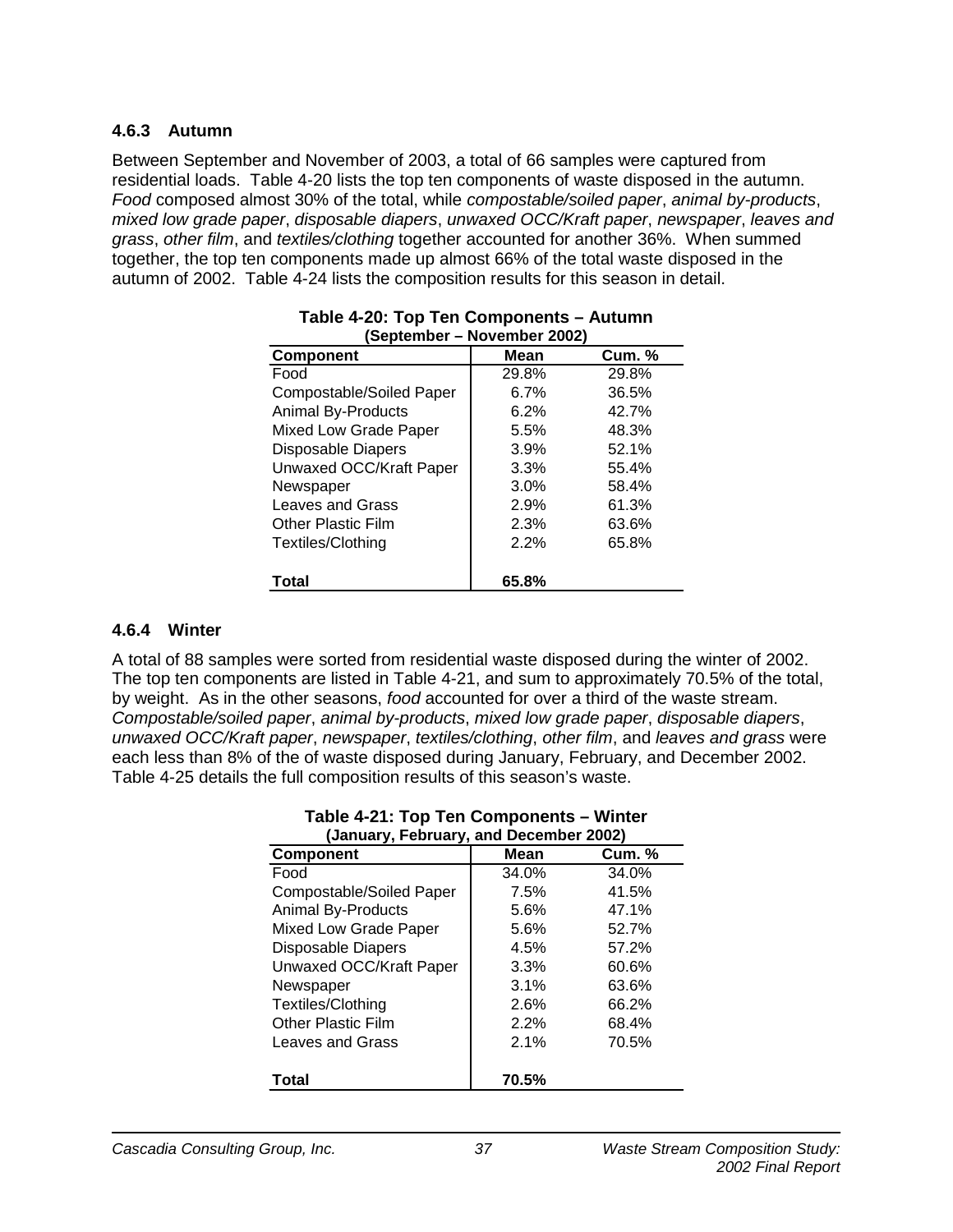#### **4.6.5 Comparisons between Seasons**

*Food* was the largest component for each of the four seasons. In addition to *food*, seven other components (*animal by-products*, *compostable/soiled paper*, *disposable diapers*, *mixed low grade paper*, *newspaper*, *unwaxed OCC/Kraft paper*, and *other film*) were among the top ten components in each season. Summer was the only season without *textiles/clothing* in the top ten. C*arpet/upholstery* was one of the largest components in the spring and summer, only.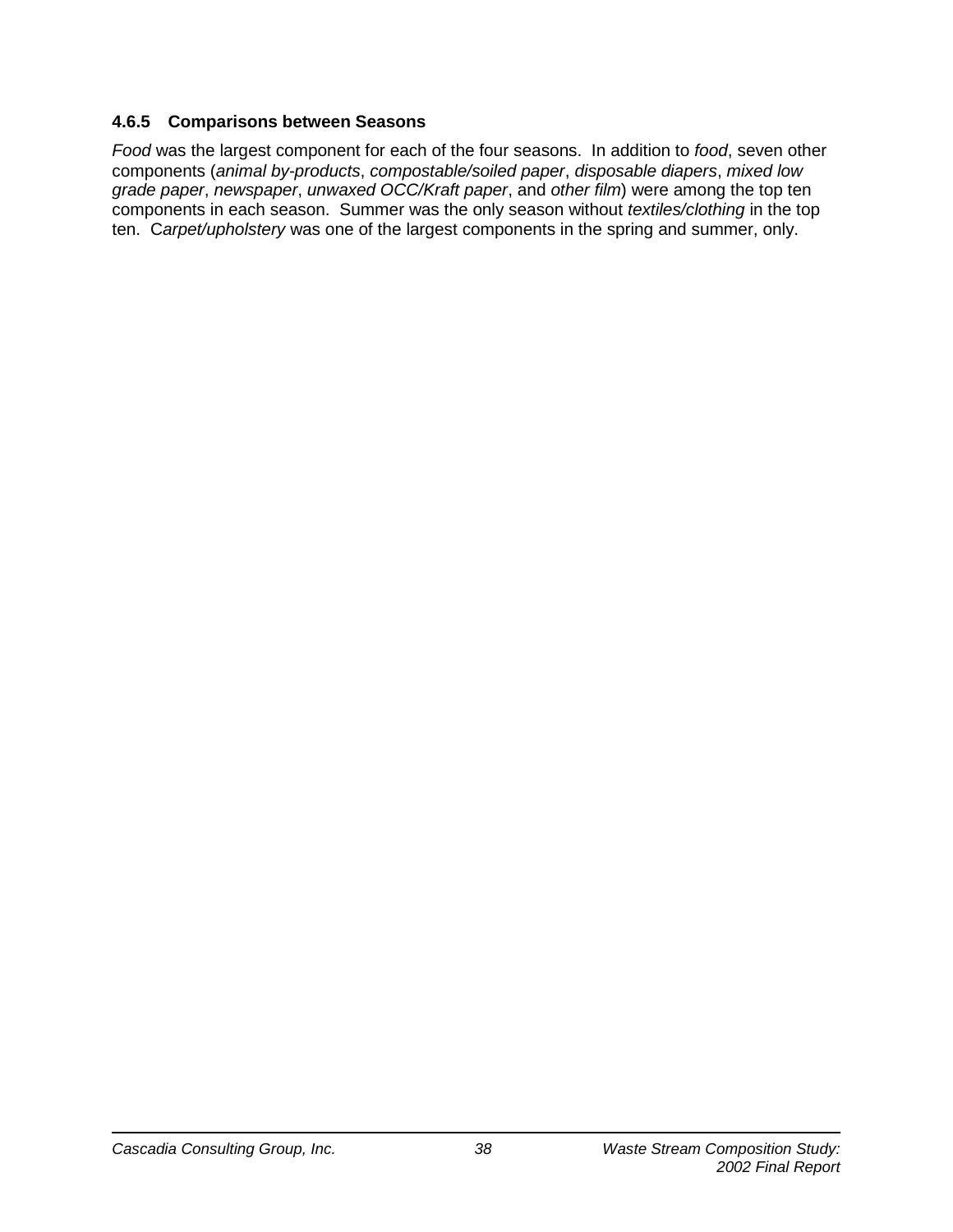| Calculated at a 90% confidence level | Mean  | Low  | <b>High</b> |                                                                  | <b>Mean</b>  | Low             | <b>High</b>  |
|--------------------------------------|-------|------|-------------|------------------------------------------------------------------|--------------|-----------------|--------------|
| Paper                                | 21.4% |      |             | <b>Organics</b>                                                  | 36.9%        |                 |              |
| Newspaper                            | 2.9%  | 2.4% | 3.4%        | Pallets                                                          | $0.0\%$      | 0.0%            | $0.0\%$      |
| OCC/Kraft, unwaxed                   | 2.8%  | 2.5% | 3.0%        | Crates/Boxes                                                     | 0.1%         | 0.0%            | 0.2%         |
| OCC/Kraft, waxed                     | 0.0%  | 0.0% | 0.0%        | Leaves and Grass                                                 | 1.9%         | 1.2%            | 2.5%         |
| Office Paper                         | 1.2%  | 1.0% | 1.4%        | Prunings                                                         | 0.4%         | 0.0%            | 0.8%         |
| <b>Computer Paper</b>                | 0.2%  | 0.2% | 0.3%        | Food                                                             | 34.5%        | 32.8%           | 36.2%        |
| <b>Mixed Low Grade</b>               | 5.4%  | 4.9% | 6.0%        | <b>Other Materials</b>                                           | 18.4%        |                 |              |
| Phone Books                          | 0.1%  | 0.0% | 0.2%        | Textiles/Clothing                                                | 2.2%         | 1.8%            | 2.5%         |
| Milk/Juice Polycoats                 | 0.3%  | 0.2% | 0.3%        | Carpet/Upholstery                                                | 2.7%         | 2.1%            | 3.4%         |
| Frozen Food Polycoats                | 0.1%  | 0.1% | 0.2%        | Leather                                                          | 0.1%         | 0.0%            | 0.2%         |
| Compostable/Soiled                   | 7.0%  | 6.5% | 7.6%        | <b>Disposable Diapers</b>                                        | 4.3%         | 3.6%            | 4.9%         |
| Paper/Other Materials                | 1.3%  | 1.2% | 1.5%        | Animal By-Products                                               | 5.5%         | 4.4%            | 6.6%         |
| <b>Other Paper</b>                   | 0.0%  | 0.0% | 0.0%        | Tires                                                            | $0.0\%$      | 0.0%            | 0.0%         |
| <b>Plastic</b>                       | 9.1%  |      |             | Ash                                                              | 0.1%         | 0.0%            | 0.3%         |
| PET Pop and Liquor                   | 0.2%  | 0.1% | 0.2%        | <b>Rubber Products</b>                                           | 0.2%         | 0.2%            | 0.3%         |
| <b>Other PET Bottles</b>             | 0.3%  | 0.3% | 0.4%        | Misc. Organics                                                   | 1.2%         | 1.0%            | 1.4%         |
| <b>HDPE Milk and Juice</b>           | 0.2%  | 0.1% | 0.2%        | Furniture                                                        | 0.1%         | 0.0%            | 0.4%         |
| Other HDPE Bottles                   | 0.3%  | 0.2% | 0.3%        | <b>Mattresses</b>                                                | 0.0%         | 0.0%            | 0.0%         |
|                                      |       |      |             |                                                                  |              |                 |              |
| <b>Other Plastic Bottles</b>         | 0.1%  | 0.1% | 0.1%        | <b>Small Appliances</b>                                          | 0.3%         | 0.1%            | 0.6%         |
| Jars and Tubs                        | 0.3%  | 0.3% | 0.3%        | A/V Equipment<br>Ceramics/Porcelain                              | 0.2%         | 0.1%            | 0.3%         |
| <b>Expanded Polystyrene</b>          | 0.7%  | 0.5% | 0.9%        |                                                                  | 0.5%         | 0.3%            | 0.6%         |
| Other Rigid Packaging                | 0.9%  | 0.9% | 1.0%        | <b>Non-distinct Fines</b>                                        | 0.0%         | 0.0%            | 0.1%         |
| Grocery/Bread Bags                   | 1.3%  | 1.2% | 1.5%        | Misc. Inorganics                                                 | 0.4%         | 0.1%            | 0.6%         |
| Garbage Bags                         | 1.2%  | 1.1% | 1.4%        | <b>Computer Monitors</b>                                         | 0.1%         | 0.0%            | 0.2%         |
| Other Film                           | 1.9%  | 1.8% | 2.1%        | <b>Other Computer Components</b>                                 | 0.2%         | 0.0%            | 0.3%         |
| <b>Plastic Products</b>              | 1.1%  | 0.9% | 1.3%        | TVs                                                              | 0.3%         | 0.0%            | 0.9%         |
| <b>Plastic/Other Materials</b>       | 0.5%  | 0.4% | 0.6%        | <b>CDL Wastes</b>                                                | 6.4%         |                 |              |
| Glass                                | 3.8%  |      |             | <b>Dimension Lumber</b>                                          | 1.9%         | 1.4%            | 2.3%         |
| Clear Beverage                       | 1.2%  | 0.9% | 1.4%        | <b>Other Untreated Wood</b>                                      | 0.4%         | 0.1%            | 0.6%         |
| Green Beverage                       | 0.8%  | 0.7% | 1.0%        | <b>Treated Wood</b>                                              | $0.1\%$      | 0.0%            | 0.3%         |
| <b>Brown Beverage</b>                | 0.8%  | 0.5% | 1.0%        | <b>Contaminated Wood</b>                                         | 0.8%         | 0.5%            | 1.1%         |
| <b>Container Glass</b>               | 0.7%  | 0.6% | 0.8%        | New Gypsum Scrap                                                 | $0.0\%$      | 0.0%            | 0.0%         |
| <b>Fluorescent Tubes</b>             | 0.0%  | 0.0% | 0.0%        | Demo Gypsum Scrap                                                | 0.8%         | 0.3%            | 1.2%         |
| <b>Other Glass</b>                   | 0.3%  | 0.2% | 0.4%        | <b>Fiberglass Insulation</b>                                     | $0.0\%$      | 0.0%            | $0.0\%$      |
| Metal                                | 3.5%  |      |             | Rock/Concrete/Brick                                              | 0.5%         | 0.0%            | 1.0%         |
| Aluminum Cans                        | 0.4%  | 0.3% | 0.5%        | Asphaltic Roofing                                                | $0.0\%$      | 0.0%            | 0.1%         |
| Alum. Foil/Containers                | 0.2%  | 0.2% | 0.3%        | <b>Other Construction Debris</b>                                 | 1.1%         | 0.1%            | 2.1%         |
| Other Aluminum                       | 0.0%  | 0.0% | 0.0%        | Sand/Soil/Dirt                                                   | 0.9%         | 0.5%            | 1.3%         |
| <b>Other Nonferrous</b>              | 0.1%  | 0.0% | 0.2%        | <b>Hazardous</b>                                                 | 0.5%         |                 |              |
| Tin Food Cans                        | 1.0%  | 0.9% | 1.2%        | <b>Latex Paints</b>                                              | 0.2%         | $0.0\%$         | 0.3%         |
| <b>Empty Aerosol Cans</b>            | 0.1%  | 0.1% | 0.2%        | Hazardous Adhesives/Glues                                        | $0.0\%$      | 0.0%            | $0.0\%$      |
| <b>Other Ferrous</b>                 | 0.7%  | 0.4% | 0.9%        | NonHazardous Adhesives/Glues                                     | 0.0%         | 0.0%            | $0.0\%$      |
| <b>Mixed Metals/Materials</b>        | 0.9%  | 0.6% | 1.2%        | Oil-based Paints/Solvents                                        | 0.0%         | 0.0%            | $0.0\%$      |
| Motor Oil Filters                    | 0.0%  | 0.0% | 0.0%        | Cleaners                                                         | 0.0%         | 0.0%            | 0.1%         |
|                                      |       |      |             | Pesticides/Herbicides                                            | 0.0%         | 0.0%            | $0.0\%$      |
|                                      |       |      |             | Dry-Cell Batteries                                               | 0.1%         | 0.1%            | 0.1%         |
|                                      |       |      |             | <b>Wet-Cell Batteries</b>                                        | 0.0%         | 0.0%            | 0.0%         |
|                                      |       |      |             | Gasoline/Kerosene                                                | 0.0%         | $0.0\%$         | 0.0%         |
|                                      |       |      |             | Motor Oil/Diesel Oil                                             | $0.0\%$      | $0.0\%$         | 0.1%         |
|                                      |       |      |             | Asbestos                                                         | 0.0%         | $0.0\%$         | 0.0%         |
|                                      |       |      |             | Explosives                                                       | 0.0%         | 0.0%            | 0.0%         |
| <b>Sample Count</b>                  | 76    |      |             | <b>Other Hazardous Chemicals</b><br>Other NonHazardous Chemicals | 0.1%<br>0.0% | $0.0\%$<br>0.0% | 0.3%<br>0.0% |

#### **Table 4-22: Composition by Weight – Spring (March – May 2002)**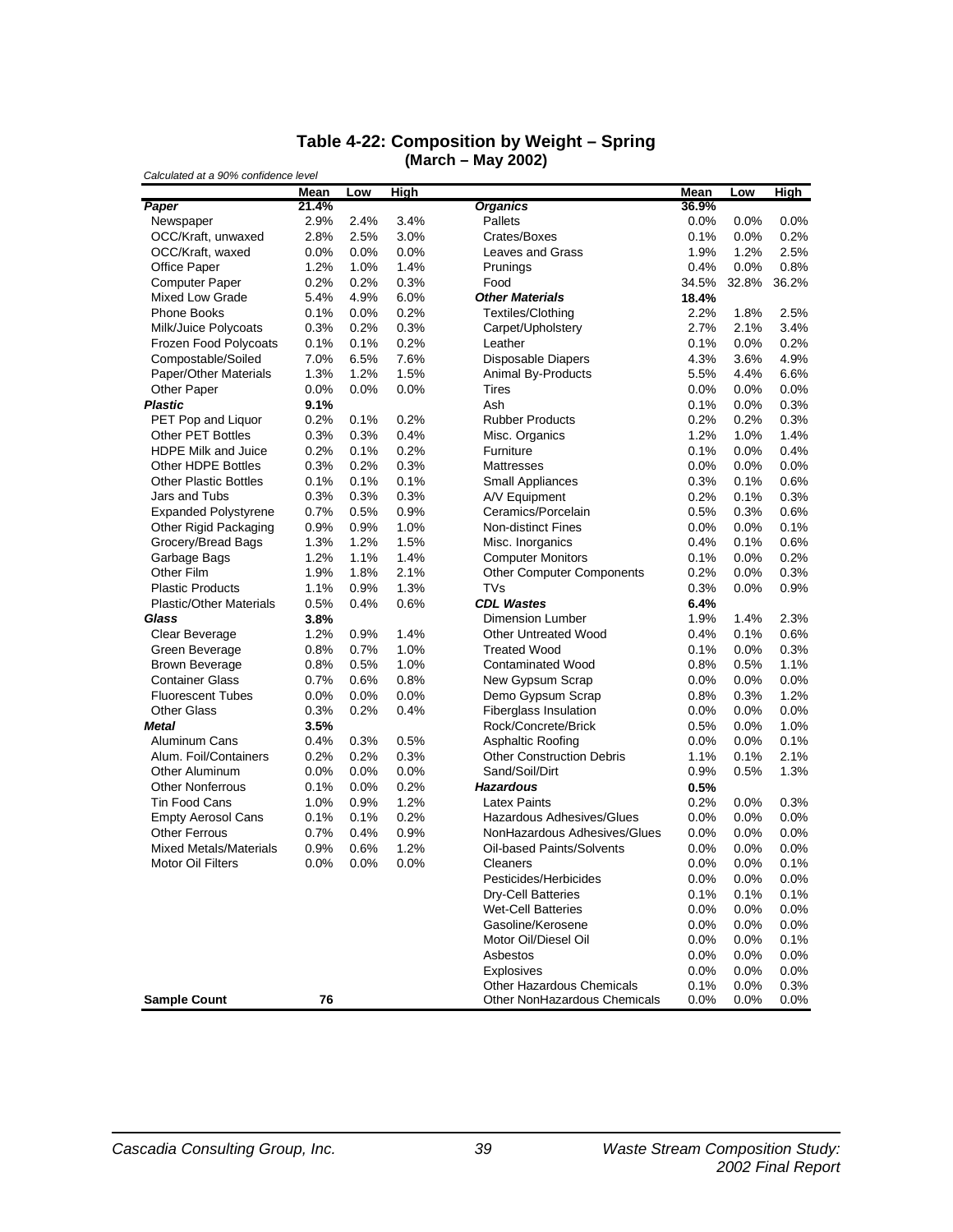#### **Table 4-23: Composition by Weight – Summer (June – August 2002)**

|                                | Mean  | Low     | <b>High</b> |                                                                  | <b>Mean</b>  | Low             | <b>High</b>     |
|--------------------------------|-------|---------|-------------|------------------------------------------------------------------|--------------|-----------------|-----------------|
| Paper                          | 21.8% |         |             | <b>Organics</b>                                                  | 37.2%        |                 |                 |
| Newspaper                      | 2.7%  | 2.3%    | 3.2%        | Pallets                                                          | 0.0%         | 0.0%            | 0.1%            |
| OCC/Kraft, unwaxed             | 3.0%  | 2.6%    | 3.5%        | Crates/Boxes                                                     | 0.0%         | 0.0%            | 0.0%            |
| OCC/Kraft, waxed               | 0.0%  | 0.0%    | 0.1%        | Leaves and Grass                                                 | 2.6%         | 1.8%            | 3.4%            |
| <b>Office Paper</b>            | 1.3%  | 1.0%    | 1.5%        | Prunings                                                         | 0.1%         | 0.1%            | 0.2%            |
| <b>Computer Paper</b>          | 0.0%  | 0.0%    | 0.0%        | Food                                                             | 34.4%        | 32.7%           | 36.1%           |
| Mixed Low Grade                | 5.4%  | 4.8%    | 6.1%        | <b>Other Materials</b>                                           | 18.5%        |                 |                 |
| <b>Phone Books</b>             | 0.2%  | 0.1%    | 0.3%        | Textiles/Clothing                                                | 2.2%         | 1.8%            | 2.6%            |
| Milk/Juice Polycoats           | 0.3%  | 0.2%    | 0.3%        | Carpet/Upholstery                                                | 2.8%         | 1.8%            | 3.7%            |
| Frozen Food Polycoats          | 0.3%  | 0.2%    | 0.4%        | Leather                                                          | 0.1%         | 0.0%            | 0.1%            |
| Compostable/Soiled             | 6.5%  | 6.0%    | 7.0%        | Disposable Diapers                                               | 4.7%         | 3.8%            | 5.5%            |
| Paper/Other Materials          | 1.8%  | 1.5%    | 2.1%        | Animal By-Products                                               | 4.2%         | 3.4%            | 5.0%            |
| <b>Other Paper</b>             | 0.3%  | 0.1%    | 0.4%        | Tires                                                            | 0.0%         | 0.0%            | $0.0\%$         |
| Plastic                        | 10.3% |         |             | Ash                                                              | 0.3%         | 0.1%            | 0.5%            |
| PET Pop and Liquor             | 0.2%  | 0.1%    | 0.2%        | <b>Rubber Products</b>                                           | 0.2%         | 0.1%            | 0.2%            |
| <b>Other PET Bottles</b>       | 0.4%  | 0.3%    | 0.4%        | Misc. Organics                                                   | 1.3%         | 1.0%            | 1.5%            |
| <b>HDPE Milk and Juice</b>     | 0.1%  | 0.1%    | 0.2%        | Furniture                                                        | 0.4%         | 0.1%            | 0.8%            |
| <b>Other HDPE Bottles</b>      | 0.3%  | 0.3%    | 0.4%        | Mattresses                                                       | 0.3%         | 0.0%            | 0.7%            |
| <b>Other Plastic Bottles</b>   | 0.1%  | 0.1%    | 0.1%        | <b>Small Appliances</b>                                          | 0.4%         | 0.2%            | 0.6%            |
| Jars and Tubs                  | 0.4%  | 0.3%    | 0.4%        | A/V Equipment                                                    | 0.2%         | 0.0%            | 0.3%            |
| <b>Expanded Polystyrene</b>    | 0.6%  | 0.5%    | 0.6%        | Ceramics/Porcelain                                               | 0.7%         | 0.4%            | 1.1%            |
| Other Rigid Packaging          | 1.3%  | 1.1%    | 1.4%        | <b>Non-distinct Fines</b>                                        | 0.5%         | 0.3%            | 0.7%            |
| Grocery/Bread Bags             | 1.4%  | 1.3%    | 1.6%        | Misc. Inorganics                                                 | 0.3%         | 0.2%            | 0.4%            |
| Garbage Bags                   | 1.2%  | 1.1%    | 1.3%        | <b>Computer Monitors</b>                                         | 0.0%         | 0.0%            | 0.0%            |
| Other Film                     | 2.3%  | 2.1%    | 2.5%        | <b>Other Computer Components</b>                                 | 0.2%         | 0.0%            | 0.4%            |
| <b>Plastic Products</b>        | 1.0%  | 0.8%    | 1.2%        | TVs                                                              | 0.0%         | 0.0%            | 0.0%            |
| <b>Plastic/Other Materials</b> | 1.1%  | 0.8%    | 1.3%        | <b>CDL Wastes</b>                                                | 4.4%         |                 |                 |
| Glass                          | 3.7%  |         |             | <b>Dimension Lumber</b>                                          | 0.6%         | 0.3%            | 0.8%            |
| Clear Beverage                 | 0.9%  | 0.7%    | 1.2%        | <b>Other Untreated Wood</b>                                      | 0.2%         | 0.0%            | 0.4%            |
| Green Beverage                 | 0.7%  | 0.5%    | 0.8%        | <b>Treated Wood</b>                                              | 0.4%         | 0.2%            | 0.6%            |
| <b>Brown Beverage</b>          | 0.9%  | 0.7%    | 1.1%        | <b>Contaminated Wood</b>                                         | 1.0%         | 0.6%            | 1.3%            |
| <b>Container Glass</b>         | 0.8%  | 0.6%    | 0.9%        | New Gypsum Scrap                                                 | $0.0\%$      | 0.0%            | 0.0%            |
| <b>Fluorescent Tubes</b>       | 0.0%  | 0.0%    | 0.0%        | Demo Gypsum Scrap                                                | 0.6%         | 0.0%            | 1.3%            |
| <b>Other Glass</b>             | 0.4%  | 0.3%    | 0.5%        | <b>Fiberglass Insulation</b>                                     | $0.0\%$      | 0.0%            | 0.0%            |
| Metal                          | 3.7%  |         |             | Rock/Concrete/Brick                                              | 0.3%         | 0.1%            | 0.4%            |
| Aluminum Cans                  | 0.3%  | 0.3%    | 0.4%        | Asphaltic Roofing                                                | 0.0%         | 0.0%            | 0.0%            |
| Alum. Foil/Containers          | 0.2%  | 0.2%    | 0.3%        | <b>Other Construction Debris</b>                                 | 0.4%         | 0.1%            | 0.8%            |
| <b>Other Aluminum</b>          | 0.0%  | 0.0%    | 0.0%        | Sand/Soil/Dirt                                                   | 1.0%         | 0.5%            | 1.5%            |
| <b>Other Nonferrous</b>        | 0.1%  | $0.0\%$ | 0.2%        | <b>Hazardous</b>                                                 | 0.3%         |                 |                 |
| Tin Food Cans                  | 0.8%  | 0.7%    | 0.8%        | <b>Latex Paints</b>                                              | $0.0\%$      | 0.0%            | 0.0%            |
| <b>Empty Aerosol Cans</b>      | 0.2%  | 0.1%    | 0.2%        | <b>Hazardous Adhesives/Glues</b>                                 | 0.0%         | 0.0%            | $0.0\%$         |
| <b>Other Ferrous</b>           | 0.6%  | 0.4%    | 0.8%        | NonHazardous Adhesives/Glues                                     | 0.0%         | 0.0%            | 0.0%            |
| <b>Mixed Metals/Materials</b>  | 1.5%  | 1.1%    | 1.9%        | Oil-based Paints/Solvents                                        | $0.0\%$      | 0.0%            | 0.0%            |
| Motor Oil Filters              | 0.0%  | 0.0%    | 0.0%        | Cleaners                                                         | 0.0%         | 0.0%            | 0.1%            |
|                                |       |         |             | Pesticides/Herbicides                                            | 0.0%         | 0.0%            | 0.0%            |
|                                |       |         |             | <b>Dry-Cell Batteries</b>                                        | 0.1%         | 0.1%            | $0.1\%$         |
|                                |       |         |             | <b>Wet-Cell Batteries</b>                                        | 0.0%         | 0.0%            | 0.0%            |
|                                |       |         |             | Gasoline/Kerosene                                                | 0.0%         | 0.0%            | 0.0%            |
|                                |       |         |             | Motor Oil/Diesel Oil                                             | 0.0%         | 0.0%            | 0.0%            |
|                                |       |         |             | Asbestos                                                         | 0.0%         | $0.0\%$         | 0.0%            |
|                                |       |         |             | Explosives                                                       | 0.0%         | 0.0%            | 0.0%            |
| <b>Sample Count</b>            |       | 79      |             | <b>Other Hazardous Chemicals</b><br>Other NonHazardous Chemicals | 0.1%<br>0.0% | 0.0%<br>$0.0\%$ | 0.2%<br>$0.0\%$ |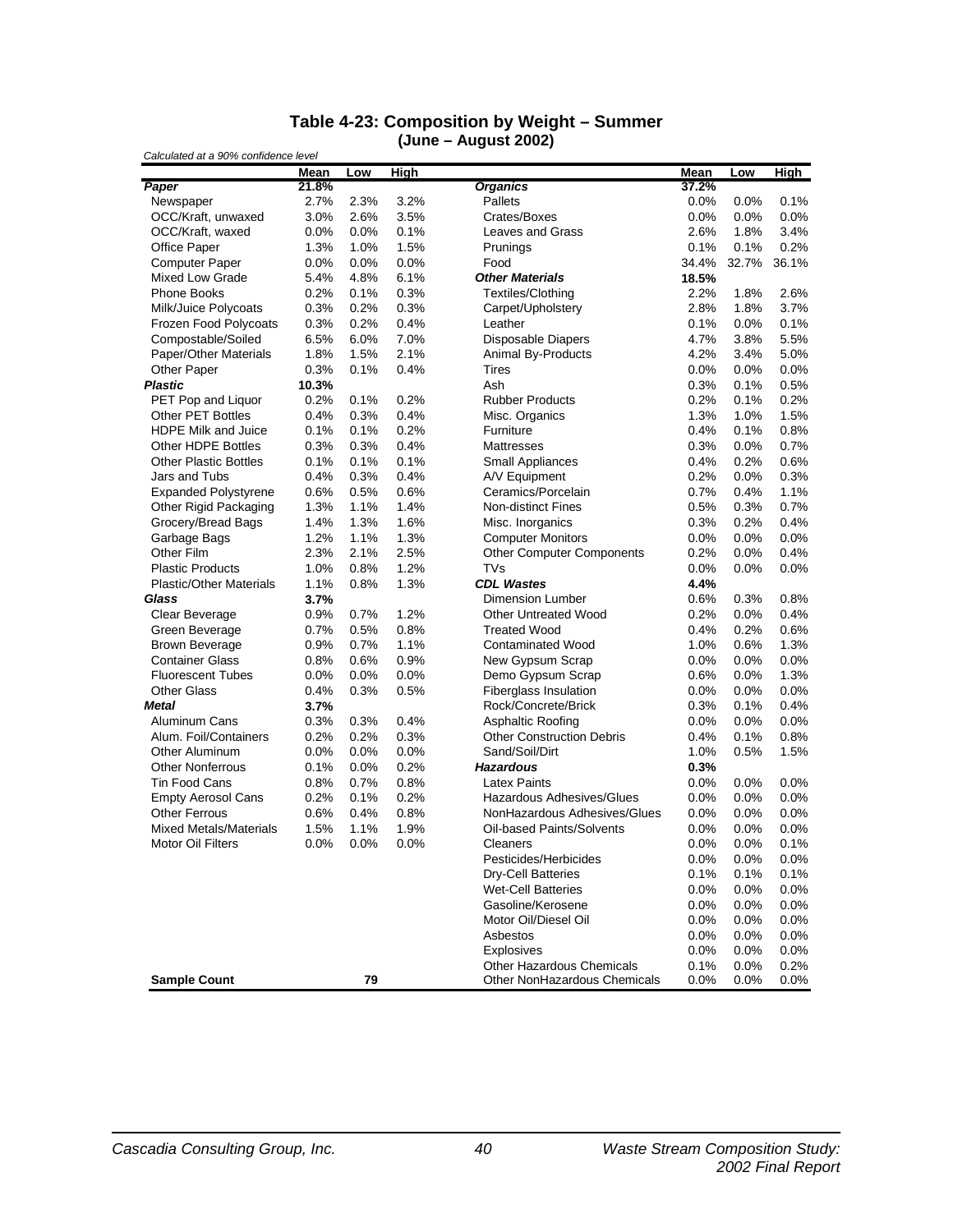| Table 4-24: Composition by Weight – Autumn |  |
|--------------------------------------------|--|
| (September – November 2002)                |  |

|                                | <b>Mean</b> | Low     | <b>High</b> |                                                                         | Mean         | Low          | <b>High</b>  |
|--------------------------------|-------------|---------|-------------|-------------------------------------------------------------------------|--------------|--------------|--------------|
| Paper                          | 22.9%       |         |             | <b>Organics</b>                                                         | 32.9%        |              |              |
| Newspaper                      | 3.0%        | 2.5%    | 3.6%        | Pallets                                                                 | $0.0\%$      | 0.0%         | $0.0\%$      |
| OCC/Kraft, unwaxed             | 3.3%        | 2.8%    | 3.8%        | Crates/Boxes                                                            | 0.1%         | 0.0%         | 0.2%         |
| OCC/Kraft, waxed               | 0.0%        | $0.0\%$ | 0.0%        | Leaves and Grass                                                        | 2.9%         | 1.8%         | 3.9%         |
| Office Paper                   | 1.9%        | 1.6%    | 2.2%        | Prunings                                                                | 0.2%         | 0.0%         | 0.4%         |
| <b>Computer Paper</b>          | 0.0%        | 0.0%    | 0.0%        | Food                                                                    | 29.8%        | 28.2%        | 31.4%        |
| <b>Mixed Low Grade</b>         | 5.5%        | 5.0%    | 6.1%        | <b>Other Materials</b>                                                  | 19.2%        |              |              |
| Phone Books                    | 0.2%        | 0.1%    | 0.3%        | Textiles/Clothing                                                       | 2.2%         | 1.6%         | 2.7%         |
| Milk/Juice Polycoats           | 0.4%        | 0.3%    | 0.4%        | Carpet/Upholstery                                                       | 1.8%         | 1.4%         | 2.2%         |
| <b>Frozen Food Polycoats</b>   | 0.2%        | 0.1%    | 0.2%        | Leather                                                                 | 0.2%         | 0.1%         | 0.3%         |
| Compostable/Soiled             | 6.7%        | 6.2%    | 7.3%        | Disposable Diapers                                                      | 3.9%         | 3.1%         | 4.7%         |
| Paper/Other Materials          | 1.6%        | 1.3%    | 1.8%        | Animal By-Products                                                      | 6.2%         | 5.0%         | 7.4%         |
| <b>Other Paper</b>             | 0.1%        | 0.1%    | 0.2%        | Tires                                                                   | $0.0\%$      | 0.0%         | 0.0%         |
| <b>Plastic</b>                 | 9.8%        |         |             | Ash                                                                     | 0.2%         | 0.1%         | 0.3%         |
| PET Pop and Liquor             | 0.2%        | 0.2%    | 0.3%        | <b>Rubber Products</b>                                                  | 0.1%         | 0.1%         | 0.2%         |
| Other PET Bottles              | 0.4%        | 0.3%    | 0.5%        | Misc. Organics                                                          | 1.1%         | 0.9%         | 1.4%         |
| <b>HDPE Milk and Juice</b>     | 0.2%        | 0.2%    | 0.2%        | Furniture                                                               | 0.5%         | 0.0%         | 1.1%         |
| Other HDPE Bottles             | 0.4%        | 0.3%    | 0.4%        | Mattresses                                                              | $0.0\%$      | 0.0%         | $0.0\%$      |
| <b>Other Plastic Bottles</b>   | 0.1%        | 0.1%    | 0.1%        | <b>Small Appliances</b>                                                 | 0.4%         | 0.2%         | 0.5%         |
| Jars and Tubs                  | 0.3%        | 0.3%    | 0.4%        | A/V Equipment                                                           | 0.5%         | 0.2%         | 0.9%         |
| <b>Expanded Polystyrene</b>    | 0.5%        | 0.5%    | 0.6%        | Ceramics/Porcelain                                                      | 0.6%         | 0.1%         | 1.0%         |
| Other Rigid Packaging          | 1.2%        | 1.1%    | 1.3%        | <b>Non-distinct Fines</b>                                               | 0.7%         | 0.4%         | 1.0%         |
| Grocery/Bread Bags             | 1.3%        | 1.2%    | 1.5%        | Misc. Inorganics                                                        | 0.3%         | 0.2%         | 0.5%         |
| Garbage Bags                   | 1.3%        | 1.0%    | 1.5%        | <b>Computer Monitors</b>                                                | 0.0%         | 0.0%         | 0.0%         |
| Other Film                     | 2.3%        | 2.1%    | 2.6%        | <b>Other Computer Components</b>                                        | 0.6%         | 0.1%         | 1.1%         |
| <b>Plastic Products</b>        | 0.9%        | 0.7%    | 1.0%        | TVs                                                                     | 0.0%         | 0.0%         | 0.0%         |
| <b>Plastic/Other Materials</b> | 0.7%        | 0.5%    | 0.8%        | <b>CDL Wastes</b>                                                       | 6.9%         |              |              |
| Glass                          | 3.8%        |         |             | <b>Dimension Lumber</b>                                                 | 0.8%         | 0.5%         | 1.2%         |
| Clear Beverage                 | 0.8%        | 0.6%    | 1.0%        | <b>Other Untreated Wood</b>                                             | 0.1%         | 0.1%         | 0.2%         |
| Green Beverage                 | 0.8%        | 0.7%    | 1.0%        | <b>Treated Wood</b>                                                     | 0.6%         | 0.3%         | 1.0%         |
| <b>Brown Beverage</b>          | 0.7%        | 0.5%    | 0.9%        | <b>Contaminated Wood</b>                                                | 0.6%         | 0.4%         | 0.9%         |
| <b>Container Glass</b>         | 0.8%        | 0.6%    | 0.9%        | New Gypsum Scrap                                                        | $0.0\%$      | 0.0%         | 0.1%         |
| <b>Fluorescent Tubes</b>       | 0.0%        | 0.0%    | 0.0%        | Demo Gypsum Scrap                                                       | 1.0%         | 0.0%         | 2.6%         |
| <b>Other Glass</b>             | 0.7%        | 0.5%    | 0.9%        | Fiberglass Insulation                                                   | $0.0\%$      | 0.0%         | 0.0%         |
| Metal                          | 3.9%        |         |             | Rock/Concrete/Brick                                                     | 1.1%         | 0.1%         | 2.1%         |
| Aluminum Cans                  | 0.4%        | 0.3%    | 0.4%        | Asphaltic Roofing                                                       | 0.0%         | 0.0%         | 0.1%         |
| Alum. Foil/Containers          | 0.2%        | 0.2%    | 0.3%        | <b>Other Construction Debris</b>                                        | 0.5%         | 0.2%         | 0.8%         |
| <b>Other Aluminum</b>          | 0.0%        | $0.0\%$ | 0.0%        | Sand/Soil/Dirt                                                          | 2.0%         | 0.9%         | 3.2%         |
| <b>Other Nonferrous</b>        | 0.0%        | 0.0%    | 0.1%        | <b>Hazardous</b>                                                        | 0.6%         |              |              |
| <b>Tin Food Cans</b>           | 0.9%        | 0.8%    | 1.1%        | <b>Latex Paints</b>                                                     | $0.0\%$      | 0.0%         | 0.0%         |
| <b>Empty Aerosol Cans</b>      | 0.2%        | 0.1%    | 0.3%        | Hazardous Adhesives/Glues                                               | 0.0%         | 0.0%         | 0.0%         |
| <b>Other Ferrous</b>           | 1.0%        | 0.7%    | 1.4%        | NonHazardous Adhesives/Glues                                            | 0.0%         | 0.0%         | 0.0%         |
| <b>Mixed Metals/Materials</b>  | 1.0%        | 0.7%    | 1.2%        | Oil-based Paints/Solvents                                               | 0.0%         | 0.0%         | 0.0%         |
| Motor Oil Filters              | 0.0%        | 0.0%    | 0.0%        | Cleaners                                                                | 0.0%         | 0.0%         | $0.0\%$      |
|                                |             |         |             | Pesticides/Herbicides                                                   | 0.0%         | 0.0%         | 0.1%         |
|                                |             |         |             | <b>Dry-Cell Batteries</b>                                               | 0.1%         | 0.0%         | 0.1%         |
|                                |             |         |             | <b>Wet-Cell Batteries</b>                                               | 0.3%         | 0.0%         | 0.7%         |
|                                |             |         |             | Gasoline/Kerosene                                                       | 0.0%         | 0.0%         | 0.0%         |
|                                |             |         |             | Motor Oil/Diesel Oil                                                    | 0.0%         | 0.0%         | 0.1%         |
|                                |             |         |             | Asbestos                                                                | 0.0%         | 0.0%         | 0.0%         |
|                                |             |         |             | <b>Explosives</b>                                                       | 0.0%         | 0.0%         | $0.0\%$      |
| <b>Sample Count</b>            | 66          |         |             | <b>Other Hazardous Chemicals</b><br><b>Other NonHazardous Chemicals</b> | 0.1%<br>0.0% | 0.0%<br>0.0% | 0.2%<br>0.1% |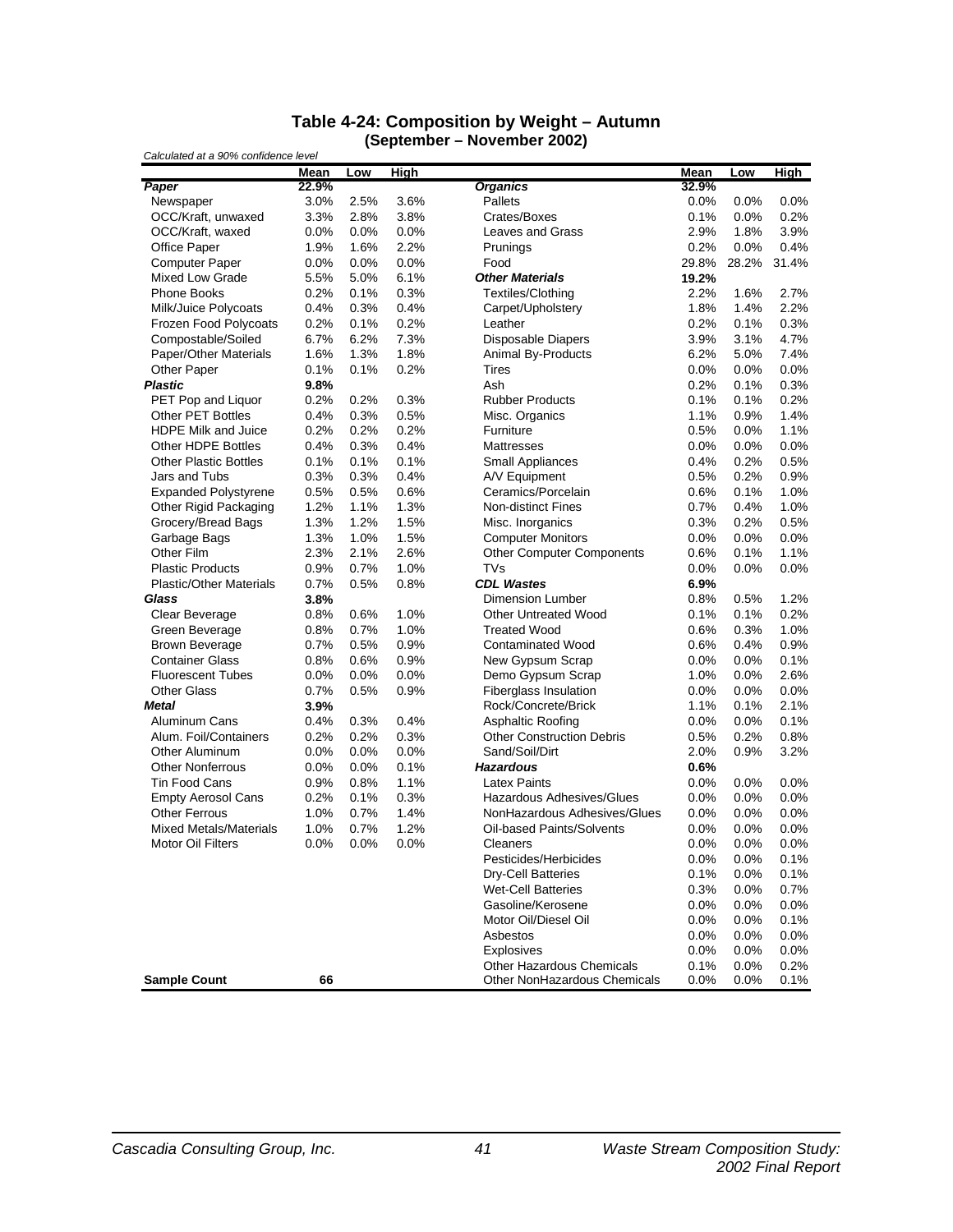#### **Table 4-25: Composition by Weight – Winter (January, February, and December 2002)**

|                                | Mean  | Low  | <b>High</b> |                                                                  | Mean         | Low          | <b>High</b>     |
|--------------------------------|-------|------|-------------|------------------------------------------------------------------|--------------|--------------|-----------------|
| Paper                          | 24.0% |      |             | <b>Organics</b>                                                  | 36.3%        |              |                 |
| Newspaper                      | 3.1%  | 2.6% | 3.6%        | Pallets                                                          | 0.0%         | 0.0%         | 0.0%            |
| OCC/Kraft, unwaxed             | 3.3%  | 3.0% | 3.7%        | Crates/Boxes                                                     | 0.0%         | 0.0%         | 0.0%            |
| OCC/Kraft, waxed               | 0.0%  | 0.0% | 0.0%        | Leaves and Grass                                                 | 2.1%         | 1.0%         | 3.2%            |
| Office Paper                   | 1.8%  | 1.5% | 2.1%        | Prunings                                                         | 0.2%         | 0.1%         | 0.3%            |
| <b>Computer Paper</b>          | 0.1%  | 0.0% | 0.1%        | Food                                                             | 34.0%        | 32.3%        | 35.7%           |
| <b>Mixed Low Grade</b>         | 5.6%  | 5.1% | 6.1%        | <b>Other Materials</b>                                           | 18.6%        |              |                 |
| <b>Phone Books</b>             | 0.1%  | 0.0% | 0.2%        | Textiles/Clothing                                                | 2.6%         | 2.1%         | 3.1%            |
| Milk/Juice Polycoats           | 0.4%  | 0.3% | 0.6%        | Carpet/Upholstery                                                | 1.5%         | 1.1%         | 2.0%            |
| Frozen Food Polycoats          | 0.2%  | 0.1% | 0.2%        | Leather                                                          | 0.1%         | $0.0\%$      | 0.2%            |
| Compostable/Soiled             | 7.5%  | 7.0% | 8.1%        | Disposable Diapers                                               | 4.5%         | 3.9%         | 5.1%            |
| Paper/Other Materials          | 1.6%  | 1.3% | 1.8%        | Animal By-Products                                               | 5.6%         | 4.7%         | 6.5%            |
| <b>Other Paper</b>             | 0.2%  | 0.0% | 0.3%        | Tires                                                            | 0.0%         | $0.0\%$      | 0.0%            |
| <b>Plastic</b>                 | 9.1%  |      |             | Ash                                                              | 0.1%         | 0.0%         | 0.1%            |
| PET Pop and Liquor             | 0.2%  | 0.2% | 0.2%        | <b>Rubber Products</b>                                           | 0.2%         | 0.1%         | 0.3%            |
| Other PET Bottles              | 0.3%  | 0.3% | 0.3%        | Misc. Organics                                                   | 2.0%         | 1.5%         | 2.5%            |
| <b>HDPE Milk and Juice</b>     | 0.1%  | 0.1% | 0.2%        | Furniture                                                        | 0.2%         | 0.0%         | 0.3%            |
| Other HDPE Bottles             | 0.3%  | 0.3% | 0.4%        | <b>Mattresses</b>                                                | 0.0%         | 0.0%         | 0.0%            |
| <b>Other Plastic Bottles</b>   | 0.1%  | 0.1% | 0.1%        | <b>Small Appliances</b>                                          | 0.2%         | 0.0%         | 0.3%            |
| Jars and Tubs                  | 0.4%  | 0.3% | 0.4%        | A/V Equipment                                                    | 0.2%         | 0.1%         | 0.3%            |
| <b>Expanded Polystyrene</b>    | 0.6%  | 0.6% | 0.7%        | Ceramics/Porcelain                                               | 0.3%         | 0.2%         | 0.4%            |
| Other Rigid Packaging          | 1.0%  | 0.9% | 1.1%        | <b>Non-distinct Fines</b>                                        | 0.6%         | 0.4%         | 0.8%            |
| Grocery/Bread Bags             | 1.1%  | 1.0% | 1.2%        | Misc. Inorganics                                                 | 0.5%         | 0.2%         | 0.8%            |
| Garbage Bags                   | 1.0%  | 0.9% | 1.1%        | <b>Computer Monitors</b>                                         | 0.1%         | $0.0\%$      | 0.2%            |
| Other Film                     | 2.2%  | 2.0% | 2.4%        | <b>Other Computer Components</b>                                 | 0.0%         | 0.0%         | 0.1%            |
| <b>Plastic Products</b>        | 1.0%  | 0.8% | 1.2%        | <b>TVs</b>                                                       | 0.0%         | 0.0%         | 0.0%            |
| <b>Plastic/Other Materials</b> | 0.7%  | 0.6% | 0.9%        | <b>CDL Wastes</b>                                                | 4.3%         |              |                 |
| Glass                          | 3.3%  |      |             | <b>Dimension Lumber</b>                                          | 0.8%         | 0.5%         | 1.0%            |
| Clear Beverage                 | 0.8%  | 0.6% | 1.0%        | <b>Other Untreated Wood</b>                                      | 0.1%         | 0.1%         | 0.2%            |
| Green Beverage                 | 0.7%  | 0.5% | 0.8%        | <b>Treated Wood</b>                                              | 0.6%         | 0.2%         | 1.0%            |
| <b>Brown Beverage</b>          | 0.6%  | 0.4% | 0.8%        | <b>Contaminated Wood</b>                                         | 0.7%         | 0.3%         | 1.0%            |
| <b>Container Glass</b>         | 0.7%  | 0.6% | 0.9%        | New Gypsum Scrap                                                 | 0.1%         | 0.0%         | 0.2%            |
| <b>Fluorescent Tubes</b>       | 0.0%  | 0.0% | 0.0%        | Demo Gypsum Scrap                                                | 0.3%         | 0.1%         | 0.5%            |
| <b>Other Glass</b>             | 0.5%  | 0.3% | 0.6%        | <b>Fiberglass Insulation</b>                                     | 0.0%         | 0.0%         | 0.0%            |
| <b>Metal</b>                   | 4.0%  |      |             | Rock/Concrete/Brick                                              | 0.2%         | 0.0%         | 0.4%            |
| Aluminum Cans                  | 0.4%  | 0.3% | 0.5%        | Asphaltic Roofing                                                | 0.1%         | 0.0%         | 0.1%            |
| Alum. Foil/Containers          | 0.3%  | 0.2% | 0.3%        | <b>Other Construction Debris</b>                                 | 0.2%         | 0.0%         | 0.4%            |
| <b>Other Aluminum</b>          | 0.0%  | 0.0% | 0.0%        | Sand/Soil/Dirt                                                   | 1.2%         | 0.6%         | 1.8%            |
| <b>Other Nonferrous</b>        | 0.0%  | 0.0% | 0.1%        | <b>Hazardous</b>                                                 | 0.4%         |              |                 |
| <b>Tin Food Cans</b>           | 1.1%  | 1.0% | 1.2%        | <b>Latex Paints</b>                                              | 0.1%         | $0.0\%$      | 0.1%            |
| <b>Empty Aerosol Cans</b>      | 0.1%  | 0.1% | 0.2%        | Hazardous Adhesives/Glues                                        | 0.0%         | 0.0%         | 0.0%            |
| <b>Other Ferrous</b>           | 0.9%  | 0.5% | 1.3%        | NonHazardous Adhesives/Glues                                     | 0.0%         | $0.0\%$      | 0.0%            |
| <b>Mixed Metals/Materials</b>  | 1.0%  | 0.8% | 1.3%        | Oil-based Paints/Solvents                                        | 0.1%         | 0.0%         | 0.1%            |
| <b>Motor Oil Filters</b>       | 0.0%  | 0.0% | 0.0%        | Cleaners                                                         | 0.0%         | 0.0%         | 0.0%            |
|                                |       |      |             | Pesticides/Herbicides                                            | 0.0%         | 0.0%         | 0.1%            |
|                                |       |      |             | <b>Dry-Cell Batteries</b>                                        | 0.1%         | 0.0%         | 0.1%            |
|                                |       |      |             | <b>Wet-Cell Batteries</b>                                        | 0.0%         | 0.0%         | $0.0\%$         |
|                                |       |      |             | Gasoline/Kerosene                                                | 0.0%         | 0.0%         | 0.0%            |
|                                |       |      |             | Motor Oil/Diesel Oil                                             | 0.0%         | $0.0\%$      | 0.0%            |
|                                |       |      |             | Asbestos                                                         | 0.0%         | 0.0%         | $0.0\%$         |
|                                |       |      |             | <b>Explosives</b>                                                | 0.0%         | $0.0\%$      | 0.0%            |
| <b>Sample Count</b>            | 88    |      |             | <b>Other Hazardous Chemicals</b><br>Other NonHazardous Chemicals | 0.2%<br>0.0% | 0.0%<br>0.0% | $0.4\%$<br>0.0% |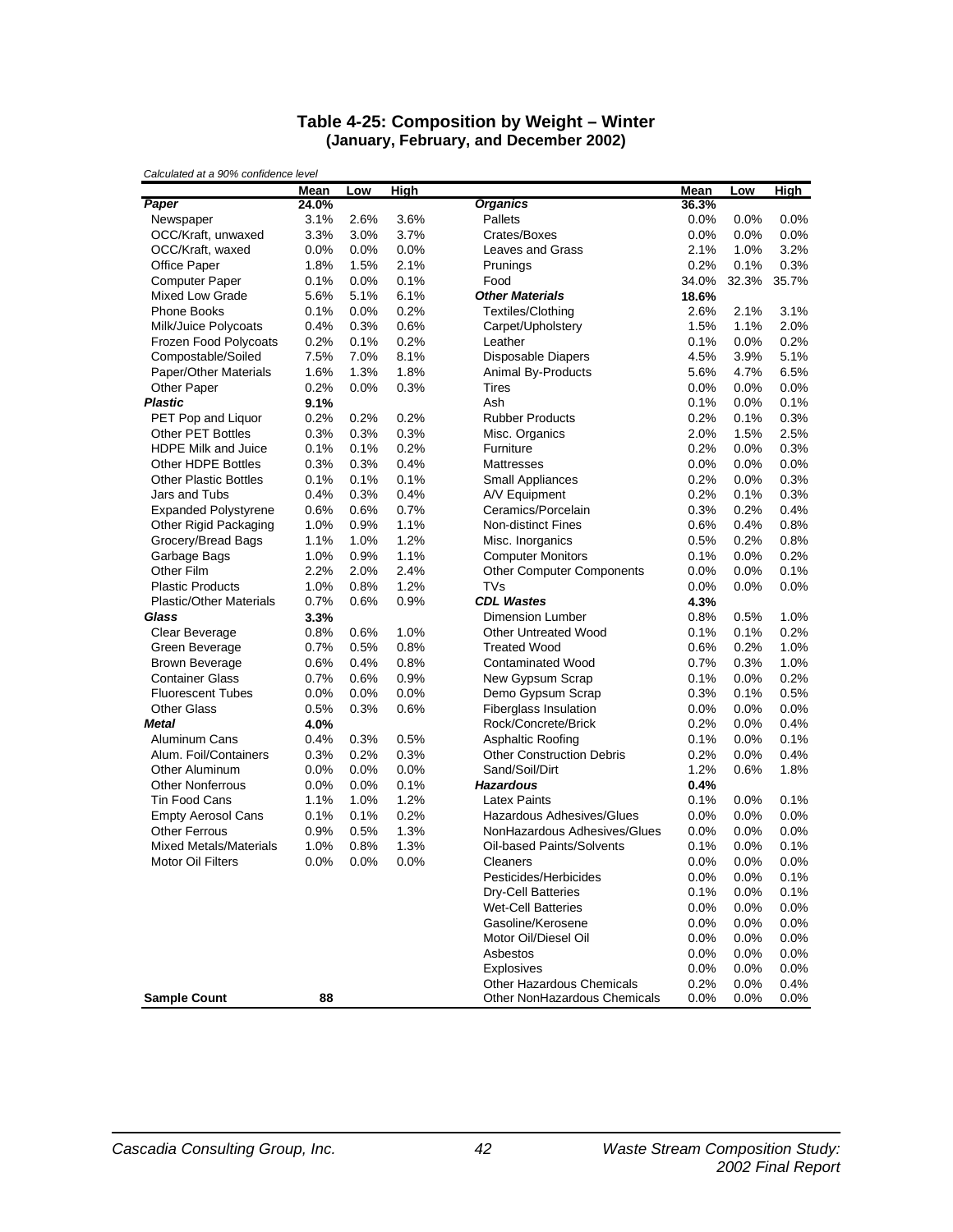# **4.7 By Demographics**

Waste composition for various demographic groups were calculated by considering the median household income and mean household size of each sampled garbage route. These demographic parameters were calculated based on information from the 2000 Census at the Census Block and Block Group levels of geography.12 Sampled routes were divided into quartiles based on the median income and mean household size of each garbage route. Waste samples from the first (0 - 25%) quartile of routes were used to calculate *low income* and *small household* waste compositions and samples from the top quartile (75% - 100%) were used to calculate *high income* and *large household* composition profiles. See Appendix D for details on demographic calculations.

### **4.7.1 By Household Income**

Figure 4-6 summarizes the composition by broad material category for each household income type. *Organics*, for each income type, accounted for nearly 40% of the total, by weight. *Paper*, *other materials*, and *plastic*, together, made up about half of the waste from each. *CDL wastes*  were a higher percentage for high-income households (5.8%) as compared to low-income households (2.9%).



#### **Figure 4-6: Composition Summary, by Household Income (January – December 2002)**

 $\overline{\phantom{a}}$  $12$  A Census Block is generally equivalent to a city block. A Block Group is a collection of Blocks. For reference, a Tract is a collection of Block Groups. There are approximately 9,200 blocks, 570 block groups, and 126 tracts in Seattle.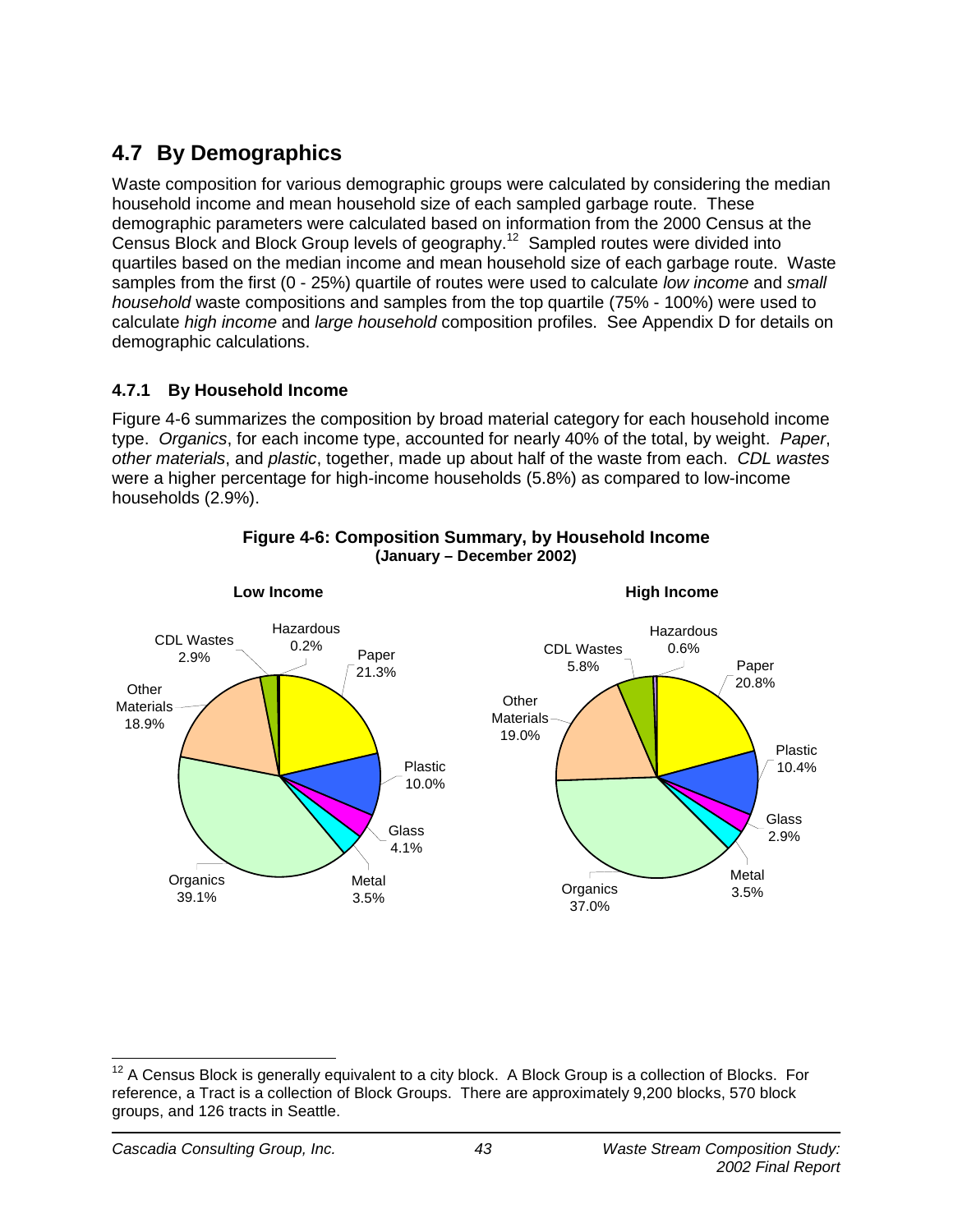#### **4.7.1.1 High Income**

A total of 45 waste samples were sorted from *high income* routes during 2002. Table 4-26 lists the top ten components, which sum to approximately 69.5% of the total, by weight. The largest component, *food*, accounted for slightly more than one-third of the waste stream.

*Compostable/soiled paper*, *animal by-products*, and *mixed low grade paper* each made up at least 5% of the waste. The detailed composition results for high income routes are listed in Table 4-28.

| January – Deceniber Zuuzj |       |               |  |  |  |  |  |  |
|---------------------------|-------|---------------|--|--|--|--|--|--|
| <b>Component</b>          | Mean  | <b>Cum.</b> % |  |  |  |  |  |  |
| Food                      | 34.0% | 34.0%         |  |  |  |  |  |  |
| Compostable/Soiled Paper  | 7.6%  | 41.6%         |  |  |  |  |  |  |
| <b>Animal By-Products</b> | 6.7%  | 48.3%         |  |  |  |  |  |  |
| Mixed Low Grade Paper     | 5.0%  | 53.3%         |  |  |  |  |  |  |
| <b>Disposable Diapers</b> | 4.5%  | 57.8%         |  |  |  |  |  |  |
| <b>Leaves and Grass</b>   | 2.7%  | 60.5%         |  |  |  |  |  |  |
| Unwaxed OCC/Kraft Paper   | 2.6%  | 63.1%         |  |  |  |  |  |  |
| <b>Other Plastic Film</b> | 2.4%  | 65.5%         |  |  |  |  |  |  |
| Carpet/Upholstery         | 2.1%  | 67.6%         |  |  |  |  |  |  |
| Demo Gypsum Scrap         | 1.9%  | 69.5%         |  |  |  |  |  |  |
| Total                     | 69.5% |               |  |  |  |  |  |  |

#### **Table 4-26: Top Ten Components – High Income (January – December 2002)**

### **4.7.1.2 Low Income**

A total of 48 samples were sorted from the *low income* routes during 2002. The top ten components of this waste are listed in Table 4-27. *Food* made up almost 37% of the total waste, by weight. *Compostable/soiled paper*, *animal by-products*, and *disposable diapers* were each greater than 5%. The top ten components made up approximately 72.6% of this waste. Table 4-29 details the waste composition results for low income routes.

| (January – Deceniber Zuuz) |       |               |  |  |  |  |  |
|----------------------------|-------|---------------|--|--|--|--|--|
| Component                  | Mean  | <b>Cum.</b> % |  |  |  |  |  |
| Food                       | 36.7% | 36.7%         |  |  |  |  |  |
| Compostable/Soiled Paper   | 8.2%  | 44.9%         |  |  |  |  |  |
| <b>Animal By-Products</b>  | 5.7%  | 50.6%         |  |  |  |  |  |
| <b>Disposable Diapers</b>  | 5.4%  | 56.0%         |  |  |  |  |  |
| Mixed Low Grade Paper      | 4.7%  | 60.7%         |  |  |  |  |  |
| Newspaper                  | 2.6%  | 63.3%         |  |  |  |  |  |
| Leaves and Grass           | 2.4%  | 65.7%         |  |  |  |  |  |
| Unwaxed OCC/Kraft Paper    | 2.4%  | 68.1%         |  |  |  |  |  |
| Other Plastic Film         | 2.4%  | 70.5%         |  |  |  |  |  |
| Carpet/Upholstery          | 2.1%  | 72.6%         |  |  |  |  |  |
| Total                      | 72.6% |               |  |  |  |  |  |

#### **Table 4-27: Top Ten Components – Low Income (January – December 2002)**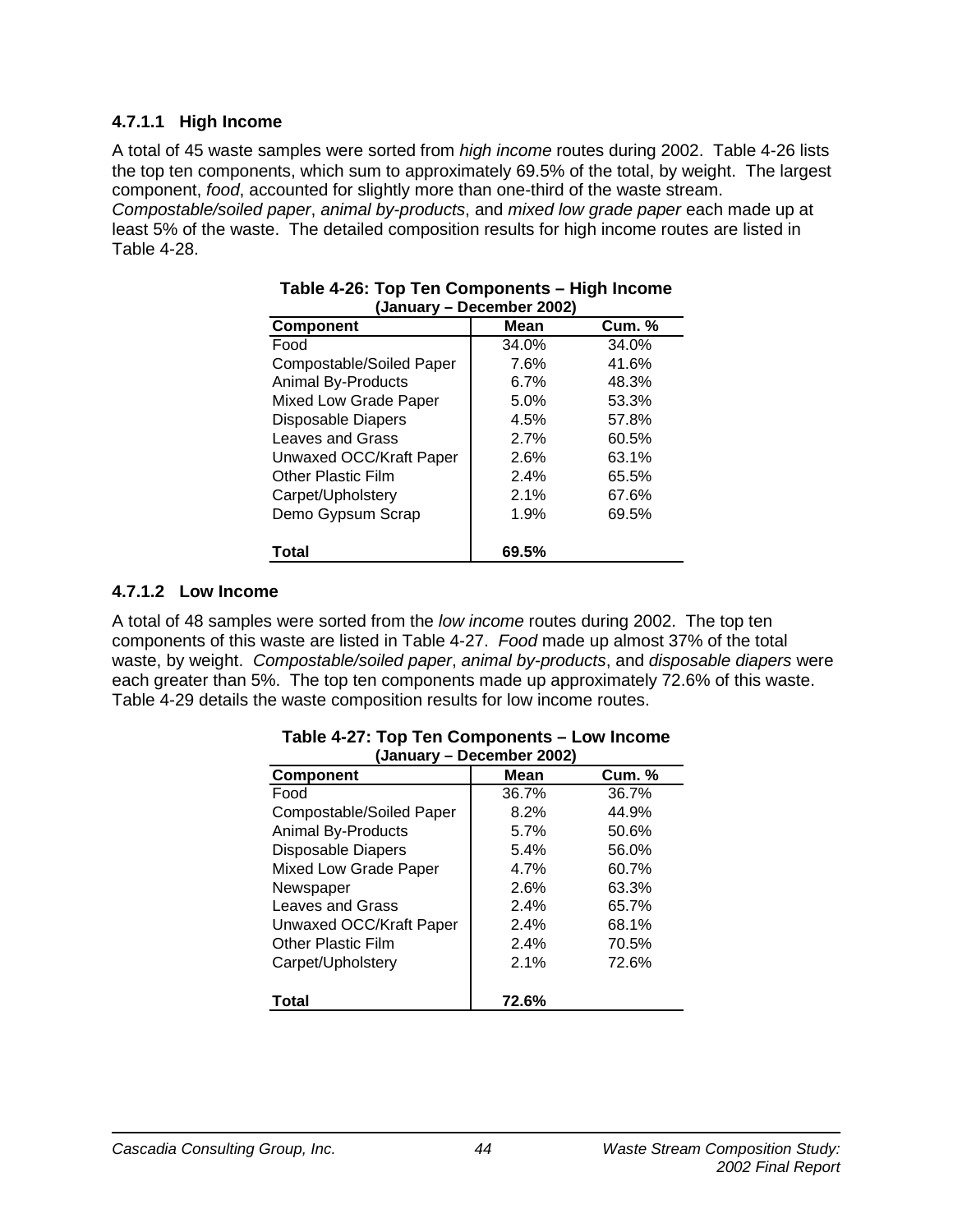### **4.7.1.3 Comparisons between High and Low Income**

Waste disposed by *high* and *low income* households contain many of the same top ten components. In fact, nine of the top ten materials are the same in both. *Newspaper* was a top ten component for waste from low income households, while *demo gypsum scrap* was a top ten component for waste from high income households only. *Food* made up more than a third of the waste for both groups.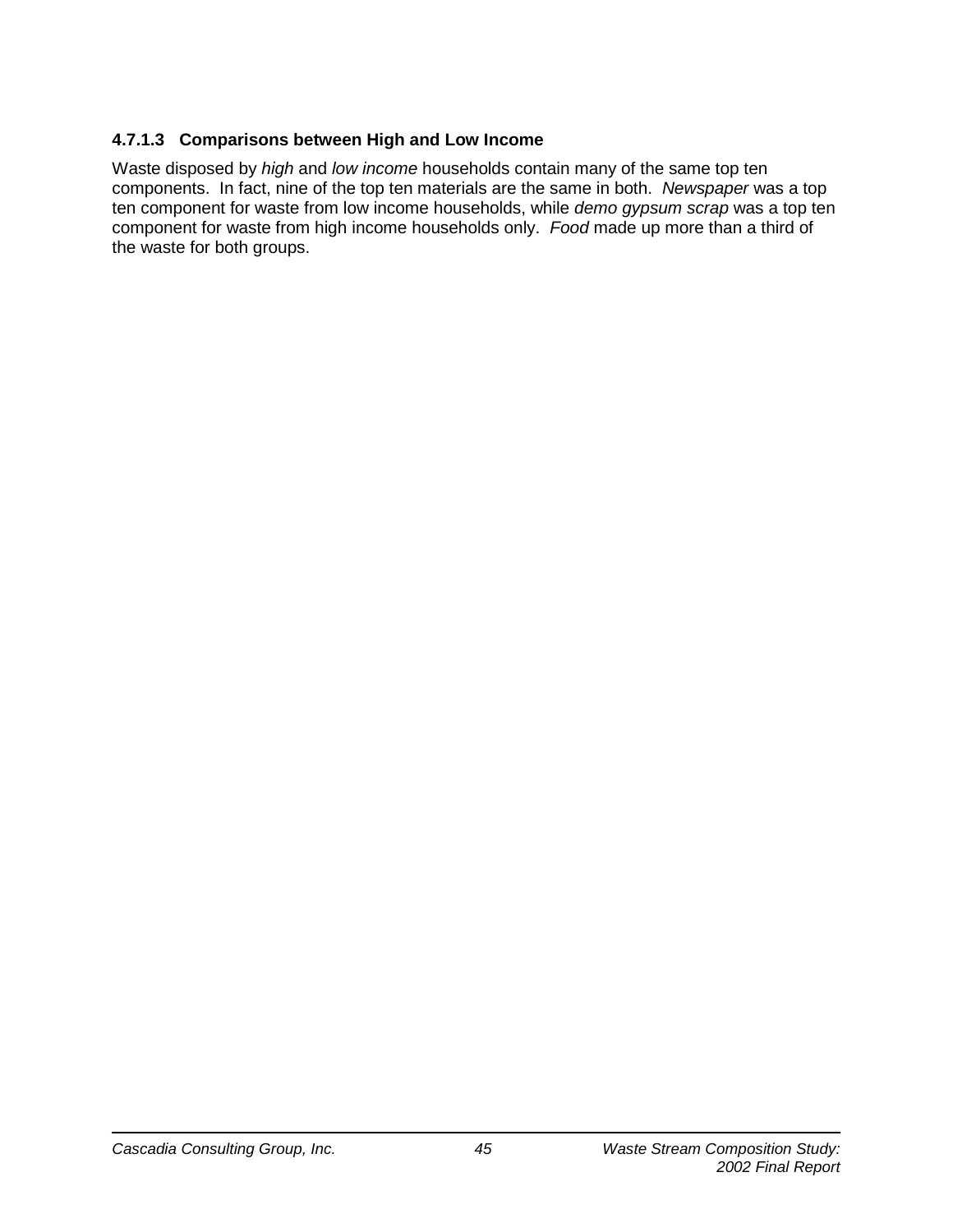#### **Table 4-28: Composition by Weight – High Income (January – December 2002)**

|                                | Mean    | Low  | <b>High</b> |                                  | Mean    | Low     | <b>High</b> |
|--------------------------------|---------|------|-------------|----------------------------------|---------|---------|-------------|
| Paper                          | 20.8%   |      |             | <b>Organics</b>                  | 37.0%   |         |             |
| Newspaper                      | 1.8%    | 1.5% | 2.1%        | Pallets                          | 0.0%    | 0.0%    | $0.0\%$     |
| OCC/Kraft, unwaxed             | 2.6%    | 2.3% | 2.8%        | Crates/Boxes                     | 0.0%    | 0.0%    | 0.0%        |
| OCC/Kraft, waxed               | 0.0%    | 0.0% | 0.0%        | Leaves and Grass                 | 2.7%    | 1.6%    | 3.7%        |
| Office Paper                   | 1.5%    | 1.2% | 1.8%        | Prunings                         | 0.2%    | 0.1%    | 0.4%        |
| <b>Computer Paper</b>          | 0.1%    | 0.0% | 0.1%        | Food                             | 34.0%   | 31.9%   | 36.1%       |
| Mixed Low Grade                | 5.0%    | 4.5% | 5.5%        | <b>Other Materials</b>           | 19.0%   |         |             |
| <b>Phone Books</b>             | 0.1%    | 0.0% | 0.3%        | Textiles/Clothing                | 1.5%    | 1.2%    | 1.9%        |
| Milk/Juice Polycoats           | 0.4%    | 0.3% | 0.4%        | Carpet/Upholstery                | 2.1%    | 1.4%    | 2.7%        |
| Frozen Food Polycoats          | 0.1%    | 0.1% | 0.2%        | Leather                          | 0.1%    | $0.0\%$ | 0.2%        |
| Compostable/Soiled             | 7.6%    | 6.9% | 8.3%        | <b>Disposable Diapers</b>        | 4.5%    | 3.6%    | 5.4%        |
| Paper/Other Materials          | 1.6%    | 1.4% | 1.8%        | Animal By-Products               | 6.7%    | 5.2%    | 8.3%        |
| Other Paper                    | 0.1%    | 0.0% | 0.2%        | <b>Tires</b>                     | 0.0%    | 0.0%    | 0.0%        |
| <b>Plastic</b>                 | 10.4%   |      |             | Ash                              | 0.4%    | 0.1%    | 0.8%        |
| PET Pop and Liquor             | 0.1%    | 0.1% | 0.2%        | <b>Rubber Products</b>           | 0.2%    | 0.1%    | 0.3%        |
| <b>Other PET Bottles</b>       | 0.3%    | 0.2% | 0.3%        | Misc. Organics                   | 1.4%    | 1.1%    | 1.8%        |
| <b>HDPE Milk and Juice</b>     | 0.1%    | 0.1% | 0.1%        | Furniture                        | 0.1%    | 0.0%    | 0.2%        |
| Other HDPE Bottles             | 0.3%    | 0.3% | 0.4%        | <b>Mattresses</b>                | 0.0%    | 0.0%    | 0.0%        |
| <b>Other Plastic Bottles</b>   | 0.1%    | 0.1% | 0.2%        | Small Appliances                 | 0.3%    | 0.1%    | 0.5%        |
| Jars and Tubs                  | 0.4%    | 0.3% | 0.4%        | A/V Equipment                    | 0.3%    | 0.1%    | 0.5%        |
| <b>Expanded Polystyrene</b>    | 0.5%    | 0.4% | 0.6%        | Ceramics/Porcelain               | 0.3%    | 0.2%    | 0.5%        |
| Other Rigid Packaging          | 1.4%    | 1.3% | 1.5%        | <b>Non-distinct Fines</b>        | 0.4%    | 0.2%    | 0.6%        |
| Grocery/Bread Bags             | 1.3%    | 1.1% | 1.4%        | Misc. Inorganics                 | 0.4%    | 0.2%    | 0.7%        |
| Garbage Bags                   | 1.1%    | 1.0% | 1.3%        | <b>Computer Monitors</b>         | 0.2%    | 0.0%    | 0.4%        |
| Other Film                     | 2.4%    | 2.2% | 2.6%        | <b>Other Computer Components</b> | 0.0%    | 0.0%    | 0.0%        |
| <b>Plastic Products</b>        | 1.2%    | 0.8% | 1.6%        | TVs                              | 0.0%    | 0.0%    | 0.0%        |
| <b>Plastic/Other Materials</b> | 1.2%    | 0.8% | 1.6%        | <b>CDL Wastes</b>                | 5.8%    |         |             |
| Glass                          | 2.9%    |      |             | <b>Dimension Lumber</b>          | 0.9%    | 0.4%    | 1.5%        |
| Clear Beverage                 | 0.4%    | 0.3% | 0.5%        | <b>Other Untreated Wood</b>      | 0.4%    | $0.0\%$ | 0.9%        |
| Green Beverage                 | 0.8%    | 0.6% | 1.0%        | <b>Treated Wood</b>              | 0.2%    | 0.0%    | 0.3%        |
| <b>Brown Beverage</b>          | 0.4%    | 0.3% | 0.5%        | <b>Contaminated Wood</b>         | 0.6%    | 0.4%    | 0.9%        |
| <b>Container Glass</b>         | 0.8%    | 0.7% | 1.0%        | New Gypsum Scrap                 | 0.0%    | 0.0%    | 0.0%        |
| <b>Fluorescent Tubes</b>       | 0.0%    | 0.0% | 0.0%        | Demo Gypsum Scrap                | 1.9%    | 0.0%    | 4.5%        |
| <b>Other Glass</b>             | 0.5%    | 0.3% | 0.7%        | <b>Fiberglass Insulation</b>     | $0.0\%$ | $0.0\%$ | 0.0%        |
| <b>Metal</b>                   | 3.5%    |      |             | Rock/Concrete/Brick              | 0.1%    | 0.0%    | 0.3%        |
| Aluminum Cans                  | 0.2%    | 0.2% | 0.3%        | Asphaltic Roofing                | $0.0\%$ | $0.0\%$ | 0.1%        |
| Alum. Foil/Containers          | 0.3%    | 0.2% | 0.3%        | <b>Other Construction Debris</b> | 0.8%    | 0.2%    | 1.4%        |
| <b>Other Aluminum</b>          | 0.0%    | 0.0% | 0.0%        | Sand/Soil/Dirt                   | 0.7%    | 0.3%    | 1.2%        |
| <b>Other Nonferrous</b>        | 0.1%    | 0.0% | 0.2%        | <b>Hazardous</b>                 | 0.6%    |         |             |
| Tin Food Cans                  | $0.8\%$ | 0.6% | 0.9%        | <b>Latex Paints</b>              | 0.1%    | 0.0%    | 0.2%        |
| <b>Empty Aerosol Cans</b>      | 0.2%    | 0.1% | 0.3%        | Hazardous Adhesives/Glues        | 0.0%    | 0.0%    | 0.0%        |
| <b>Other Ferrous</b>           | 0.8%    | 0.5% | 1.0%        | NonHazardous Adhesives/Glues     | 0.0%    | 0.0%    | 0.1%        |
| <b>Mixed Metals/Materials</b>  | 1.1%    | 0.8% | 1.4%        | Oil-based Paints/Solvents        | 0.0%    | 0.0%    | 0.0%        |
| <b>Motor Oil Filters</b>       | 0.0%    | 0.0% | 0.0%        | Cleaners                         | 0.0%    | $0.0\%$ | 0.1%        |
|                                |         |      |             | Pesticides/Herbicides            | 0.0%    | 0.0%    | 0.0%        |
|                                |         |      |             | <b>Dry-Cell Batteries</b>        | 0.1%    | 0.1%    | 0.1%        |
|                                |         |      |             | <b>Wet-Cell Batteries</b>        | 0.0%    | 0.0%    | 0.0%        |
|                                |         |      |             | Gasoline/Kerosene                | 0.0%    | 0.0%    | 0.0%        |
|                                |         |      |             | Motor Oil/Diesel Oil             | $0.0\%$ | $0.0\%$ | 0.0%        |
|                                |         |      |             | Asbestos                         | 0.0%    | $0.0\%$ | 0.0%        |
|                                |         |      |             | Explosives                       | 0.0%    | 0.0%    | 0.0%        |
|                                |         |      |             | Other Hazardous Chemicals        | 0.3%    | 0.1%    | 0.6%        |
|                                |         |      |             | Other NonHazardous Chemicals     | $0.0\%$ | $0.0\%$ | 0.0%        |
| <b>Sample Count</b>            | 45      |      |             |                                  |         |         |             |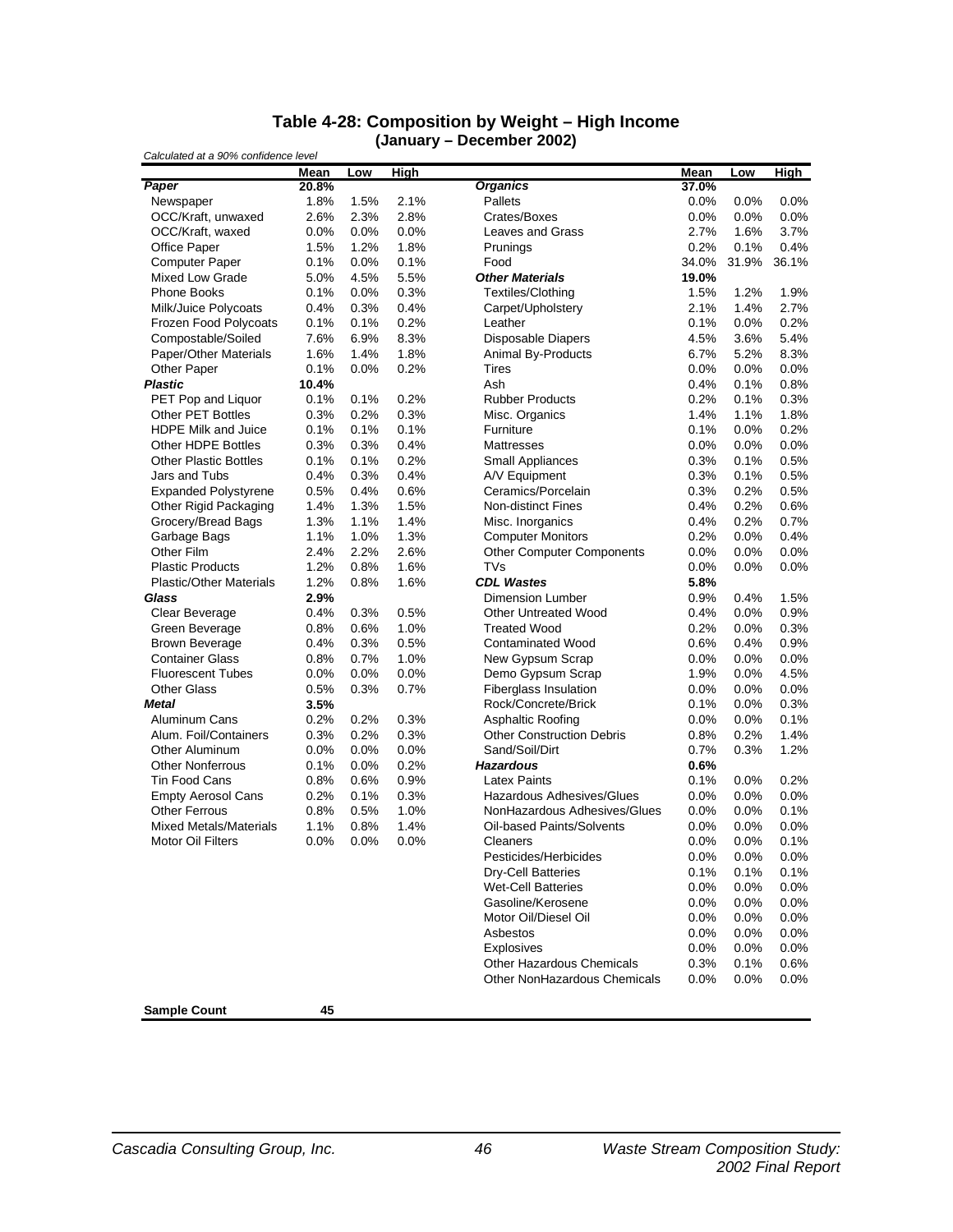#### **Table 4-29: Composition by Weight – Low Income (January – December 2002)**

|                                | <b>Mean</b> | Low  | <b>High</b> |                                  | <b>Mean</b> | Low     | <u>High</u> |
|--------------------------------|-------------|------|-------------|----------------------------------|-------------|---------|-------------|
| Paper                          | 21.3%       |      |             | <b>Organics</b>                  | 39.1%       |         |             |
| Newspaper                      | 2.6%        | 2.0% | 3.1%        | Pallets                          | 0.0%        | 0.0%    | $0.0\%$     |
| OCC/Kraft, unwaxed             | 2.4%        | 2.1% | 2.8%        | Crates/Boxes                     | 0.0%        | 0.0%    | 0.0%        |
| OCC/Kraft, waxed               | 0.0%        | 0.0% | 0.0%        | Leaves and Grass                 | 2.4%        | 0.9%    | 4.0%        |
| <b>Office Paper</b>            | 1.3%        | 1.0% | 1.5%        | Prunings                         | 0.1%        | $0.0\%$ | 0.1%        |
| <b>Computer Paper</b>          | 0.1%        | 0.0% | 0.1%        | Food                             | 36.7%       | 34.6%   | 38.7%       |
| Mixed Low Grade                | 4.7%        | 4.2% | 5.3%        | <b>Other Materials</b>           | 18.9%       |         |             |
| <b>Phone Books</b>             | 0.1%        | 0.0% | 0.2%        | Textiles/Clothing                | 1.9%        | 1.4%    | 2.3%        |
| Milk/Juice Polycoats           | 0.3%        | 0.2% | 0.3%        | Carpet/Upholstery                | 2.1%        | 1.1%    | 3.0%        |
| <b>Frozen Food Polycoats</b>   | 0.2%        | 0.1% | 0.2%        | Leather                          | 0.1%        | 0.0%    | 0.2%        |
| Compostable/Soiled             | 8.2%        | 7.5% | 8.9%        | <b>Disposable Diapers</b>        | 5.4%        | 4.5%    | 6.3%        |
| Paper/Other Materials          | 1.3%        | 1.1% | 1.5%        | Animal By-Products               | 5.7%        | 4.4%    | 6.9%        |
| Other Paper                    | 0.2%        | 0.0% | 0.5%        | <b>Tires</b>                     | 0.0%        | 0.0%    | 0.0%        |
| <b>Plastic</b>                 | 10.0%       |      |             | Ash                              | 0.1%        | 0.0%    | 0.1%        |
| PET Pop and Liquor             | 0.2%        | 0.1% | 0.2%        | <b>Rubber Products</b>           | 0.2%        | 0.1%    | 0.4%        |
| Other PET Bottles              | 0.4%        | 0.3% | 0.4%        | Misc. Organics                   | 1.8%        | 1.1%    | 2.6%        |
| <b>HDPE Milk and Juice</b>     | 0.1%        | 0.1% | 0.2%        | Furniture                        | 0.0%        | 0.0%    | 0.0%        |
| Other HDPE Bottles             | 0.3%        | 0.3% | 0.4%        | Mattresses                       | 0.0%        | 0.0%    | 0.0%        |
| <b>Other Plastic Bottles</b>   | 0.1%        | 0.1% | 0.2%        | Small Appliances                 | 0.2%        | 0.1%    | 0.3%        |
| Jars and Tubs                  | 0.4%        | 0.3% | 0.4%        | A/V Equipment                    | 0.3%        | $0.0\%$ | 0.7%        |
| <b>Expanded Polystyrene</b>    | 0.8%        | 0.7% | 0.9%        | Ceramics/Porcelain               | 0.3%        | 0.2%    | 0.4%        |
| Other Rigid Packaging          | 1.1%        | 1.0% | 1.2%        | <b>Non-distinct Fines</b>        | 0.6%        | 0.3%    | 1.0%        |
| Grocery/Bread Bags             | 1.5%        | 1.3% | 1.7%        | Misc. Inorganics                 | 0.3%        | 0.1%    | 0.4%        |
|                                |             |      |             |                                  |             |         |             |
| Garbage Bags                   | 1.2%        | 1.0% | 1.3%        | <b>Computer Monitors</b>         | 0.0%        | 0.0%    | 0.0%        |
| Other Film                     | 2.4%        | 2.2% | 2.6%        | <b>Other Computer Components</b> | $0.0\%$     | 0.0%    | 0.0%        |
| <b>Plastic Products</b>        | 0.9%        | 0.7% | 1.1%        | <b>TVs</b>                       | 0.0%        | 0.0%    | 0.0%        |
| <b>Plastic/Other Materials</b> | 0.7%        | 0.4% | 1.0%        | <b>CDL Wastes</b>                | 2.9%        |         |             |
| Glass                          | 4.1%        |      |             | Dimension Lumber                 | 1.1%        | 0.6%    | 1.5%        |
| Clear Beverage                 | 1.0%        | 0.8% | 1.3%        | <b>Other Untreated Wood</b>      | 0.1%        | 0.0%    | 0.2%        |
| Green Beverage                 | 0.6%        | 0.5% | 0.7%        | <b>Treated Wood</b>              | 0.2%        | 0.1%    | 0.3%        |
| <b>Brown Beverage</b>          | 1.0%        | 0.7% | 1.4%        | <b>Contaminated Wood</b>         | 0.6%        | 0.3%    | 1.0%        |
| <b>Container Glass</b>         | 0.9%        | 0.8% | 1.1%        | New Gypsum Scrap                 | 0.0%        | $0.0\%$ | 0.1%        |
| <b>Fluorescent Tubes</b>       | 0.0%        | 0.0% | 0.0%        | Demo Gypsum Scrap                | 0.3%        | 0.0%    | 0.6%        |
| <b>Other Glass</b>             | 0.5%        | 0.3% | 0.7%        | <b>Fiberglass Insulation</b>     | 0.0%        | 0.0%    | 0.1%        |
| <b>Metal</b>                   | 3.5%        |      |             | Rock/Concrete/Brick              | 0.2%        | 0.0%    | 0.3%        |
| Aluminum Cans                  | 0.4%        | 0.3% | 0.4%        | <b>Asphaltic Roofing</b>         | 0.0%        | 0.0%    | 0.1%        |
| Alum. Foil/Containers          | 0.3%        | 0.2% | 0.4%        | <b>Other Construction Debris</b> | 0.0%        | 0.0%    | 0.0%        |
| <b>Other Aluminum</b>          | 0.0%        | 0.0% | 0.0%        | Sand/Soil/Dirt                   | 0.4%        | 0.1%    | 0.6%        |
| <b>Other Nonferrous</b>        | 0.0%        | 0.0% | 0.0%        | <b>Hazardous</b>                 | 0.2%        |         |             |
| <b>Tin Food Cans</b>           | 1.0%        | 0.9% | 1.2%        | <b>Latex Paints</b>              | 0.0%        | 0.0%    | 0.0%        |
| <b>Empty Aerosol Cans</b>      | 0.2%        | 0.1% | 0.2%        | Hazardous Adhesives/Glues        | 0.0%        | 0.0%    | 0.0%        |
| <b>Other Ferrous</b>           | 0.5%        | 0.3% | 0.6%        | NonHazardous Adhesives/Glues     | 0.0%        | 0.0%    | $0.0\%$     |
| <b>Mixed Metals/Materials</b>  | 1.1%        | 0.7% | 1.5%        | Oil-based Paints/Solvents        | 0.0%        | $0.0\%$ | 0.0%        |
| Motor Oil Filters              | 0.0%        | 0.0% | 0.0%        | Cleaners                         | 0.0%        | 0.0%    | 0.0%        |
|                                |             |      |             | Pesticides/Herbicides            | $0.0\%$     | 0.0%    | 0.0%        |
|                                |             |      |             | <b>Dry-Cell Batteries</b>        | 0.1%        | 0.1%    | 0.2%        |
|                                |             |      |             | <b>Wet-Cell Batteries</b>        | 0.0%        | $0.0\%$ | $0.0\%$     |
|                                |             |      |             | Gasoline/Kerosene                | 0.0%        | 0.0%    | 0.0%        |
|                                |             |      |             | Motor Oil/Diesel Oil             | 0.0%        | $0.0\%$ | $0.0\%$     |
|                                |             |      |             | Asbestos                         | $0.0\%$     | $0.0\%$ | $0.0\%$     |
|                                |             |      |             | Explosives                       | 0.0%        | $0.0\%$ | $0.0\%$     |
|                                |             |      |             | Other Hazardous Chemicals        | 0.0%        | $0.0\%$ | 0.1%        |
|                                |             |      |             | Other NonHazardous Chemicals     | 0.0%        | $0.0\%$ | $0.0\%$     |
|                                |             |      |             |                                  |             |         |             |
| <b>Sample Count</b>            | 48          |      |             |                                  |             |         |             |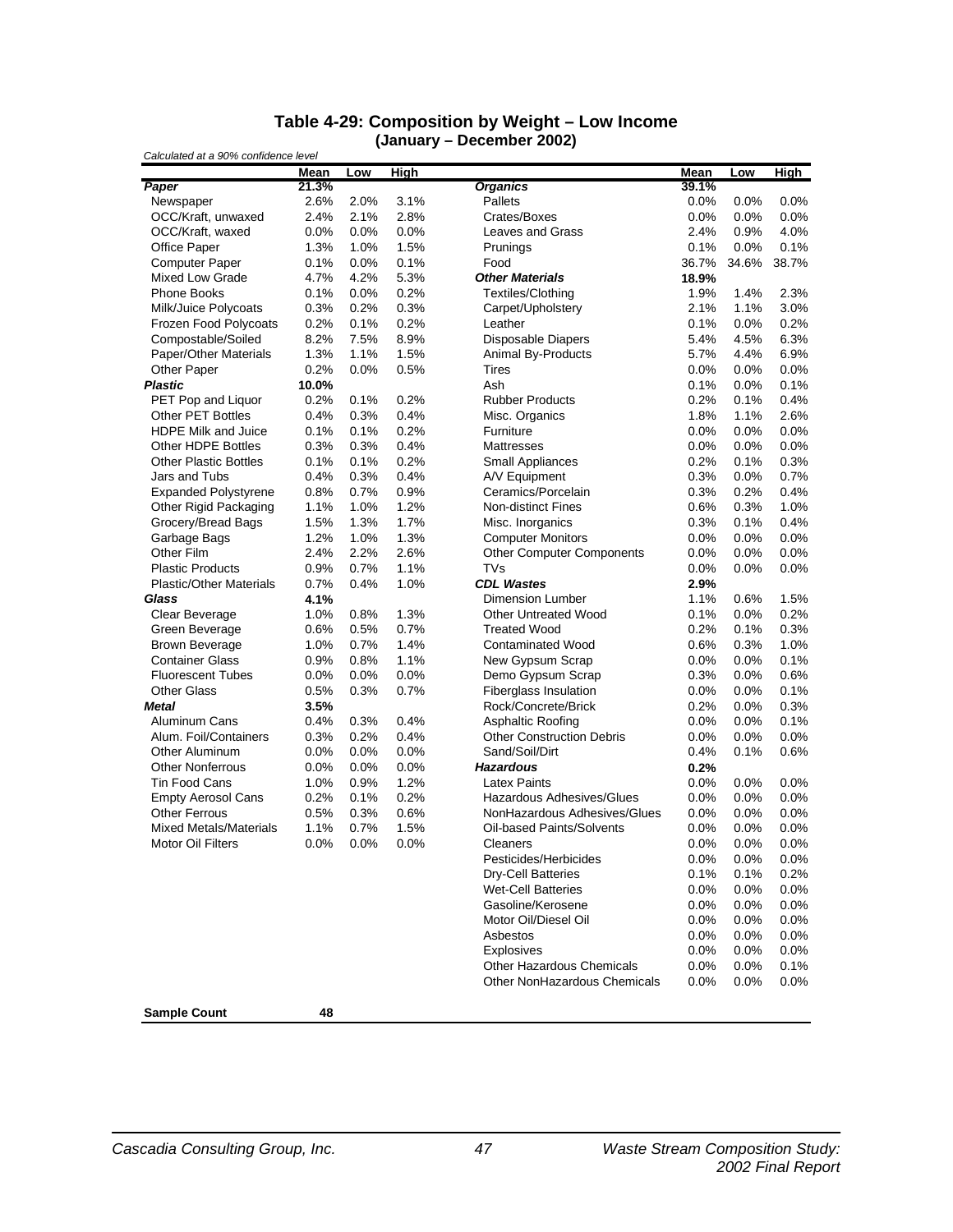### **4.7.2 By Household Size**

A waste composition summary, by broad material category, is presented in Figure 4-7 for wastes disposed by small and large households. For each household type, *organics*, *paper*, and *other materials*, together, made up about 80% of the total, by weight. Waste percentages are very similar for both household types.



#### **Figure 4-7: Composition Summary, by Household Size (January – December 2002)**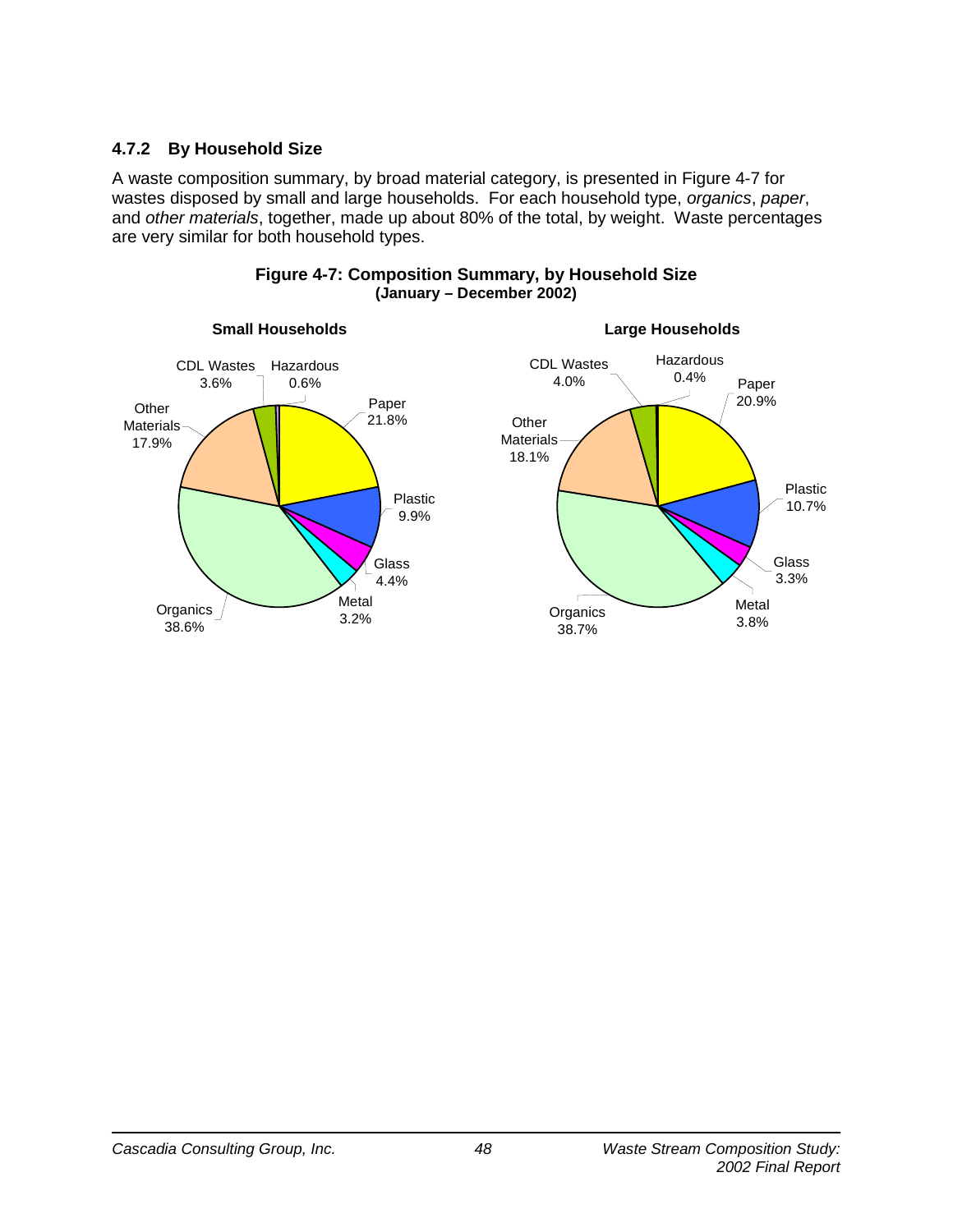### **4.7.2.1 Small Households**

A total of 48 samples were obtained from *small household* routes. Table 4-30 lists the top ten components, by weight, for small households. *Food*, *compostable/soiled paper*, *animal byproducts*, and *mixed low grade paper* each made up more than 5% of the total, by weight. The top components, together, accounted for approximately 71.3% of the total waste. The full composition results for this waste are listed in Table 4-32.

| laannaal A<br>PUUUIINUI LUULI |         |               |  |  |  |  |  |
|-------------------------------|---------|---------------|--|--|--|--|--|
| <b>Component</b>              | Mean    | <b>Cum.</b> % |  |  |  |  |  |
| Food                          | 35.0%   | 35.0%         |  |  |  |  |  |
| Compostable/Soiled Paper      | 7.4%    | 42.4%         |  |  |  |  |  |
| <b>Animal By-Products</b>     | $6.8\%$ | 49.2%         |  |  |  |  |  |
| Mixed Low Grade Paper         | 5.3%    | 54.5%         |  |  |  |  |  |
| <b>Disposable Diapers</b>     | 4.2%    | 58.7%         |  |  |  |  |  |
| Leaves and Grass              | 3.2%    | 61.9%         |  |  |  |  |  |
| Unwaxed OCC/Kraft Paper       | 2.7%    | 64.6%         |  |  |  |  |  |
| <b>Other Plastic Film</b>     | 2.5%    | 67.1%         |  |  |  |  |  |
| Newspaper                     | 2.4%    | 69.5%         |  |  |  |  |  |
| Paper/Other Materials         | 1.7%    | 71.3%         |  |  |  |  |  |
|                               |         |               |  |  |  |  |  |
| Total                         | 71.3%   |               |  |  |  |  |  |

#### **Table 4-30: Top Ten Components – Small Households (January – December 2002)**

### **4.7.2.2 Large Households**

A total of 49 samples were captured and sorted from *large household* routes. As shown in Table 4-31, *food*, *compostable/soiled paper*, and *disposable diapers* accounted for more than 5% of the total, by weight. Table 4-33 lists the detailed composition results for waste from large households.

| <b>Component</b>          | Mean  | <b>Cum.</b> % |
|---------------------------|-------|---------------|
| Food                      | 37.2% | 37.2%         |
| Compostable/Soiled Paper  | 8.5%  | 45.6%         |
| <b>Disposable Diapers</b> | 6.3%  | 52.0%         |
| Mixed Low Grade Paper     | 4.4%  | 56.4%         |
| <b>Animal By-Products</b> | 3.5%  | 59.8%         |
| Unwaxed OCC/Kraft Paper   | 2.5%  | 62.3%         |
| Other Plastic Film        | 2.4%  | 64.7%         |
| Newspaper                 | 2.3%  | 67.0%         |
| Textiles/Clothing         | 2.3%  | 69.2%         |
| Miscellaneous Organics    | 1.6%  | 70.9%         |
| Total                     | 70.9% |               |

#### **Table 4-31: Top Ten Components – Large Households (January – December 2002)**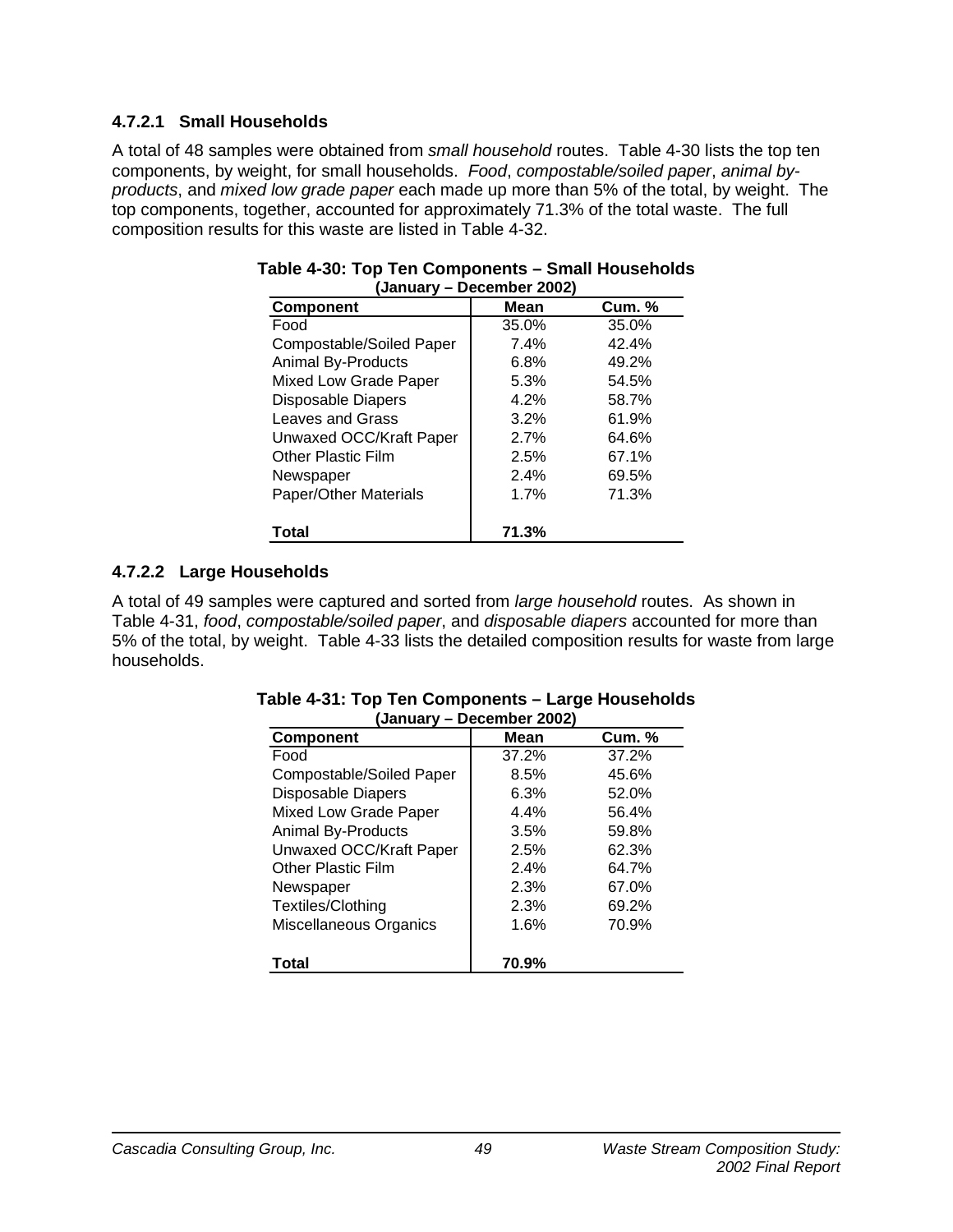### **4.7.3 Comparisons between Small and Large Households**

For both small and large households, *food* made up more than a third of the total waste, by weight. Most all of the other nine components appear in both top ten lists. *Leaves and grass* and *paper/other materials* are top ten components of waste from small households yet not for large, while *miscellaneous organics* and *textiles/clothing* are top ten components only for waste from large households.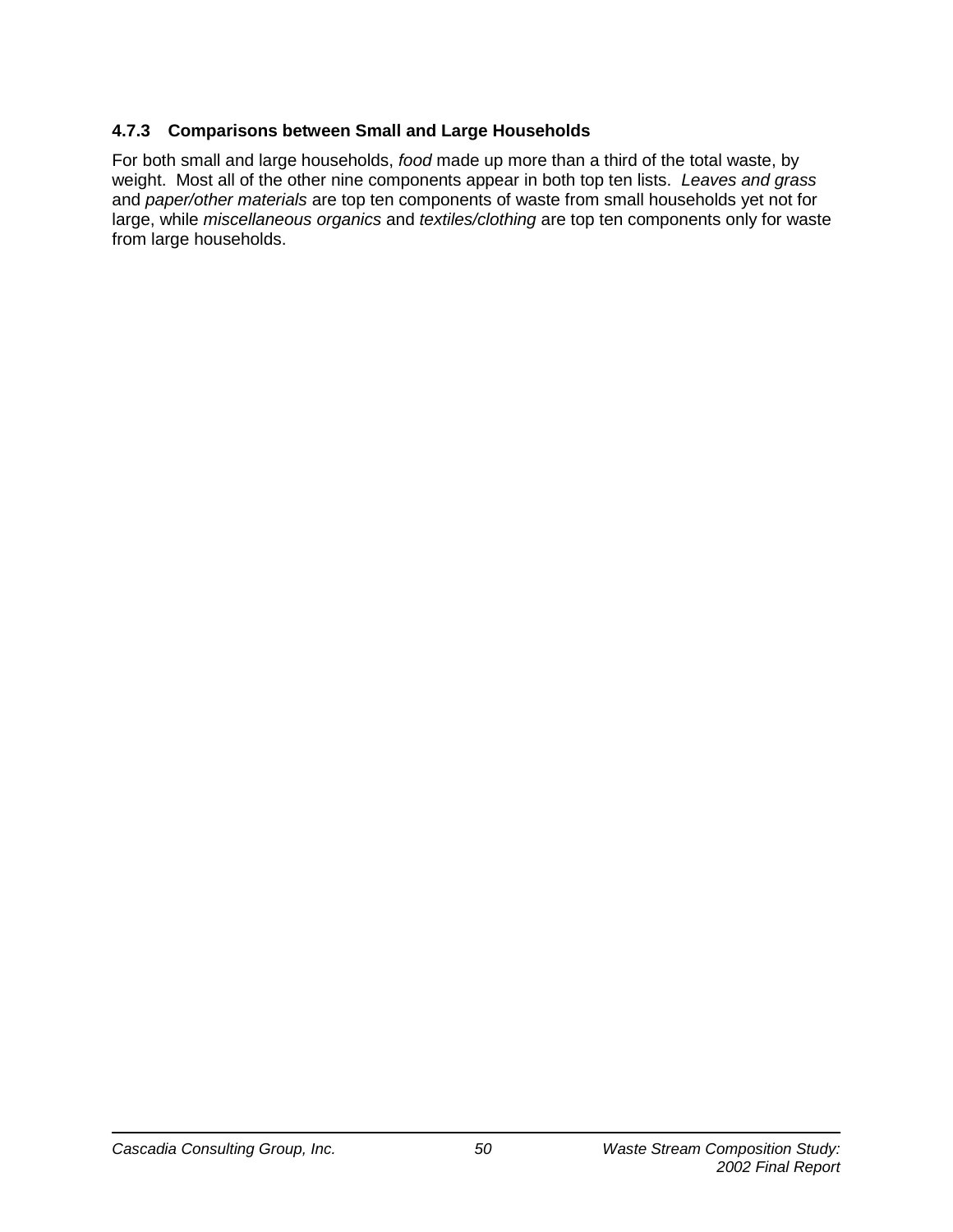#### **Table 4-32: Composition by Weight – Small Households (January – December 2002)**

|                                | Mean  | Low     | High |                                  | Mean    | Low     | <b>High</b> |
|--------------------------------|-------|---------|------|----------------------------------|---------|---------|-------------|
| Paper                          | 21.8% |         |      | <b>Organics</b>                  | 38.6%   |         |             |
| Newspaper                      | 2.4%  | 1.9%    | 2.9% | Pallets                          | $0.0\%$ | 0.0%    | 0.0%        |
| OCC/Kraft, unwaxed             | 2.7%  | 2.4%    | 3.0% | Crates/Boxes                     | 0.0%    | 0.0%    | 0.0%        |
| OCC/Kraft, waxed               | 0.0%  | 0.0%    | 0.0% | Leaves and Grass                 | 3.2%    | 1.6%    | 4.8%        |
| <b>Office Paper</b>            | 1.3%  | 1.0%    | 1.5% | Prunings                         | 0.4%    | 0.1%    | 0.7%        |
| <b>Computer Paper</b>          | 0.0%  | 0.0%    | 0.1% | Food                             | 35.0%   | 33.2%   | 36.8%       |
| Mixed Low Grade                | 5.3%  | 4.7%    | 5.8% | <b>Other Materials</b>           | 17.9%   |         |             |
| <b>Phone Books</b>             | 0.1%  | 0.0%    | 0.2% | Textiles/Clothing                | 1.4%    | 1.2%    | 1.7%        |
| Milk/Juice Polycoats           | 0.4%  | 0.3%    | 0.4% | Carpet/Upholstery                | 1.8%    | 1.2%    | 2.4%        |
| <b>Frozen Food Polycoats</b>   | 0.3%  | 0.2%    | 0.3% | Leather                          | 0.1%    | 0.0%    | 0.1%        |
| Compostable/Soiled             | 7.4%  | 6.8%    | 8.0% | <b>Disposable Diapers</b>        | 4.2%    | 3.2%    | 5.1%        |
| Paper/Other Materials          | 1.7%  | 1.5%    | 2.0% | Animal By-Products               | 6.8%    | 5.6%    | 7.9%        |
| Other Paper                    | 0.2%  | $0.0\%$ | 0.5% | Tires                            | $0.0\%$ | 0.0%    | 0.0%        |
| <b>Plastic</b>                 | 9.9%  |         |      | Ash                              | 0.2%    | 0.0%    | 0.4%        |
| PET Pop and Liquor             | 0.2%  | 0.2%    | 0.2% | <b>Rubber Products</b>           | 0.2%    | 0.1%    | 0.4%        |
| <b>Other PET Bottles</b>       | 0.4%  | 0.3%    | 0.4% | Misc. Organics                   | 1.5%    | 1.2%    | 1.9%        |
| <b>HDPE Milk and Juice</b>     | 0.2%  | 0.1%    | 0.2% | Furniture                        | $0.0\%$ | 0.0%    | 0.0%        |
| Other HDPE Bottles             | 0.3%  | 0.3%    | 0.4% | Mattresses                       | 0.0%    | 0.0%    | $0.0\%$     |
| <b>Other Plastic Bottles</b>   | 0.1%  | 0.1%    | 0.1% | <b>Small Appliances</b>          | 0.3%    | 0.1%    | 0.4%        |
| Jars and Tubs                  | 0.4%  | 0.4%    | 0.5% | A/V Equipment                    | 0.3%    | 0.0%    | 0.7%        |
| <b>Expanded Polystyrene</b>    | 0.6%  | 0.5%    | 0.7% | Ceramics/Porcelain               | 0.3%    | 0.2%    | 0.4%        |
| Other Rigid Packaging          | 1.3%  | 1.2%    | 1.4% | <b>Non-distinct Fines</b>        | 0.4%    | 0.2%    | 0.5%        |
| Grocery/Bread Bags             | 1.3%  | 1.2%    | 1.5% | Misc. Inorganics                 | 0.3%    | 0.2%    | 0.5%        |
| Garbage Bags                   | 1.1%  | 1.0%    | 1.2% | <b>Computer Monitors</b>         | $0.0\%$ | 0.0%    | 0.0%        |
| Other Film                     | 2.5%  | 2.2%    | 2.8% | <b>Other Computer Components</b> | 0.1%    | 0.0%    | 0.2%        |
| <b>Plastic Products</b>        | 0.8%  | 0.6%    | 1.0% | TVs                              | 0.0%    | 0.0%    | 0.0%        |
| <b>Plastic/Other Materials</b> | 0.7%  | 0.5%    | 0.9% | <b>CDL Wastes</b>                | 3.6%    |         |             |
| Glass                          | 4.4%  |         |      | <b>Dimension Lumber</b>          | 0.7%    | 0.3%    | 1.2%        |
| Clear Beverage                 | 1.1%  | 0.8%    | 1.3% | <b>Other Untreated Wood</b>      | 0.1%    | 0.0%    | 0.1%        |
| Green Beverage                 | 0.8%  | 0.6%    | 1.0% | <b>Treated Wood</b>              | 0.3%    | 0.0%    | 0.6%        |
| <b>Brown Beverage</b>          | 1.0%  | 0.7%    | 1.3% | <b>Contaminated Wood</b>         | 0.5%    | 0.3%    | 0.7%        |
| <b>Container Glass</b>         | 0.9%  | 0.8%    | 1.1% | New Gypsum Scrap                 | 0.1%    | 0.0%    | 0.2%        |
| <b>Fluorescent Tubes</b>       | 0.0%  | $0.0\%$ | 0.0% | Demo Gypsum Scrap                | 0.1%    | 0.0%    | 0.2%        |
| <b>Other Glass</b>             | 0.6%  | 0.4%    | 0.8% | Fiberglass Insulation            | 0.0%    | 0.0%    | 0.0%        |
| <b>Metal</b>                   | 3.2%  |         |      | Rock/Concrete/Brick              | 0.7%    | 0.0%    | 1.3%        |
| Aluminum Cans                  | 0.3%  | 0.2%    | 0.3% | Asphaltic Roofing                | 0.0%    | 0.0%    | 0.0%        |
| Alum. Foil/Containers          | 0.3%  | 0.3%    | 0.4% | <b>Other Construction Debris</b> | 0.3%    | 0.0%    | 0.6%        |
| <b>Other Aluminum</b>          | 0.0%  | $0.0\%$ | 0.0% | Sand/Soil/Dirt                   | 0.9%    | 0.3%    | 1.4%        |
| <b>Other Nonferrous</b>        | 0.1%  | 0.0%    | 0.2% | <b>Hazardous</b>                 | 0.6%    |         |             |
| <b>Tin Food Cans</b>           | 0.9%  | 0.7%    | 1.0% | <b>Latex Paints</b>              | $0.0\%$ | 0.0%    | 0.1%        |
| <b>Empty Aerosol Cans</b>      | 0.2%  | 0.1%    | 0.2% | Hazardous Adhesives/Glues        | 0.0%    | 0.0%    | 0.0%        |
| <b>Other Ferrous</b>           | 0.6%  | 0.3%    | 0.8% | NonHazardous Adhesives/Glues     | 0.0%    | $0.0\%$ | 0.0%        |
| <b>Mixed Metals/Materials</b>  | 0.8%  | 0.6%    | 1.1% | Oil-based Paints/Solvents        | 0.0%    | 0.0%    | $0.0\%$     |
| Motor Oil Filters              | 0.0%  | 0.0%    | 0.0% | Cleaners                         | $0.0\%$ | 0.0%    | 0.0%        |
|                                |       |         |      | Pesticides/Herbicides            | 0.1%    | 0.0%    | 0.2%        |
|                                |       |         |      | <b>Dry-Cell Batteries</b>        | 0.1%    | 0.1%    | 0.1%        |
|                                |       |         |      | <b>Wet-Cell Batteries</b>        | 0.3%    | 0.0%    | $0.8\%$     |
|                                |       |         |      | Gasoline/Kerosene                | 0.0%    | 0.0%    | 0.0%        |
|                                |       |         |      | Motor Oil/Diesel Oil             | $0.0\%$ | 0.0%    | 0.0%        |
|                                |       |         |      | Asbestos                         | $0.0\%$ | $0.0\%$ | $0.0\%$     |
|                                |       |         |      | Explosives                       | $0.0\%$ | 0.0%    | $0.0\%$     |
|                                |       |         |      | Other Hazardous Chemicals        | 0.0%    | 0.0%    | 0.0%        |
|                                |       |         |      | Other NonHazardous Chemicals     | 0.1%    | $0.0\%$ | 0.1%        |
|                                |       |         |      |                                  |         |         |             |
| <b>Sample Count</b>            | 48    |         |      |                                  |         |         |             |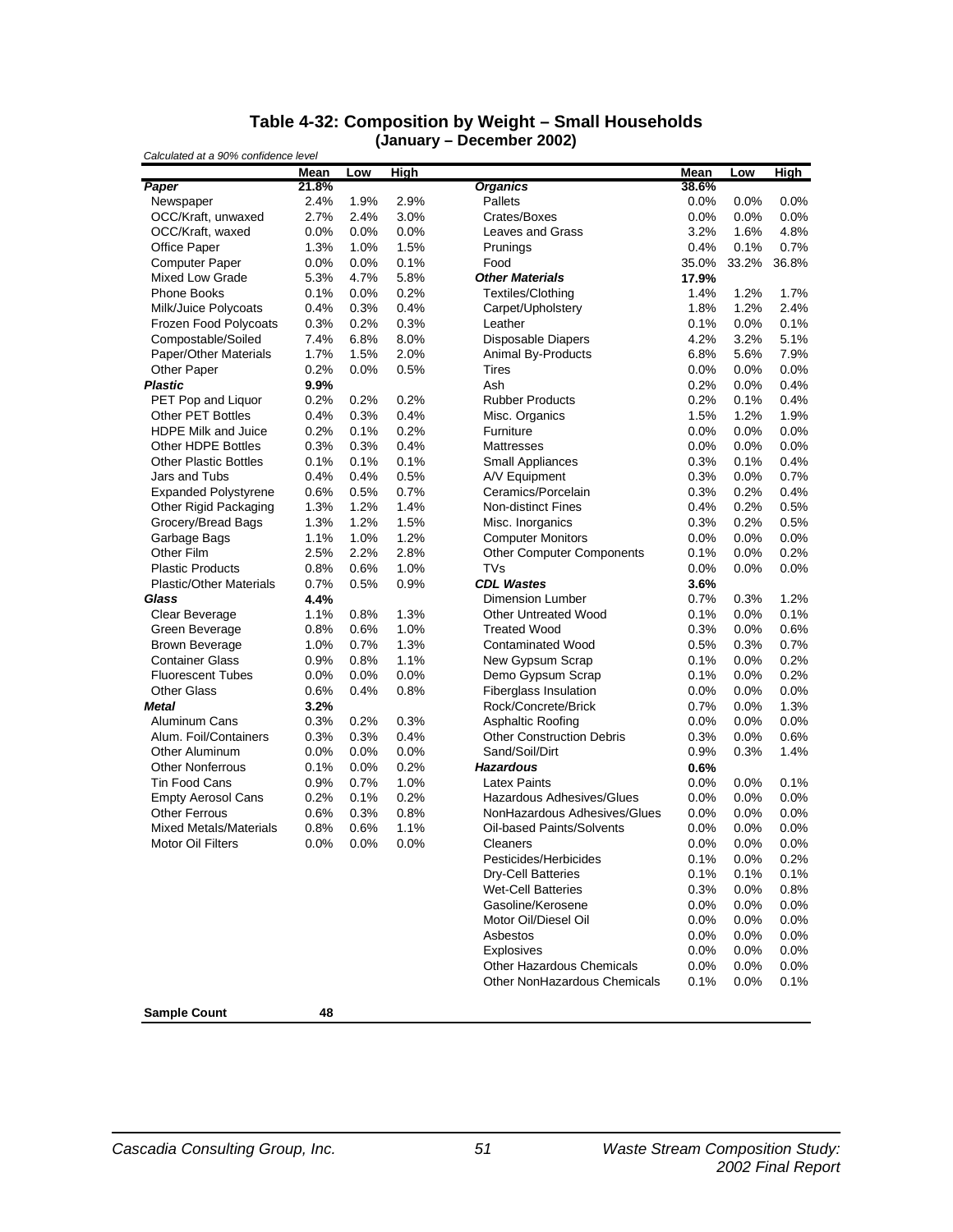#### **Table 4-33: Composition by Weight – Large Households (January – December 2002)**

|                                | Mean  | Low  | High |                                  | <b>Mean</b> | Low     | High    |
|--------------------------------|-------|------|------|----------------------------------|-------------|---------|---------|
| Paper                          | 20.9% |      |      | <b>Organics</b>                  | 38.7%       |         |         |
| Newspaper                      | 2.3%  | 1.8% | 2.8% | Pallets                          | 0.0%        | 0.0%    | 0.0%    |
| OCC/Kraft, unwaxed             | 2.5%  | 2.2% | 2.8% | Crates/Boxes                     | 0.1%        | 0.0%    | 0.3%    |
| OCC/Kraft, waxed               | 0.0%  | 0.0% | 0.0% | Leaves and Grass                 | 1.4%        | 0.9%    | 1.9%    |
| <b>Office Paper</b>            | 1.3%  | 1.0% | 1.6% | Prunings                         | 0.1%        | 0.0%    | 0.1%    |
| <b>Computer Paper</b>          | 0.1%  | 0.1% | 0.2% | Food                             | 37.2%       | 35.2%   | 39.1%   |
| <b>Mixed Low Grade</b>         | 4.4%  | 3.9% | 4.8% | <b>Other Materials</b>           | 18.1%       |         |         |
| Phone Books                    | 0.0%  | 0.0% | 0.0% | Textiles/Clothing                | 2.3%        | 1.8%    | 2.7%    |
| Milk/Juice Polycoats           | 0.3%  | 0.2% | 0.4% | Carpet/Upholstery                | 1.3%        | 1.0%    | 1.6%    |
| Frozen Food Polycoats          | 0.1%  | 0.1% | 0.1% | Leather                          | 0.2%        | 0.1%    | 0.3%    |
| Compostable/Soiled             | 8.5%  | 8.0% | 9.0% | <b>Disposable Diapers</b>        | 6.3%        | 5.5%    | 7.2%    |
| Paper/Other Materials          | 1.3%  | 1.1% | 1.5% | Animal By-Products               | 3.5%        | 2.6%    | 4.3%    |
| <b>Other Paper</b>             | 0.1%  | 0.0% | 0.2% | Tires                            | 0.0%        | 0.0%    | 0.0%    |
| <b>Plastic</b>                 | 10.7% |      |      | Ash                              | 0.1%        | 0.0%    | 0.3%    |
| PET Pop and Liquor             | 0.2%  | 0.1% | 0.2% | <b>Rubber Products</b>           | 0.2%        | 0.1%    | 0.3%    |
| <b>Other PET Bottles</b>       | 0.4%  | 0.3% | 0.4% | Misc. Organics                   | 1.6%        | 1.0%    | 2.3%    |
| <b>HDPE Milk and Juice</b>     | 0.1%  | 0.1% | 0.2% | Furniture                        | 0.2%        | 0.0%    | 0.5%    |
| Other HDPE Bottles             | 0.4%  | 0.3% | 0.4% | <b>Mattresses</b>                | 0.5%        | 0.0%    | 1.3%    |
| <b>Other Plastic Bottles</b>   | 0.1%  | 0.1% | 0.1% | <b>Small Appliances</b>          | 0.6%        | 0.3%    | 1.0%    |
| Jars and Tubs                  | 0.3%  | 0.2% | 0.3% | A/V Equipment                    | 0.1%        | 0.0%    | 0.1%    |
| <b>Expanded Polystyrene</b>    | 0.7%  | 0.6% | 0.8% | Ceramics/Porcelain               | 0.2%        | 0.1%    | 0.3%    |
| Other Rigid Packaging          | 1.1%  | 1.0% | 1.3% | <b>Non-distinct Fines</b>        | 0.6%        | 0.2%    | 0.9%    |
| Grocery/Bread Bags             | 1.6%  | 1.4% | 1.8% | Misc. Inorganics                 | 0.3%        | 0.1%    | 0.5%    |
| Garbage Bags                   | 1.3%  | 1.2% | 1.5% | <b>Computer Monitors</b>         | 0.0%        | 0.0%    | 0.0%    |
| Other Film                     | 2.4%  | 2.2% | 2.6% | <b>Other Computer Components</b> | 0.1%        | 0.0%    | 0.2%    |
| <b>Plastic Products</b>        | 1.2%  | 0.8% | 1.6% | TVs                              | 0.0%        | 0.0%    | 0.0%    |
| <b>Plastic/Other Materials</b> | 1.0%  | 0.6% | 1.3% | <b>CDL Wastes</b>                | 4.0%        |         |         |
| Glass                          | 3.3%  |      |      | <b>Dimension Lumber</b>          | 1.4%        | 0.9%    | 1.8%    |
| Clear Beverage                 | 1.1%  | 0.8% | 1.4% | <b>Other Untreated Wood</b>      | 0.2%        | 0.0%    | 0.4%    |
| Green Beverage                 | 0.5%  | 0.4% | 0.7% | <b>Treated Wood</b>              | 0.2%        | 0.1%    | 0.4%    |
| <b>Brown Beverage</b>          | 0.5%  | 0.3% | 0.6% | <b>Contaminated Wood</b>         | 1.1%        | 0.6%    | 1.6%    |
| <b>Container Glass</b>         | 0.8%  | 0.6% | 0.9% | New Gypsum Scrap                 | 0.0%        | 0.0%    | $0.0\%$ |
| <b>Fluorescent Tubes</b>       | 0.0%  | 0.0% | 0.0% | Demo Gypsum Scrap                | 0.3%        | 0.0%    | 0.5%    |
| <b>Other Glass</b>             | 0.5%  | 0.2% | 0.7% | Fiberglass Insulation            | 0.0%        | 0.0%    | 0.0%    |
| <b>Metal</b>                   | 3.8%  |      |      | Rock/Concrete/Brick              | 0.2%        | 0.0%    | 0.4%    |
| Aluminum Cans                  | 0.4%  | 0.3% | 0.5% | Asphaltic Roofing                | $0.0\%$     | 0.0%    | 0.0%    |
| Alum. Foil/Containers          | 0.3%  | 0.2% | 0.4% | <b>Other Construction Debris</b> | 0.3%        | 0.0%    | 0.5%    |
| Other Aluminum                 | 0.0%  | 0.0% | 0.0% | Sand/Soil/Dirt                   | 0.4%        | 0.2%    | 0.5%    |
| <b>Other Nonferrous</b>        | 0.0%  | 0.0% | 0.0% | <b>Hazardous</b>                 | 0.4%        |         |         |
| <b>Tin Food Cans</b>           | 1.3%  | 1.1% | 1.4% | <b>Latex Paints</b>              | 0.1%        | 0.0%    | 0.2%    |
| <b>Empty Aerosol Cans</b>      | 0.1%  | 0.1% | 0.2% | <b>Hazardous Adhesives/Glues</b> | 0.0%        | 0.0%    | $0.0\%$ |
| <b>Other Ferrous</b>           | 0.5%  | 0.2% | 0.8% | NonHazardous Adhesives/Glues     | 0.0%        | 0.0%    | 0.0%    |
| <b>Mixed Metals/Materials</b>  | 1.2%  | 0.8% | 1.6% | Oil-based Paints/Solvents        | $0.0\%$     | 0.0%    | 0.0%    |
| <b>Motor Oil Filters</b>       | 0.0%  | 0.0% | 0.1% | Cleaners                         | 0.0%        | 0.0%    | 0.0%    |
|                                |       |      |      | Pesticides/Herbicides            | 0.0%        | $0.0\%$ | $0.0\%$ |
|                                |       |      |      | Dry-Cell Batteries               | 0.1%        | 0.0%    | 0.1%    |
|                                |       |      |      | <b>Wet-Cell Batteries</b>        | 0.0%        | 0.0%    | $0.0\%$ |
|                                |       |      |      | Gasoline/Kerosene                | 0.0%        | 0.0%    | $0.0\%$ |
|                                |       |      |      | Motor Oil/Diesel Oil             | 0.1%        | 0.0%    | 0.1%    |
|                                |       |      |      | Asbestos                         | 0.0%        | 0.0%    | $0.0\%$ |
|                                |       |      |      | <b>Explosives</b>                | 0.0%        | 0.0%    | 0.0%    |
|                                |       |      |      | Other Hazardous Chemicals        | 0.1%        | 0.0%    | 0.3%    |
|                                |       |      |      | Other NonHazardous Chemicals     | 0.0%        | 0.0%    | 0.0%    |
|                                |       |      |      |                                  |             |         |         |
| <b>Sample Count</b>            | 49    |      |      |                                  |             |         |         |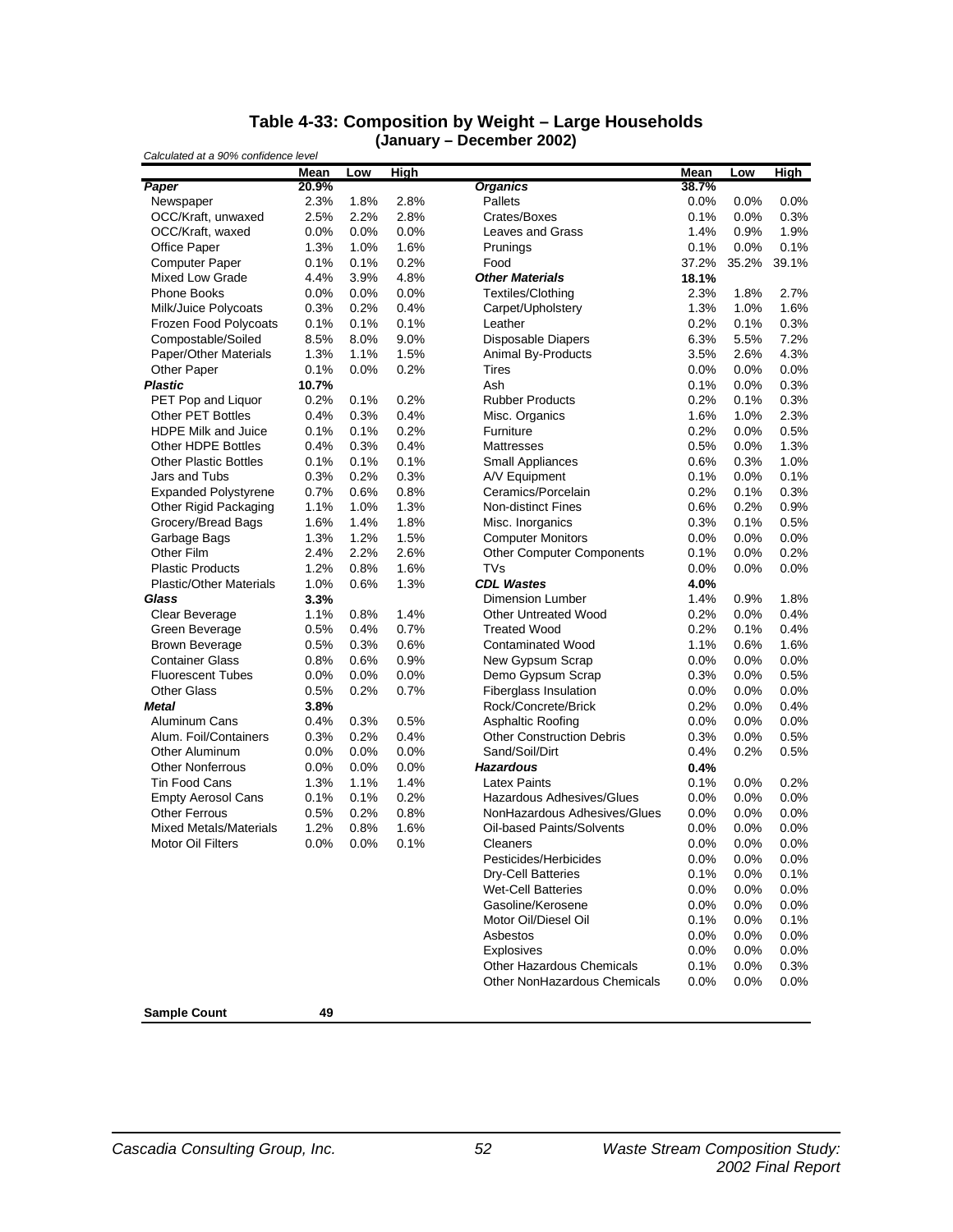# **Appendix A: Waste Components**

Waste samples were sorted by hand into 89 waste component categories, as defined in this section. The waste categories in the Year 2002 study were nearly identical to those used in Seattle's last waste composition study (the commercial and self-haul waste study). The two exceptions are that *computer monitors* and *television sets* were sorted separately from one another, and the brand name of each television set was recorded.

Medical wastes were weighed but not sorted; all other waste was sorted, weighed, and recorded.

## **Paper**

*NEWSPAPER*: Printed newsprint (Advertising "slicks" (glossy paper) were included in this category if found mixed with newspaper; otherwise, ad slicks are included with mixed low grade paper.).

*PLAIN OCC/KRAFT PAPER*: Old unwaxed/uncoated corrugated container boxes and Kraft paper, and brown paper bags.

*WAXED OCC/KRAFT PAPER*: Old waxed/coated corrugated container boxes and Kraft paper, and brown paper bags.

*OFFICE PAPER*: White or lightly colored sulfite/sulfate bond, copy papers, and envelopes.

*COMPUTER PAPER*: Continuous-feed sulfite/sulfate/ground wood computer printouts and forms of all types, excluding carbonless paper.

*MIXED LOW GRADE*: Low-grade, potentially recyclable papers, including junk mail, magazines, colored papers, bleached Kraft, boxboard, mailing tubes, carbonless copy paper, and paperback books.

*PHONE BOOKS*: Telephone directories.

*MILK/JUICE POLYCOAT*: Bleached polycoated milk, ice cream, and aseptic juice containers.

*FROZEN FOOD POLYCOATS*: Bleached and unbleached polycoated frozen/refrigerator packaging, and excluding polycoated milk/ice cream/aseptic containers.

*COMPOSTABLE/SOILED PAPER*: Paper towels, paper plates, waxed paper, and tissues.

*PAPER/OTHER MATERIALS*: Predominantly paper with other materials attached (e.g. orange juice cans and spiral notebooks).

*OTHER PAPERS*: Carbon copy paper, hardcover books, and photographs.

## **Plastic**

*PET POP & LIQUOR*: Polyethylene terephthalate translucent pop and liquor bottles.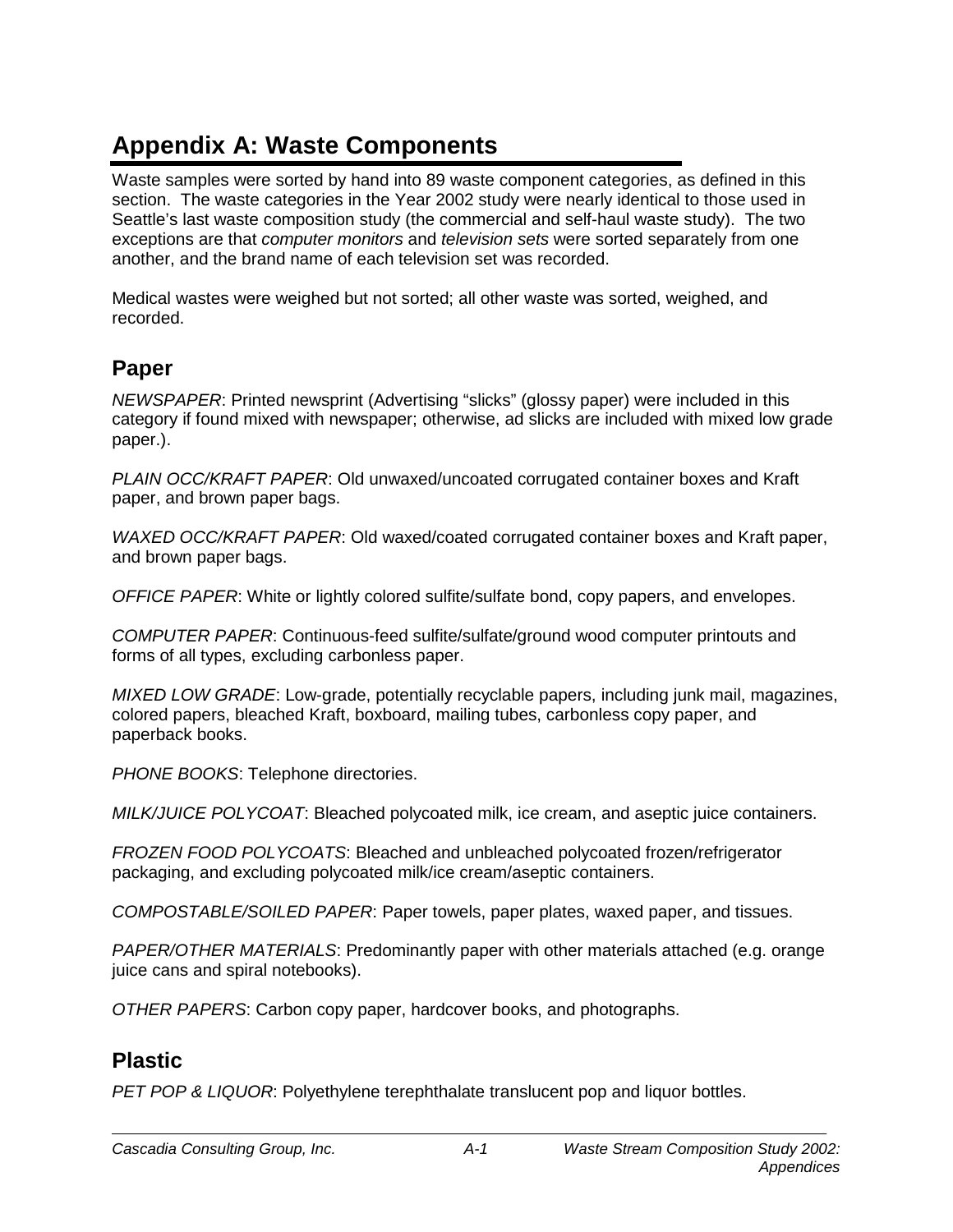*OTHER PET BOTTLES*: All other PET bottles not included above.

*HDPE MILK & JUICE*: High-density translucent polyethylene milk, juice, and beverage containers.

*OTHER HDPE BOTTLES*: All other HDPE bottles not included above.

*OTHER PLASTIC BOTTLES*: Plastic bottles not classified in the above-defined PET or HDPE categories; includes #3-#7, unknown bottles, petroleum bottles, and other dark colored bottles.

*JARS & TUBS:* Wide mouth jars and tubs #1-#7 such as yogurt, cottage cheese, margarine.

*EXPANDED POLYSTYRENE*: Includes packaging and finished products made of expanded polystyrene.

*OTHER RIGID PACKAGING*: Rigid plastic packaging #1-#7 and unknown (excluding expanded polystyrene). Includes clamshells, salad trays, lids, cookie tray inserts, plastic spools, and toothpaste tubes.

*GROCERY/BREAD BAGS*: Bread, grocery, and dry cleaner plastic film bags.

*GARBAGE BAGS*: Plastic garbage bags.

*OTHER FILM*: Includes film packaging, excluding grocery/bread and garbage bags. Also includes plastic sheeting, photographic negatives, and shower curtains.

*PLASTIC PRODUCTS*: Finished plastic products such as toys, toothbrushes, and vinyl hose. Includes fiberglass resin products and materials.

*PLASTIC/OTHER MATERIALS*: Predominately plastic with other materials attached such as disposable razors, pens, lighters, toys, and 3-ring binders.

### **Glass**

*CLEAR BEVERAGE*: Includes clear pop, liquor, wine, juice, beer, and vinegar bottles.

*GREEN BEVERAGE*: Includes green pop, liquor, wine, beer, and lemon juice bottles.

*BROWN BEVERAGE*: Includes brown pop, beer, liquor, juice, and vanilla extract bottles.

*CONTAINER GLASS*: All glass containers, all colors, holding solid materials such as mayonnaise, non-dairy creamer, and facial cream containers.

FLUORESCENT TUBES: Fluorescent light tubes.

*OTHER GLASS*: Window glass, light bulbs (except fluorescent tubes), glassware, etc.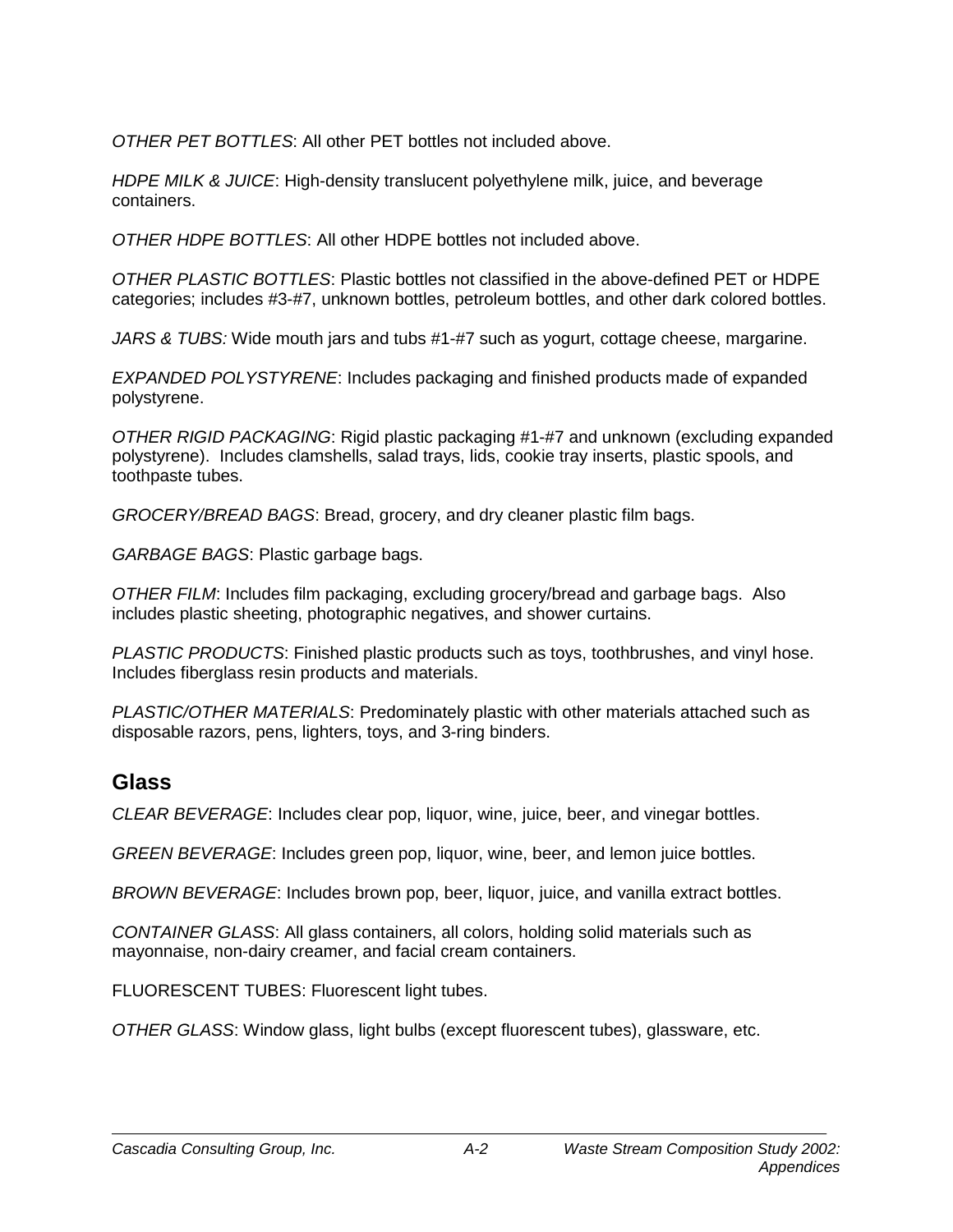### **Metal**

*ALUMINUM CANS*: Aluminum beverage cans (UBC) and bi-metal cans made mostly of aluminum.

*ALUMINUM FOIL/CONTAINERS*: Aluminum food containers, trays, and foil.

*OTHER ALUMINUM*: Aluminum products and scrap such as window frames, cookware.

*OTHER NONFERROUS*: Metals not derived from iron, to which a magnet will not adhere, and which are not significantly contaminated with other metals or materials.

*TIN FOOD CANS*: Tinned steel food containers, including bi-metal cans mostly of steel.

*EMPTY AEROSOL CANS:* Empty, mixed material/metal aerosol cans. (Aerosols that still contain product are sorted according to that material—for instance, solvent-based paint.)

*OTHER FERROUS*: Ferrous and alloyed ferrous scrap metals to which a magnet adheres and which are not significantly contaminated with other metals or materials.

*OIL FILTERS:* Metal oil filters used in cars and other automobiles.

*MIXED METALS/MATERIALS*: Motors, insulated wire, and finished products containing a mixture of metals, or metals and other materials, whose weight is derived significantly from the metal portion of its construction. White goods are banned from Seattle's disposal. However, segments of large appliances are occasionally found; they are included in this category.

## **Organic**

*PALLETS*: Wood pallets.

*CRATES*: Crates, and other packaging lumber/panelboard.

*LEAVES AND GRASS*: Grass clippings, leaves, and weeds.

*PRUNINGS*: Cut prunings, 6" or less in diameter, from bushes, shrubs, and trees.

*FOOD*: Food wastes and scraps, including bone, rinds, etc. Excludes the weight of food containers, except when container weight is not appreciable compared to the food inside.

## **Other Materials**

*TEXTILES*: Fabric materials including natural and synthetic textiles such as cotton, wool, silk, woven nylon, rayon, polyester, and other materials.

*CARPET/UPHOLSTERY*: General category of flooring applications consisting of various natural or synthetic fibers bonded to some type of backing material.

*LEATHER*: Finished products or scraps of leather.

*DISPOSABLE DIAPERS*: Disposable baby diapers and adult protective undergarments.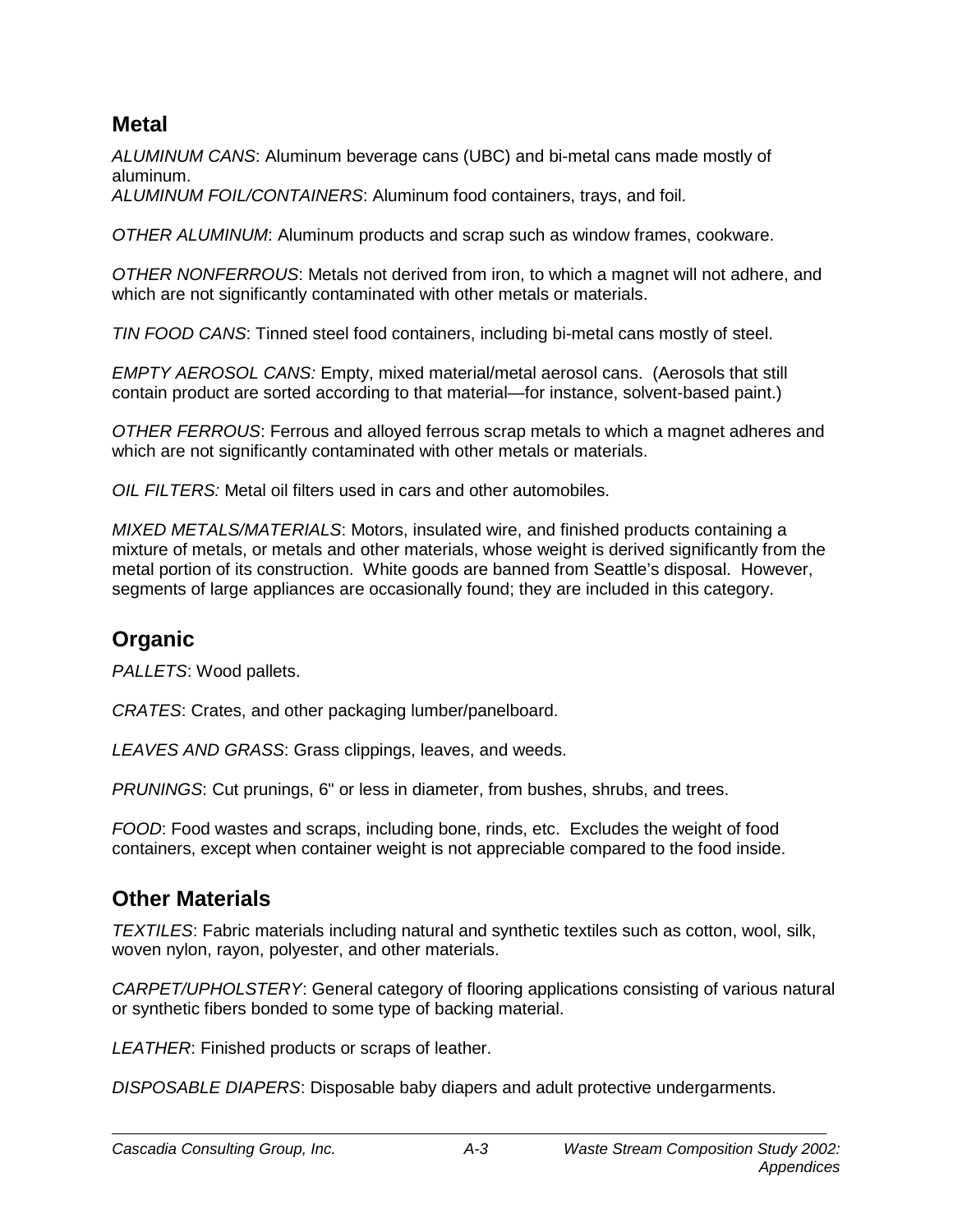*ANIMAL BY-PRODUCTS*: Animal carcasses and wastes, and kitty litter.

*RUBBER PRODUCTS*: Finished products and scrap materials made of rubber, such as bath mats, inner tubes, rubber hoses, and foam rubber.

*TIRES*: Vehicle tires of all types.

*ASH*: Fireplace, burn barrel, or fire pit ash.

*FURNITURE*: Mixed-material furniture such as upholstered chairs.

*MATTRESSES*: Mattresses and box springs.

*SMALL APPLIANCES*: Small electric appliances such as toasters, microwave ovens, power tools, curling irons, and light fixtures.

*AUDIO/VISUAL EQUIPMENT*: Stereos, radios, tape decks, VCRs, etc.

*COMPUTER MONITORS:* Computer monitors, laptops, and other items containing a cathode ray tube (CRT).

*TELEVISIONS:* Television sets containing a cathode ray tube (CRT).

*OTHER COMPUTER EQUIPMENT:* Computer items such as processors, mice and mouse pads, keyboards, and disk drives that do not contain cathode ray tubes.

*CERAMICS/PORCELAIN*: Finished ceramic or porcelain products such as dishware, toilets, etc.

*NONDISTINCT FINES*: Self-defined.

*MISCELLANEOUS ORGANICS*: Wax, modeling clay, bar soap, cigarette butts, etc.

*MISCELLANEOUS INORGANICS*: Vacuum cleaner bag contents, and other inorganics not classified elsewhere.

## **CDL Wastes**

*DIMENSION LUMBER:* Milled lumber.

*OTHER UNTREATED WOOD*: Compostable prunings or stumps 6" or greater in diameter.

*TREATED WOOD*: Lumber and wood products that have been painted or treated so as to render them difficult to compost.

*CONTAMINATED WOOD:* Lumber and wood products, often with adhering concrete or other contaminants that would not compost easily.

*NEW GYPSUM SCRAP*: New gypsum wallboard scrap.

*DEMO GYPSUM SCRAP*: Used or demolition gypsum wallboard scrap.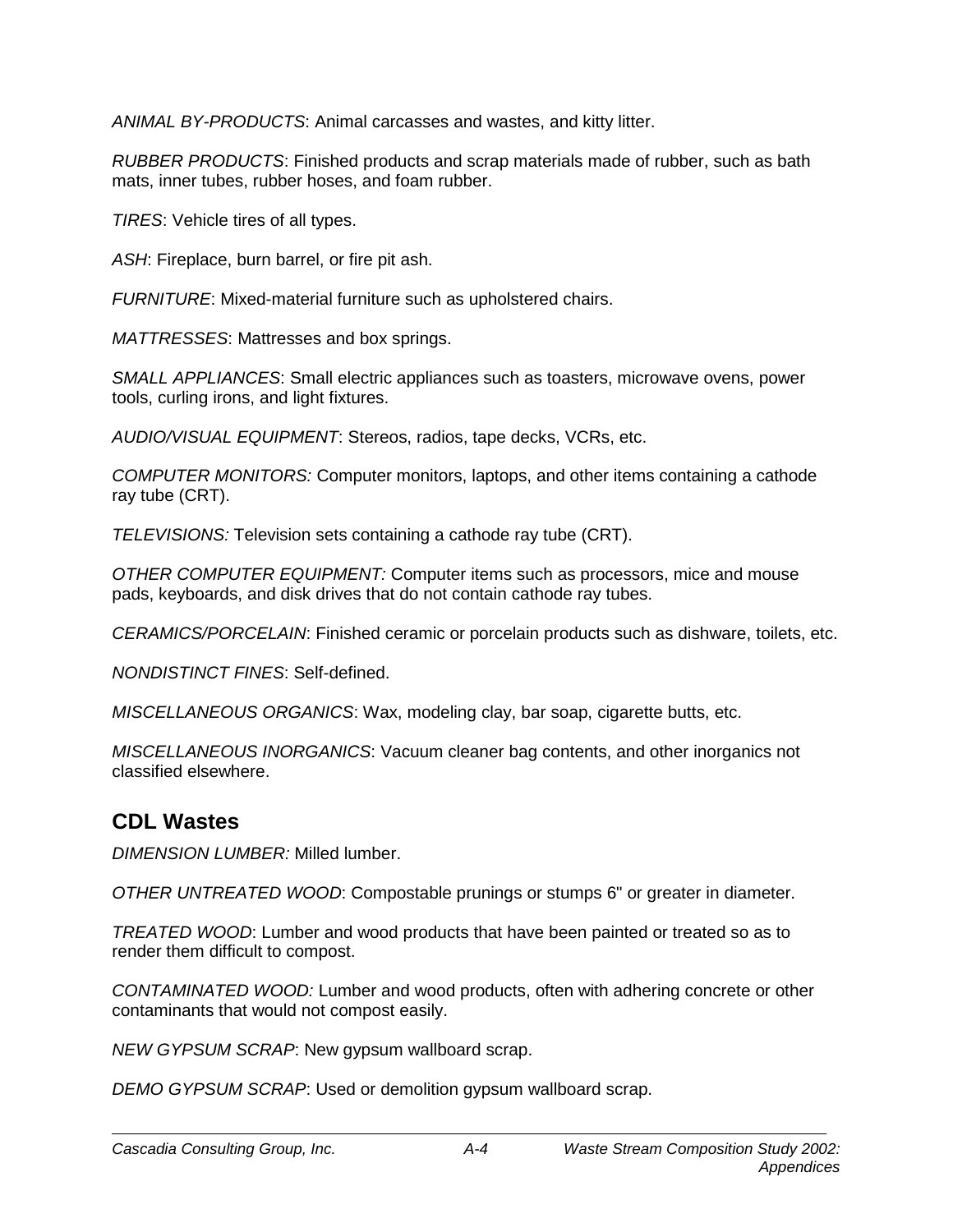*FIBERGLASS INSULATION*: Fiberglass building and mechanical insulation, batt or rigid.

*ROCK/CONCRETE/BRICKS*: Includes rock gravel larger than 2" diameter, Portland cement mixtures (set or unset), and fired-clay bricks.

*ASPHALTIC ROOFING*: Asphalt shingles, tarpaper of built-up roofing.

*CONSTRUCTION DEBRIS*: Construction debris (other than wood), which cannot be classified into other component categories, and mixed fine building material scraps.

*SAND/SOIL/DIRT*: Contains mixed fines smaller than 2" in diameter.

## **Household Hazardous**

*LATEX PAINTS*: Water-based paints and similar products.

*HAZARDOUS ADHESIVES/GLUES*: Oil/resin/volatile solvent-based glues and adhesives, including epoxy, rubber cement, two-part glues and sealers, and auto body fillers.

*NON-HAZARDOUS ADHESIVES/GLUES*: Water-based glues, caulking compounds, grouts, and spackle.

*OIL-BASED PAINT/SOLVENT*: Solvent-based paints, varnishes, and similar products. Various solvents, including chlorinated and flammable solvents, paint strippers, solvents contaminated with other products such as paints, degreasers and some other cleaners if the primary ingredient is (or was) a solvent, or alcohol such as methanol and isopropanol.

*HAZARDOUS CLEANERS:* Various acids and bases whose primary purpose is to clean surfaces, unclog drains, or perform other actions.

*PESTICIDES/HERBICIDES*: Variety of poisons whose purpose is to discourage or kill pests, weeds, or microorganisms. Fungicides and wood preservatives, such as pentachlorophenol, are also included.

*DRY-CELL BATTERIES*: Dry-cell batteries of various sizes and types as commonly used in households.

*WET-CELL BATTERIES*: Wet-cell batteries of various sizes and types as commonly used in automobiles.

*GASOLINE/KEROSENE*: Gasoline, diesel fuel, and fuel oils.

*MOTOR OIL/DIESEL OIL*: Lubricating oils, primarily used in vehicles but including other types with similar characteristics.

*ASBESTOS*: Asbestos and asbestos-containing wastes (if this is the primary hazard associated with these wastes).

*EXPLOSIVES*: Gunpowder, unspent ammunition, picric acid, and other potentially explosive chemicals.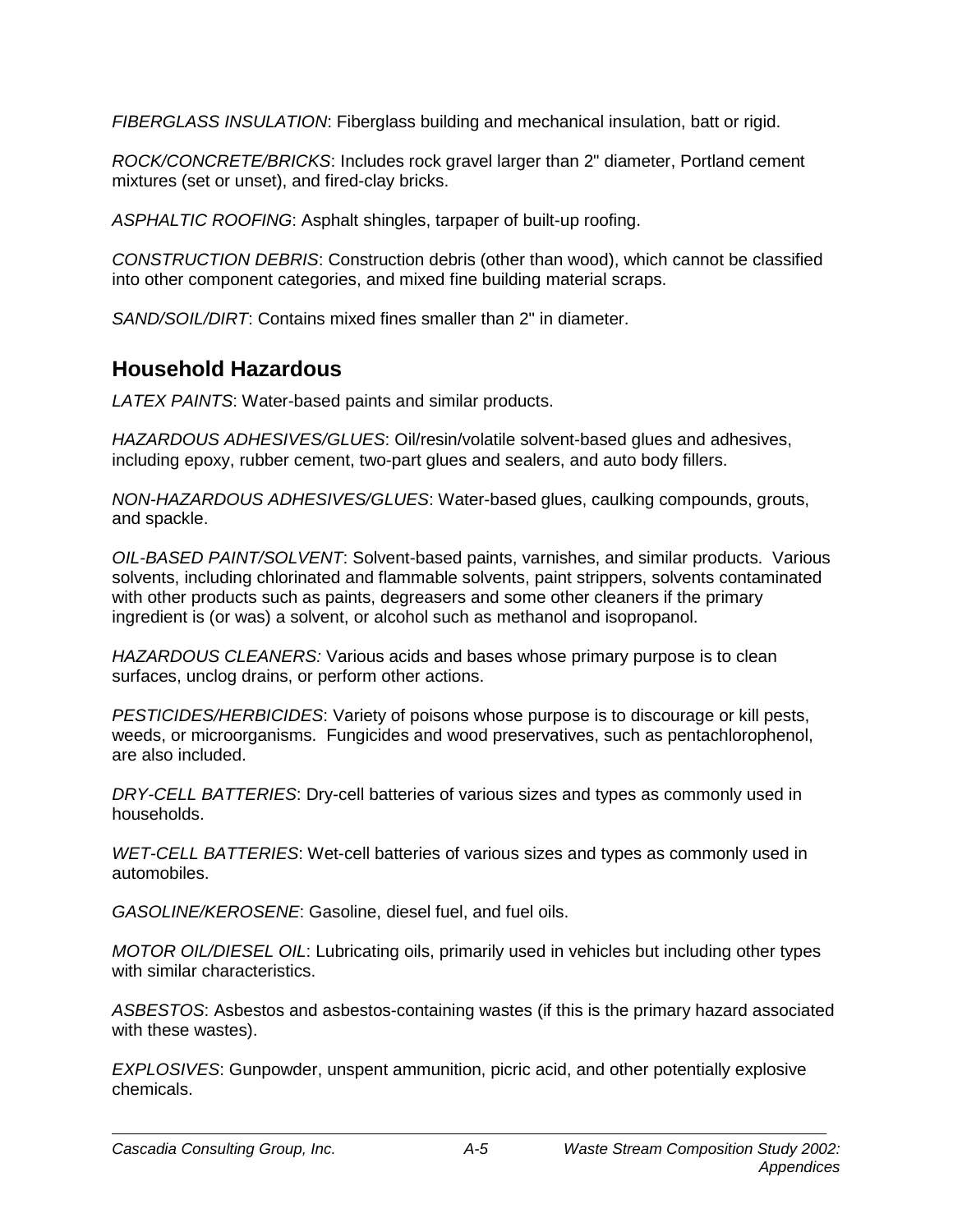*OTHER HAZARDOUS CHEMICALS*: Other hazardous wastes that do not fit into the above categories, including unidentifiable materials and medical wastes such as I.V. tubing and patient drapes (Medical wastes that could be considered a bio-hazard were excluded from the sorts.).

*OTHER NON-HAZARDOUS CHEMICALS*: Non-hazardous soaps, cleaners, medicines, cosmetics, and other household chemicals.

## **Changes to Waste Component Categories**

The material types used to categorize Seattle's waste stream have been refined over the years. Table A-1 tracks these changes. (An "X" signifies that the component remains the same from the previous study period; an outline border reflects how components were split apart or grouped together.)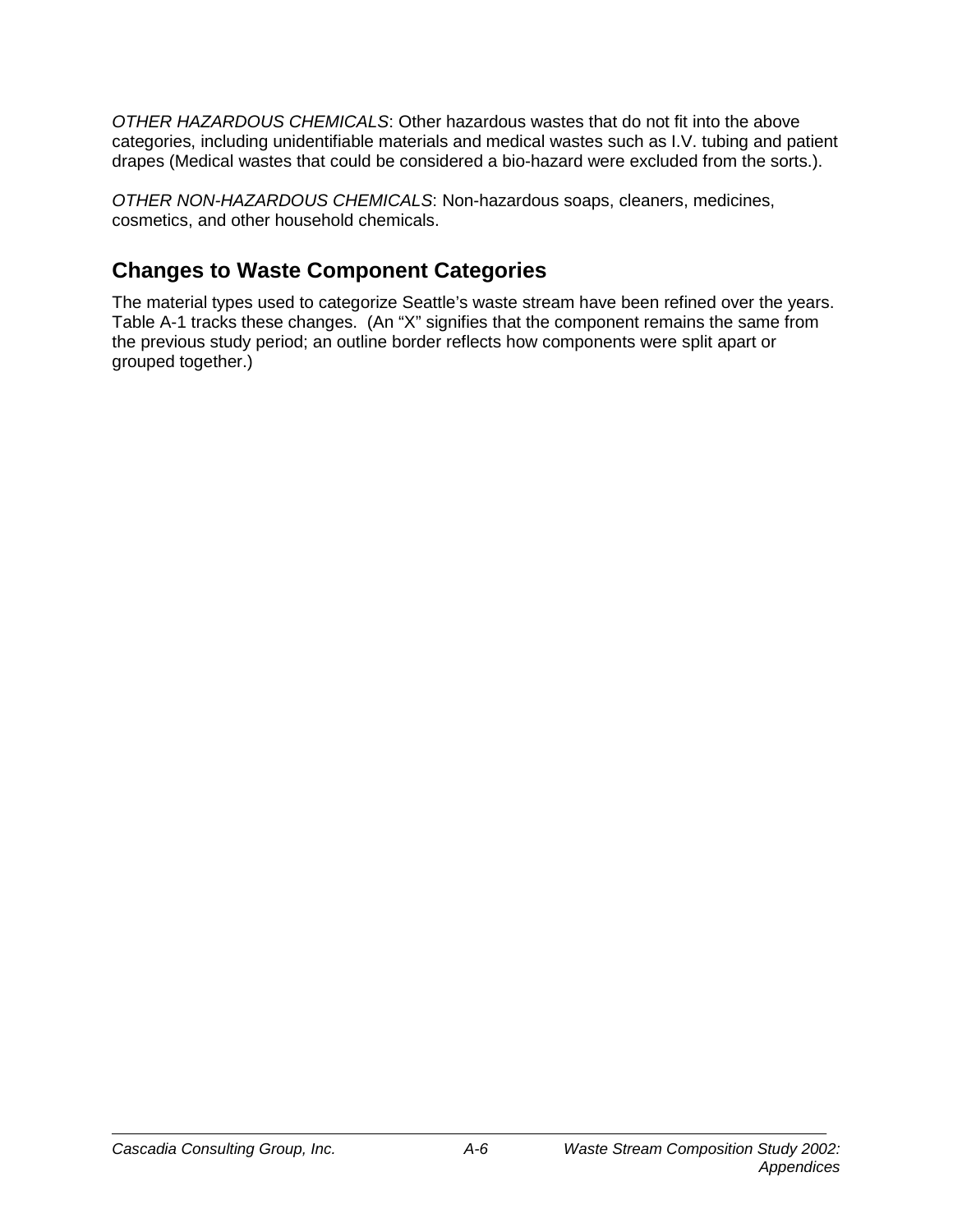| 1988-89                                 | 1990                  | 1992                      | 1994                                           | 1996                                                                | 1998/99                   | 2000                      | 2002                      |
|-----------------------------------------|-----------------------|---------------------------|------------------------------------------------|---------------------------------------------------------------------|---------------------------|---------------------------|---------------------------|
| <b>PAPER</b>                            |                       |                           |                                                |                                                                     |                           |                           |                           |
| Newspaper                               | $\pmb{\times}$        | $\pmb{\mathsf{x}}$        | $\pmb{\mathsf{x}}$                             | $\boldsymbol{\mathsf{x}}$                                           | x                         | $\pmb{\mathsf{x}}$        | $\pmb{\mathsf{x}}$        |
| <b>Corrugated Paper</b>                 | $\pmb{\chi}$          | $\pmb{\mathsf{x}}$        | OCC/Kraft                                      | OCC/Kraft, Unwaxed                                                  | $\pmb{\times}$            | $\pmb{\mathsf{x}}$        | $\pmb{\mathsf{x}}$        |
| Office Paper                            | $\pmb{\chi}$          | $\pmb{\times}$            | $\pmb{\mathsf{x}}$                             | $\pmb{\mathsf{x}}$                                                  | $\pmb{\times}$            | $\pmb{\mathsf{x}}$        | $\pmb{\mathsf{x}}$        |
| <b>Computer Paper</b>                   | $\pmb{\chi}$          | $\pmb{\mathsf{x}}$        | $\mathsf{x}$                                   | $\pmb{\chi}$                                                        | $\pmb{\mathsf{x}}$        | $\pmb{\mathsf{x}}$        | $\pmb{\mathsf{x}}$        |
|                                         |                       |                           | Mixed Low Grade                                | $\pmb{\mathsf{x}}$                                                  | $\pmb{\mathsf{x}}$        | $\pmb{\mathsf{x}}$        | $\pmb{\mathsf{x}}$        |
| Mixed Scrap Paper                       | $\pmb{\times}$        | $\pmb{\mathsf{x}}$        | Phone Books                                    | $\boldsymbol{\mathsf{x}}$                                           | $\boldsymbol{\mathsf{x}}$ | $\boldsymbol{\mathsf{x}}$ | $\boldsymbol{\mathsf{x}}$ |
|                                         |                       |                           | Milk/Juice Polycoats                           | $\mathsf{x}$                                                        | $\boldsymbol{\mathsf{x}}$ | $\pmb{\mathsf{x}}$        | $\boldsymbol{\mathsf{x}}$ |
|                                         |                       |                           | Frozen Food Polycoats                          | $\boldsymbol{\mathsf{x}}$                                           | $\pmb{\chi}$              | $\pmb{\chi}$              | $\boldsymbol{\mathsf{x}}$ |
|                                         |                       |                           |                                                | $\mathsf{x}$                                                        | $\mathsf{x}$              | $\pmb{\mathsf{x}}$        | $\mathsf{x}$              |
| Other Paper                             | $\pmb{\mathsf{x}}$    | x                         | Compostable/Soiled                             | OCC/Kraft, Waxed                                                    | $\pmb{\times}$            | $\pmb{\times}$            | $\pmb{\mathsf{x}}$        |
|                                         |                       |                           | Paper/Other Materials                          | $\boldsymbol{\mathsf{x}}$                                           | x                         | $\pmb{\mathsf{x}}$        | $\boldsymbol{\mathsf{x}}$ |
|                                         |                       |                           | Other Paper                                    | $\pmb{\mathsf{x}}$                                                  | $\mathsf{x}$              | $\pmb{\mathsf{x}}$        | $\pmb{\mathsf{x}}$        |
| <b>PLASTIC</b>                          |                       |                           |                                                |                                                                     |                           |                           |                           |
| <b>PET Bottles</b>                      |                       |                           | PET Pop & Liquor                               | $\mathsf{x}$                                                        | $\boldsymbol{\mathsf{x}}$ | $\boldsymbol{\mathsf{x}}$ | $\boldsymbol{\mathsf{x}}$ |
|                                         | $\pmb{\mathsf{x}}$    | x                         | Other PET Bottles                              | $\boldsymbol{\mathsf{x}}$                                           | $\pmb{\mathsf{x}}$        | $\pmb{\mathsf{x}}$        | $\pmb{\mathsf{x}}$        |
|                                         |                       |                           | HDPE Milk & Juice                              | $\mathsf{x}$                                                        | $\pmb{\mathsf{x}}$        | $\pmb{\mathsf{x}}$        | $\pmb{\mathsf{x}}$        |
| <b>HDPE Bottles</b>                     | $\pmb{\mathsf{x}}$    | x                         | Other HDPE Bottles                             | $\boldsymbol{\mathsf{x}}$                                           | $\pmb{\mathsf{x}}$        | $\pmb{\mathsf{x}}$        | $\pmb{\mathsf{x}}$        |
| <b>Expanded Polystyrene</b>             | $\pmb{\chi}$          | $\pmb{\mathsf{x}}$        | $\pmb{\mathsf{x}}$                             | $\pmb{\mathsf{x}}$                                                  | $\pmb{\mathsf{x}}$        | $\pmb{\mathsf{x}}$        | $\pmb{\mathsf{x}}$        |
|                                         | Other Plastic Bottles | $\pmb{\mathsf{x}}$        | $\mathsf{x}$                                   | $\pmb{\mathsf{x}}$                                                  | $\pmb{\mathsf{x}}$        | $\pmb{\mathsf{x}}$        | $\pmb{\mathsf{x}}$        |
|                                         |                       |                           | Other Rigid Containers                         | Jars & Tubs                                                         | $\pmb{\chi}$              | $\pmb{\mathsf{x}}$        | $\pmb{\mathsf{x}}$        |
|                                         |                       |                           | Other Rigid Packaging                          | $\mathsf{x}$                                                        | $\pmb{\chi}$              | $\pmb{\mathsf{x}}$        | $\pmb{\chi}$              |
| Plastic Packaging<br>$\pmb{\mathsf{x}}$ | x                     | Grocery/Bread Bags        | $\boldsymbol{\mathsf{x}}$                      | X                                                                   | X                         | X                         |                           |
|                                         |                       |                           |                                                | Garbage Bags                                                        | $\pmb{\mathsf{x}}$        | $\pmb{\mathsf{x}}$        | $\boldsymbol{\mathsf{x}}$ |
|                                         |                       |                           | Other Film                                     | $\pmb{\mathsf{x}}$                                                  | x                         | $\pmb{\mathsf{x}}$        | $\pmb{\mathsf{x}}$        |
|                                         |                       |                           | <b>Plastic Products</b>                        | $\pmb{\mathsf{x}}$                                                  | $\pmb{\chi}$              | $\pmb{\times}$            | $\pmb{\mathsf{x}}$        |
| <b>Other Plastic Products</b>           | $\mathsf{x}$          | x                         | <b>Plastic/Other Materials</b>                 | X                                                                   | x                         | $\pmb{\mathsf{x}}$        | $\pmb{\mathsf{x}}$        |
| <b>GLASS</b>                            |                       |                           |                                                |                                                                     |                           |                           |                           |
| Nonrefillable Pop                       | $\pmb{\mathsf{x}}$    | x                         | Clear Beverage                                 | $\pmb{\mathsf{x}}$                                                  | $\pmb{\mathsf{x}}$        | $\pmb{\mathsf{x}}$        | $\pmb{\mathsf{x}}$        |
| Refillable Pop                          | $\pmb{\chi}$          | $\pmb{\mathsf{x}}$        | Green Beverage                                 | $\pmb{\mathsf{x}}$                                                  | $\pmb{\mathsf{x}}$        | $\pmb{\mathsf{x}}$        | $\pmb{\mathsf{x}}$        |
| Nonrefillable Beer                      | $\pmb{\chi}$          | $\pmb{\mathsf{x}}$        | <b>Brown Beverage</b>                          | $\pmb{\mathsf{x}}$                                                  | $\pmb{\mathsf{x}}$        | $\pmb{\mathsf{x}}$        | $\pmb{\mathsf{x}}$        |
| Refillable Beer                         | $\mathsf{x}$          | $\pmb{\mathsf{x}}$        | (After 1994, characterized according to color) |                                                                     |                           |                           |                           |
| <b>Container Glass</b>                  | $\pmb{\times}$        | $\boldsymbol{\mathsf{x}}$ | x                                              | $\boldsymbol{\mathsf{x}}$                                           | $\pmb{\chi}$              | $\pmb{\times}$            | $\boldsymbol{\mathsf{x}}$ |
|                                         |                       |                           |                                                | <b>Other Glass</b>                                                  |                           |                           |                           |
| Nonrecyclable Glass                     | $\pmb{\times}$        | x                         | x                                              |                                                                     | $\pmb{\mathsf{x}}$        | $\pmb{\mathsf{x}}$        | $\pmb{\mathsf{x}}$        |
| <b>METAL</b>                            |                       |                           |                                                | <b>Fluorescent Tubes</b>                                            | $\pmb{\chi}$              | $\pmb{\mathsf{x}}$        | $\pmb{\mathsf{x}}$        |
| Aluminum Cans                           | $\pmb{\times}$        | x                         | x                                              |                                                                     | $\pmb{\times}$            | $\pmb{\chi}$              |                           |
| Aluminum Foil/Containers                | $\pmb{\mathsf{x}}$    | $\pmb{\times}$            | $\pmb{\mathsf{x}}$                             | $\boldsymbol{\mathsf{x}}$<br>$\pmb{\mathsf{x}}$                     | $\pmb{\times}$            | $\pmb{\mathsf{x}}$        | X<br>$\pmb{\mathsf{x}}$   |
| <b>Tinned Cans</b>                      | $\mathsf{x}$          | $\overline{\mathbf{x}}$   | $\overline{\mathbf{x}}$                        | $\overline{\mathbf{x}}$                                             | $\overline{\mathbf{x}}$   | $\pmb{\mathsf{x}}$        | $\overline{\mathbf{x}}$   |
| <b>Bi-metal Cans</b>                    | $\pmb{\mathsf{x}}$    | $\pmb{\times}$            |                                                | (After 1994, characterized according to predominant metal)          |                           |                           |                           |
| Ferrous                                 | $\pmb{\chi}$          | $\pmb{\times}$            | x                                              | $\boldsymbol{\mathsf{x}}$                                           | x                         | $\boldsymbol{\mathsf{x}}$ | $\boldsymbol{\mathsf{x}}$ |
|                                         |                       |                           | $\mathsf{x}$                                   | Other Nonferrous                                                    | $\pmb{\mathsf{x}}$        | $\pmb{\mathsf{x}}$        | $\pmb{\times}$            |
| Nonferrous                              | $\pmb{\mathsf{x}}$    | $\pmb{\mathsf{x}}$        |                                                | $\pmb{\mathsf{x}}$                                                  | $\pmb{\mathsf{x}}$        | $\pmb{\mathsf{x}}$        | $\pmb{\mathsf{x}}$        |
|                                         |                       |                           | Other Aluminum                                 | <b>Empty Aerosol Cans</b>                                           | $\pmb{\mathsf{x}}$        | $\pmb{\mathsf{x}}$        | $\pmb{\mathsf{x}}$        |
| <b>Mixed Metals/Materials</b>           | $\pmb{\mathsf{x}}$    | $\pmb{\mathsf{x}}$        | $\pmb{\mathsf{x}}$                             | $\pmb{\mathsf{x}}$                                                  | $\pmb{\mathsf{x}}$        | $\pmb{\mathsf{x}}$        | $\pmb{\mathsf{x}}$        |
|                                         |                       |                           |                                                |                                                                     | <b>Metal Oil Filters</b>  | $\pmb{\mathsf{x}}$        | $\pmb{\mathsf{x}}$        |
| <b>White Goods</b>                      | $\pmb{\mathsf{x}}$    | $\pmb{\mathsf{x}}$        |                                                | (After 1994, banned from disposal. Parts show up in "Mixed Metals") |                           |                           |                           |
| <b>RUBBER</b>                           |                       |                           |                                                |                                                                     |                           |                           |                           |
| <b>Rubber Products</b>                  | $\mathsf{x}$          | $\pmb{\mathsf{x}}$        | moved to "Other Materials"                     | $\boldsymbol{\mathsf{x}}$                                           | X                         | $\pmb{\mathsf{x}}$        | X                         |
| <b>Tires</b>                            | $\mathbf{x}$          | X                         | moved to "Other Materials"                     | X                                                                   | X                         | $\overline{\mathbf{x}}$   | $\mathbf{x}$              |
|                                         |                       |                           |                                                |                                                                     |                           |                           |                           |

### **Table A-1: Changes to Waste Component Categories, 1988 to present**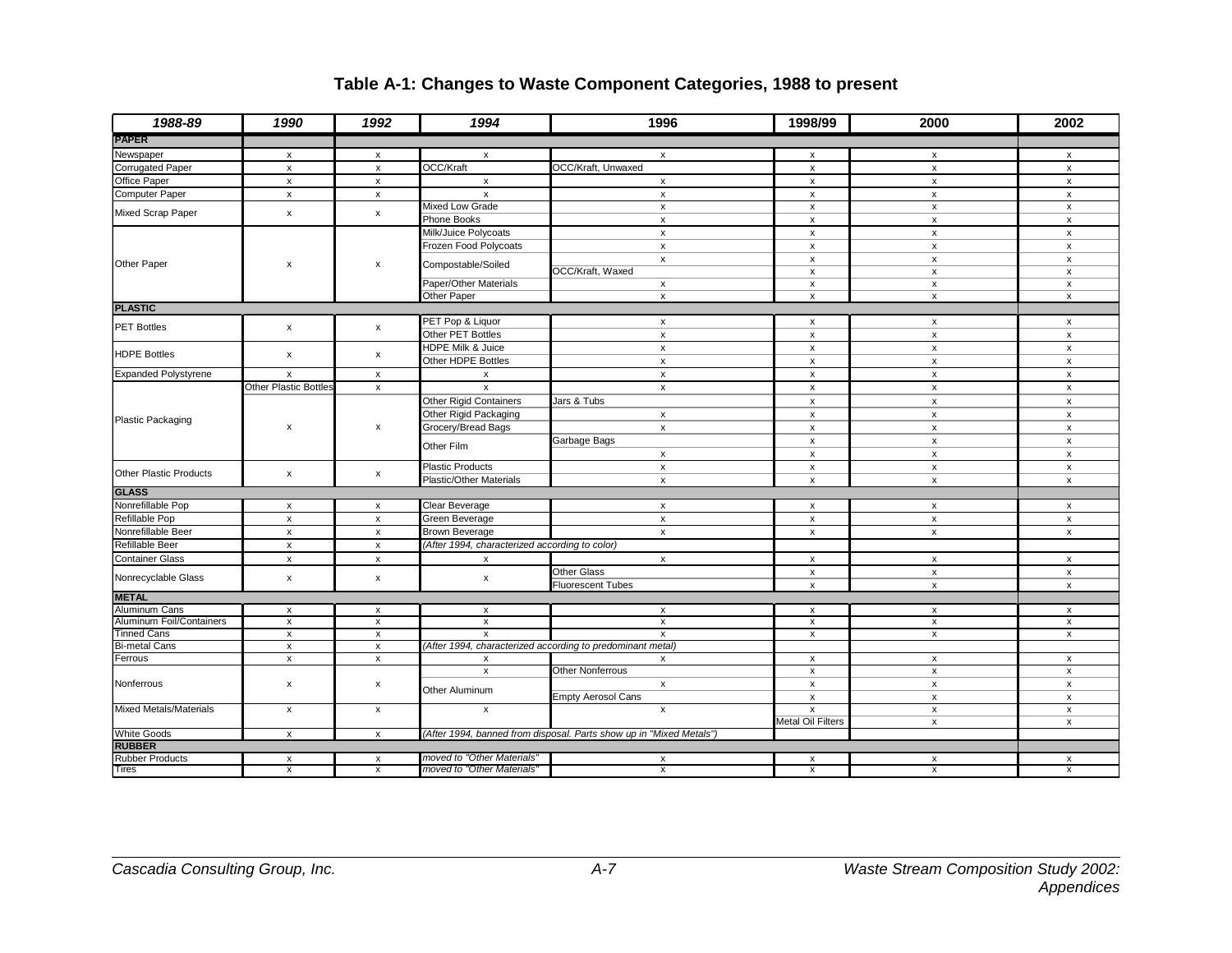### **Table A-1: Changes to Waste Component Categories, 1988 to present, Contd.**

| 1988-89                                                                                                       | 1990                      | 1992                      | 1994                      | 1996                                                      | 1998/99                   | 2000                                            | 2002                                                    |
|---------------------------------------------------------------------------------------------------------------|---------------------------|---------------------------|---------------------------|-----------------------------------------------------------|---------------------------|-------------------------------------------------|---------------------------------------------------------|
| <b>ORGANICS</b>                                                                                               |                           |                           |                           |                                                           |                           |                                                 |                                                         |
|                                                                                                               |                           |                           | $\mathsf{x}$              | Dimension Lumber; new category CDL Wastes                 | X                         | $\mathsf{x}$                                    | $\mathsf{x}$                                            |
|                                                                                                               |                           | Untreated Wood            |                           | Other Untreated Wood; new category CDL Wastes             | $\pmb{\mathsf{x}}$        | $\pmb{\mathsf{x}}$                              | $\pmb{\mathsf{x}}$                                      |
| Wood                                                                                                          | x                         |                           | Crates/Pallets            | <b>Pallets</b>                                            | x                         | x                                               | x                                                       |
|                                                                                                               |                           |                           |                           | Crates/Boxes                                              | $\mathsf{x}$              | $\pmb{\mathsf{x}}$                              | $\pmb{\mathsf{x}}$                                      |
|                                                                                                               |                           | <b>Treated Wood</b>       | $\pmb{\mathsf{x}}$        | Moved to new category CDL Wastes                          | $\boldsymbol{x}$          | $\boldsymbol{x}$                                | x                                                       |
|                                                                                                               |                           |                           |                           | Contaminated Wood; new category CDL Wastes                | $\pmb{\mathsf{x}}$        | $\pmb{\times}$                                  | $\pmb{\times}$                                          |
| <b>Leaves and Grass</b>                                                                                       | x                         | x                         | x                         | X                                                         | $\pmb{\mathsf{x}}$        | $\pmb{\mathsf{x}}$                              | $\pmb{\mathsf{x}}$                                      |
| Prunings                                                                                                      | $\mathsf{x}$              | $\mathsf{x}$              | $\pmb{\chi}$              | $\overline{x}$                                            | $\pmb{\mathsf{x}}$        | $\pmb{\mathsf{x}}$                              | $\pmb{\mathsf{x}}$                                      |
| Food                                                                                                          | $\mathsf{x}$              | x                         | x                         | $\mathsf{x}$                                              | X                         | $\mathsf{x}$                                    | $\mathsf{x}$                                            |
| <b>OTHER MATERIALS</b>                                                                                        |                           |                           |                           |                                                           |                           |                                                 |                                                         |
|                                                                                                               |                           |                           | x                         | <b>Textiles/Clothing</b>                                  | X                         | x                                               | x                                                       |
| Textiles                                                                                                      | x                         | x                         | Carpet/Upholstery         | $\pmb{\mathsf{x}}$                                        | x                         | $\pmb{\mathsf{x}}$                              | $\pmb{\mathsf{x}}$                                      |
| Leather                                                                                                       | $\boldsymbol{\mathsf{x}}$ | x                         | x                         | $\boldsymbol{\mathsf{x}}$                                 | $\pmb{\times}$            | x                                               | x                                                       |
| <b>Disposable Diapers</b>                                                                                     | $\pmb{\mathsf{x}}$        | $\pmb{\mathsf{x}}$        | $\overline{\mathbf{x}}$   | x                                                         | x                         | $\pmb{\mathsf{x}}$                              | $\pmb{\mathsf{x}}$                                      |
| (Discarded from samples prior to 1994)                                                                        |                           |                           | Animal By-Products        | $\boldsymbol{\mathsf{x}}$                                 | $\boldsymbol{\mathsf{x}}$ | $\mathsf{x}$                                    | $\mathsf{x}$                                            |
| Ash                                                                                                           | x                         | x                         | x                         | x                                                         | $\pmb{\mathsf{x}}$        | x                                               | x                                                       |
| (Prior to 1994, split among various materials; Mixed Metal, Textiles,<br>Other Plastics, etc.)                |                           |                           | Furniture                 | x                                                         | x                         | $\pmb{\mathsf{x}}$                              | $\pmb{\mathsf{x}}$                                      |
| (Prior to 1994, split among various materials; Mixed Metal, Textiles,<br>Other Plastics, etc.)                |                           |                           | <b>Mattresses</b>         | x                                                         | x                         | $\pmb{\mathsf{x}}$                              | x                                                       |
| (Prior to 1994, split among various materials; Mixed Metal, Textiles,<br>Other Plastics, etc.)                |                           |                           | <b>Small Appliances</b>   | x                                                         | $\pmb{\mathsf{x}}$        | x                                               | x                                                       |
| (Prior to 1994, split among various materials; Mixed Metal, Textiles,<br>Other Plastics, etc.)                |                           |                           | A/V Equipment             | x                                                         | X                         | x<br><b>Televisions &amp; Computer Monitors</b> | x<br><b>Television Sets</b><br><b>Computer Monitors</b> |
|                                                                                                               |                           |                           |                           |                                                           |                           | Other Computer Eqipment                         | x                                                       |
| Ceramics, Porcelain, China                                                                                    | $\mathsf{x}$              | $\mathsf{x}$              | $\pmb{\mathsf{x}}$        | $\mathsf{x}$                                              | $\boldsymbol{\mathsf{x}}$ | x                                               | $\pmb{\mathsf{x}}$                                      |
| Gypsum Drywall                                                                                                | X                         | $\mathsf{x}$              | $\pmb{\mathsf{x}}$        | New Gypsum Scrap; new category CDL Wastes                 | $\pmb{\chi}$              | $\pmb{\mathsf{x}}$                              | x                                                       |
|                                                                                                               |                           |                           |                           | Demo Gypsum Scrap; new category CDL Wastes                | $\pmb{\mathsf{x}}$        | $\pmb{\mathsf{x}}$                              | $\pmb{\mathsf{x}}$                                      |
| Fiberglass Insulation                                                                                         | x                         | x                         | x                         | Moved to new category CDL Wastes                          | $\pmb{\chi}$              | $\pmb{\chi}$                                    | $\pmb{\chi}$                                            |
| Rock/Concrete/Brick                                                                                           | $\pmb{\mathsf{x}}$        | x                         | x                         | Moved to new category CDL Wastes                          | $\pmb{\chi}$              | x                                               | x                                                       |
| <b>Other Construction Debris</b>                                                                              | $\mathsf{x}$              | $\pmb{\mathsf{x}}$        | $\pmb{\mathsf{x}}$        | Moved to new category CDL Wastes                          | $\pmb{\chi}$              | $\pmb{\chi}$                                    | $\pmb{\chi}$                                            |
|                                                                                                               |                           |                           |                           | Asphaltic Roofing; new category CDL Wastes                | $\pmb{\mathsf{x}}$        | $\pmb{\mathsf{x}}$                              | $\pmb{\mathsf{x}}$                                      |
|                                                                                                               |                           |                           | Sand/Soil/Dirt            | Moved to new category CDL Wastes                          | $\pmb{\times}$            | x                                               | $\pmb{\times}$                                          |
| Sand, Dirt, Non-distinct Fines                                                                                | $\pmb{\chi}$              | x                         | Non-distinct Fines        | X                                                         | x                         | $\pmb{\mathsf{x}}$                              | $\pmb{\mathsf{x}}$                                      |
| (Prior to 1994, mostly in "Sand, Dirt, Non-distinct Fines; also in<br>various "Mixed" and "Other" categories) |                           |                           | Misc. Organics            |                                                           | $\pmb{\times}$            | x                                               | x                                                       |
| (Prior to 1994, mostly in "Sand, Dirt, Non-distinct Fines; also in<br>various "Mixed" and "Other" categories) |                           |                           | Misc. Inorganics          |                                                           | x                         | x                                               | x                                                       |
| <b>HOUSEHOLD HAZARDOUS</b>                                                                                    |                           |                           |                           |                                                           |                           |                                                 |                                                         |
| <b>Latex Paints</b>                                                                                           | $\boldsymbol{\mathsf{x}}$ | x                         | x                         | X                                                         | х                         | х                                               | x                                                       |
|                                                                                                               |                           |                           |                           | Hazardous Glue/Adhesives                                  | $\pmb{\mathsf{x}}$        | $\pmb{\mathsf{x}}$                              | $\pmb{\mathsf{x}}$                                      |
| Adhesives/Glues                                                                                               | x                         | $\pmb{\mathsf{x}}$        | x                         | NonHazardous Glue/Adhesives                               | X                         | x                                               | x                                                       |
| Oil-based Paints/Solvents                                                                                     | $\pmb{\times}$            | x                         | x                         | x                                                         | x                         | x                                               | x                                                       |
| Cleaners                                                                                                      | $\pmb{\times}$            | $\boldsymbol{\mathsf{x}}$ | $\boldsymbol{\mathsf{x}}$ | $\pmb{\mathsf{x}}$                                        | $\boldsymbol{\mathsf{x}}$ | x                                               | x                                                       |
| Pesticides/Herbicides                                                                                         | $\pmb{\mathsf{x}}$        | $\pmb{\mathsf{x}}$        | $\pmb{\mathsf{x}}$        | $\pmb{\mathsf{x}}$                                        | $\pmb{\mathsf{x}}$        | $\pmb{\mathsf{x}}$                              | $\pmb{\mathsf{x}}$                                      |
|                                                                                                               |                           |                           | Dry-Cell Batteries        | x                                                         | $\pmb{\times}$            | x                                               | x                                                       |
| <b>Batteries</b>                                                                                              | x                         | $\pmb{\mathsf{x}}$        | <b>Wet-Cell Batteries</b> | x                                                         | x                         | x                                               | x                                                       |
| Gasoline/Kerosene                                                                                             | $\mathsf{x}$              |                           |                           | $\pmb{\mathsf{X}}$                                        | $\pmb{\mathsf{x}}$        | $\pmb{\chi}$                                    | $\pmb{\chi}$                                            |
| Motor Oil/Diesel Oil                                                                                          |                           | $\boldsymbol{\mathsf{x}}$ | $\pmb{\mathsf{x}}$        |                                                           |                           |                                                 |                                                         |
|                                                                                                               | $\pmb{\mathsf{x}}$        | x                         | x                         | x                                                         | x                         | x                                               | $\pmb{\times}$                                          |
| Asbestos                                                                                                      | $\pmb{\mathsf{x}}$        | $\pmb{\mathsf{x}}$        | $\pmb{\mathsf{x}}$        | X                                                         | x                         | X                                               | $\pmb{\times}$                                          |
| Explosives                                                                                                    | $\boldsymbol{\mathsf{x}}$ | $\mathsf{x}$              | $\pmb{\mathsf{x}}$        | $\pmb{\mathsf{X}}$                                        | $\boldsymbol{\mathsf{x}}$ | X                                               | X                                                       |
| <b>Other Chemicals</b>                                                                                        | $\pmb{\times}$            | x                         | x                         | Other Hazardous Chemicals<br>Other NonHazardous Chemicals | X<br>X                    | $\mathsf{x}$<br>$\mathsf{x}$                    | $\mathsf{x}$<br>$\mathsf{x}$                            |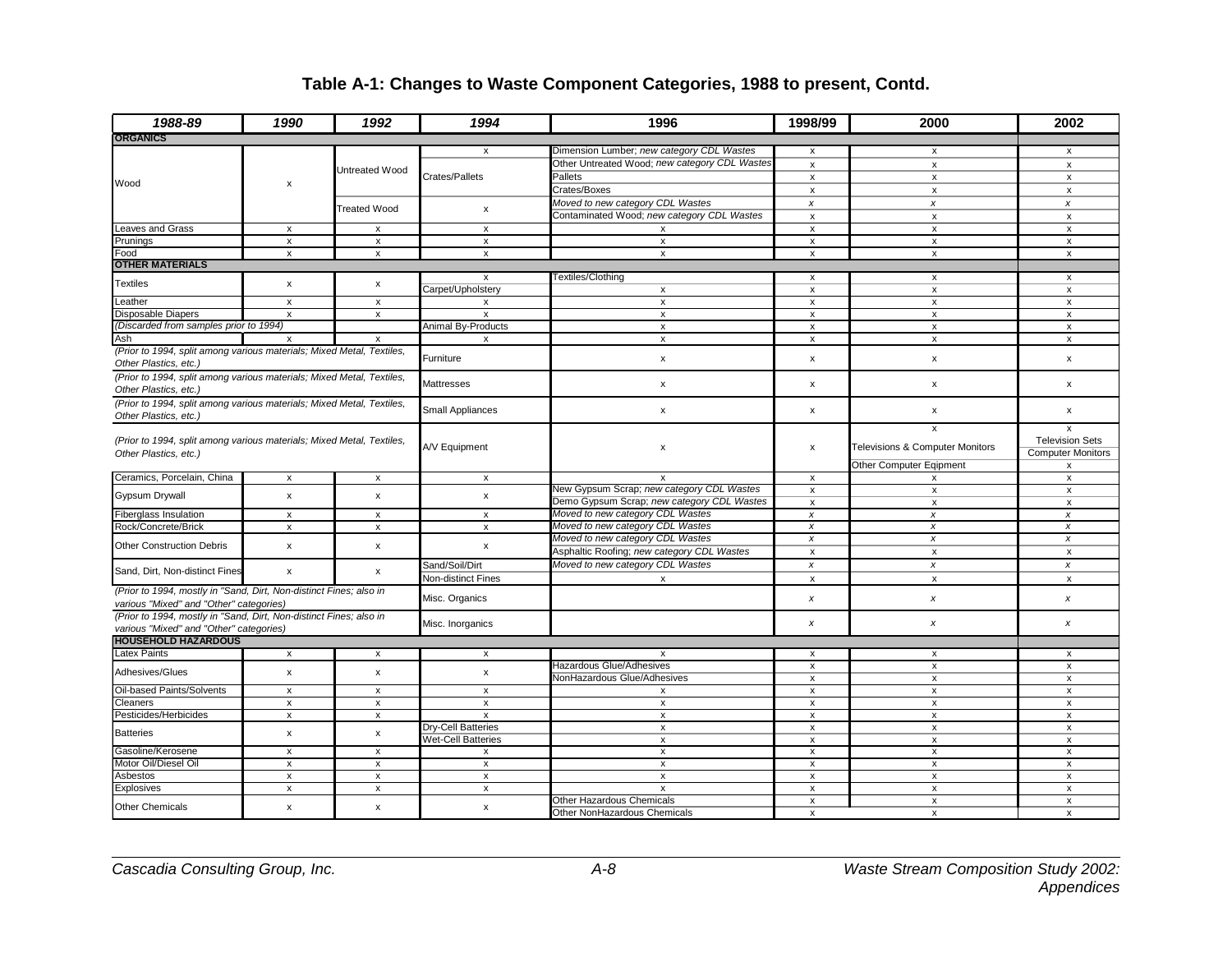# **Appendix B: Sampling Methodology**

## **Overview**

The objective of the 2002 Seattle Waste Composition Study was to provide statistically significant data on the composition of residential wastes from single- and multi-family households in the City of Seattle. The residential waste stream was last sampled in 1998/99. The current project followed the same basic methodology as the previous study.

This appendix outlines the sampling methodology for the current study.

## **Sampling Populations**

This study examined waste disposed by two residence types: *single*- and *multi-family* residences. All materials were collected from Seattle's two contract haulers, each servicing a specific geographic area within the city. Self-hauled residential waste loads were not included in this study.

In Seattle, the single- and multi-family residence types were defined as follows:

- *Single-family:* Waste set out for disposal in cans primarily from detached single family, duplex, triplex, and four-plex homes.
- *Multi-family:* Waste collected from dumpsters that primarily serve apartments and condominiums with five or more units.

There are two service areas from which Seattle's residential waste was collected: *north* and *south*. The Lake Washington Ship Canal is the physical boundary that divides the north and south service areas.

Figure B-1 depicts each of the four residential subpopulations, according to residence type and service area.

|                   | <b>Generator Type</b>         |                              |  |  |  |  |  |  |
|-------------------|-------------------------------|------------------------------|--|--|--|--|--|--|
|                   | Single-family                 | Multi-family                 |  |  |  |  |  |  |
| Area<br>(North)   | Single-Family<br><b>North</b> | Multi-Family<br><b>North</b> |  |  |  |  |  |  |
| Service<br>South) | Single-Family<br>South        | Multi-Family<br>South        |  |  |  |  |  |  |

### **Figure B-1: Subpopulations, by Generator Type and Service Area**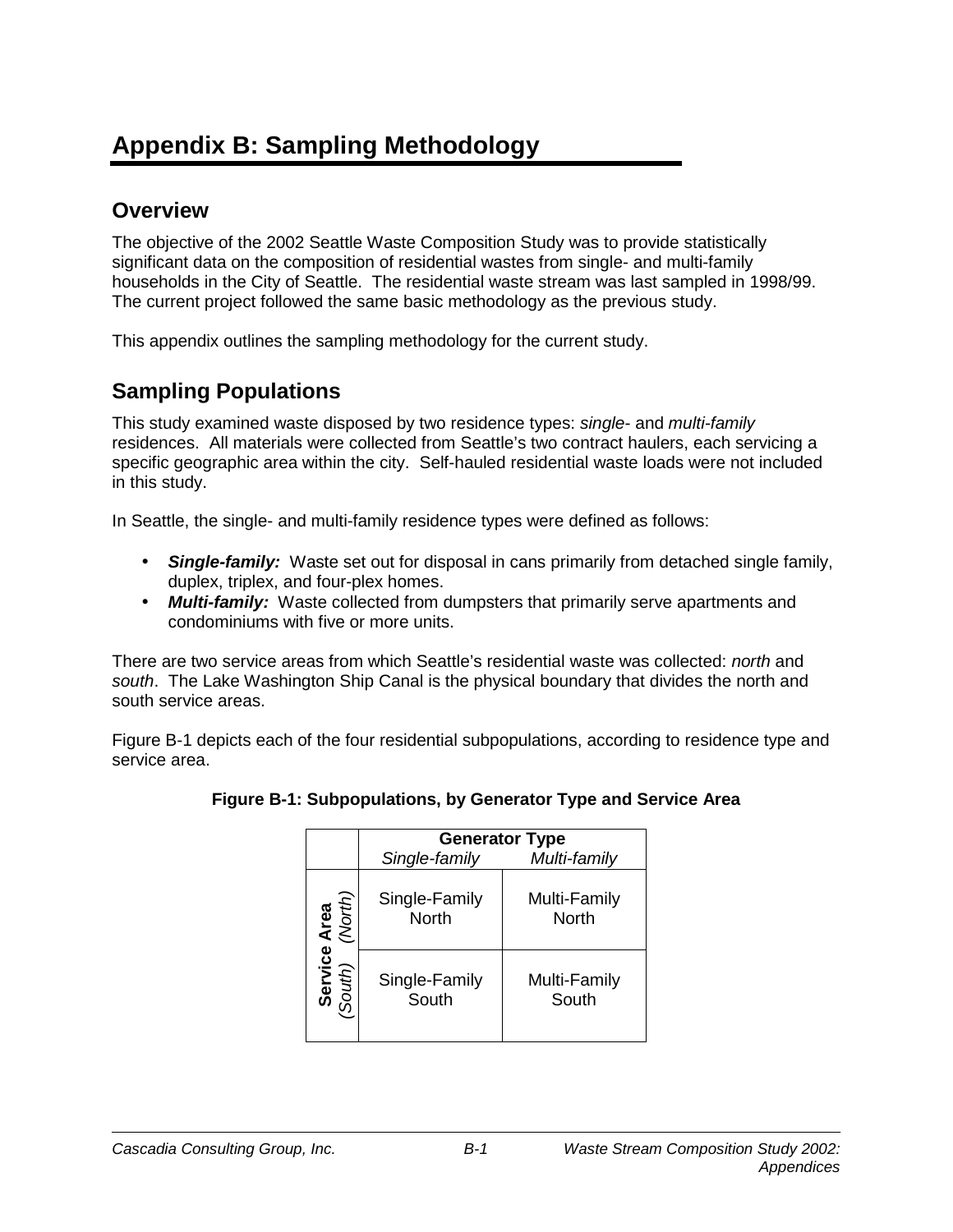## **Sample Allocation**

We used the ratio of single-family to multi-family samples from the 1998/99 study for the current study. Approximately two-thirds of the samples were allocated to waste from single-family residences consistent with the 1998/99 study, while the remaining one-third was allocated to waste from multi-family residences. Both single- and multi-family samples were evenly apportioned between the north and south service areas. Table B-2 outlines the total number of waste samples that were planned for the 2002 study and the actual number of samples sorted, by residence type and service area.

|                      | <b>Planned Number of</b><br><b>Samples for Year</b> | <b>Actual Number of</b><br><b>Samples Sorted</b> |
|----------------------|-----------------------------------------------------|--------------------------------------------------|
| <b>Single-Family</b> |                                                     |                                                  |
| <b>North</b>         | 108                                                 | 101                                              |
| <b>South</b>         | 108                                                 | 103                                              |
| <b>Multi-Family</b>  |                                                     |                                                  |
| <b>North</b>         | 54                                                  | 53                                               |
| <b>South</b>         | 54                                                  | 52                                               |
|                      |                                                     |                                                  |
| Total                | 324                                                 | 309                                              |

**Table B-2: Planned versus Actual Number of Samples** 

## **Sampling Calendar**

To reflect seasonal variation in the amounts and types of waste disposed by Seattle residents, the samples were distributed across the 12-month study period. Since the field crew can sort between 13 and 14 samples per day, two days of waste sampling were required each month to meet the study's sampling goals.

Working around major holidays and weekends (since residential waste is not collected on those days) and the sorting crew's availability, sampling dates were selected so that the distribution across weeks of the month and days of the week was roughly even. Whenever possible, waste sorting days were scheduled in contiguous two-day blocks. The year's calendar is shown in Table B-3, and the resulting allocation of waste sampling days is shown in Table B-4.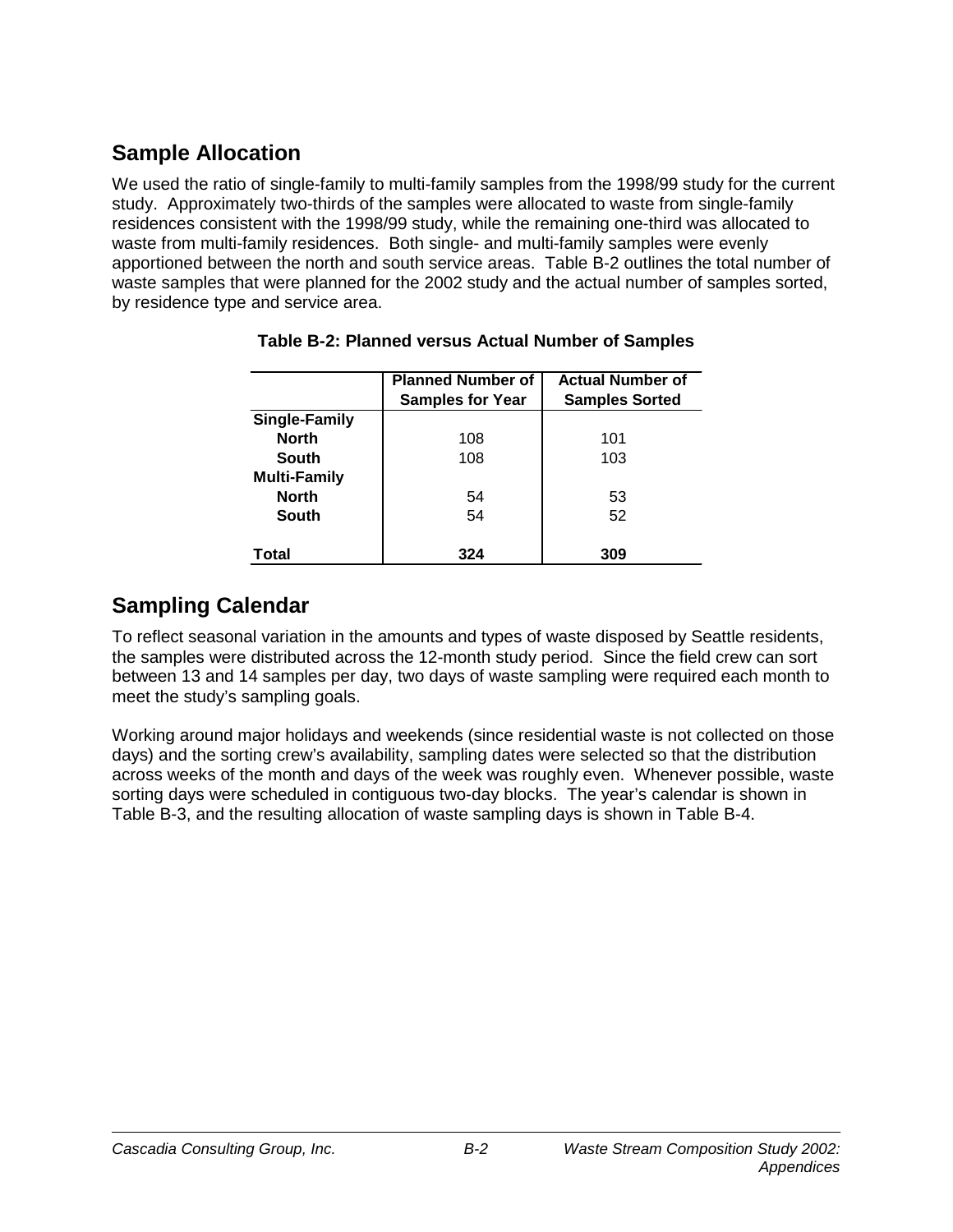As shown, twice as many sampling days were scheduled at the SRDS than the NRDS. This was necessitated because nearly all loads collected from the south and about half of the loads from the north are normally delivered to the SRDS.

| <b>Date</b> | <b>Facility</b> | Day of the Week |
|-------------|-----------------|-----------------|
| 1/30/2002   | <b>SRDS</b>     | Wednesday       |
| 1/31/2002   | SRDS            | Thursday        |
| 2/20/2002   | <b>NRDS</b>     | Wednesday       |
| 2/21/2002   | <b>SRDS</b>     | Thursday        |
| 3/28/2002   | <b>NRDS</b>     | Thursday        |
| 3/29/2002   | <b>SRDS</b>     | Friday          |
| 4/17/2002   | <b>NRDS</b>     | Wednesday       |
| 4/18/2002   | <b>NRDS</b>     | Thursday        |
| 4/19/2002   | SRDS            | Friday          |
| 5/16/2002   | <b>SRDS</b>     | Thursday        |
| 5/17/2002   | <b>NRDS</b>     | Friday          |
| 6/4/2002    | <b>NRDS</b>     | Tuesday         |
| 6/5/2002    | SRDS            | Wednesday       |
| 7/9/2002    | <b>SRDS</b>     | Tuesday         |
| 8/14/2002   | <b>NRDS</b>     | Wednesday       |
| 8/28/2002   | <b>SRDS</b>     | Wednesday       |
| 8/29/2002   | SRDS            | Thursday        |
| 9/3/2002    | SRDS            | Tuesday         |
| 9/4/2002    | <b>SRDS</b>     | Wednesday       |
| 10/14/2002  | <b>SRDS</b>     | Monday          |
| 10/15/2002  | <b>SRDS</b>     | Tuesday         |
| 11/18/2002  | <b>SRDS</b>     | Monday          |
| 11/22/2002  | <b>NRDS</b>     | Friday          |
| 12/10/2002  | <b>NRDS</b>     | Tuesday         |
| 12/11/2002  | SRDS            | Wednesday       |
| 12/12/2002  | SRDS            | Thursday        |

#### **Table B-3: Waste Sampling Calendar**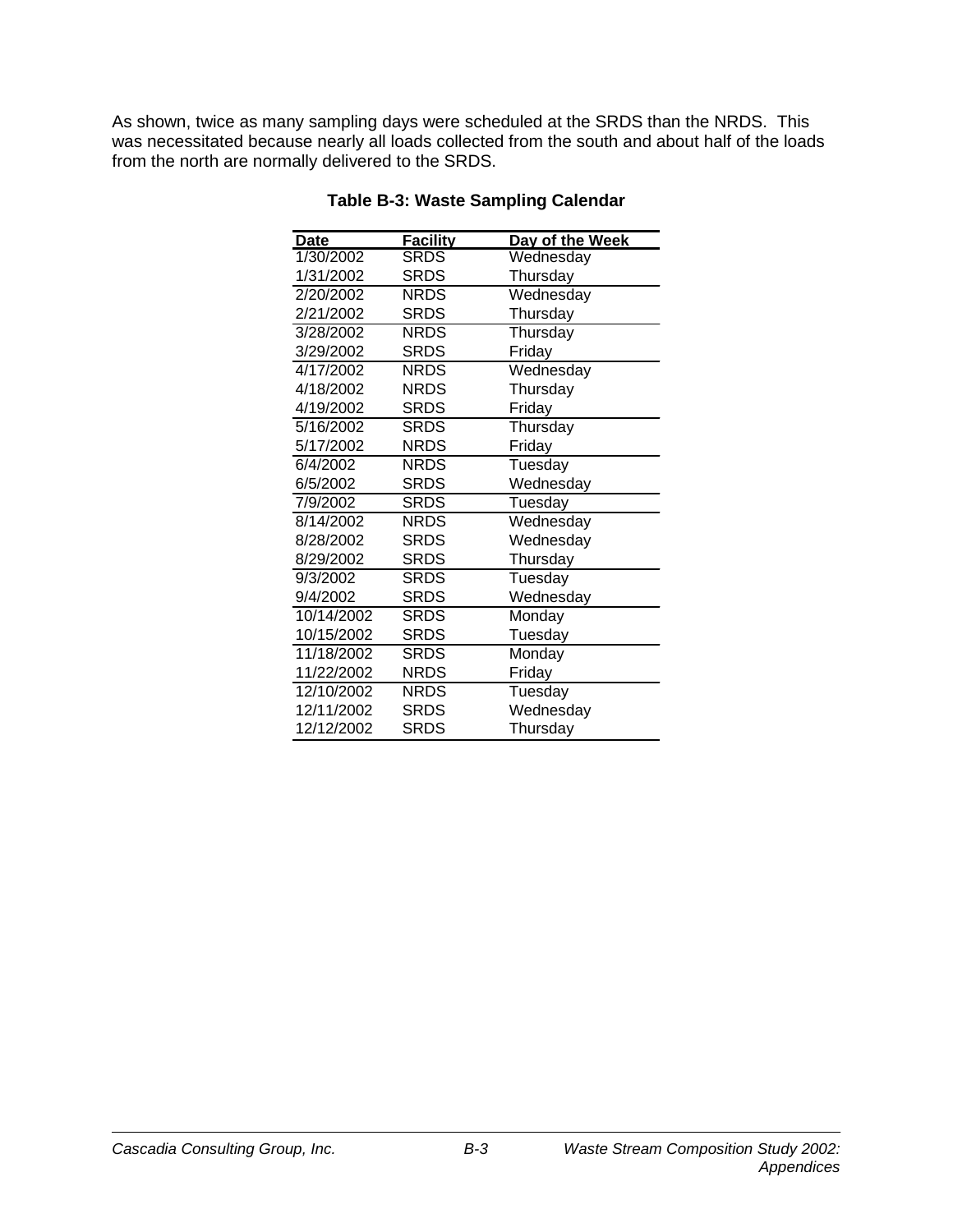|               | <b>Number of Waste Sampling Days: South</b> |                |                    |   |                |                         |  |  |  |
|---------------|---------------------------------------------|----------------|--------------------|---|----------------|-------------------------|--|--|--|
|               | <b>Monday</b>                               | Tuesday        | Wednesday Thursday |   | Friday         | <b>Overall</b>          |  |  |  |
|               |                                             | 3              | 5                  | 5 | 3              | 17                      |  |  |  |
| Winter        | 0                                           | 0              | $\overline{2}$     | 3 | 0              | $\overline{\mathbf{5}}$ |  |  |  |
| Week 1        | $\Omega$                                    | n              |                    |   | 0              | $\Omega$                |  |  |  |
| Week 2        | Ω                                           |                |                    |   |                | 2                       |  |  |  |
| Week 3        |                                             |                |                    |   |                |                         |  |  |  |
| Week 4        |                                             |                |                    |   |                |                         |  |  |  |
| Week 5        | 0                                           |                |                    |   | 0              | 2                       |  |  |  |
| <b>Spring</b> | 0                                           | O              | 0                  |   | $\overline{2}$ | 3                       |  |  |  |
| Week 1        | $\Omega$                                    |                | ი                  |   | 0              | 0                       |  |  |  |
| Week 2        | Ω                                           |                |                    |   |                |                         |  |  |  |
| Week 3        |                                             |                |                    |   |                | 2                       |  |  |  |
| Week 4        |                                             |                |                    |   |                |                         |  |  |  |
| Week 5        | 0                                           |                | 0                  |   |                |                         |  |  |  |
| <b>Summer</b> | 0                                           |                | 2                  |   | 0              | 4                       |  |  |  |
| Week 1        | $\Omega$                                    |                |                    |   | 0              |                         |  |  |  |
| Week 2        |                                             |                |                    |   |                |                         |  |  |  |
| Week 3        |                                             |                |                    |   |                |                         |  |  |  |
| Week 4        |                                             |                |                    |   |                |                         |  |  |  |
| Week 5        | 0                                           |                | 0                  | O | 0              | 0                       |  |  |  |
| Fall          | 1                                           | $\overline{2}$ |                    | 0 | 1              | 5                       |  |  |  |
| Week 1        | U                                           |                |                    | n | $\Omega$       | $\overline{2}$          |  |  |  |
| Week 2        |                                             |                |                    |   |                |                         |  |  |  |
| Week 3        |                                             |                |                    |   |                |                         |  |  |  |
| Week 4        |                                             |                |                    |   |                |                         |  |  |  |
| Week 5        |                                             |                |                    |   |                |                         |  |  |  |

### **Table B-4: Distribution of Waste Sampling Days**

|               | <b>Number of Waste Sampling Days: North</b> |                |                    |              |          |                |  |  |  |
|---------------|---------------------------------------------|----------------|--------------------|--------------|----------|----------------|--|--|--|
|               | <b>Monday</b>                               | <b>Tuesday</b> | Wednesday Thursday |              | Friday   | Overall        |  |  |  |
|               |                                             | 2              | 3                  | 2            |          | 9              |  |  |  |
| Winter        | 0                                           |                |                    | 0            | $\bf{0}$ | $\overline{2}$ |  |  |  |
| Week 1        | 0                                           |                |                    | n            | ი        | n              |  |  |  |
| Week 2        |                                             |                |                    |              |          |                |  |  |  |
| Week 3        |                                             |                |                    |              |          |                |  |  |  |
| Week 4        |                                             |                |                    |              |          |                |  |  |  |
| Week 5        | 0                                           |                |                    |              |          |                |  |  |  |
| <b>Spring</b> | $\bf{0}$                                    | N              |                    | $\mathbf{2}$ |          | 4              |  |  |  |
| Week 1        | $\Omega$                                    | n              |                    | ი            | 0        | 0              |  |  |  |
| Week 2        |                                             |                |                    |              |          |                |  |  |  |
| Week 3        |                                             |                |                    |              |          |                |  |  |  |
| Week 4        |                                             |                |                    |              |          |                |  |  |  |
| Week 5        | O                                           |                |                    |              |          |                |  |  |  |
| <b>Summer</b> | $\bf{0}$                                    |                |                    | 0            | 0        | 2              |  |  |  |
| Week 1        | 0                                           |                |                    | n            | O        |                |  |  |  |
| Week 2        |                                             |                |                    |              |          |                |  |  |  |
| Week 3        |                                             |                |                    |              |          |                |  |  |  |
| Week 4        |                                             |                |                    |              |          |                |  |  |  |
| Week 5        | 0                                           |                |                    | 0            | 0        |                |  |  |  |
| Fall          | 1                                           | 0              | 0                  | 0            | 0        | 1              |  |  |  |
| Week 1        | $\Omega$                                    | ი              |                    | $\Omega$     | 0        | 0              |  |  |  |
| Week 2        |                                             |                |                    |              |          |                |  |  |  |
| Week 3        |                                             |                |                    |              |          |                |  |  |  |
| Week 4        |                                             |                |                    |              |          |                |  |  |  |
| Week 5        |                                             |                |                    |              |          |                |  |  |  |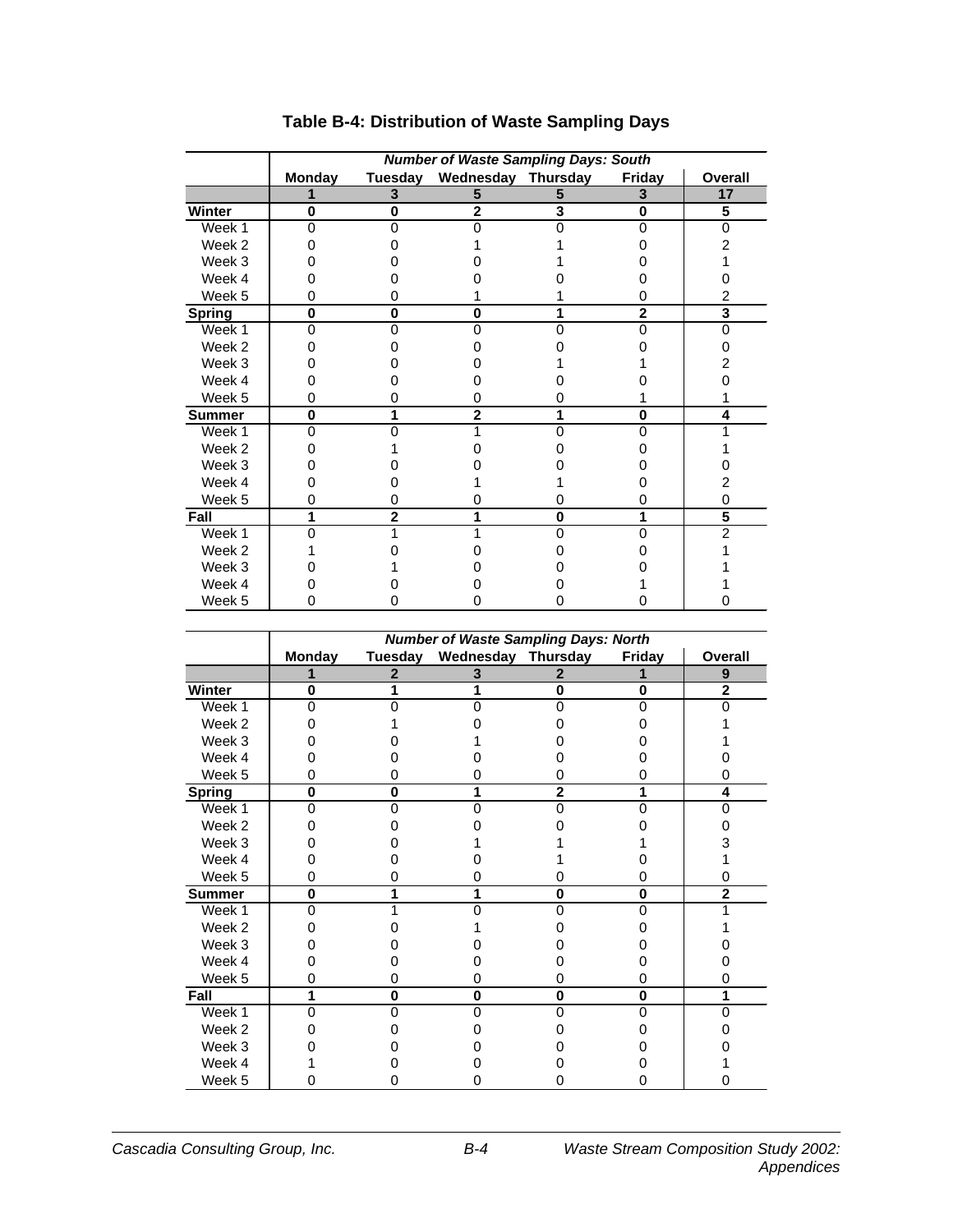## **Sample Selection**

The first step in selecting sample loads was to collect detailed information from Seattle Public Utilities (SPU) and the two contract haulers regarding the "universe" of waste loads hauled to the City's two Recycling and Disposal Stations (defined below). This information included route number, geographic area covered by the route, truck number, collection day, residence type served, and disposal facility.

Using a computer-generated random number, loads were selected from each of the four subpopulations for each sampling day. (For example, of all the possible routes for single-family waste in the south that run on the first Monday of the month, the one with the lowest random number was selected.) This step was repeated until a sufficient number of loads were selected from each subpopulation for each day.

This study was designed to sample "pure" loads only: single-family or multi-family loads, but not single- and multi-family waste mixed in the same load. The hauler contracted to collect waste in the south serviced territory operated vehicles that service both single- and multi-family residences. Generally, these vehicles collected more single-family than multi-family waste (greater than 60% of each load is from single-family residences).

A special truck, operated by the hauler in the south, collected waste from all multi-family residences located on those mixed routes selected for sampling. This eliminated all multi-family waste from single-family routes.

## **Hauler and Transfer Station Participation**

The City owns and operates two transfer stations (North and South Recycling and Disposal Stations – NRDS and SRDS). Both of the City's contract haulers are required to deliver all residential waste loads to the two stations. Depending on several factors that vary daily (i.e., time needed to cover a specified route, traffic at the NRDS and SRDS), loads from the two service areas can be taken to either transfer station.

The Project Manager met with both contract haulers and NRDS and SRDS transfer station management at the outset of the study to communicate study objectives and explain all sampling procedures. In addition, affected personnel were contacted each month about upcoming sampling events.

More specifically, haulers and transfer station management were sent a vehicle selection sheet prior to each sampling day. (Please see Appendix G for a copy of this sheet.) The vehicle selection sheet was sent with a memo alerting hauling and transfer station management of loads included in the upcoming sort, suggesting that appropriate personnel be notified.

## **Field Procedures**

The Field Supervisor was responsible for selecting the appropriate loads and retrieving net weights for each sample load.

As the selected truck dumped at the transfer station, a loader "nosed" into the stream of material falling from the truck and captured a 5-cubic-yard slice (about 250 pounds) of garbage.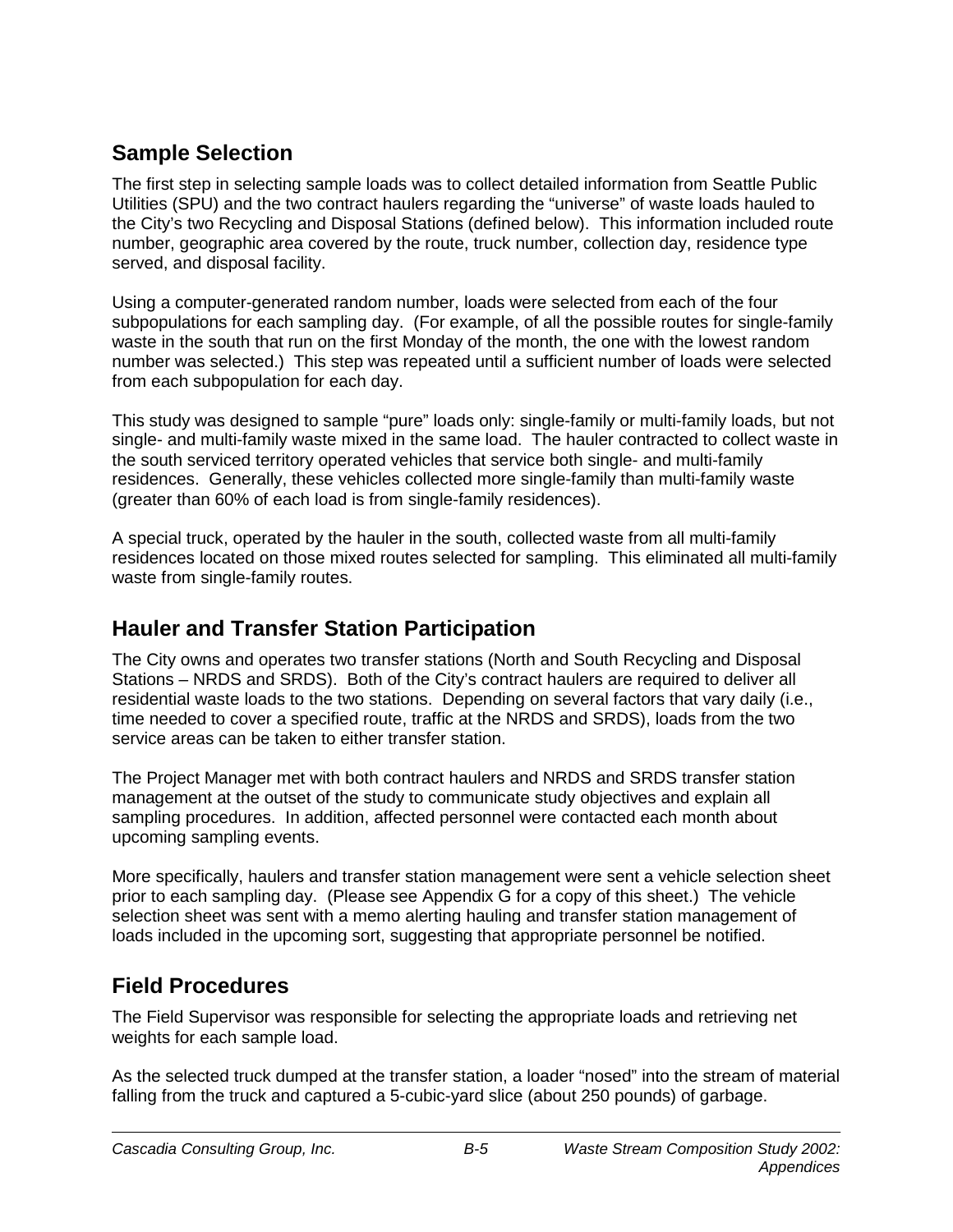Each sample was sorted by hand into 89 component categories. (See Appendix A for a list of the components.) The weights of all materials were recorded on a waste tally sheet (see Appendix G). Each sample was sorted to the greatest reasonable detail, so that no more than 10 pounds of "supermix" (generally consisting of pieces less than two-inches) remained.

## **Changes in Methodology from 1998/99 Study**

The sampling methodology for this study differed from 1998/99 in the following ways:

- The total number of samples planned for the 12-month study period decreased from 360 to 324. (The actual number taken for the current study was 309.)
- The number of sampling days scheduled at the NRDS was reduced from 12 to 8 to accommodate a greater number of loads being delivered to the NRDS.
- The component categories were updated to provide more detail about specific materials in the waste stream. These category changes are tracked in Appendix A.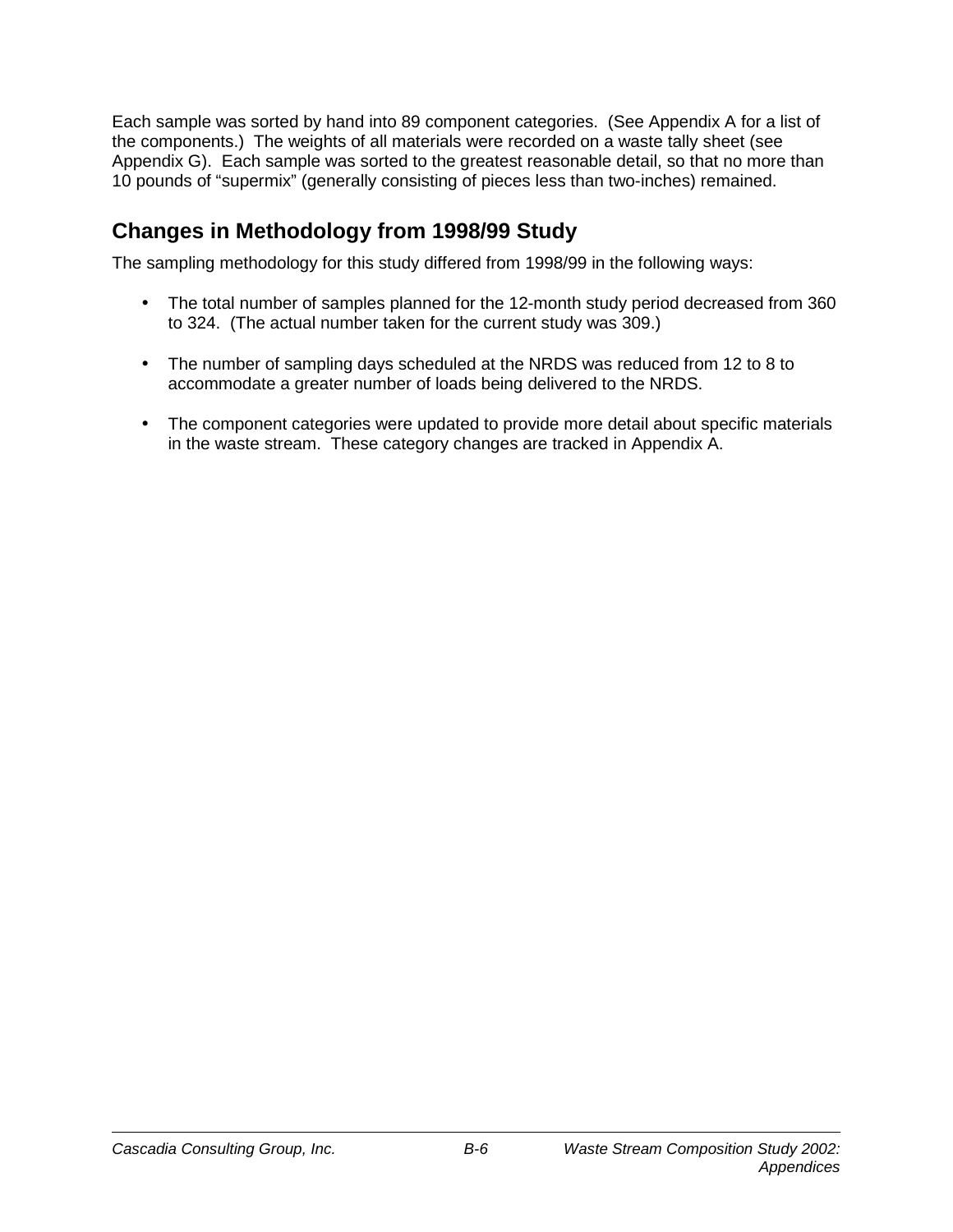# **Appendix C: Comments on Monthly Sampling Events**

### **January**

South Seattle waste sampling began on January  $30<sup>th</sup>$  at the SRDS and eleven samples were obtained (7 single-family samples, 1 less than planned, and 4 multi-family samples).

On January 31<sup>st</sup> at SRDS, 14 samples (9 single-family and 5 multi-family) were captured. One pre-selected vehicle did not arrive at the station.

## **February**

In February, a total of 22 samples were sorted: 11 samples at NRDS on February  $20<sup>th</sup>$  and 11 samples at SRDS on February 21<sup>st</sup>.

### **March**

In March, we sorted 1 multi-family sample on the  $28<sup>th</sup>$  at NRDS because both loaders required to capture waste broke down. A total of 14 samples, one more single-family than planned, were sorted on March 29<sup>th</sup> at SRDS.

## **April**

April 17th was scheduled to make up for the March 28th sorting day that was cancelled due to operational difficulties. The crew captured 13 samples at the NRDS: 10 single-family loads and 3 loads from multi-family vehicles.

On April 18th, the crew sorted 13 samples at the North Recycling and Disposal Station: 9 singlefamily and 4 multi-family loads.

During the April 19<sup>th</sup> sorting day at the SRDS, 10 vehicles were sampled. Half of the samples were from single-family loads while the other half came from multi-family loads. No Waste Management trucks were sampled as the hauler accidentally sent these vehicles to the North **Station** 

### **May**

We captured 13 samples on May 16th at the SRDS as planned. A total of 9 single-family loads and four multi-family loads were captured.

During the May 17th sorting day at the North Recycling and Disposal Station, 12 vehicles were sampled, 7 multi-family and 5 single-family loads.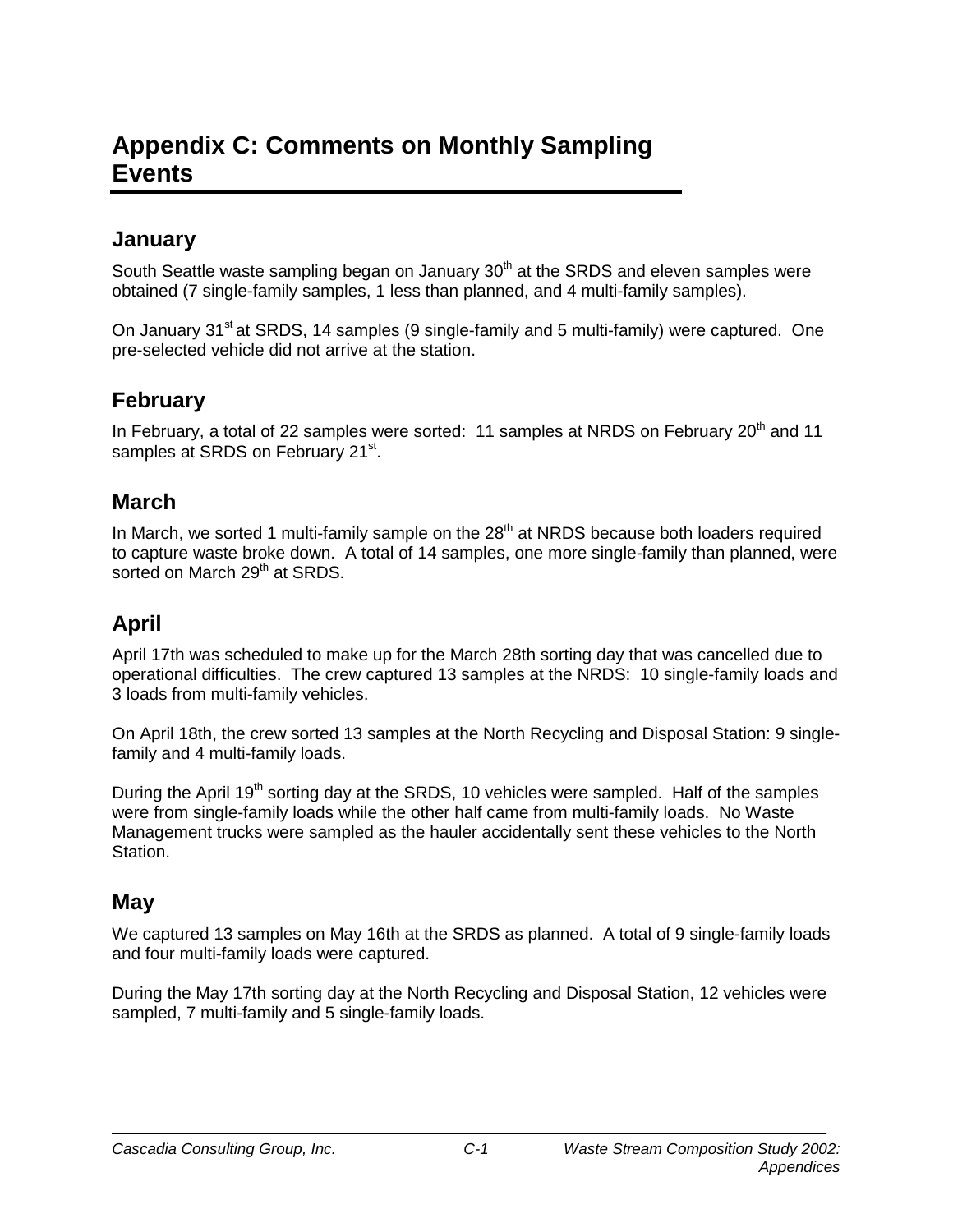### **June**

On June 4<sup>th</sup> at the North Recycling and Disposal Station, 8 single-family and 5 multi-family loads were captured for a total of 13 loads.

We sampled a total of 12 loads at the South Recycling and Disposal Station on June  $5^{th}$ : 9 single-family and 3 multi-family loads.

### **July**

On July 9<sup>th</sup>, 15 loads (9 single-family and 6 multi-family) were sorted at the South Recycling and Disposal Station.

On July 10<sup>th</sup>, we were unable to sample waste at either the NRDS or SRDS because of unexpected construction projects underway at these facilities.

### **August**

August 14th was scheduled to makeup for the missed loads on Wednesday, July  $10<sup>th</sup>$  due to construction at both the North and South stations. We captured a total of 11 samples at the North Recycling and Disposal Station. Seven of these samples came from single-family trucks and four from multi-family ones.

On August 28<sup>th</sup> at SRDS, four multi-family and 10 single-family made up the 14 loads sorted.

On August  $29<sup>th</sup>$ , we captured and sorted 14 samples at the SRDS. A total of 10 single-family and four multi-family loads were sampled.

### **September**

A total of 14 samples were captured at the SRDS on Tuesday, September  $3<sup>rd</sup>$ . Eight of these samples came from single-family and six from multi-family vehicles.

During the September 4th sorting day at the South Recycling and Disposal Station, 11 vehicles were sampled, three less than planned. Three multi-family loads were not collected from Waste Management since those vehicles did not show up for sampling. A total of eight single-family samples were captured

### **October**

On October 14th, the crew sorted a total of 10 samples at the SRDS. Of these 10 samples, six were from single-family trucks and the remaining four were from multi-family trucks.

During the October 15th sorting day at the SRDS, 8 vehicles (five single-family and three multifamily) were sampled.

### **November**

On November 18<sup>th</sup>, the crew sorted a total of 12 samples at the NRDS. Half of the samples were from single-family trucks, while the other half were from multi-family vehicles.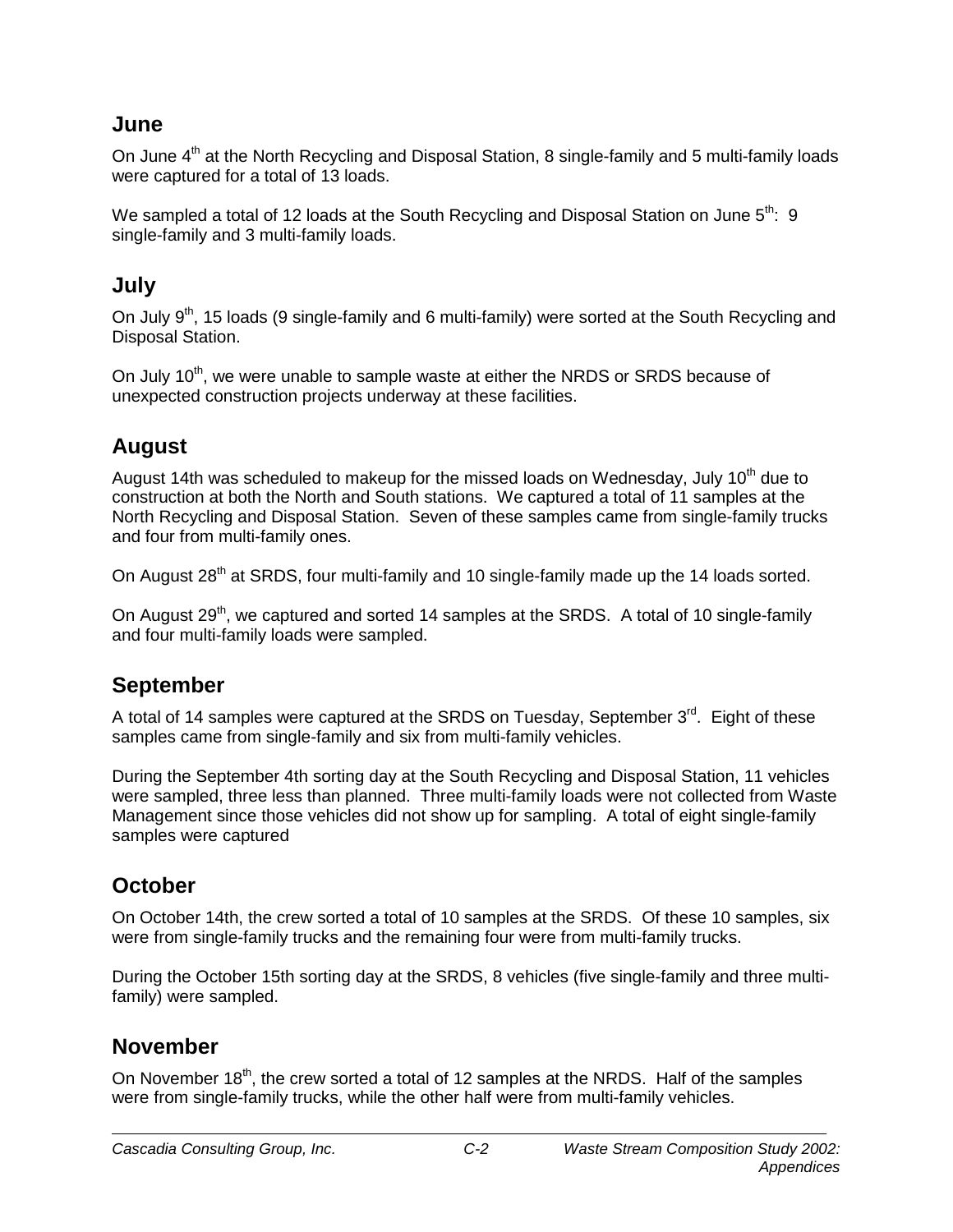Our crew captured and sorted a total of 11 samples on November 22<sup>nd</sup> at the SRDS. A total of seven single-family and four multi-family samples were taken.

### **December**

A total of 12 samples were sorted during the December 10th sampling day at the North Recycling and Disposal Station. Eight single-family and four multi-family loads were captured.

During the December 11th sampling day at the South Recycling and Disposal Station, the crew captured 16 samples in total. A total of 13 single-family and three multi-family samples were obtained.

In order to capture additional Waste Management loads, an extra sampling day was scheduled for December 12th at the SRDS. Of the 13 samples taken, 10 were from single-family loads and three were from multi-family loads.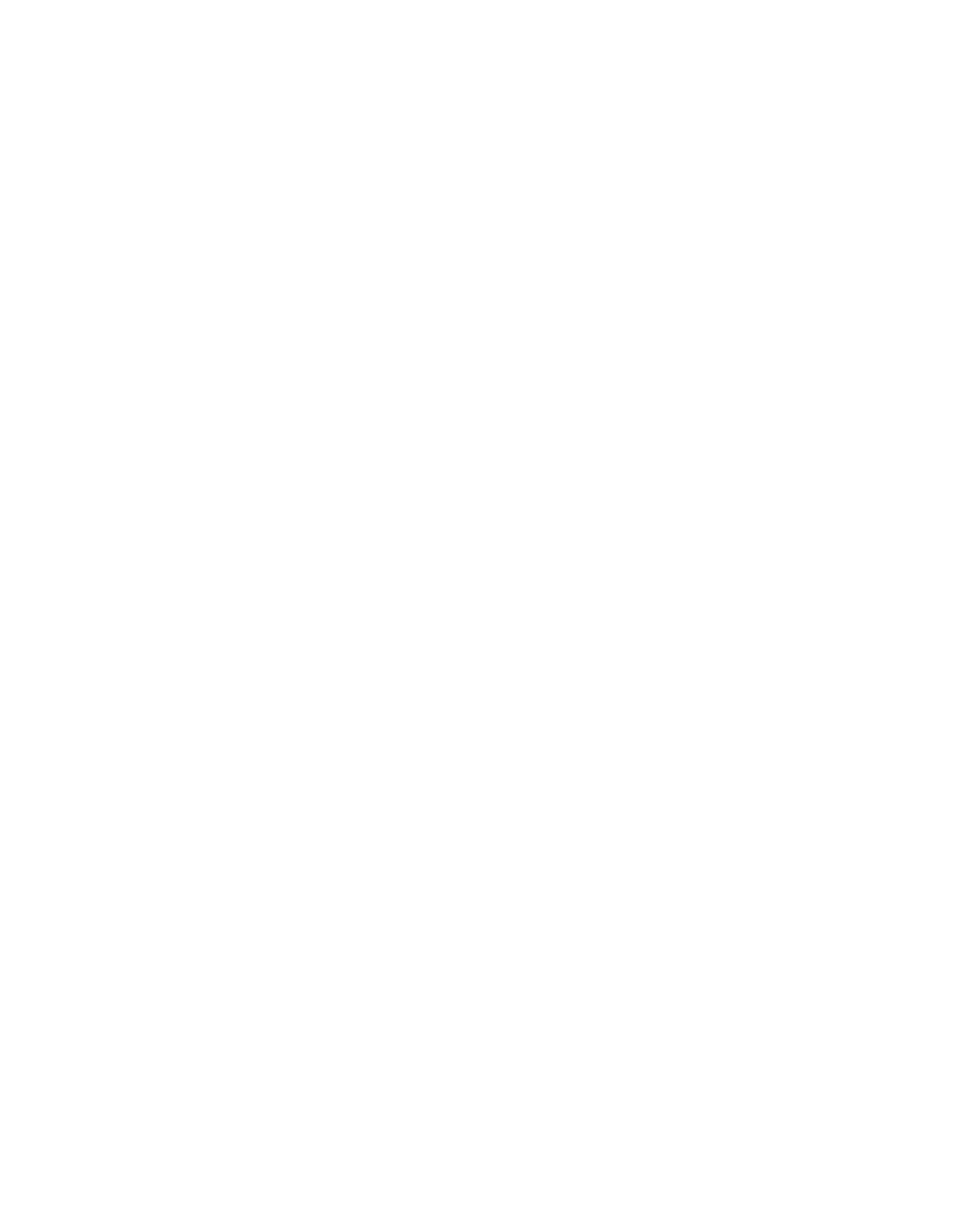# **Appendix D: Waste Composition Calculations**

### **Composition Calculations**

The composition estimates represent the **ratio of the components' weight to the total waste** for each noted substream. They were derived by summing each component's weight across all of the selected records and dividing by the sum of the total weight of waste, as shown in the following equation:

$$
r_j = \frac{\sum_i c_{ij}}{\sum_i w_i}
$$

where:

 $c =$  weight of particular component

 $w = sum of all component weights$ 

for i 1 to n

where  $n =$  number of selected samples

for j 1 to m

where  $m =$  number of components

The confidence interval for this estimate was derived in two steps. First, the variance around the estimate was calculated, accounting for the fact that the ratio includes two random variables (the component and total sample weights). The **variance of the ratio estimator** equation follows:

$$
\overrightarrow{V}_{r_j} = \left(\frac{1}{n}\right) \cdot \left(\frac{1}{\overline{w}^2}\right) \cdot \left(\frac{\sum_i \left(c_{ij} - r_j w_i\right)^2}{n - 1}\right)
$$

where:

$$
\overline{w} = \frac{\sum_{i} w_i}{n}
$$

Second, **precision levels** at the 90% confidence interval were calculated for a component's mean as follows:

$$
r_j \pm \left(t \cdot \sqrt{\overline{v_{r_j}^2}}\right)
$$

where:

t  $=$  the value of the t-statistic (1.645) corresponding to a 90% confidence level

For more detail, please refer to Chapter 6 "Ratio, Regression and Difference Estimation" of *Elementary Survey Sampling* by R.L. Scheaffer, W. Mendenhall and L. Ott (PWS Publishers, 1986).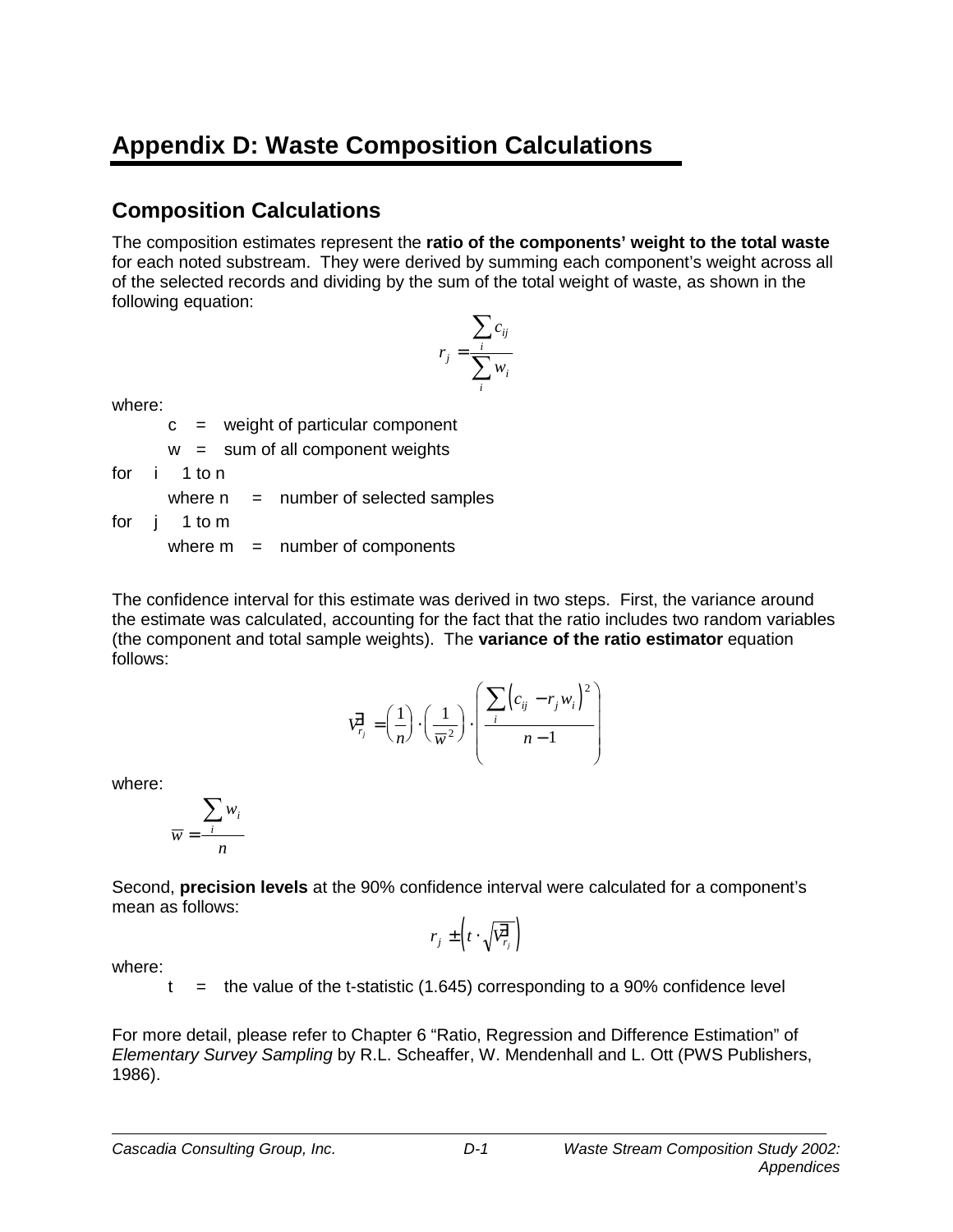### **Weighted Averages**

Waste composition estimates were calculated by using a weighted average procedure. For example, to develop composition estimates for Seattle's single-family residential waste, both single-family north and single-family south waste samples were combined, with more importance given to the single-family south samples (contributing about 60% of total singlefamily tons disposed). Figure D-2 depicts the weighted average process for the overall waste stream.



**Figure D-2: Calculation Process to Characterize Overall Waste Stream**

Seattle provided the estimate of tonnage disposed by each of the four subpopulations. The composition estimates were applied to the relevant tonnages to estimate the amount of waste disposed for each component category for each residence type, service area, and subpopulation.

The **weighted average for an overall composition estimate** was performed as follows:

$$
O_j = (p_1 * r_{j1}) + (p_2 * r_{j2}) + (p_3 * r_{j3}) + \dots
$$

where:

 $p =$  the proportion of tonnage contributed by the noted substream

r = ratio of component weight to total waste weight in the noted substream

for j 1 to m

where  $m =$  number of components

The **variance of the weighted average** will be calculated:

$$
VarO_j = (p_1^2 * \overline{V}_{r_{j1}}^2) + (p_2^2 * \overline{V}_{r_{j2}}^2) + (p_3^2 * \overline{V}_{r_{j3}}^2) + \dots
$$

The following tables show the sets of weighting percentages that were used to produce the estimates for overall residential, and then for each residence type and service area.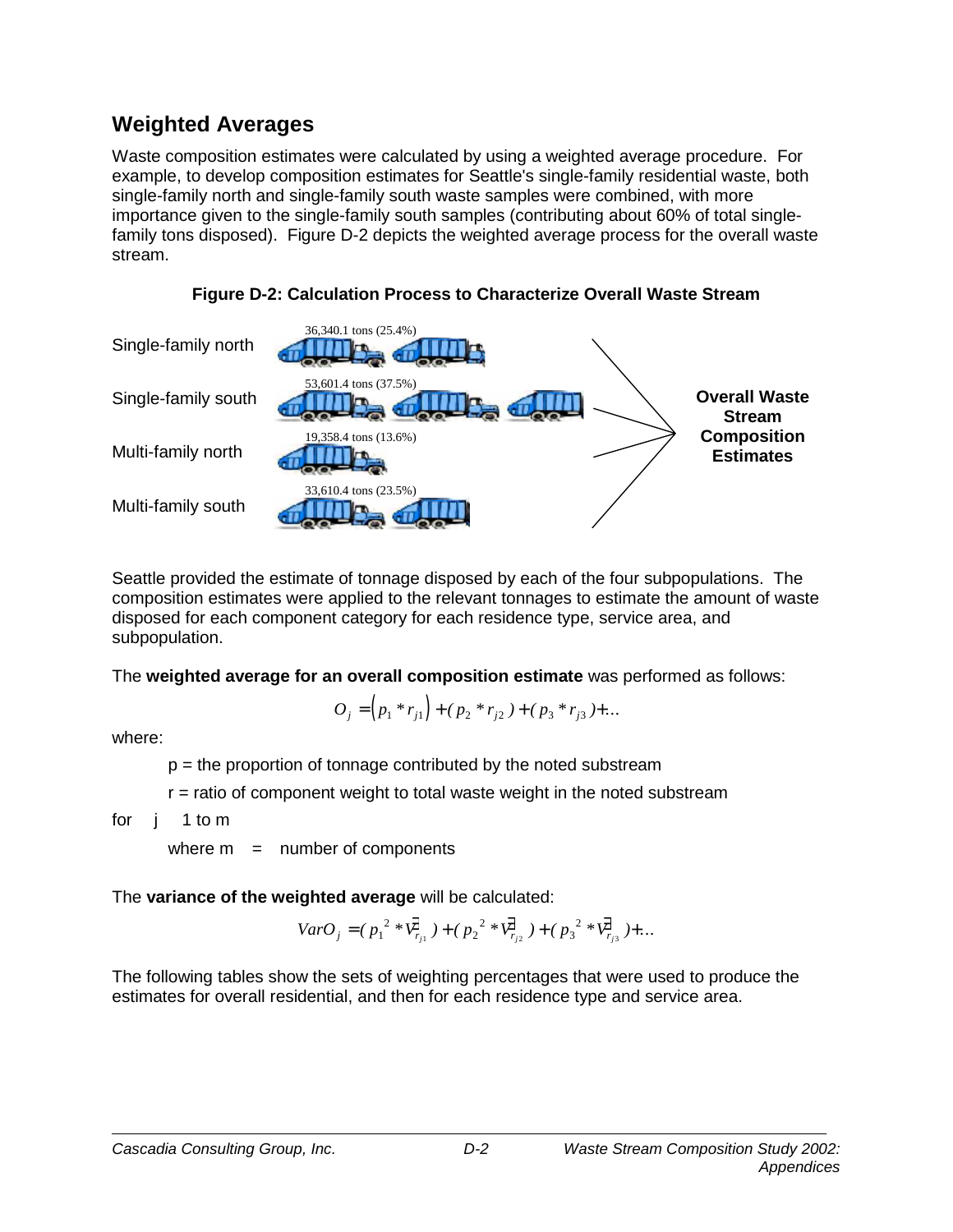| <b>Subpopulation</b> | Tons<br><b>Disposed</b> | <b>Percent</b><br>οf<br>Total |
|----------------------|-------------------------|-------------------------------|
| Single-family North  | 36,340                  | 25.43%                        |
| Multi-family North   | 19,358                  | 13.55%                        |
| Single-family South  | 53,601                  | 37.51%                        |
| Multi-family South   | 33,610                  | 23.52%                        |
| Overall              | 142,910                 | 100%                          |

#### **Table D-1: Weighting Percentages, Overall**

#### **Table D-2: Weighting Percentages – Single-family Residences**

|                     |                 | <b>Percent</b> |
|---------------------|-----------------|----------------|
|                     | Tons            | οf             |
| <b>Service Area</b> | <b>Disposed</b> | Total          |
| Single-family North | 36,340          | 40.40%         |
| Single-family South | 53,601          | 59.60%         |
| Overall             | 89,942          | 100%           |

#### **Table D-3: Weighting Percentages – Multi-family Residences**

| <b>Service Area</b> | Tons<br><b>Disposed</b> | <b>Percent</b><br>οf<br>Total |  |
|---------------------|-------------------------|-------------------------------|--|
| Multi-family North  | 19,358                  | 36.55%                        |  |
| Multi-family South  | 33,610                  | 63.45%                        |  |
| <b>Overall</b>      | 52,969                  | 100%                          |  |

#### **Table D-4: Weighting Percentages – North Service Area**

| <b>Residence Type</b> | Tons<br><b>Disposed</b> | <b>Percent</b><br>οf<br>Total |  |
|-----------------------|-------------------------|-------------------------------|--|
| Single-family North   | 36,340                  | 65.24%                        |  |
| Multi-family North    | 19,358                  | 34.76%                        |  |
| Overall               | 55,699                  | 100%                          |  |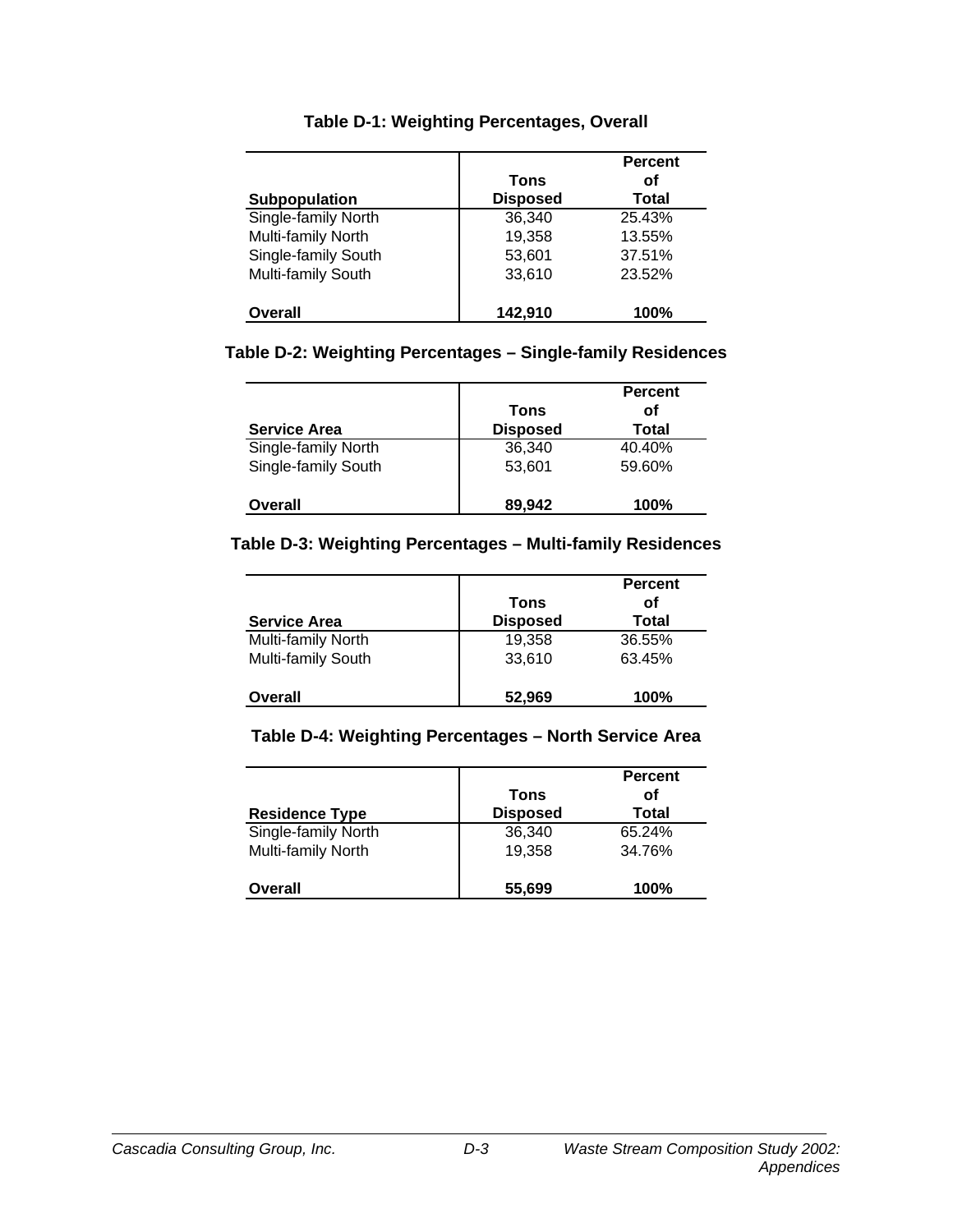|                       | Tons            | <b>Percent</b><br>οf |
|-----------------------|-----------------|----------------------|
| <b>Residence Type</b> | <b>Disposed</b> | Total                |
| Single-family South   | 53,601          | 61.46%               |
| Multi-family South    | 33,610          | 38.54%               |
| <b>Overall</b>        | 87,212          | 100%                 |

### **Table D-5: Weighting Percentages –South Service Area**

### **Comparison Calculations**

Identifying statistically significant differences requires a two-step calculation. First, assuming that the two groups to be compared have the same variance, a **pooled sample variance** will be calculated:

$$
S_{pool}^2 = \frac{\left[ (nI - I) \cdot \left( nI \cdot \overrightarrow{V_{r_j}}_I \right) \right] + \left[ (n2 - I) \cdot \left( n2 \cdot \overrightarrow{V_{r_j}}_2 \right) \right]}{nI + n2 - 2}
$$

Next, the **t-statistic** will be constructed:

$$
t = \frac{(r1 - r2)}{\sqrt{\frac{S_{pool}^2}{n1} + \frac{S_{pool}^2}{n2}}}
$$

The **p-value** of the t-statistic will be calculated based on (n1+n2 -2) degrees of freedom.

### **Demographic Calculations**

Waste compositions for different demographic groups were calculated by considering the median household income and mean household size of each sampled garbage route. Singlefamily waste samples were grouped according to whether they were collected from garbage routes with high-income, low-income, large household size, or small household size. Once the waste samples were identified as belonging to one of these four demographic groups, waste composition calculations were performed as described above under "Composition Calculations."

Calculations of each garbage route's **mean household size** were performed as follows, using information from the 2000 Census:

- 1. Population and number of households were obtained for each Census Block in Seattle via download from the U.S. Census Bureau at http://factfinder.census.gov. Most Census Blocks are based on city blocks, and are the finest level of geography that the Census Bureau reports.
- 2. Groups of Census Blocks were aggregated in a Geographic Information System (GIS) to approximate the areas covered by each Seattle single-family garbage route serviced by U.S. Disposal and Waste Management. These companies provided physical maps of their recent garbage routes, which were used to rectify digital route maps supplied by the City of Seattle.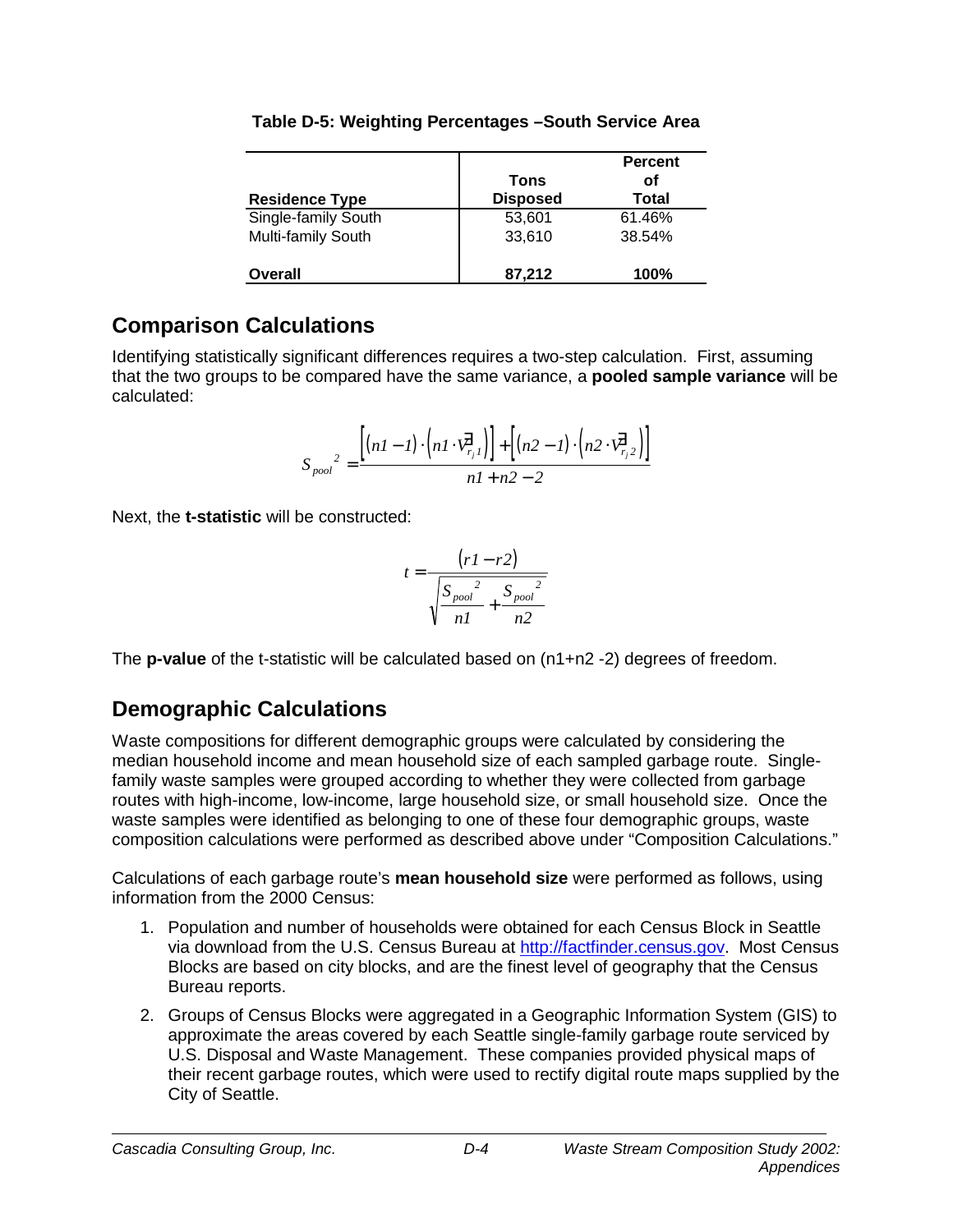- 3. The total population and total households for each garbage route were then calculated by summing the population and number of households for all Census Blocks contained within each route.
- 4. Mean household size was calculated by dividing the total population of each route by the total number of households.

Calculations of each garbage route's **median income** were performed as follows, using information from the 2000 Census. Note that unlike population and housing information, median income is gathered from a 1-in-6 sample of the population, and is therefore not reported at the Block level. Instead, the finest level of geography for which this information is reported is the Block Group, the next level up from Census Block.

- 1. For each garbage route, the Block Groups that intersected the route were selected using GIS. Figure D-3 presents an example where Block Groups A, B, and C intersect a designated garbage route.
- 2. The number of households within Block Groups A, B, and C was determined by aggregating the associated Census Blocks in a GIS. (Census Blocks are represented by cells within the Block Groups in Figure D-3.)
- 3. The number of households in each Block Group was used to calculate a weighted median income for the route. For instance, because Block Group C contains more households than Block Group A and B, the median income of Block Group C would be given more importance than the other two Block Groups in calculating the median income for the designated route. The weighting was carried out as follows, where "Households" refers to the number of households in each Block Group, and "Income" refers to the median income of each Block Group within the designated route.

#### **Estimated Median Income of Garbage Route =**

|                                                                 | A Households * A Income + B Households * B Income + C Households * C Income |  |
|-----------------------------------------------------------------|-----------------------------------------------------------------------------|--|
| <b>A</b> Households + <b>B</b> Households + <b>C</b> Households |                                                                             |  |

4. The result of this weighting is an approximation of the median income for the designated route.



### **Figure D-3: Geographies Used in Demographic Calculations**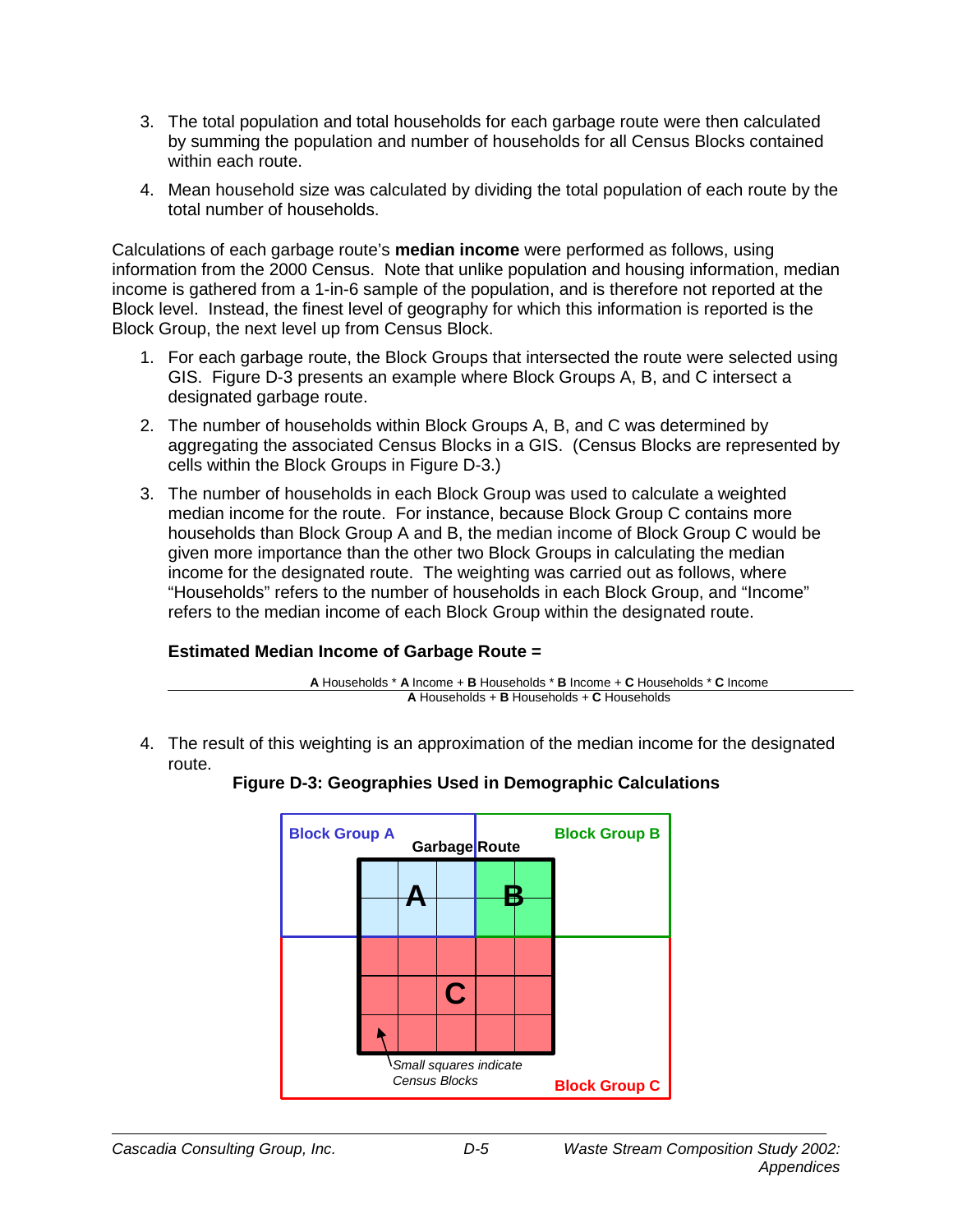Sampled routes were then divided into quartiles based on the median income and mean household size of each garbage route. Since 129 single-family routes were sampled, each quartile generally contained 32 routes, with one quartile containing 33 routes. Waste samples from the first (0 - 25%) quartile were used to calculate "low income" and "small household" waste compositions and samples from the top quartile (75% - 100%) were used to calculate "high income" and "large household" waste compositions.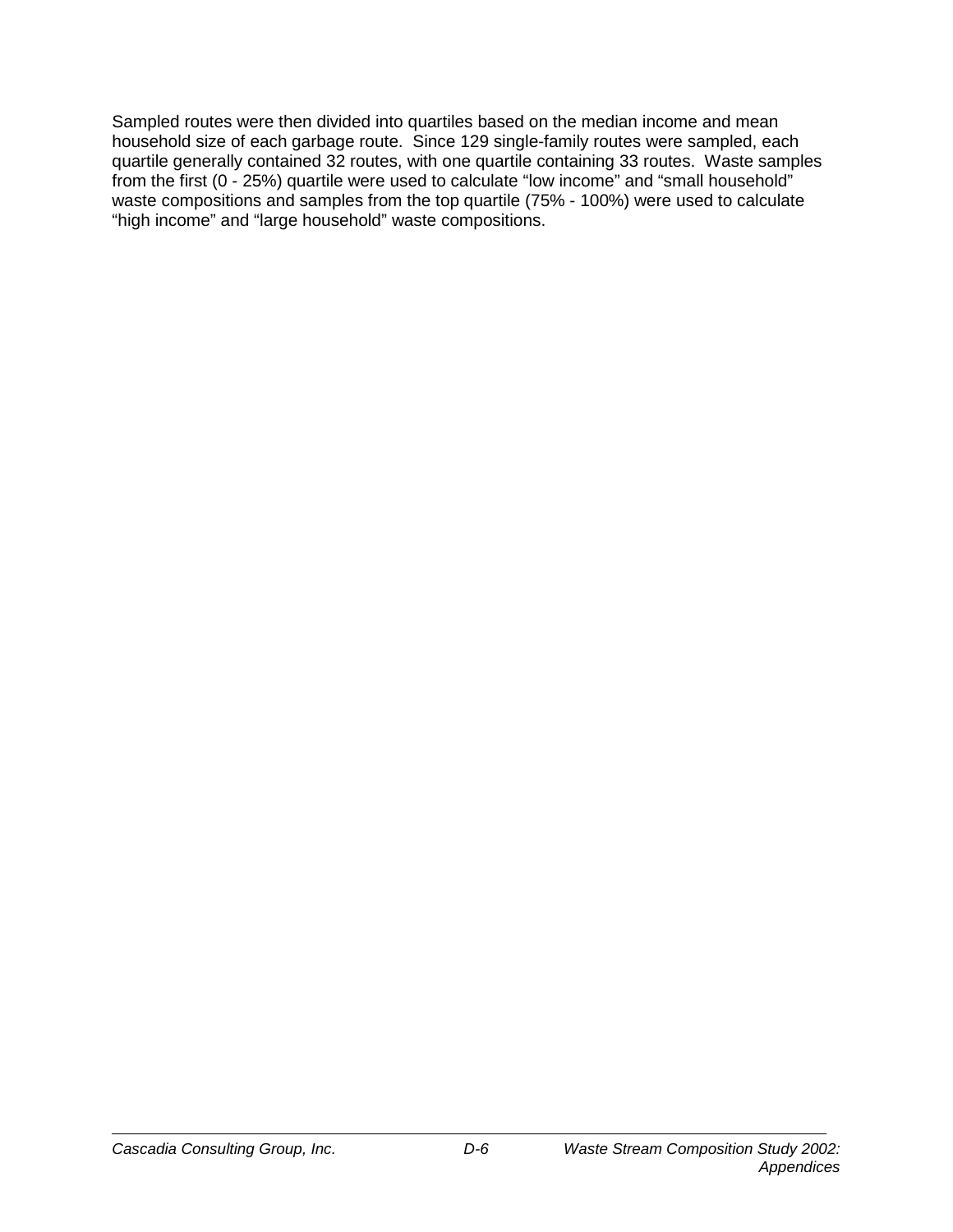## **Appendix E: Comparison Calculations**

The comparison methodology is outlined in the first section of this appendix and the calculations are outlined in Appendix C. For more detail, the remaining sections describe technical issues regarding the statistics.

### **Background**

In an ongoing effort to monitor the types and amounts of materials disposed locally, Seattle has performed several waste composition studies. Differences are often apparent between project years and among subpopulations. In this appendix, detailed results from the following comparisons are presented. The results of these comparisons can be used to indicate trends in the composition data.

- Year-to-year comparisons
	- 1988/89 vs. 2002
	- 1998/99 vs. 2002
- Comparisons among subpopulations
	- Single-family vs. multi-family
	- North vs. south
	- Single-family north vs. single-family south

In order to control for population changes and other factors that may influence the total amount of waste disposed from year to year, the tests described in this appendix measure waste proportions, not actual tonnage. For example, say that newspaper accounts for 5% of a particular substream's disposed waste each year, and that a total of 1,000 tons of waste was disposed in one year and 2,000 tons of waste in the next. While the amount of newspaper increased from 50 to 100 tons, the percentage remained the same. Therefore, the tests would indicate that there had been no change.

The purpose of conducting these comparisons is to identify trends within the residential substream, in the percentage of selected types of waste disposed over time and between substreams. One specific example is stated as follows:

*Hypothesis:* "There is no statistically significant difference, between the 1988/89 and 2002 study periods, in the percentage of paper disposed."

Statistics are then employed to look for evidence disproving the hypothesis. A "significant" result means that there is enough evidence to disprove the hypothesis and it can be concluded that there is a true difference across years. "Insignificant" results indicate that either a) there is no true difference, or b) even though there may be a difference, there is not enough evidence to prove it.<sup>1</sup>

The purpose of these tests is to identify changes across years and among substreams. However, the study did not attempt to investigate *why* or *how* these changes occurred. The

j  $1$  Please see the "Power Analysis" discussion on page E-3.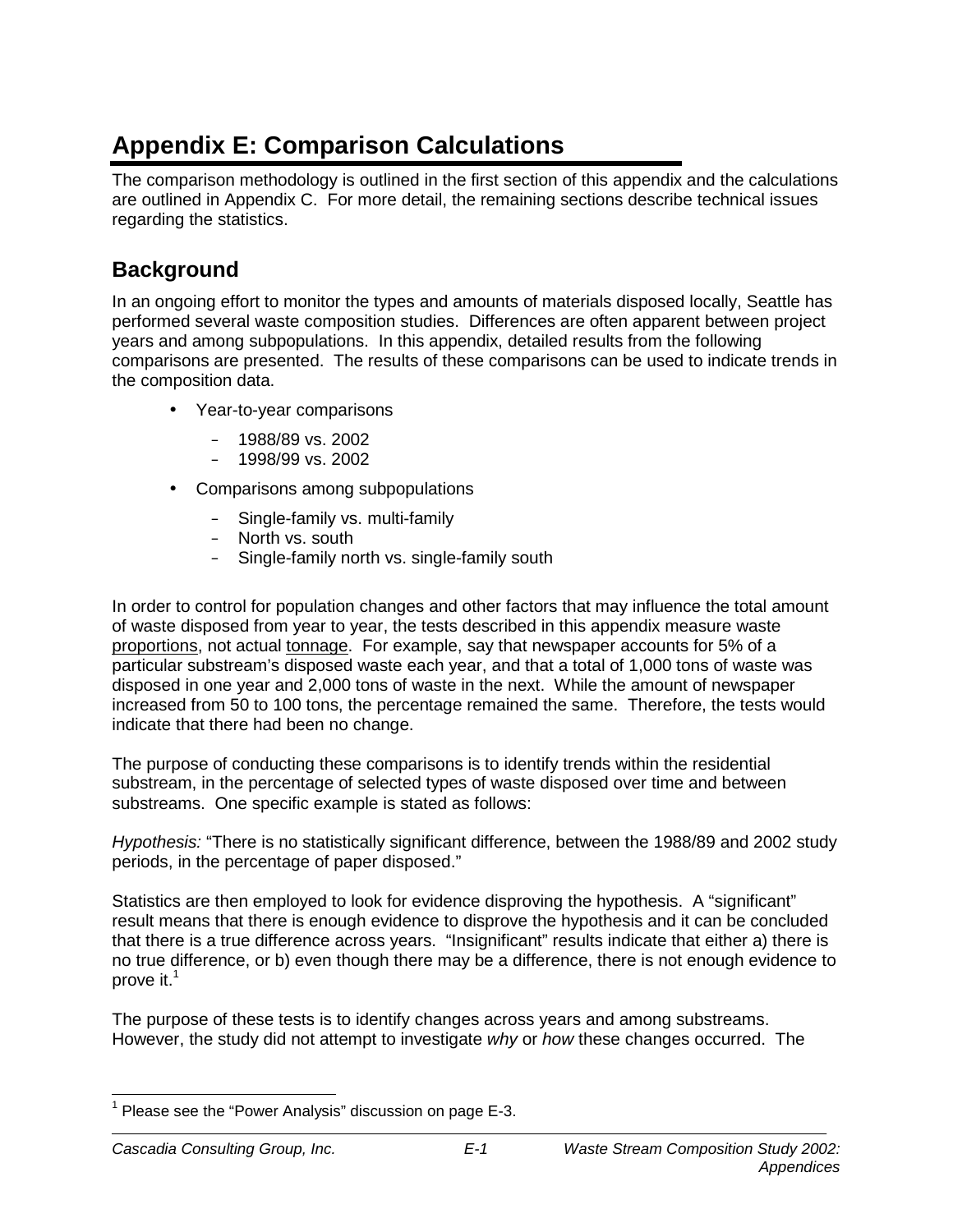changes may be due to a variety of factors. For example, the decrease in paper could be due to any combination of the following:

- Consumer Preferences—plastic containers might have captured some of the market previously held by corrugated containers.
- Technology—manufacturers might use thinner paperboard than in the past, which would decrease the weight of cardboard, even if the same number of boxes were disposed.
- Recycling—more residents may participate in paper recycling programs.

Future studies could be designed to test the influence of various potential sources of the increase/decrease of specific materials in the disposed waste stream.

### **Statistical Considerations**

The analyses were based on the component percentages, by weight. As described in Appendix D, these percentages are calculated by dividing the sum of the selected component weights by the sum of the corresponding sample weights. T-tests (modified for ratio estimation) were used to examine the variations from year-to-year and within subpopulations.

### **Normality**

The distributions of some of the waste categories (particularly the hazardous materials) are skewed and may not follow a normal distribution. Although t-tests assume a normal distribution, they are very robust to departures from this assumption, particularly with large sample sizes. In addition, most of the selected categories are sums of several individual waste components, which improve our ability to meet the assumptions of normality.

### **Dependence**

There may be dependence between waste types (if a person disposes of material A, they always dispose of material B at the same time).

There is certainly a degree of dependence between the calculated percentages. Because the percentages sum to 100 (in the case of year-to-year comparisons) or near 100 (in the case of subpopulation comparisons), if the percentage of material A increases, the percentage of some other material must decrease.

### **Multiple T-Tests**

In all statistical tests, there is a chance of incorrectly concluding that a result is significant. The year-to-year comparison required conducting several t-tests (one for each waste category) **each** of which carries that risk. However, we were willing to accept only a 10% chance, **overall**, of making an incorrect conclusion. Therefore, each test was adjusted by setting the significance

threshold to  $\frac{0.10}{1}$ *w* ( $w =$  the number of t-tests).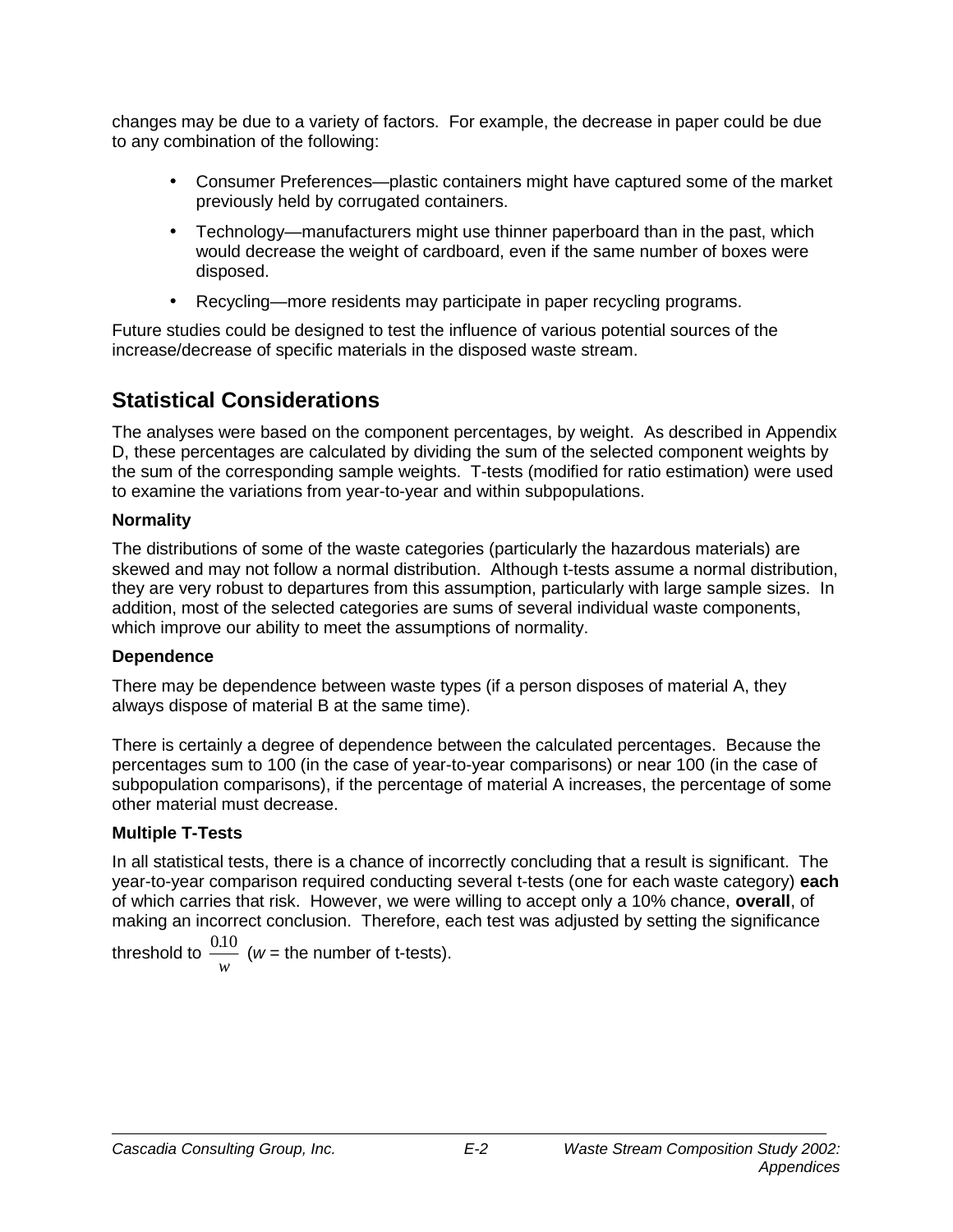*The adjustment can be explained as follows:* 

For each test, we set a  $1 - \frac{0.10}{...}$ *w* chance of not making a mistake, which results in a *w*

 $\left(1-\frac{0.10}{w}\right)$ *w* chance of not making a mistake during all *w* tests.

Since one minus the chance of not making a mistake equals the chance of making a mistake, by making this adjustment, we have set the overall risk of making a wrong conclusion during

any one of the tests at 
$$
\left(1 - \left(1 - \frac{0.10}{w}\right)^w\right) = 0.10
$$
.

The chance of a "false positive" for the year-to-year comparisons made in this study is restricted to 10% overall, or 1.25% for each test (10% divided by the eight tests within the residential substream equals 1.25%). Among, the subpopulation comparisons, the chance of a false positive results is also restricted to 10% overall and 0.91% for each test (10% divided by the eleven tests performed).

For more detail regarding this issue, please refer to Section 11.2 "The Multiplicity Problem and the Bonferroni Inequality" of *An Introduction to Contemporary Statistics* by L.H. Koopmans (Duxbury Press, 1981).

### **Power Analysis**

As the number of samples is increased, so is the ability to detect differences. In the future, an *a priori* power analysis might benefit this research by determining how many samples would be required to detect a particular minimum difference of interest.

### **Interpreting the Calculation Results**

The following tables include detailed calculation results. An asterisk notes the statistically significant differences.

*For the purposes of this study, only those calculation results with a p-value of less than 1.25%*  for the residential substream are considered to be statistically significant. As described above, the threshold for determining statistically significant results (the "alpha-level") is conservative, accounting for the fact that so many individual tests were calculated.

The t-statistic is calculated from the data. According to statistical theory, the larger the absolute value of the t-statistic, the less likely that the two populations have the same mean. The p-value describes the probability of observing the calculated t-statistic if there were no true difference between the population means.

Table E-6 shows that the proportions of *paper*, *glass*, *metal*, and *CDL wastes* show decreasing trends over the last 14 years. *Other materials* and *plastic* show increasing trends. Variations among the proportions of *organics* and *hazardous materials* were not significant.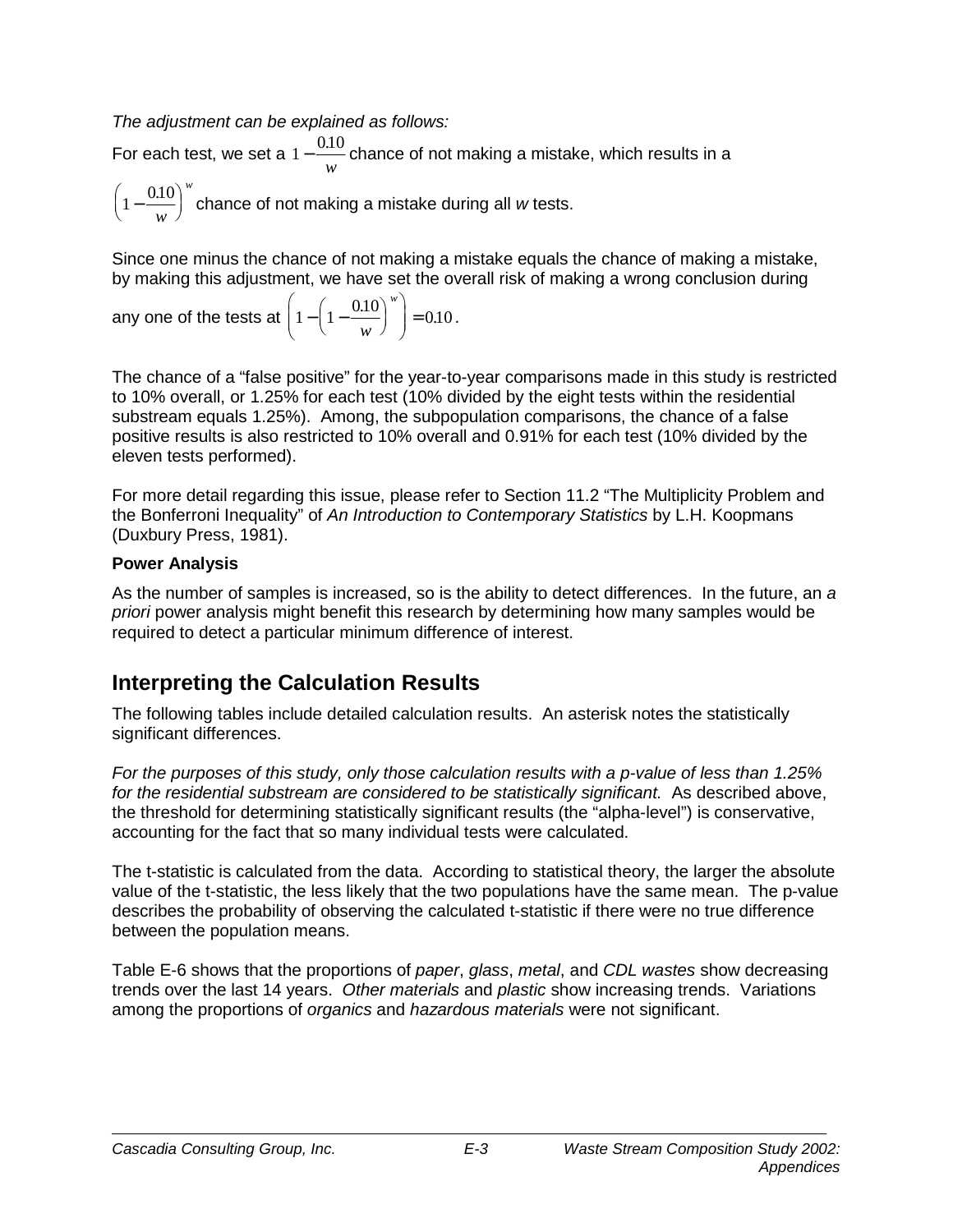|                          | <b>Mean Ratio</b>      |        | t-Statistic | p-Value                       |
|--------------------------|------------------------|--------|-------------|-------------------------------|
|                          | (Material Wt/Total Wt) |        |             | (Cut-off for statistically    |
|                          | 1988/1989              | 2002   |             | valid difference = $0.0125$ ) |
| <b>Other Materials</b>   | 6.14%                  | 18.23% | 20.4520     | $0.0000*$                     |
| Paper                    | 31.24%                 | 22.57% | 10.0393     | $0.0000*$                     |
| Glass                    | 6.41%                  | 3.62%  | 9.6972      | $0.0000*$                     |
| Metal                    | 5.27%                  | 3.78%  | 5.7931      | $0.0000*$                     |
| <b>Plastic</b>           | 8.06%                  | 9.57%  | 5.6508      | $0.0000*$                     |
| <b>CDL Wastes</b>        | 8.80%                  | 5.93%  | 3.8727      | $0.0001$ *                    |
| Organics                 | 33.42%                 | 35.86% | 2.1144      | 0.0350                        |
| Hazardous                | 0.66%                  | 0.45%  | 1.8293      | 0.0679                        |
|                          |                        |        |             |                               |
| <b>Number of Samples</b> | 212                    | 309    |             |                               |

#### **Table E-6: Comparison of Residential Composition Results, 1988/89 vs. 2002 (Includes all 8 broad material categories)**

As displayed in Table E-7, *organics* proportions shows an increasing trend while *paper* and *plastic* show decreasing trends over the last 14 years. Variations among the remaining comparison groups were not significant.

| Table E-7: Comparison of Residential Composition Results, 1998/99 vs. 2002 |  |
|----------------------------------------------------------------------------|--|
| (Includes all 8 broad material categories)                                 |  |

|                          | <b>Mean Ratio</b>      |        | t-Statistic | p-Value                       |
|--------------------------|------------------------|--------|-------------|-------------------------------|
|                          | (Material Wt/Total Wt) |        |             | (Cut-off for statistically    |
|                          | 1998/1999              | 2002   |             | valid difference = $0.0125$ ) |
| Paper                    | 28.08%                 | 22.57% | 9.4347      | $0.0000*$                     |
| Organics                 | 30.39%                 | 35.86% | 7.5544      | $0.0000*$                     |
| Plastic                  | 10.29%                 | 9.57%  | 2.8317      | $0.0048$ *                    |
| Metal                    | 4.46%                  | 3.78%  | 2.3508      | 0.0190                        |
| Glass                    | 4.13%                  | 3.62%  | 2.3353      | 0.0198                        |
| <b>Other Materials</b>   | 17.25%                 | 18.23% | 1.6738      | 0.0946                        |
| <b>CDL Wastes</b>        | 4.96%                  | 5.93%  | 1.6158      | 0.1066                        |
| Hazardous                | 0.44%                  | 0.45%  | 0.0895      | 0.9287                        |
|                          |                        |        |             |                               |
| <b>Number of Samples</b> | 360                    | 309    |             |                               |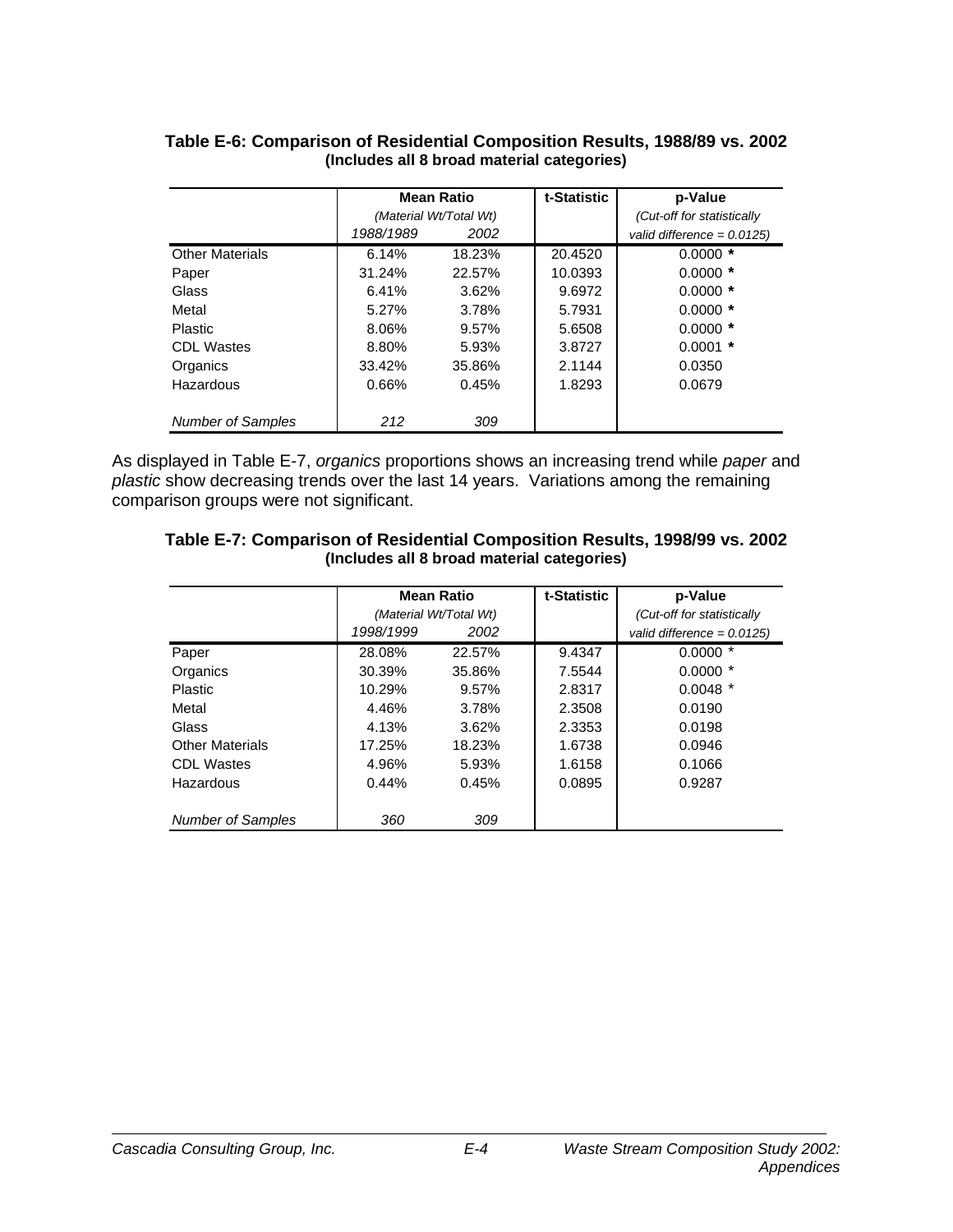# **Appendix F: Analytical Database Description**

Data was double entered into a Microsoft Access database specifically constructed for this project to minimize entry errors. In addition to the actual waste results, each record includes route, demographic and delivery characteristics of the sample. A description of the key data fields and structure of each record follows.

### **1.1 Analytical Database Structure**

Each record consists of 109 fields of fixed size and type (89 of these fields are the material components). Please refer to Appendix A for a complete listing of the field names of each waste component. The database file is compatible with the dBase III Plus file construct. A complete description of all fields is given below.

The field types used include AutoNumber, Number, Text, Date/Time, and Yes/No. Dates are carried as "mm/dd/yy." Each record can have an associated Memo of up to 64K characters in length to record additional comments or notes about the sample.

### **1.1.1 Data Tables**

The basic relationships of the database are illustrated in Figure F-4. As shown, SvyKey is the unique identifier linking each sample to its composition while SchedID links the sample to the information about date of collection. In addition, the database contains "code" tables, linked to these key tables, which translate values into specific information about each sample.



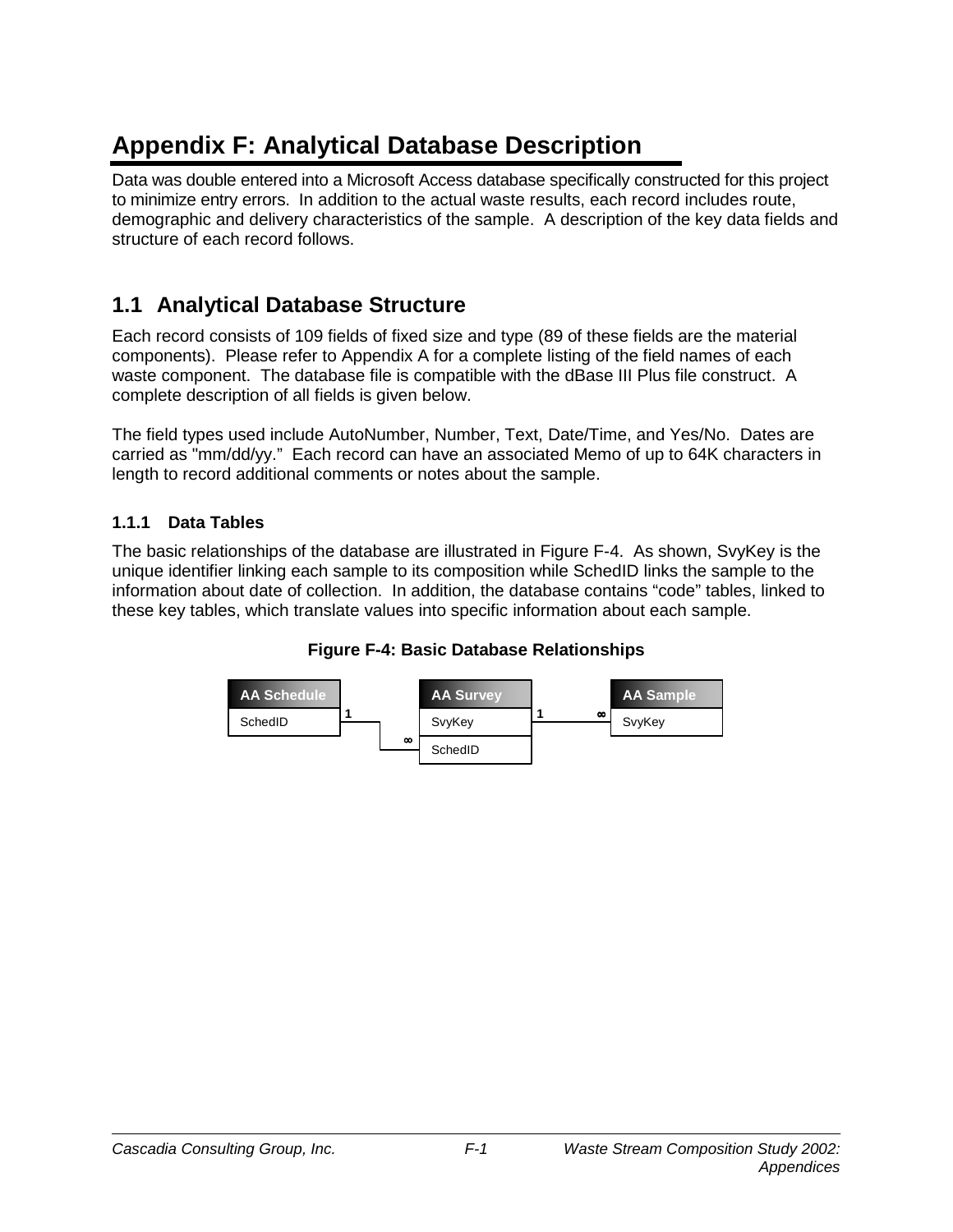### **Figure F-5: AA Schedule**

|                    |               |                                                             | Validation   | Corresponding     |
|--------------------|---------------|-------------------------------------------------------------|--------------|-------------------|
| <b>Field Name</b>  | Type          | <b>Description</b>                                          | <b>Rules</b> | <b>Code Table</b> |
|                    |               |                                                             | (No          |                   |
| ScheduleID         | <b>Number</b> | Unique ID for each sampling field day.                      | duplicates)  |                   |
| SitelD             | Number        | Unique ID for each sampling site.                           |              | k.                |
| Site               | Text          | Corresponding sample site.                                  |              |                   |
| Date               | Date/Time     | Date during which sampling occurred.                        |              |                   |
|                    |               | Season during which sampling occurred. (Summer, Fall,       |              |                   |
| Season             | Number        | Winder, Autumn)                                             |              | P.                |
| Month              | Text          | Month during which sampling occurred.                       |              |                   |
| Shift              | Text          | Shift during which sampling occurred. (Day, Night)          |              |                   |
| <b>StudyPeriod</b> | Text          | Study year during which sampling occurred.                  |              |                   |
| Comment            | Text          | Notes specific to the sampling field day.                   |              |                   |
|                    |               | For use when you want to use $\lt$ or $>$ when screening by |              |                   |
| StudyPdAsNumber    | Number        | study period                                                |              |                   |
| Day                | Text          | New in 1998/99. Day during which sampling occurred.         |              |                   |
|                    |               | New in 1998/99. Week during which sampling occurred.        |              |                   |
| WeekofMonth        | Number        | (1, 2, 3, 4, or 5)                                          |              |                   |

### **Figure F-6: AA Survey**

|                           |        |                                                                         | <b>Validation</b> | Corresponding     |
|---------------------------|--------|-------------------------------------------------------------------------|-------------------|-------------------|
| <b>Field Name</b>         | Type   | <b>Description</b>                                                      | <b>Rules</b>      | <b>Code Table</b> |
| SvyKey                    | Number | Unique ID for each sample.                                              |                   | П                 |
| Sched ID                  | Number | Links each sample to [AA Schedule].                                     |                   |                   |
| FieldSampleID             | Text   | For field work, unique ID assigned by field crew.                       |                   | П                 |
| <b>Net Weight</b>         | Number | Net weight of associated vehicle.                                       |                   |                   |
|                           |        | Indicates substream (C=commercial, R=residential, S=self- "C" Or "R" Or |                   |                   |
| <b>SubstreamCode</b>      | Text   | haul)                                                                   | "S"               | Ī.                |
|                           |        | Indicates generator (e.g., single family residential,                   |                   |                   |
| GenType                   | Number | restaurant, etc.)                                                       |                   | k.                |
| VehicleType               | Number | Indicates vehicle (pick-up truck, front loader, etc.).                  |                   |                   |
| Hauler                    | Number | Indicates waste hauler.                                                 |                   | ¥.                |
|                           |        | Route Designator 1--meaning depends on Substream.                       |                   |                   |
|                           |        | Res/Comm: Route #, SelfHaul: start of person's license                  |                   |                   |
| RD <sub>1</sub>           | Text   | plate                                                                   |                   |                   |
|                           |        | Route Designator 2--meaning depends on Substream.                       |                   |                   |
|                           |        | Res: AM/PM to indicate which load, Comm: Truck type                     |                   |                   |
|                           |        | (RO=roll-over, FL=Front Loader, etc.), SelfHaul: Time of                |                   |                   |
| RD <sub>2</sub>           | Text   | arrival (24 hour clock)                                                 |                   |                   |
|                           |        | Also called "Origin" in 1998/99. Where the truck was                    |                   |                   |
|                           |        | headed if we didn't come along. (As opposed to Site =                   |                   |                   |
| <b>Destination</b>        | Number | where we did the sampling)                                              |                   |                   |
|                           |        | Used for 98/99 study. Designated sample as recycling,                   | Y Or "N" Or Is    | П                 |
| Recycle                   | Text   | not waste.                                                              | Null              |                   |
| <b>Res Accts</b>          | Number | Number of residential accounts asociated with sample.                   |                   | Ξ                 |
|                           |        | For use when user wants to pool all samples. Should =                   |                   | П                 |
| PoolAll                   | Text   | "SelectedSamples" for all records.                                      |                   |                   |
| <b>TruckNumber</b>        | Text   |                                                                         |                   | П                 |
|                           |        |                                                                         |                   | П                 |
| RealSample                | Text   | Yes= real sample, No=sample added to perform analyses                   |                   |                   |
|                           |        | Yes= MSW sample, No=C&D Sample from Eastmont, not                       |                   | Ξ                 |
| C&DSample                 | Text   | used in analysis (90% or more C&D)                                      |                   |                   |
|                           |        |                                                                         |                   | П                 |
| TVType                    | Text   | Describes TV, if applicable (TV is new subclass for 2002)               |                   |                   |
|                           |        | For the 1988/89 study; sampling plan included getting                   | Y Or "N" Or Is    | □                 |
| PureMethod                | Text   | "pure" (one biz type only) Commercial loads                             | Null              |                   |
| <b>NumMotorOilFilters</b> | Number | Number of motor oil filters in sample                                   |                   |                   |
|                           |        |                                                                         |                   | П                 |
|                           |        |                                                                         |                   |                   |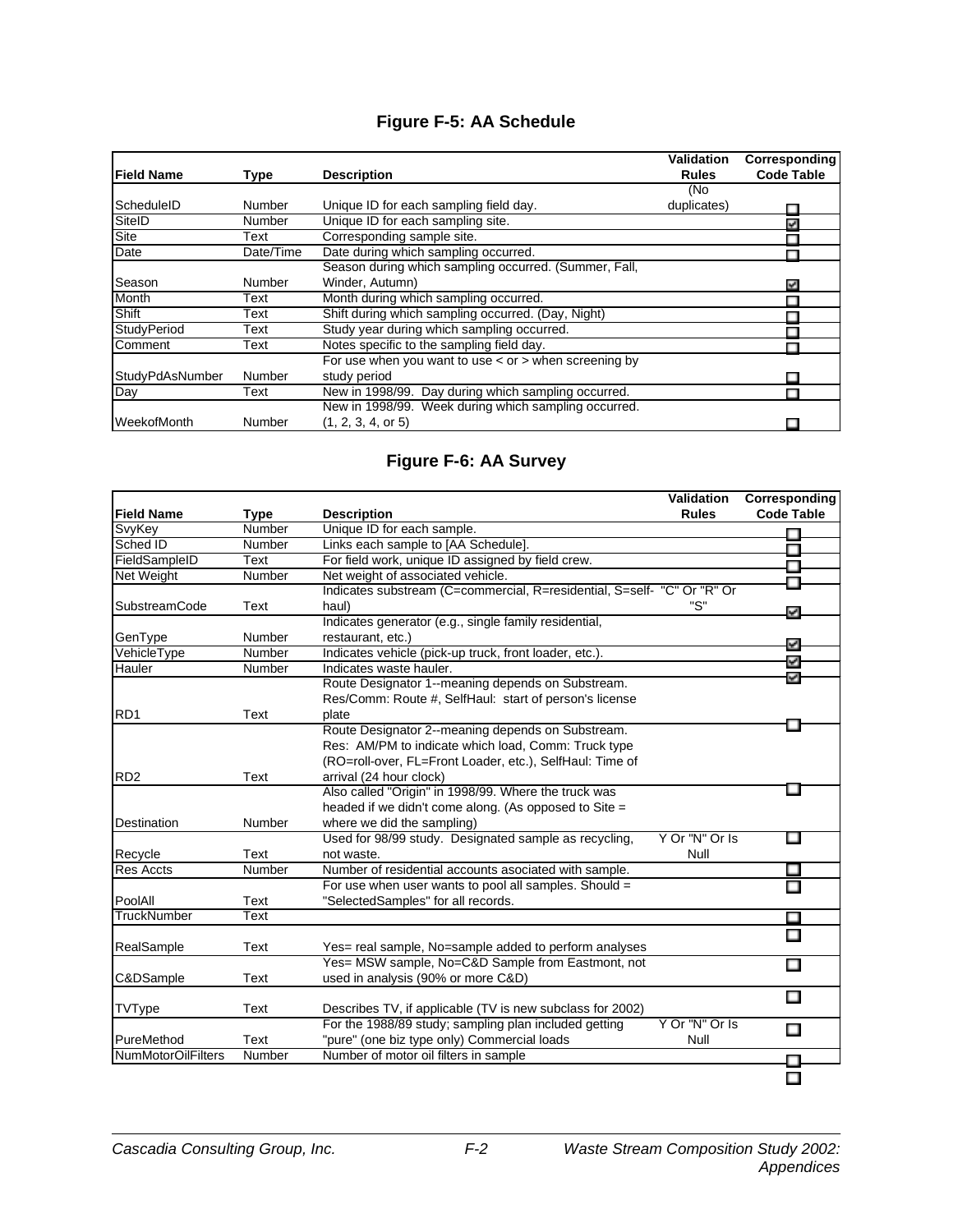#### **Figure F-7: AA Sample**

| <b>Field Name</b>           | Type          | <b>Description</b>                                      | <b>Validation</b><br><b>Rules</b> | Corresponding<br><b>Code Table</b> |
|-----------------------------|---------------|---------------------------------------------------------|-----------------------------------|------------------------------------|
|                             |               | Unique ID for each material component within each       |                                   |                                    |
| Samp ID                     | Number        | sample.                                                 |                                   |                                    |
| SampKey                     | Number        | Used to cross-check sample IDs.                         |                                   |                                    |
| Uniform Subclass ID         | Number        | Corresponds to baseline set of material components.     |                                   |                                    |
| <b>Original Subclass ID</b> | Number        | Corresponds to set of materials for most surrent study. |                                   |                                    |
| Weight                      | <b>Number</b> | Net weight of material in given sample.                 |                                   |                                    |
|                             |               | Links each material component to associated sample in   |                                   |                                    |
| SvyKey                      | Number        | [AA Survey].                                            |                                   |                                    |

#### **1.1.2 Code Tables**

Code Route is linked to AA Survey by the field "SvyKey".

#### **Figure F-8: Code Route**

| <b>Field Name</b> | Type          | <b>Description</b>                                                 |
|-------------------|---------------|--------------------------------------------------------------------|
| SvyKey            | <b>Number</b> | Links to SvyKey in [AASurvey].                                     |
| Hauler            | Text          | Designates waste hauling company.                                  |
| N or S            | Text          | North or South                                                     |
| Day               | Text          | Day of week when associated sample was collected.                  |
|                   |               | Route numbers as encoded in the SWC database; corresponds to route |
| RD1               | Text          | numbers in ArcView GIS database.                                   |
| Route             | Text          | Coded routes in the ArcView GIS database.                          |

Code Gen is linked to AA Survey by the field "GeneratorID."

#### **Figure F-9: Code Gen**

| <b>Field Name</b>     | Tvpe          | <b>Description</b>                                                         |
|-----------------------|---------------|----------------------------------------------------------------------------|
| GeneratorID           | AutoNumber    | Links to [GenType].[AA Survey]                                             |
|                       |               | Description of generator type (e.g. single family residential, restaurant, |
| Generator             | Text          | etc.)                                                                      |
| <b>Report Order</b>   | Number        | For reporting purposes.                                                    |
| <b>GeneratorGroup</b> | Text          | Description of grouped generator types.                                    |
| Old Code              | Text          | From previous studies.                                                     |
| GeneratorGroupID      | <b>Number</b> | For grouping individual generator types.                                   |

Code Hauler is linked to AA Survey by the field "HaulerID."

#### **Figure F-10: Code Hauler**

| <b>Field Name</b>   | Type       | <b>Description</b>             |
|---------------------|------------|--------------------------------|
| HaulerID            | AutoNumber | Links to [Hauler]. [AA Survey] |
| Hauler              | Text       | Name of hauling company.       |
| <b>Report Order</b> | Number     | For reporting purposes.        |
| Old Code            | Гехt       | From previous studies.         |

Code Subclass is linked to AA Sample.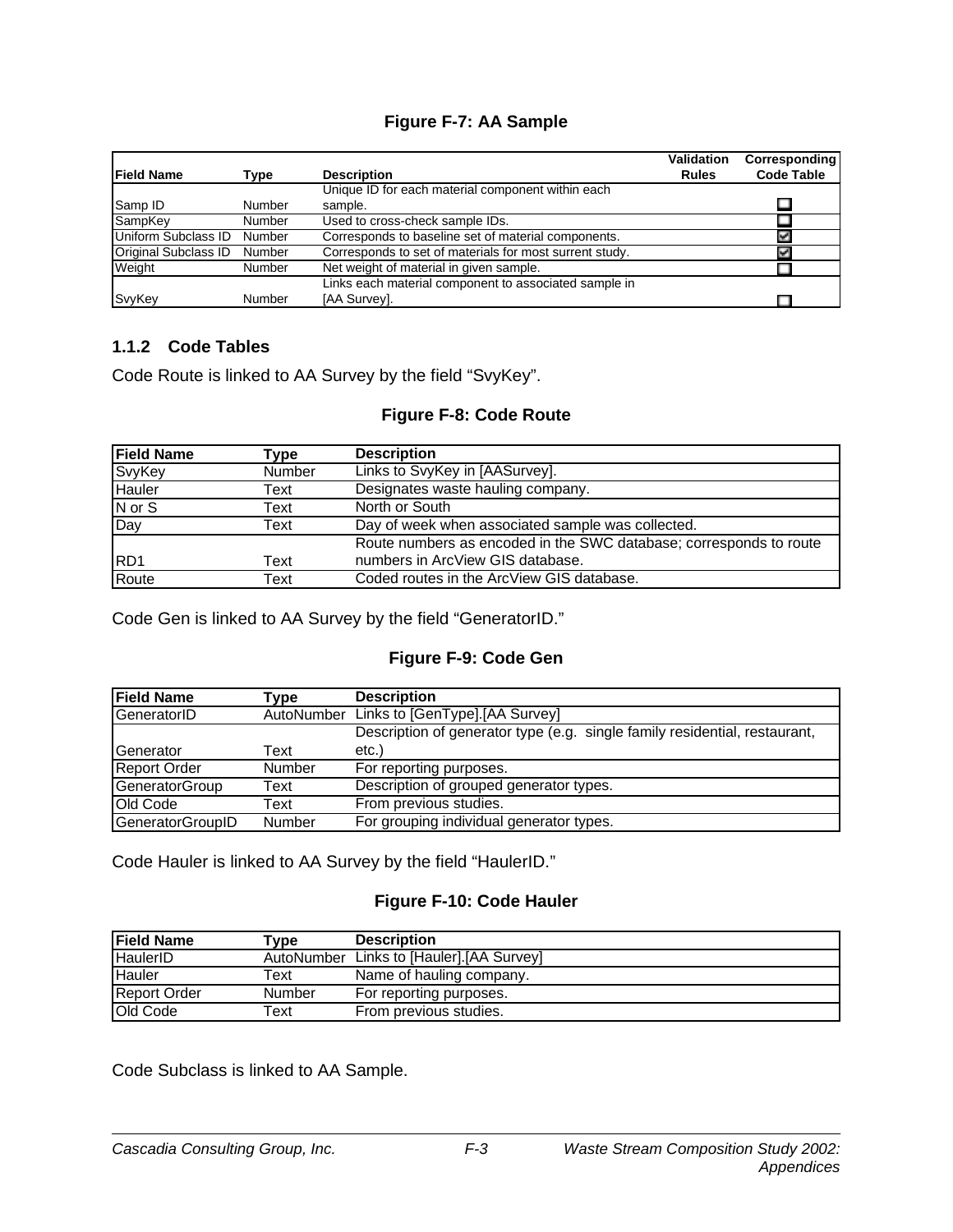### **Figure F-11: Code Subclass**

| <b>Field Name</b>         | <b>Type</b> | <b>Description</b>                                                        |  |  |
|---------------------------|-------------|---------------------------------------------------------------------------|--|--|
| UniKey                    | AutoNumber  | Primary key for this table.                                               |  |  |
| ClassID                   | Number      | ID for broad material categories.                                         |  |  |
| ClassName                 | Text        | Name of broad material categories.                                        |  |  |
| ClassOrder                | Number      | For reporting purposes, order of broad material categories.               |  |  |
| <b>TClass</b>             | Text        | Category designations for t-tests                                         |  |  |
| Uniform ID                | Number      | ID's to compare waste component weights across years (54 total)           |  |  |
| Uniform_Name              | Text        | Names of baseline set of material components.                             |  |  |
| 1988/89 Class             | Text        | Names of broad material categories used for the 1988/1989 study year.     |  |  |
|                           |             | Associated ID for broad material categories used for the 1988/1989 study  |  |  |
| 1988/89_ClassOrder Number |             | year.                                                                     |  |  |
| 1988/89 ID                | Number      | 52 subclasses (#'d 1-54 with 10 & 34 missing)                             |  |  |
| 1988/89 Name              | Text        | Name of material components used for 1988/89 study year.                  |  |  |
| 1990_Class                | Text        | Names of broad material categories used for the 1990 study year.          |  |  |
|                           |             |                                                                           |  |  |
| 1990_ClassOrder           | Number      | Associated ID for broad material categories used for the 1990 study year. |  |  |
| $1990$ <sub>_ID</sub>     | Number      | 53 subclasses                                                             |  |  |
| 1990_Name                 | Text        | Name of material components used for 1990 study year.                     |  |  |
| 1992/93_Class             | Text        | Names of broad material categories used for the 1992/1993 study year.     |  |  |
|                           |             | Associated ID for broad material categories used for the 1992/1993 study  |  |  |
| 1992/93_ClassOrder Number |             | year.                                                                     |  |  |
| 1992/93_ID                | Number      | 54 subclasses                                                             |  |  |
| 1992/93_Name              | <b>Text</b> | Name of material components used for 1992/1993 study year.                |  |  |
|                           |             |                                                                           |  |  |
| 1994/95_Class             | <b>Text</b> | Names of broad material categories used for the 1994/1995 study year.     |  |  |
|                           |             | Associated ID for broad material categories used for the 1994/1995 study  |  |  |
| 1994/95_ClassOrder Number |             | year.                                                                     |  |  |
| 1994/95 ID                | Number      | 74 subclasses                                                             |  |  |
| 1994/95_Name              | Text        | Name of material components used for 1994/1995 study year.                |  |  |
| 1996_Class                | Text        | Names of broad material categories used for the 1996 study year.          |  |  |
|                           |             |                                                                           |  |  |
| 1996_ClassOrder           | Number      | Associated ID for broad material categories used for the 1996 study year. |  |  |
| 1996_ID                   | Number      | 85 subclasses                                                             |  |  |
| 1996_Name                 | Text        | Name of material components used for 1996 study year.                     |  |  |
| 1998/99_Class             | Text        | Names of broad material categories used for the 1998/1999 study year.     |  |  |
|                           |             | Associated ID for broad material categories used for the 1998/1999 study  |  |  |
| 1998/99_ClassOrder Number |             | year.                                                                     |  |  |
| 1998/99 ID                | Number      | 86 subclasses                                                             |  |  |
| 1998/99_Name              | Text        | Name of material components used for 1998/1999 study year.                |  |  |
| 2000_Class                | Text        | Names of broad material categories used for the 2000 study year.          |  |  |
|                           |             |                                                                           |  |  |
| 2000_ClassOrder           | Number      | Associated ID for broad material categories used for the 2000 study year. |  |  |
| 2000 ID                   | Number      | 88 subclasses                                                             |  |  |
| 2000_Name                 | Text        | Name of material components used for 2000 study year.                     |  |  |
| <b>Report Order</b>       | Number      | For reporting purposes, order of broad material categories.               |  |  |
| <b>Chart Order</b>        | Number      | Order as shown in the Tracking Chart                                      |  |  |
| OldClassName              | Text        | Field no longer used.                                                     |  |  |
| 2002 Class                | Text        | Names of broad material categories used for the 2002 study year.          |  |  |
|                           |             |                                                                           |  |  |
| 2002_ClassOrder           | Number      | Associated ID for broad material categories used for the 2002 study year. |  |  |
| 2002_ID                   | Number      | 89 subclasses                                                             |  |  |
| 2002_Name                 | Text        | Name of material components used for 2002 study year.                     |  |  |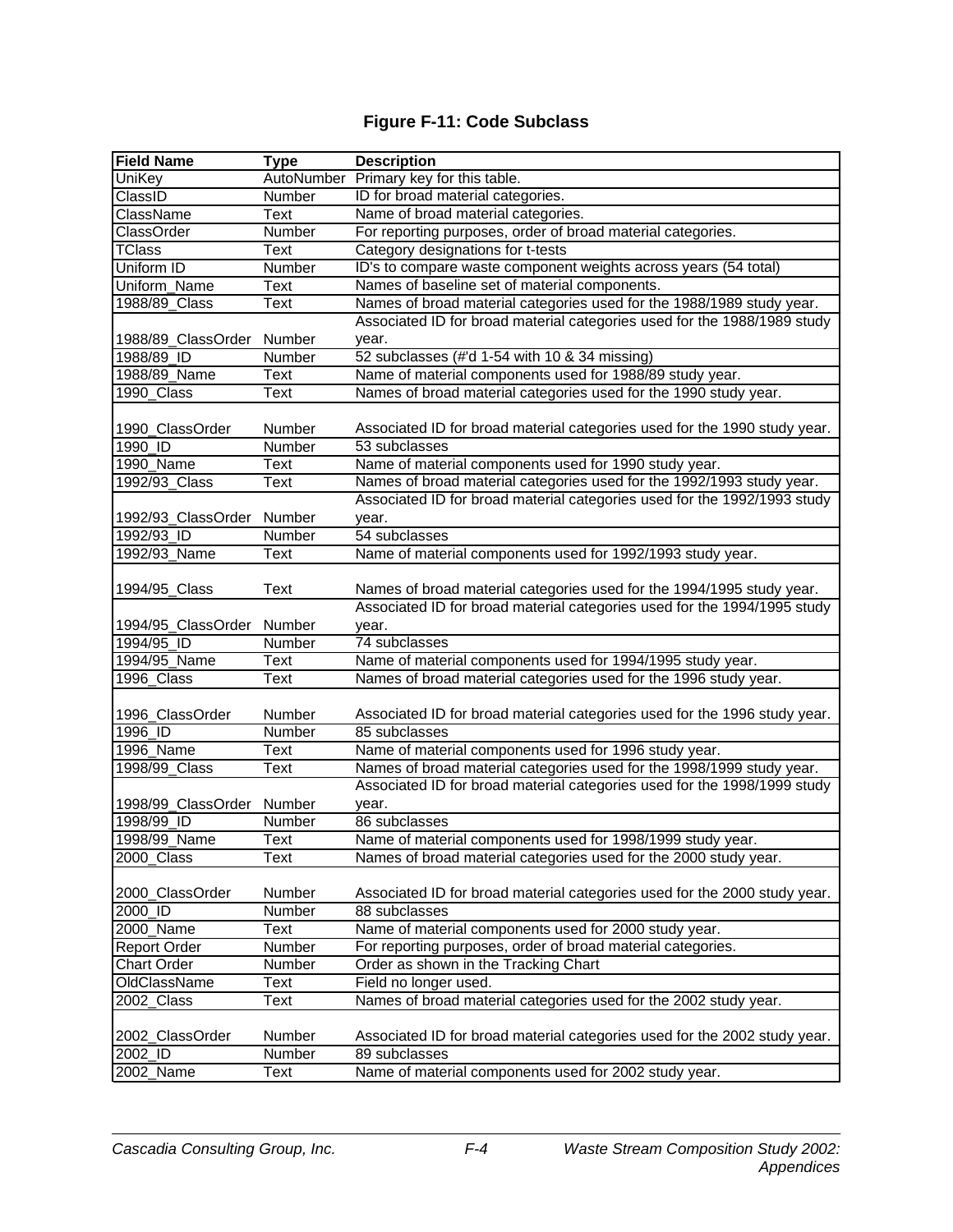Code Season is linked to AA Schedule by the field "SeasonID."

#### **Figure F-12: Code Season**

| <b>Field Name</b>         | Type          | <b>Description</b>                                                     |  |
|---------------------------|---------------|------------------------------------------------------------------------|--|
| SeasonID                  | <b>Number</b> | Links to [Season].[AA Schedule]                                        |  |
| <b>Season</b>             | Text          | Designates season. (Spring, Summer, Autumn, Fall)                      |  |
|                           |               | Months included in season plus year, for multi-year studies (e.g. Fall |  |
| <b>ISeasonDescription</b> | Text          | (October - December 1992), .                                           |  |

Code Site is linked to AA Schedule by the field "SiteID."

#### **Figure F-13: Code Site**

| <b>IField Name</b> | $\mathsf{Type}$ | <b>Description</b>                                                              |
|--------------------|-----------------|---------------------------------------------------------------------------------|
| SiteID             | Number          | Links to [SiteID].[AA Schedule]                                                 |
|                    |                 | Designates site (e.g., North Recycling and Disposal Station, Eastmont,          |
| Site               | Text            | $etc.$ ).                                                                       |
|                    |                 | Designates operator of facility. ("City of Seattle" or "Private Facility" or Is |
| SiteType           | Text            | Null)                                                                           |

Code Substream is linked to AA Survey by the field "SubstreamID."

#### **Figure F-14: Code Substream**

| <b>Field Name</b>     | $\mathsf{Type}$ | <b>Description</b>                                                       |
|-----------------------|-----------------|--------------------------------------------------------------------------|
| SubstreamID           |                 | AutoNumber Links to [SubstreamCode]. [AA Survey]                         |
| <b>ISubstreamCode</b> | ⊤ext            | Indicates substream in one-letter code. ("C" or "R" or "S")              |
| Substream             | Гехt            | Description of substream. ("Commercial" or "Residential" or "Self-haul") |

Code Vehicle is linked to AA Survey by the field "VehicleID."

#### **Figure F-15: Code Vehicle**

| <b>Field Name</b>   | Tvpe          | <b>Description</b>                                                          |
|---------------------|---------------|-----------------------------------------------------------------------------|
| VehicleID           | AutoNumber    | Links to [VehicleType].[AA Survey]                                          |
| Vehicle             | Text          | Designates vehicle (e.g., Rear Loader, Loose Roll-off, etc.).               |
| <b>Report Order</b> | <b>Number</b> | For reporting purposes.                                                     |
| Old Code            | Text          | From previous studies.                                                      |
|                     |               | General vehicle categories used for individual vehicle types (e.g., packer, |
| AggVehicle          | Text          | roll-off, etc.).                                                            |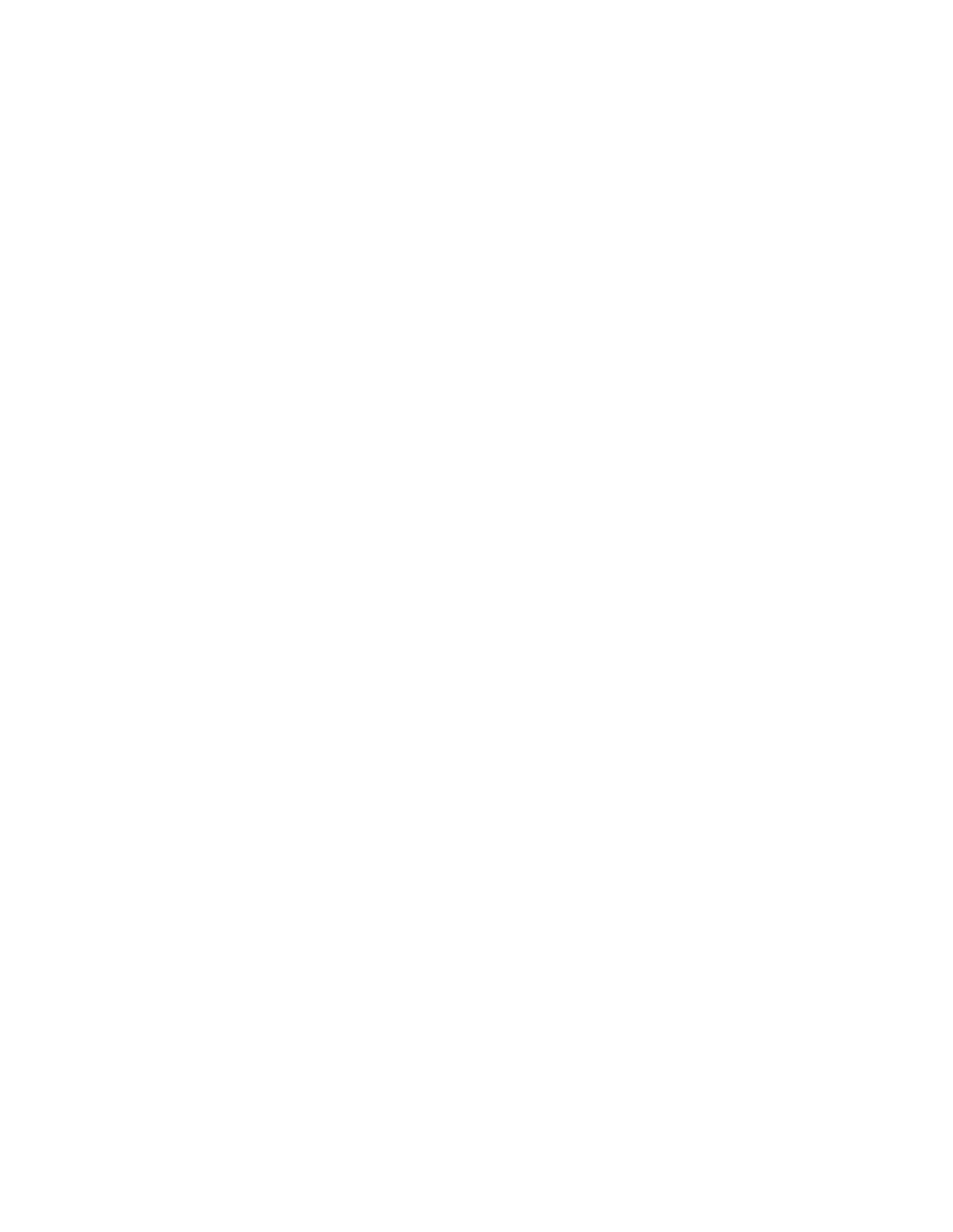# **Appendix G: Field Forms**

The field forms are included in the following order:

- Vehicle Selection Sheet
- Waste Tally Sheet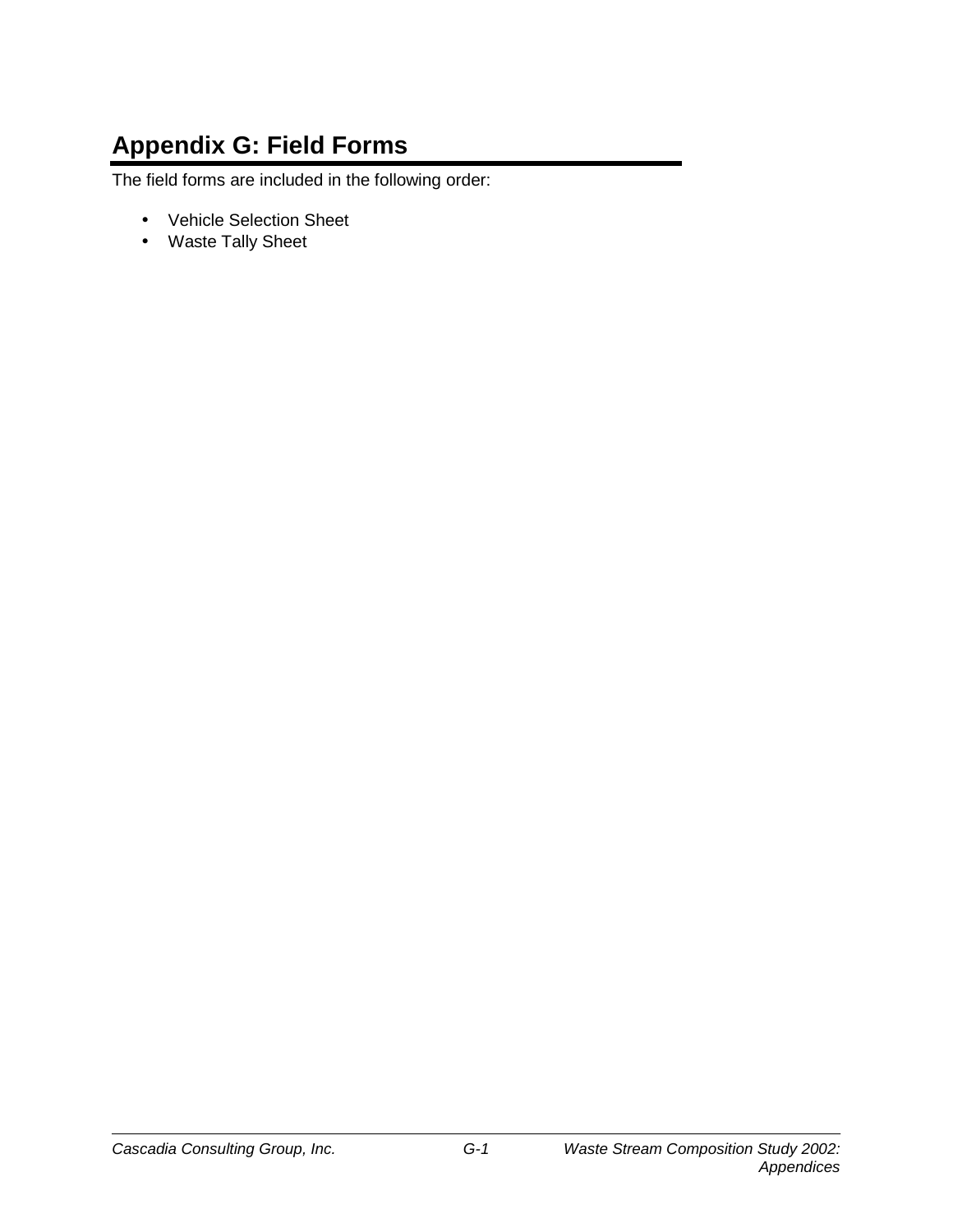# **Vehicle Selection Sheet Seattle Residential Waste Composition Study**

# **Sampling Date: Thursday, February 21, 2002 Sampling Location: South Recycling and Disposal Station Hauler: U.S. Disposal & Waste Management**

| Sample ID | <b>Hauler</b> | Truck # | Gen<br><b>Type</b> | Route #      | <b>Truck</b><br><b>Type</b> | <b>E. T. A.</b> | <b>Net Weight</b> |
|-----------|---------------|---------|--------------------|--------------|-----------------------------|-----------------|-------------------|
|           | <b>USD</b>    | 710005  | <b>SF</b>          | 1            | FL.                         | 3:30pm          |                   |
|           | <b>USD</b>    | 710024  | <b>SF</b>          | 15           | FL.                         | 3:45pm          |                   |
|           | <b>USD</b>    | 710032  | <b>SF</b>          | 20           | FL.                         | 3:30pm          |                   |
|           | <b>USD</b>    | 710028  | <b>SF</b>          | 21           | FL                          | 3:30pm          |                   |
|           | <b>USD</b>    | 710021  | <b>SF</b>          | 23           | FL.                         | 3:00pm          |                   |
| <u>A</u>  | <b>USD</b>    | 710030  | <b>SF</b>          | 18           | FL.                         | 4:00pm          |                   |
|           | <b>USD</b>    | 790031  | MF                 | 731          | FL                          | 2:30pm          |                   |
|           | <b>USD</b>    | 710027  | <b>MF</b>          | 797          | FL                          | 3:00pm          |                   |
| <u>A</u>  | <b>USD</b>    | 770113  | <b>MF</b>          | 733          | FL                          | 2:30pm          |                   |
|           | <b>WM</b>     | 263054  | <b>SF</b>          | $\mathbf{1}$ | FL.                         | 4:00pm          |                   |
|           | <b>WM</b>     | 151524  | <b>SF</b>          | 10           | <b>SL</b>                   | 4:00pm          |                   |
|           | <b>WM</b>     | 151520  | <b>SF</b>          | 12           | <b>SL</b>                   | 3:45pm          |                   |
|           | <b>WM</b>     | 151525  | <b>SF</b>          | 19           | <b>SL</b>                   | 4:15pm          |                   |
| Α         | <b>WM</b>     | 151528  | <b>SF</b>          | 16           | <b>SL</b>                   | 4:30pm          |                   |
|           | <b>WM</b>     | 203998  | <b>MF</b>          | 44           | FL                          | 4:45pm          |                   |
|           | <b>WM</b>     | 305751  | <b>MF</b>          | 40           | <b>RL</b>                   | 4:00pm          |                   |
| <u>A</u>  | <b>WM</b>     | 305752  | MF                 | 41           | <b>RL</b>                   | 4:00pm          |                   |

# **Sampling Plan: 4 SFWM, 5 SFUS, 2 MFWM, 2 MFUS**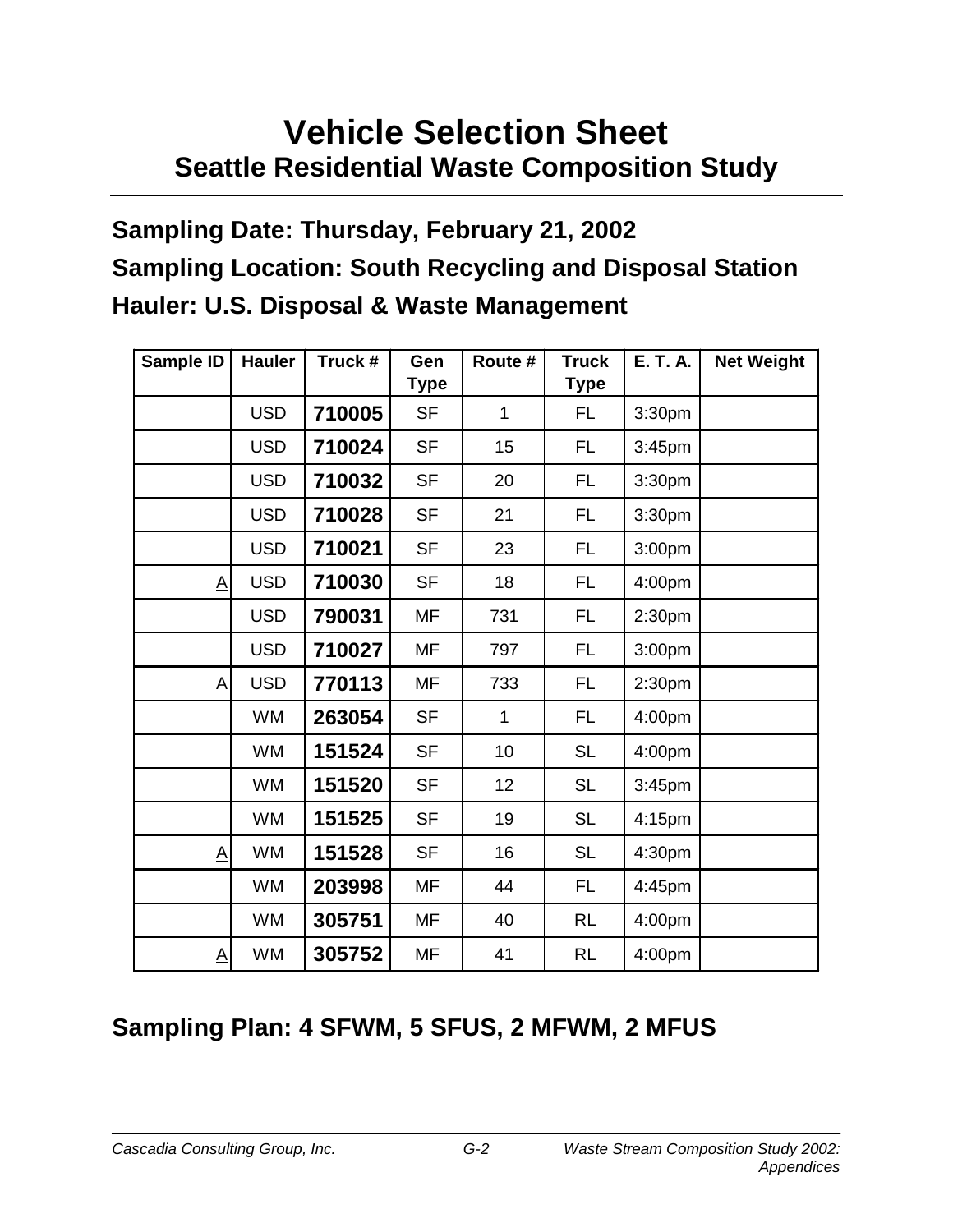### **Waste Tally Sheet, Front**

| <b>PAPER</b>                | <b>WOOD &amp; YARD WASTES</b> |       |                      |
|-----------------------------|-------------------------------|-------|----------------------|
| Newspaper                   | <b>Dimension Lumber</b>       |       |                      |
| Plain OCC/Kraft             | Other Untreated Wood          |       |                      |
| Waxed OCC/Kraft             | Pallets                       |       |                      |
| Mixed Low Grade             | Crates/Boxes                  |       |                      |
| Phone Books                 | <b>Treated Wood</b>           |       |                      |
| Office Paper                | Contaminated Wood             |       |                      |
| Computer Paper              | Leaves & Grass                |       |                      |
| Milk/Ice Cream/Juice        | Prunings                      |       |                      |
| Frozen Food Polycoats       | <b>METALS</b>                 |       |                      |
| Compostable Soiled          | Alum. Beverage Cans           |       |                      |
| Paper/Other Materials       | Alum. Foil/Containers         |       |                      |
| Other Paper                 | Other Aluminum                |       |                      |
| <b>GLASS</b>                | <b>Tinned Food Cans</b>       |       |                      |
| Clear Beverage/Liquid       | Other Ferrous                 |       |                      |
| Green Beverage/Liquid       | Other Nonferrous              |       |                      |
| Brown Beverage/Liquid       | Mixed Metals/Material         |       |                      |
| <b>Container Glass</b>      | <b>Empty Aerosol Cans</b>     |       |                      |
| <b>Other Glass</b>          | Motor Oil filters             |       | Oil Filters (count): |
| Fluorescent Tubes           | <b>ORGANICS</b>               |       |                      |
| <b>PLASTICS</b>             | Food Wastes                   |       |                      |
| #1 Pop & Liquor             | Textiles/Clothing             |       |                      |
| #1 Other Bottles            | Carpet/Upholstery             |       |                      |
| #2 Milk & Juice             | Leather                       |       |                      |
| #2 Other                    | Disposable Diapers            |       |                      |
| Other Bottles               | Animal By-products            |       |                      |
| Jars & Tubs                 | <b>Rubber Products</b>        |       |                      |
| <b>Expanded Polystyrene</b> | Tires                         |       |                      |
| Other Rigid Packaging       | Ash                           |       |                      |
| Grocery/Store/Bread Bags    | Misc. Organics                |       |                      |
| Garbage Bags                |                               |       |                      |
| Other Plastic Film          |                               |       |                      |
| <b>Plastic Products</b>     | Sample ID:                    | Date: | Location:            |
| Plastic/Other Materials     |                               |       |                      |

| Oil Filters (count): |
|----------------------|
|                      |
|                      |
|                      |
|                      |
|                      |
|                      |
|                      |
|                      |
|                      |
|                      |
|                      |
|                      |
|                      |
|                      |
|                      |
|                      |
|                      |
|                      |